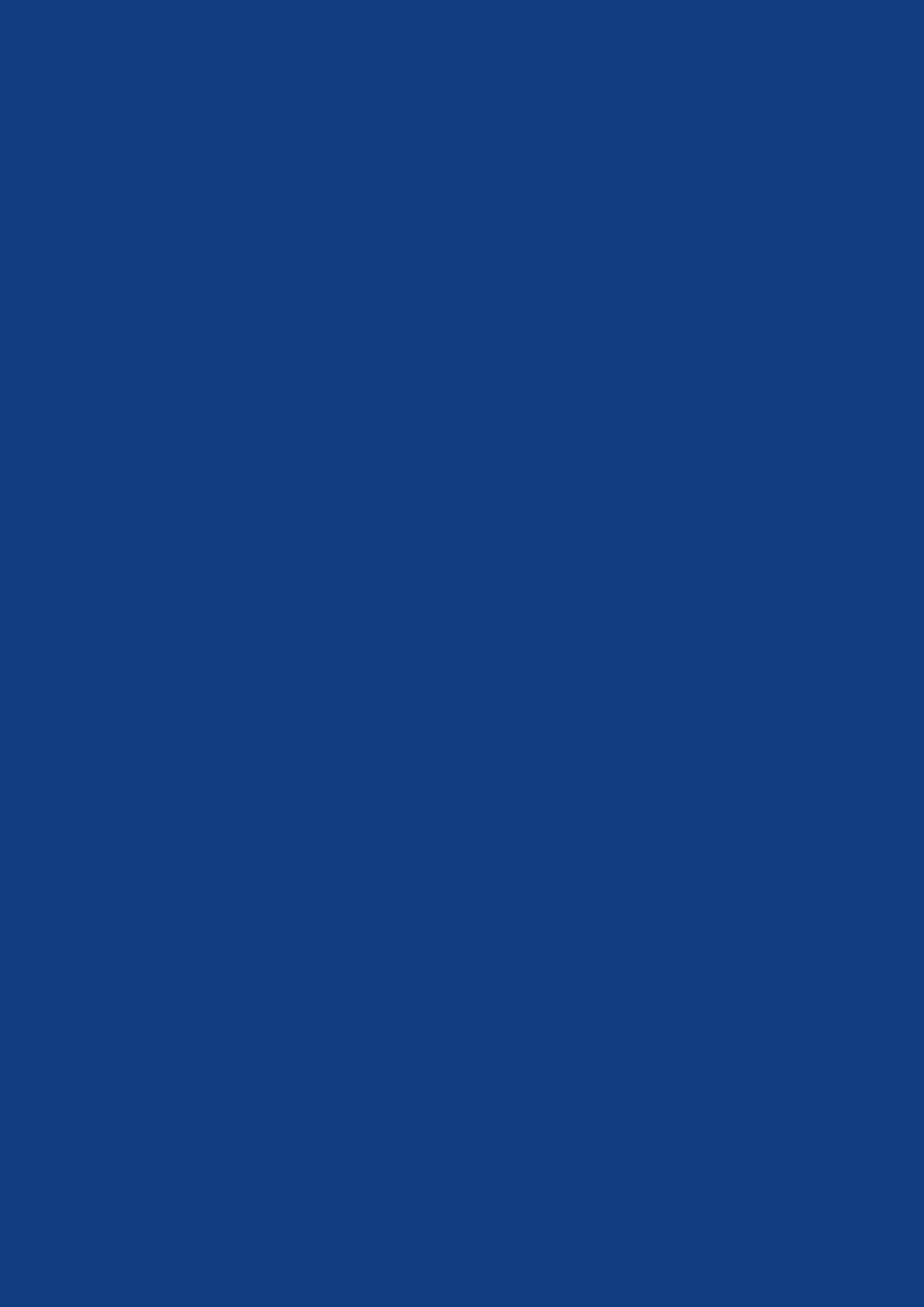#### Sebastián Sánchez Serrano.

Regional Coordinator of the SESCAM Occupational Risks Prevention Service. Ángela Martínez Díaz.

Industrial Engineer. Senior Technician in Prevention of Occupational Risks.

Regional Coordination of the SESCAM Occupational Risks Prevention Service.

# María Nuria Sánchez Marín.

# Health Area Coordinator.

Regional Coordination of the SESCAM Occupational Risks Prevention Service.

#### **AUTHORS:** (In alphabetical order)

#### Almudena Amorós Paredes.

F.E.A. Hospital Pharmacy.

Pharmacy Service. Integrated Care Management (ICM) Puertollano.

# Petra Caballero Gutiérrez.

Nurse.

Oncology Day Hospital. ICM Guadalajara.

#### Raquel Conejo Ocaña

Senior Technician in Prevention of Occupational Risks Occupational Risks Prevention Service. Toledo II Area.

#### María Cristina de Andrés Varela.

F.E.A. in Occupational Medicine.

Occupational Risks Prevention Service. Guadalajara Area.

#### María Ángeles Díaz Sotero.

F.E.A. in Occupational Medicine. Occupational Risks Prevention Service. Guadalajara Area.

# Joanna Fernández Munné.

Supplies Manager. SESCAM General Secretariat.

#### Diego García Páramo.

Technician in Occupational Risks Prevention. Occupational Risks Prevention Service. Toledo I Area.

# Ana Isabel Juan Herranz.

Occupational Nurse. Occupational Risks Prevention Service. Guadalajara Area.

#### Ana María Horta Hernández.

Head of Hospital Pharmacy Service.

Pharmacy Service. ICM Guadalajara.

# Eva Martín Alcalde.

F.E.A. Hospital Pharmacy. Pharmacy Service. ICM Guadalajara.

#### Sonia Martínez Cruz

F.E.A. Hospital Pharmacy.

Pharmacy Service. Toledo Primary Care Management.

#### Ángela Martínez Díaz.

Senior Technician in Prevention of Occupational Risks. Regional Coordination of the SESCAM Occupational Risks Prevention Service.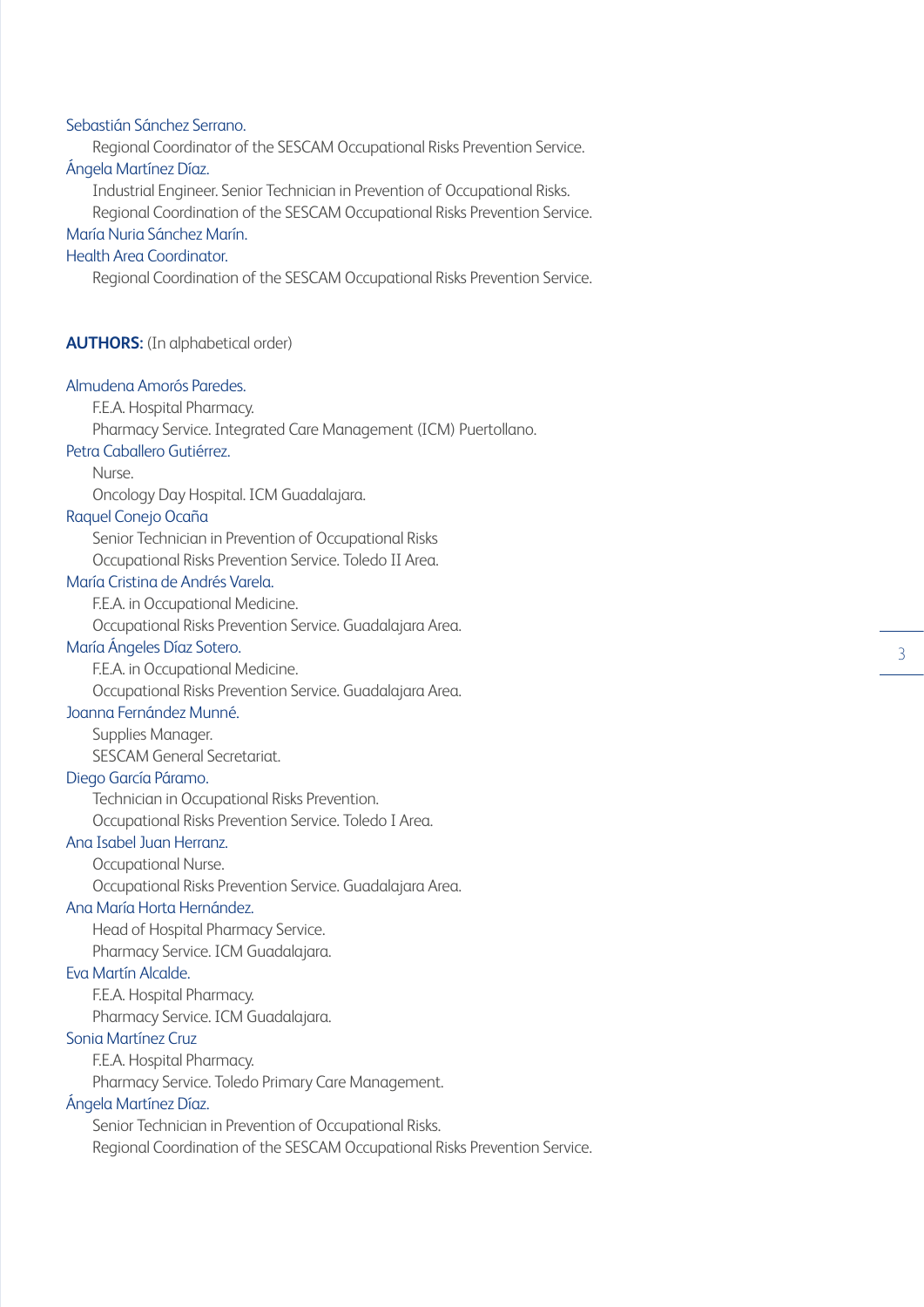#### José Molina Cabildo.

F.E.A. in Occupational Medicine. Occupational Risks Prevention Service. Ciudad Real Area.

# Marta Rodríguez Martínez.

(Head of Hospital Pharmacy Service.)

# Pharmacy Service. ICM Ciudad Real.

Carlos Rodríguez Sánchez-Beato.

Qualified Technical Staff. Environmental Management. ICM Guadalajara.

#### Ana Rosa Rubio Salvador.

F.E.A. Hospital Pharmacy.

Onco-Haematology Pharmacy Service. Toledo Specialised Care Management.

#### Lorena Ruiz González.

F.I.R. Hospital Pharmacy.

Pharmacy Service. ICM Guadalajara.

# Maria Nuria Sánchez Marín.

Health Area Coordinator. Regional Coordination of the SESCAM Occupational Risks Prevention Service.

# **CONTRIBUTORS:**

#### Carmen Encinas Barrios.

Area Manager. Pharmacy.

Health Care General Management. SESCAM.

# Javier Mata Peñuela.

Director of Hospitals. Health Care General Management. SESCAM.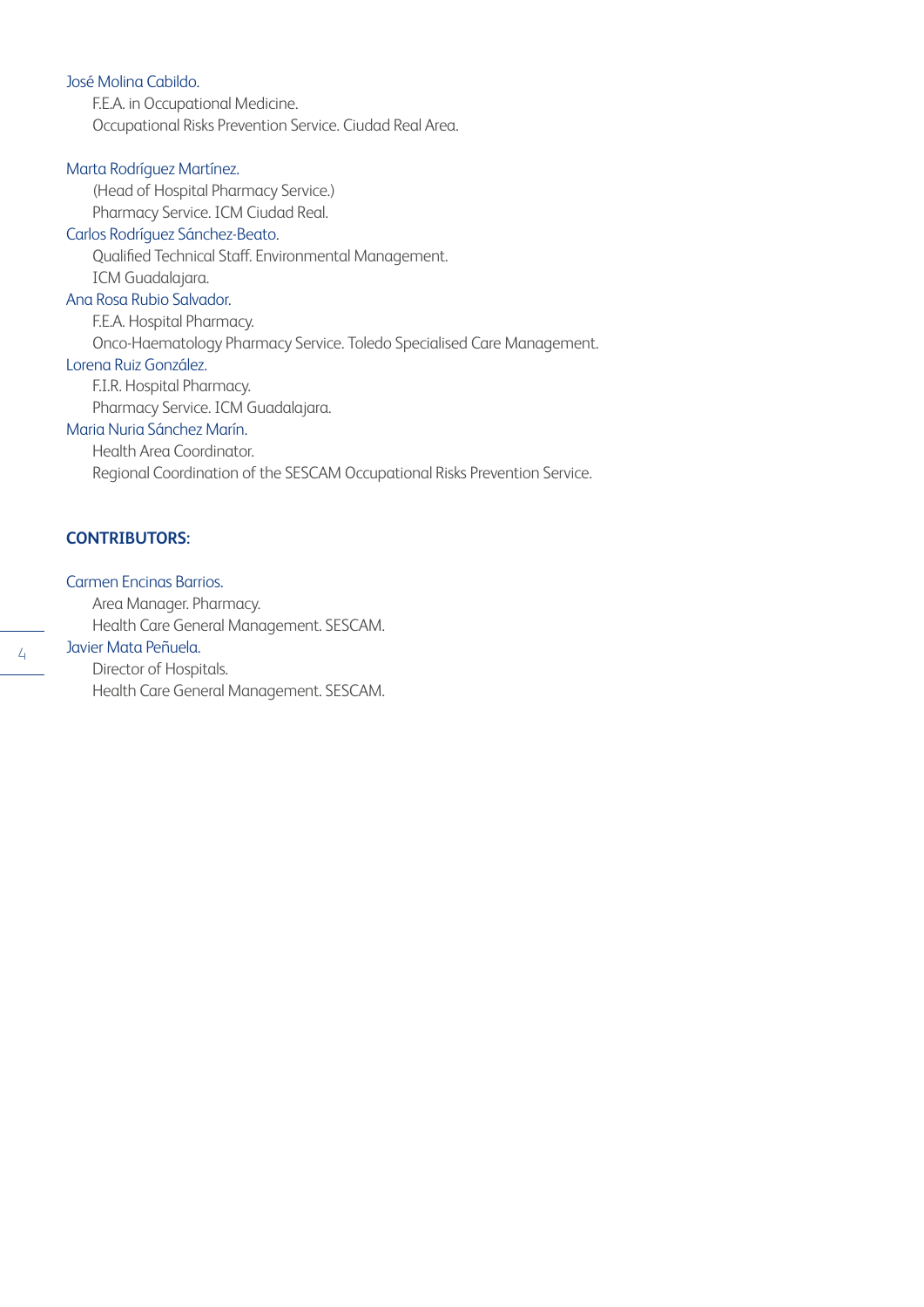# CONTENTS

| 1. FOREWORD.<br>1.1. RATIONALE AND BACKGROUND.<br>1.2. APPLICABLE LEGISLATION.                                 | 7<br>7<br>7 |
|----------------------------------------------------------------------------------------------------------------|-------------|
|                                                                                                                |             |
| 2. DEFINITIONS, OBJECTIVE AND SCOPE.                                                                           | 9           |
| 2.1. DEFINITIONS.                                                                                              | 9           |
| 2.2. PURPOSE.                                                                                                  | 12          |
| 2.3. SCOPE OF APPLICATION.                                                                                     | 12          |
| 3. RISK FACTORS AND PERSONNEL EXPOSED TO HD.                                                                   | 12          |
| 3.1. RISK FACTORS.                                                                                             | 12          |
| 3.2. PERSONNEL EXPOSED TO HD.                                                                                  | 12          |
| 4. PROCEDURE TO BE FOLLOWED IN RELATION TO HAZARDOUS DRUGS.                                                    | 13          |
| 4.1. PHARMACY SERVICE PROCEDURE.                                                                               | 13          |
| 4.1.1. Selection criteria for commercial presentations.                                                        | 13          |
| 4.1.2. Reception and storage.                                                                                  | 13          |
| 4.1.3. Preparation and handling.                                                                               | 14          |
| 4.1.4. Identification.                                                                                         | 17          |
| 4.1.6. Cleaning and disinfection.                                                                              | 19          |
| 4.1.7. Procedure for accidental exposure or spillage.                                                          | 21          |
| (For more information, refer to ANNEX 7: procedure to be followed in the event of accidental                   |             |
| exposure to Hazardous Drugs).                                                                                  |             |
| 4.2.-PROCEDURE IN OTHER SERVICES.                                                                              | 21          |
| 4.2.1. Reception and storage.                                                                                  | 22          |
| 4.2.2 Preparation and handling.                                                                                | 22          |
| 4.2.3. Administering HD to patients.                                                                           | 23          |
| 4.2.4. Cleaning and disinfection.                                                                              | 26          |
| 4.2.5. Handling excreta.<br>4.2.6. Procedure for accidental exposure or spillage outside the Pharmacy Service. | 28<br>29    |
|                                                                                                                |             |
| 5. WASTE MANAGEMENT.                                                                                           | 30          |
| <b>6. ACTIONS BY THE PREVENTION SERVICE.</b>                                                                   | 32          |
| 6.1. RISK ASSESSMENT OF WORKERS EXPOSED TO HD.                                                                 | 32          |
| 6.1.1. Factors to be considered in order to carry out the Risk Assessment.                                     | 33          |
| 6.1.2. Risk magnitude.                                                                                         | 33          |
| 6.2. PERSONAL PROTECTIVE EQUIPMENT.                                                                            | 33          |
| 6.2.1. Applicable markings.                                                                                    | 33          |
| 6.2.2. Recommended PPE. Technical features.                                                                    | 34          |
| 6.2.3. Sequence for putting on and removing personal protective equipment for handling sterile HD.             | 37          |
| 6.3. INFORMATION.                                                                                              | 37          |
| 6.3.1. Training.                                                                                               | 38          |
| 6.4. HEALTH SURVEILLANCE.                                                                                      | 38          |
| 6.5. EMERGENCY MEASURES.                                                                                       | 38          |
| 6.6. COORDINATION OF BUSINESS ACTIVITIES IN MATTERS OF PREVENTION OF OCCUPATIONAL RISKS.                       | 39          |

5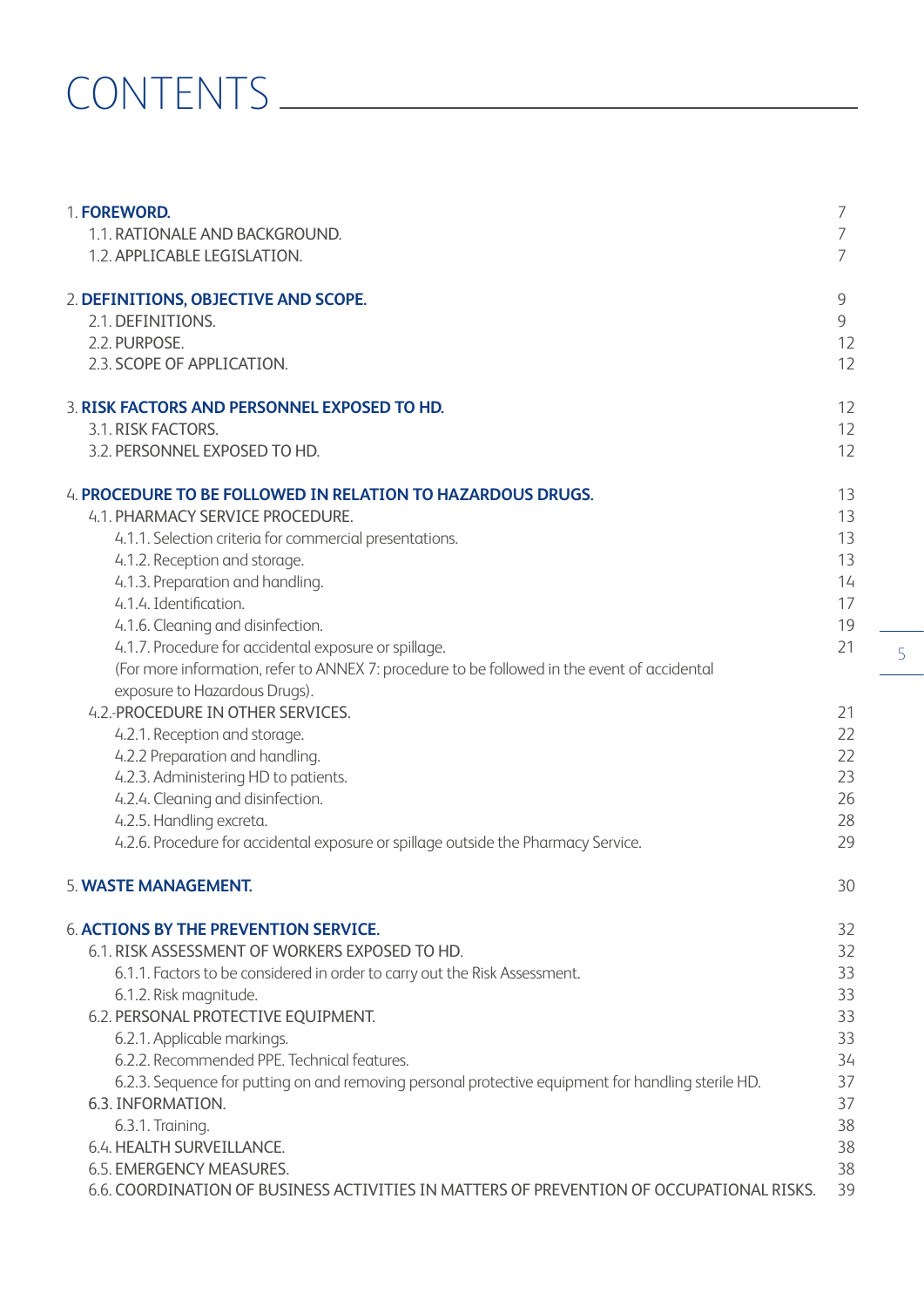# 7. **INSTALLATIONS AND EQUIPMENT IN THE PREPARATION OF HD. MONITORING AND CONTROL: PERIODIC MAINTENANCE AND REVISIONS OF INSTALLATIONS AND EQUIPMENT.** 39

| 8. REVISIONS OF THIS DOCUMENT.                                        | 41 |
|-----------------------------------------------------------------------|----|
|                                                                       |    |
| 9. BIBLIOGRAFHY                                                       | 42 |
| <b>ANNEX 1.</b> List of Hazardous Drugs and handling recommendations. |    |
|                                                                       |    |

**ANNEX 2.** Training.

**ANNEX 3.** Summary of measures to be taken in relation to the risk of exposure to Hazardous Drugs.

**ANNEX 4.** Exposure to Hazardous Drugs. Specific information for pregnant or breastfeeding workers.

**ANNEX 5.** Procedure to be followed in the event of accidental spillage of Hazardous Drugs.

**ANNEX 6.** Spill Kit Contents.

# **ANNEX 7.** Procedure to be followed in the event of accidental exposure to Hazardous Drugs.

**ANNEX 8.** Health Surveillance of workers exposed to Hazardous Drugs.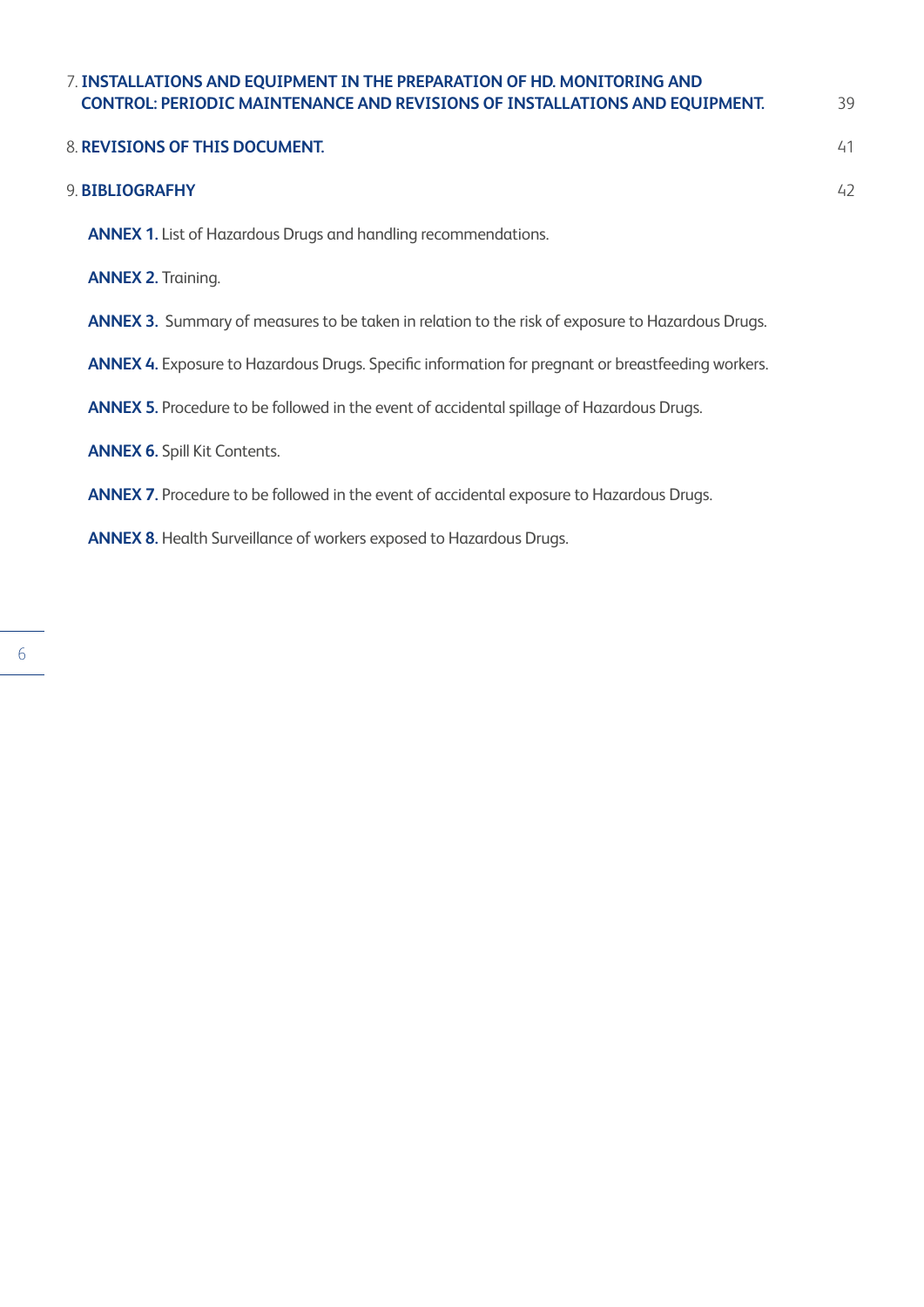# **1. FOREWORD**

This Guidance is based on current scientific knowledge and, due to the important advances in this field, this Guidance will be a living document subject to regular updating.

#### **1.1. RATIONALE AND BACKGROUND**

HAZARDOUS DRUGS (hereinafter HD) are those that present one or more of the following six characteristics in humans or animals:

- 1. Carcinogenicity.
- 2. Teratogenicity or other developmental toxicity.
- 3. Reproductive toxicity.

4. Evidence of severe organ toxicity or other low-dose toxicity in animal specimens or in treated patients.

5. Genotoxicity.

6. Structure and toxicity profiles of new drugs that have been determined to be dangerous according to the above criteria.

NIOSH (National Institute for Occupational Safety and Health) classifies HD into:

**• Group 1:** antineoplastic drugs.

**• Group 2:** non-antineoplastic drugs that meet at least one of the above criteria.

• **Group 3:** drugs which present a risk to the reproductive process and which may affect men and women who are actively trying to conceive, and women who are pregnant or breastfeeding, but which do not pose a risk to other staff. The most likely avenues of exposure are inhalation and contact/absorption through the skin, although accidental ingestion by hand-to-mouth contact and accidental injection through needle pricks or sharps injuries are also possible.

# **Occupational exposures to HD can cause:**

1) Acute effects such as skin rashes.

2) Chronic effects such as adverse reproductive events and

3) Abnormalities in chromosomes 5 and 7 and possibly cancer.

Against this backdrop, the main scientific societies involved prepared a Consensus Document in January 2015, in which the situation was analysed and a series of recommendations were proposed, such as the need to review and analyse the critical points for the prevention of exposure to HD among healthcare professionals in the preparation, transport and administration phases. In September 2016, the National Institute for Occupational Health and Safety (INSHT) published the Technical Document: Hazardous drugs. Prevention Measures for their preparation and administration. At SESCAM, we, as an organisation, must protect the health of workers by reducing their exposure to HD to the lowest level that is reasonably possible.

#### **1.2. APPLICABLE LEGISLATION**

#### **Prevention of Occupational Risks:**

- European Directive 2004/37/EC of the European Parliament and of the Council.
- Law 31/1995, dated 8 November, on Prevention of Occupational Risks.
- Royal Decree 39/1997, dated 17 January, approving the Regulations on prevention services.

• Royal Decree 485/1997, dated 14 April, regarding minimum provisions on health and safety signs in the workplace.

• Royal Decree 486/1997, dated 14 April, establishing the minimum health and safety requirements in the workplace.

• Royal Decree 665/1997, dated 12 May, regarding the protection of workers against risks related to carcinogenic agents at work.

• Royal Decree 773/1997, dated 30 May, regarding the minimum health and safety requirements relating to the use by workers of personal protective equipment.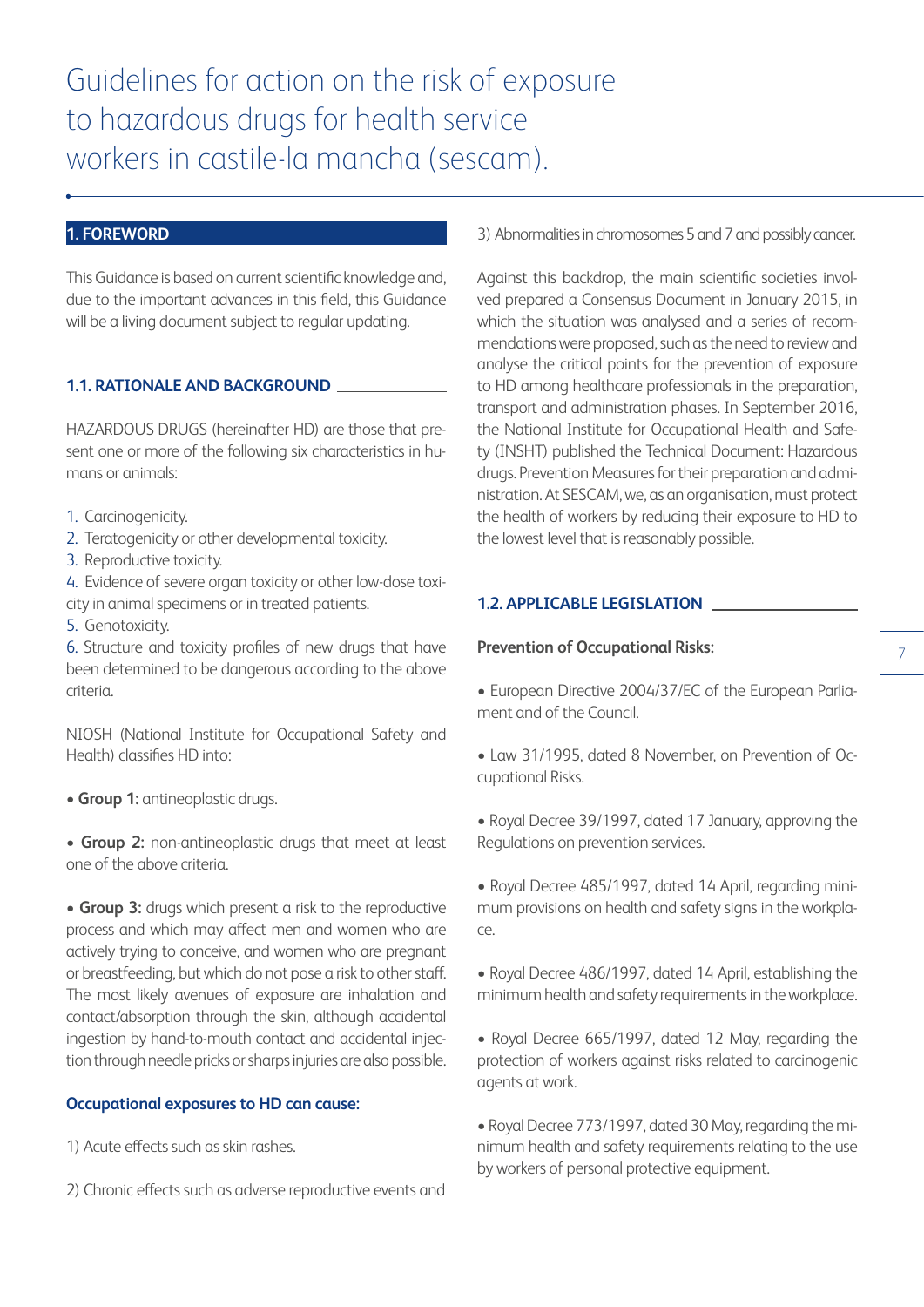• Royal Decree 1215/1997, dated 18 July, establishing the minimum health and safety requirements for the use of work equipment by workers.

• Royal Decree 374/2001, dated 6 April, regarding the protection of the health and safety of workers against risks related to chemical agents at work. Modified by RD 598/2015 dated 3 July.

• Order ESS/1451/2013, dated 29 July, establishing provisions for the prevention of injuries caused by sharp instruments in the health sector.

• CE marking in accordance with Royal Decree 1407/1992. Replaced by Regulation (EU) 2016/425 of the European Parliament and of the Council, dated 9 March 2016, regarding personal protective equipment and replacing Council Directive 89/686/EEC (OJEU No L 81 dated 31/03/2016). Applicable as from 21 April 2018.

#### **Drugs and Health Products:**

• Commission Directive 2003/94/EC, dated 8 October. This establishes principles and guidelines for good manufacturing practice for medicinal products for human use and research medicinal products for human use.

• Directives 2004/27/EC of the European Parliament and of the Council, dated 31 March 2004, amending Directive 2001/83/EC, laying down a Community code for medicinal products for human use.

• Royal Decree 175/2001, dated 23 February, approving the standards for the correct preparation and quality control of master formulas and official preparations.

• Royal Legislative Decree 1/2015, dated 24 July, approving the revised text of the Law on Guarantees and Rational Use of Medicines and Health Products.

• Royal Decree 618/2007, dated 11 May, regulating the procedure for the establishment, by visa, of exceptional reserves for the conditions for prescribing and dispensing medicines.

• Royal Decree 1345/2007, dated 11 October, regulating the procedure for the authorisation, recording and dispensing conditions of industrially manufactured medicines for human use.

• Royal Decree 1591/2009, dated 16 October, regulating health products.

• Royal Decree 577/2013, dated 26 July, regulating the pharmacovigilance of drugs for human use.

#### **Environment:**

• Royal Decree 833/1988, dated 20 July, approving the Regulations for the implementation of Law 20/1986, on basic toxic and hazardous waste.

• Royal Decree 363/1995, dated 10 March, approving the Regulation on the classification, packaging and labelling of hazardous substances.

• Regulation (EC) No 1907/2006 of the European Parliament and of the Council (REACH Regulation).

• Regulation (EC) No 1272/2008 of the European Parliament and of the Council, dated 16 December 2008, on the classification, labelling and packaging of substances and mixtures, amending and replacing Directives 67/548/ EEC and 1999/45/EC, and amending Regulation (EC) No 1907/2006.

• Law 11/1997, dated 24 April, on packaging and packaging waste.

• Order MAM/304/2002, dated 8 February, publishing waste recovery and disposal operations and the European waste list.

• Royal Decree 255/2003, dated 28 February, approving the Regulation on the classification, packaging and labelling of hazardous preparations.

• Law 22/2011, dated 28 July, on contaminated soil and waste.

#### **Installations:**

• Royal Decree 842/2002, dated 2 August, approving the Low Voltage Electro-technical Regulations and Supplementary Technical Instructions ITC BT 01 to ITC BT 51.

• Royal Decree 865/2003, dated 4 July, establishing the hygiene-sanitary criteria for the prevention and control of legionellosis.

• Royal Decree 314/2006, dated 17 March, approving the Technical Building Code.

• Royal Decree 1027/2007, dated 20 July, approving the Regulation on Thermal Installations in Buildings.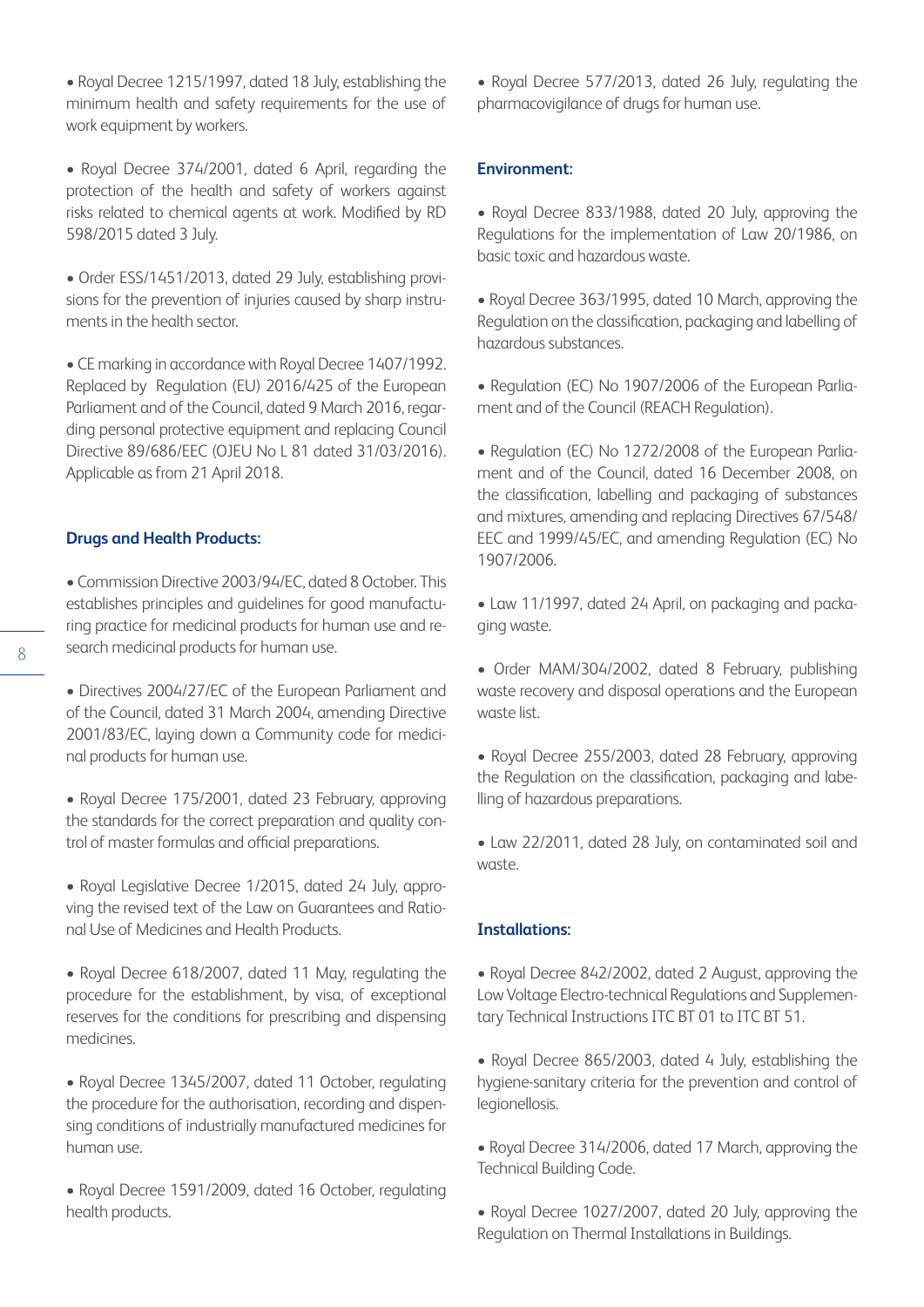• Royal Decree 2060/2008, dated 12 December, approving the Pressure Equipment Regulation and its supplementary technical instructions.

• UNE 100713. Air conditioning installations in hospitals.

• UNE 171340. Validation and qualification of atmosphere controlled rooms in hospitals.

# **2. DEFINITIONS, OBJECTIVE AND SCOPE**

#### **2.1. DEFINITIONS**

**Accident at work** (Article 156, Royal Legislative Decree 8/2015, dated 30 October, approving the revised text of the General Law on Social Security): any bodily injury suffered by the worker due to or as a consequence of work as an employee.

Accidents at work shall be deemed to be:

a) Those suffered by the worker when going to or returning from the workplace.

b) Those suffered by the worker due to or as a consequence of holding elective positions of a trade union nature, as well as those occurring on leaving or returning from the place where the duties associated with these positions are exercised.

c) Those that occur due to or as a consequence of the tasks that, although different from those of their professional group, the worker performs in compliance with the orders of the employer or spontaneously in the interest of the efficient running of the company.

d) Those occurring in salvage operations and others of a similar nature, when they are connected to work.

e) Illnesses contracted by workers in connection with the performance of their work, provided that it is proven that the illness was exclusively caused by the performance of the same.

f) Illnesses or abnormalities previously suffered by the worker which are aggravated as a consequence of the injury that constituted the accident.

g) Consequences of the accident that are altered in nature, duration, severity or termination, by intercurrent diseases, that constitute complications derived from the pathological process determined by the accident itself or have their origin in diseases acquired in the new environment in which the patient has been placed for healing.

**Chemical Agent** (Royal Decree 374/2001, regarding the protection of the health and safety of workers against risks related to chemical agents at work): any chemical element or compound, on its own or mixed, as it occurs in its natural state or is produced, used or dumped, including dumping as waste, in a work activity, whether or not it has been produced intentionally and whether or not it has been marketed.

**Hazardous chemical agent:** chemical agent which may represent a risk to the health and safety of workers because of its physico-chemical, chemical or toxicological properties and the way in which it is used or present in the workplace. Included in this definition, in particular are:

a) Chemical agents meeting the criteria for classification as hazardous substances or preparations laid down respectively in the regulations on notification of new substances and classification, packaging and labelling of hazardous substances and in the regulations on classification, packaging and labelling of hazardous preparations, whether or not the agent is classified under those regulations, with the exception of agents which only meet the requirements for classification as hazardous to the environment.

b) Chemical agents that have an Environmental Limit Value among those indicated in section 4 of article 3 of Royal Decree 374/2001, on the protection of the health and safety of workers against risks related to chemical agents during work.

**Administration of emergency doses:** administration of a dose that cannot be delayed due to a risk to the patient's health, with this definition being based on the need for an immediate effect and taking into account the stability of the drug.

**Work suitability:** issuing a medical judgement of the suitability of a person's health conditions with regard to the characteristics of a given job. This judgement must be based on the non-existence of psychophysical deficiencies that prevent the normal performance of the work and on the identification of individual characteristics that pose a risk to the individual or to third parties. These values must be taken into account when determining whether the post has adequate working conditions.

**Carcinogens:** substances and preparations that may cause cancer or increase its incidence.

**Cytostatic:** pharmaceuticals that inhibit cell multiplication or development. Any substance capable of inhibiting or impeding the evolution of neoplasia, restricting the maturation and proliferation of malignant cells, acting on specific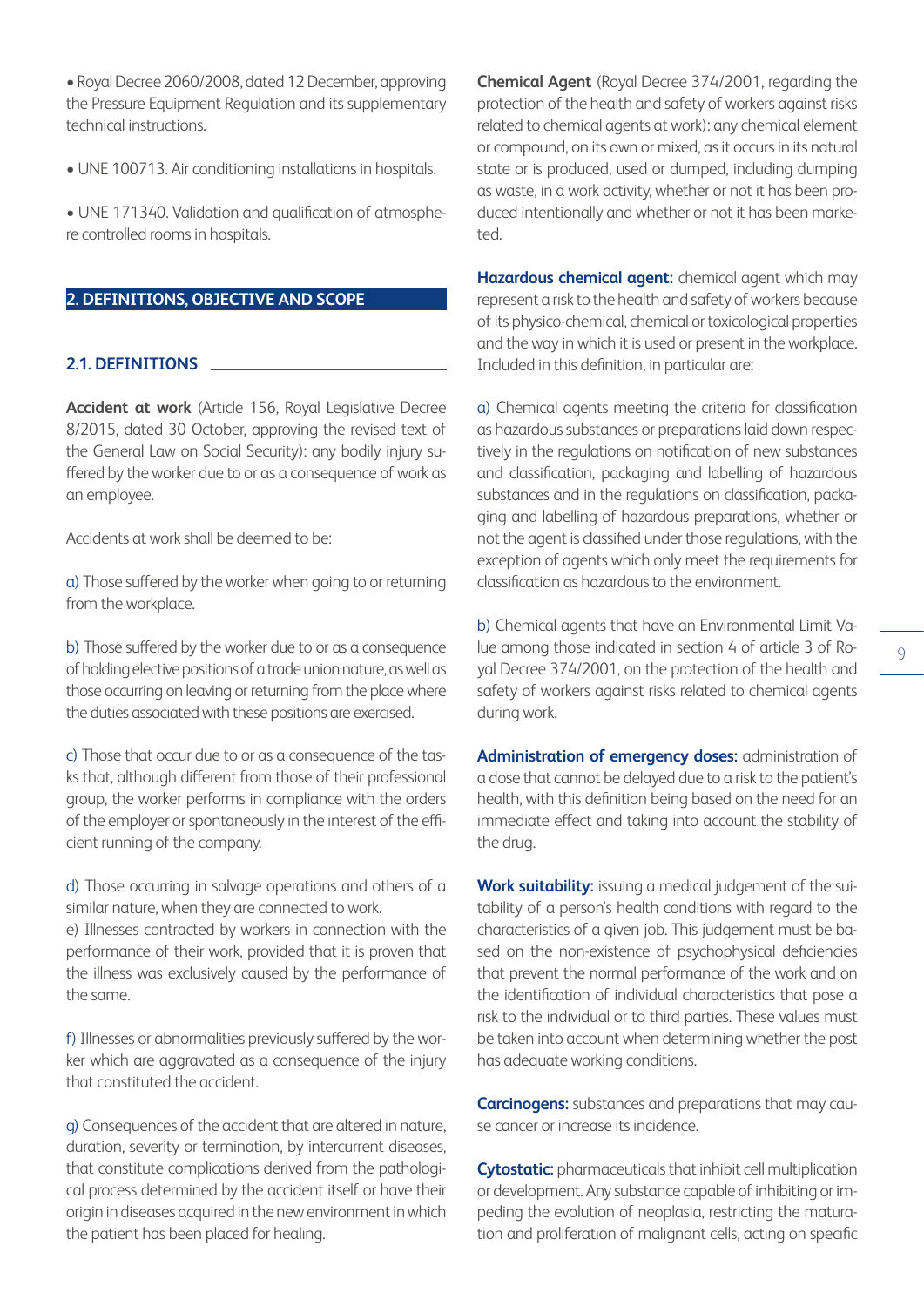phases of the cell cycle and therefore active on cells that are in the process of division. This mechanism makes them, in turn, carcinogenic, mutagenic and/or teratogenic.

**Cytotoxic:** the property that a chemical possesses that produces a toxic effect on the cell.

**ONB device:** the American FDA (Food and Drugs Administration) established the classification of ONB devices, assigned to those devices it considers closed systems for administering medication. This ONB classification can be obtained for the preparation or administration of medication. Hence, a device can be considered closed for preparing medication but not for its administration and vice versa. The studies requested by the FDA to classify a device as ONB vary from case to case, but all of them seek to demonstrate that the device meets 3 characteristics: does not allow the exit or entry of vapours, does not allow the exit or entry of sprays and prevents the possibility of dripping or leakage of drugs. If these 3 characteristics are met, the NIOSH definition of a closed drug transfer system is met.

**Occupational disease:** that which is contracted as a result of work performed as an employee in the activities specified in the table approved by the provisions implementing and applying the General Law on Social Security, and which is caused by the action of the elements or substances indicated in that table for each occupational disease. These provisions shall determine the procedure to be followed for the inclusion in the table of new occupational diseases which it is considered should be incorporated into the table. This procedure shall include, in all cases, as a mandatory formality, the Health, Social Services and Equality Report. (Article 157, Royal Legislative Decree 8/2015, dated 30 October, approving the revised text of the General Law on Social Security).

Pack or unit dose: is that which contains a dosage in a way in which the following requirements are met:

1. Identification of the content: trade name, active substance and dose, mandatory notifiable excipients, pharmaceutical form, lot and expiry date.

2. Isolation from possible sources of deterioration and degradation.

3. Fast, easy and safe use through the dispensing units.

**Personal protective equipment:** any equipment intended to be carried or held by the worker to protect him or her from one or more risks likely to threaten his or her safety or health, and any attachment or accessory intended for that purpose. Personal protective equipment includes: gloves, gowns, protective breathing equipment, eye protection equipment, etc. (RD 773/1997 on minimum health and safety requirements for the use of personal protective equipment by workers).

**Exposure to a chemical agent:** the presence of a chemical agent in the workplace that involves contact between the chemical agent and the worker, usually by inhalation or through the skin (RD 374/2001, on the protection of the health and safety of workers against risks related to chemical agents at work). It is defined as the presence of a chemical agent in the air within the worker's breathing zone. It is quantified in terms of the concentration of the agent obtained from exposure measurements, based on the same reference period as that used for the applicable limit value. Two types of exposure can be defined:

**• Short-term exposure:** is the average concentration of the chemical agent in the worker's breathing zone, measured or calculated for any 15-minute period throughout the working day, except for those chemicals for which a lower reference period is specified in the Limit Values list.

**• Daily exposure:** is the average concentration of the chemical agent in the worker's breathing zone, measured or calculated on a time-weighted basis, for the actual working day and referenced to a standard eight-hour working day.

**Exposure:** when this term is used without qualifiers, it always refers to the respiratory route, i.e. exposure by inhalation.

**Handling of HD:** any operation carried out with the aim of adapting a hazardous drug to the specific needs of a patient as well as its administration, use and transport. For example, personalising doses or reconstituting a drug so that it is ready for administration.

**Cytotoxic drug:** a drug that interferes with the growth and proliferation of cells or with DNA synthesis. Most of them bind directly to genetic material in the nucleus of cells, or affect the synthesis of cellular proteins. Cytotoxic drugs are chemotherapy drugs, antineoplastic drugs, some antivirals, antibiotics and biotechnology drugs. In some cases, the non-selective actions of these drugs disrupt the growth and function of both healthy and diseased cells, resulting in toxic side effects in the patients under treatment.

**Hazardous drug (HD):** any drug identified on the basis of one or more of the following characteristics: carcinogens, genotoxic, immunogens, teratogens, low-dose toxicants in animal models or treated patients. Hazardous drugs are also new drugs that mimic the existing hazardous drugs in their structure or toxicity. Antineoplastic and cytotoxic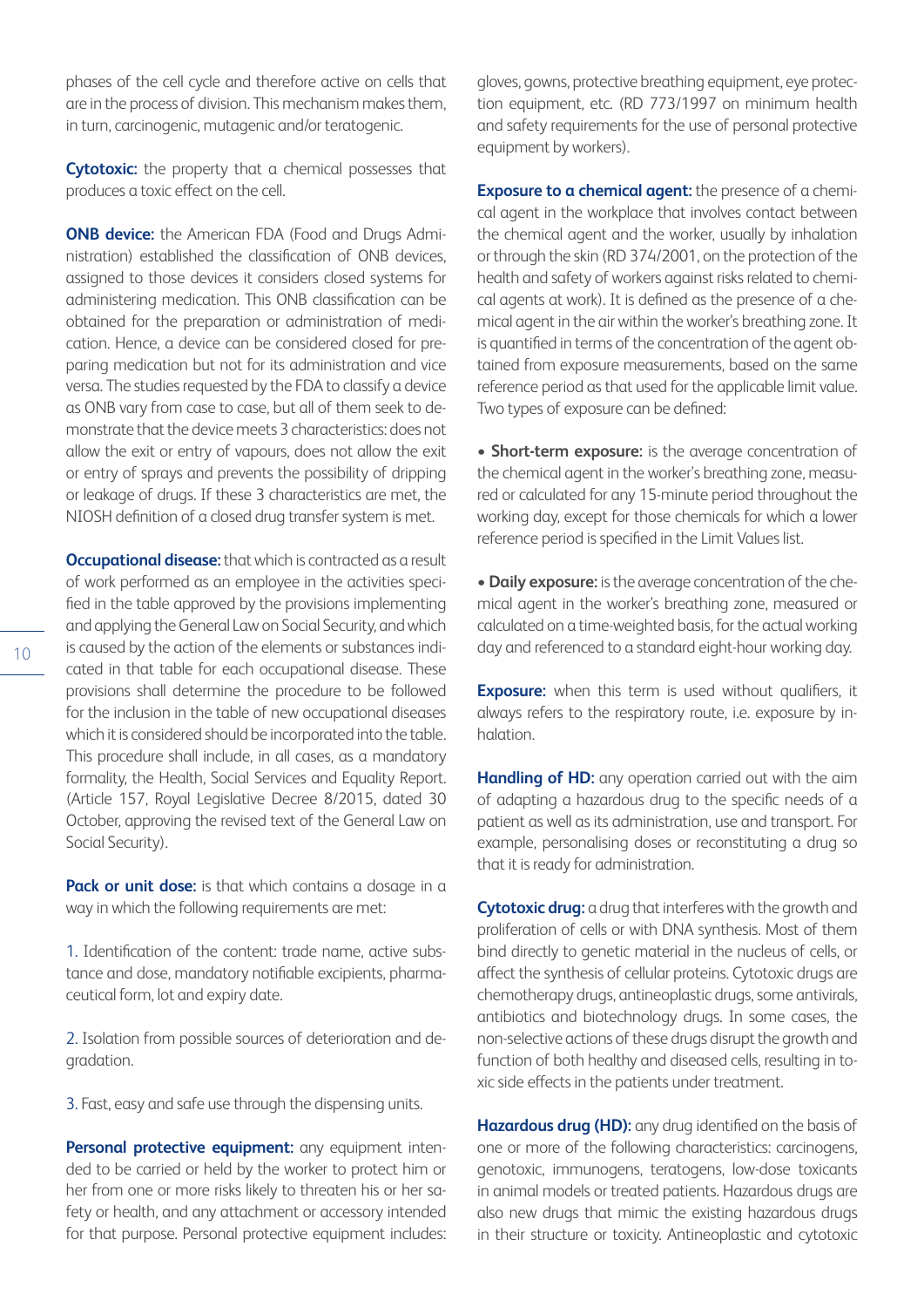agents, some hormonal agents, immunosuppressants, antiviral drugs and some monoclonal antibodies are considered to be hazardous drugs.

Until reference regulations are published at a national level, the principle of prevention will be adopted, considering as hazardous drugs all those that are included in the INSHT reference document (Available at http://www.insht.es/InshtWeb/Contenidos/Documentacion/FICHAS%20DE%20 PUBLICACIONES/EN%20CATALOGO/Higiene/2016%20 medicamentos%20peligrosos/Medicamentos%20peligrosos.pdf), and those not included in it but which are on the NIOSH list: List of Antineoplastic and Other Hazardous Drugs in Healthcare Settings. (Available at https://www. cdc.gov/niosh/docs/2016-161/pdfs/2016-161.pdf).

Consultations regarding medications can be made through the Spanish Agency of Medicines and Medical Devices (AEMPS) at the following website: https://www.aemps.gob. es/cima/fichasTecnicas.do?metodo=detalleForm And also at INFOMEP: http://www.insht.es/portal/site/Insht/menuitem.1f1a3bc79ab34c578c2e8884060961ca/?vgnextoid=fb69bf9db7c13610VgnVCM1000008130110aR-CRD&vgnextchannel=9f164a7f8a651110VgnVCM-100000dc0ca8c0RCRD

**Chemotherapy drugs:** include all types of drugs that are used to destroy, inactivate microorganisms (bacteria, viruses, fungi) and cancer cells. Today, chemotherapy is the name given to the treatment with drugs for treating cancer. Chemotherapy is a generic expression that embraces many drugs that exhibit cancer cell destruction activity but also have other side effects of a wide variety and intensity.

**Toxic medication:** those that possess any of these characteristics: carcinogenicity, teratogenicity or other developmental toxicity, reproductive toxicity, low-dose organ toxicity, genotoxicity, toxicity structure and profiles of new drugs that mimic drugs classified as toxic according to the above criteria. ASHP [1990].

**Genotoxic:** a substance capable of interacting with genetic material (DNA), causing its modification and causing mutations or cancer.

**Mutagens:** substances and preparations that may cause hereditary genetic effects or increase their incidence.

Hazard due to chemical agent: the intrinsic ability of a chemical agent to cause harm (RD 374/2001, regarding the protection of the health and safety of workers against risks related to chemical agents at work).

**Authorised personnel:** a worker who has been authorised

by the employer to carry out certain tasks on the basis of his or her ability to do them correctly, in accordance with the procedures set out in this guidance.

**Reprotoxic drugs:** substances and preparations that may produce negative effects on progeny, or increase their frequency, or affect male or female reproductive ability.

**Chemical risk:** the possibility of a worker suffering specific harm as a result of exposure to chemical agents. In order to evaluate a risk from the point of view of its severity, the probability of the damage occurring and the severity of the damage will be assessed together. (RD 374/2001, regarding the protection of the health and safety of workers against risks related to chemical agents at work).

#### **Reproductive Risk/Fertile age:**

**Reproductive risk:** (NTP 612: Protection and promotion of reproductive health, INSHT). The population susceptible to reproductive alterations will be identified as that made up of company workers exposed to the risk factors.

The recommendations for the handling of List 3 drugs are for personnel who are at reproductive risk (persons engaged in procreative activity, women who are pregnant or breastfeeding), not for personnel of fertile age (two different concepts: see definition). Response of the National Centre for Working Conditions-OT 279.17. Reference: 2225.15. Date 19/12/17.

**Fertile Age:** according to WHO, the average fertile age for women is 15 to 44 years of age, and for men it is 14 to 60 years of age.

**Closed system:** NIOSH (National Institute for Occupational Safety and Health, United States) gave the name CSTD (Closed System drug Transfer Devices) to the devices for the transfer of cytostatic drugs and, in general, for active substances of high potency or toxicity. They are defined as equipment that mechanically prevents the entry of contaminants into the system and the escape of dangerous active ingredients out of the same system.

**Highly sensitive workers:** those workers who, due to their personal characteristics or known biological condition, including those with a recognised mental, physical or sensory disability, are particularly sensitive to the risks arising from the work. These aspects will be taken into account in the risk assessment and the necessary preventive and protective measures will be adopted, as well as a possible change of post, when such adaptation is not possible (Art. 25 LPRL).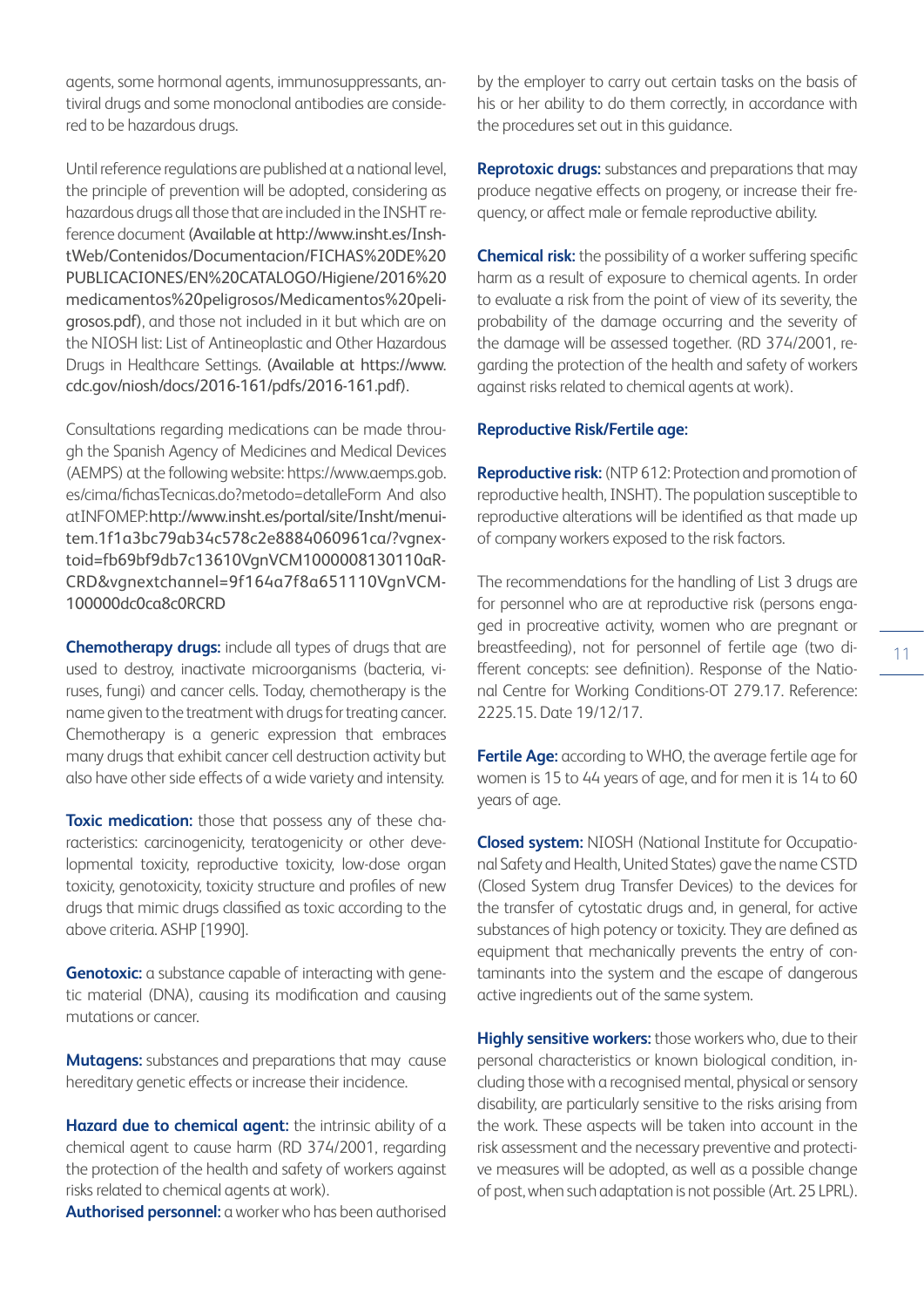#### **2.2. PURPOSE**

To produce Guidelines for Action on the Risk of Exposure to HD for Health Service workers in Castile-La Mancha (SESCAM), including Safe Work Procedures and Preventive Measures; Personal and Collective Protective Equipment to be used; as well as Information and Training for workers on the risk arising from the handling of HD in the different Areas of activity throughout their life cycle.

#### **2.3. SCOPE OF APPLICATION**

This Guide applies to all personnel who may be exposed to HD in healthcare centres: from the reception and transport of the HD, through its preparation and administration in the centre or at home, the treatment of the excreta of treated patients, to its disposal as waste.

#### **3. RISK FACTORS AND PERSONNEL EXPOSED TO HD.**

# **3.1. RISK FACTORS**

In general, the risks associated with the handling and use of HD are as follows:



| <b>USE STAGE</b>                                       | <b>RISK</b>                                                                                                    |
|--------------------------------------------------------|----------------------------------------------------------------------------------------------------------------|
| <b>Reception and Storage</b>                           | • Risk of exposure to chemical agents.<br>· Liquid splashes/sprays.                                            |
| Preparation                                            | • Risk of exposure to chemical agents.<br>• Liquid splashes/sprays. • Cuts. • Pricks. • Inhalation of aerosols |
| <b>Transport</b>                                       | • Risk of exposure to chemical agents.<br>• Liquid splashes/sprays.                                            |
| Administration                                         | • Risk of exposure to chemical agents. • Liquid splashes/sprays.<br>$\bullet$ Cuts. $\bullet$ Pricks.          |
| Segregation/removal of residues                        | • Risk of exposure to chemical agents. • Liquid splashes/sprays.<br>• Cuts. • Pricks.                          |
| Removal of excreta from patients being treated with HD | • Risk of exposure to chemical agents. • Liquid splashes/sprays.<br>• Inhalation of gerosols.                  |
| <b>Cleaning of spills</b>                              | . Risk of exposure to chemical agents. . Liquid splashes/sprays.<br>• Inhalation of aerosols.                  |
| Cleaning and maintenance of installations and BSC      | • Risk of exposure to chemical agents. • Liquid splashes/sprays.<br>• Inhalation of gerosols.                  |
| Any other operation involving potential risk           | • Risk of exposure to chemical agents.<br>• Liquid splashes/sprays.                                            |

Risk factors.

#### **3.2. PERSONNEL EXPOSED TO HD**

The personnel exposed to HD are considered to be those health or non-health workers belonging to SESCAM who, during their work, may intervene in any of the phases or stages described in the previous section, in particular: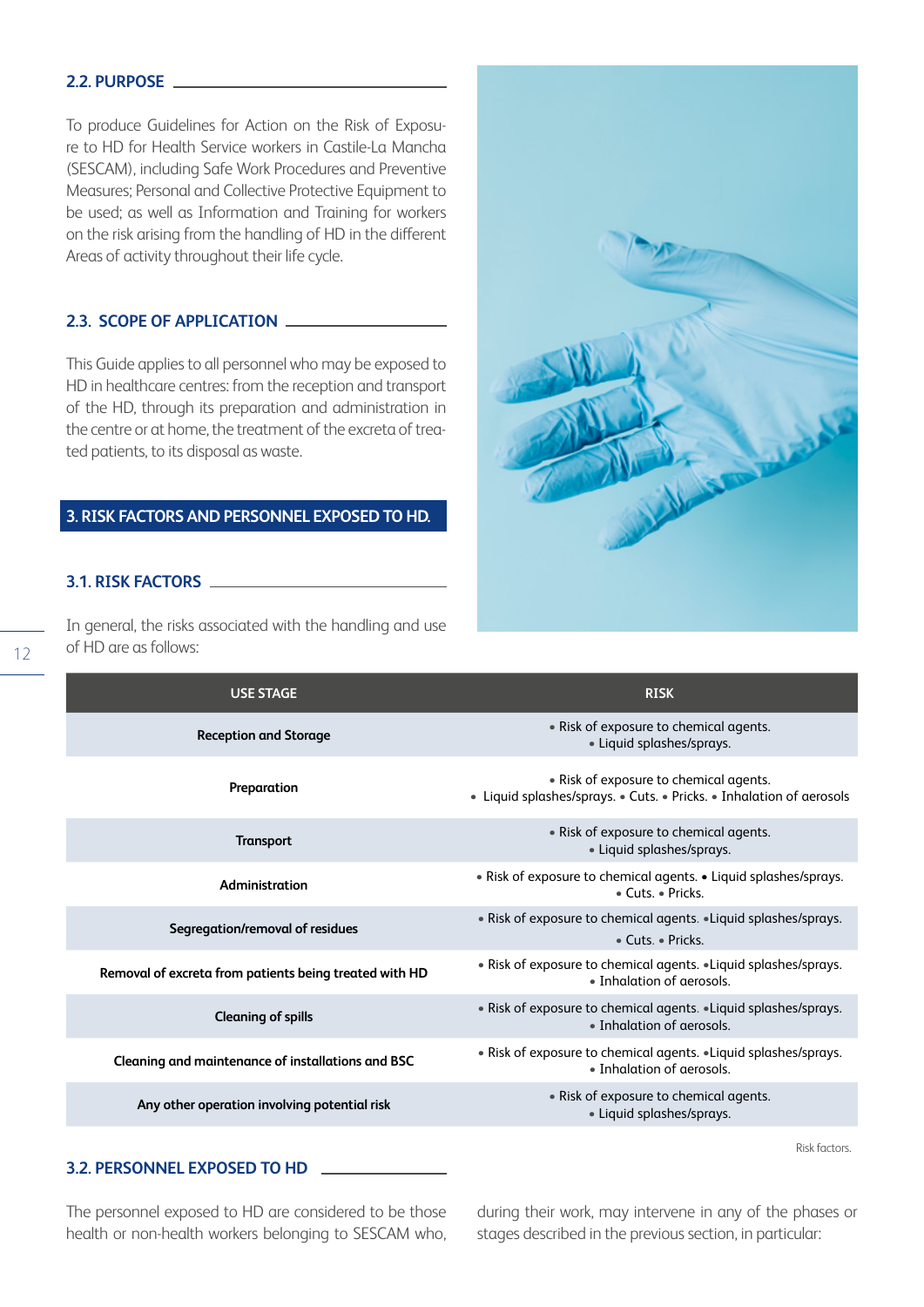- Orderlies.

- Nursing Assistants.

- Pharmacy Technicians.

- Nursing Staff.

- Doctors and Residents in Training.

- Cleaning and Maintenance Staff.

- Any personnel carrying out other operations involving potential contact.

# **4. PROCEDURE TO BE FOLLOWED IN RELATION TO HAZARDOUS DRUGS.**

The selection of drugs by the Pharmacy and Therapeutics Commission and the Commission for the Rational Use of Medicines will be carried out, to the extent possible, in such a way as to minimise the risk of handling HD in the centres within its scope. In other words, priority will be given to selecting the alternatives that avoid/minimise the risk for the personnel who have to handle them in the Centres of their competence.

Each Department will identify the Medicines considered as hazardous that are used in their Centres. To this end, this may be based on the list presented as ANNEX 1 to this Guide, which is based on the document drawn up by the INSHT (Hazardous Drugs: Prevention measures for their preparation and administration. September 2016), this list will be updated according to the needs of each Centre. In any case, all workers must know and have access to the full list of HD, regardless of whether or not they are included in their Pharmacotherapy Guide.

The recommendations are defined below, separating the actions into two parts: the "Procedure within the Pharmacy Service" and the "Procedure in other Services", indicating the different preventive measures to be taken into account when working with HD. Those centres in which specific Procedures or Instructions are available and which deal with the different activities (reception and transport, preparation and administration, cleaning, waste management, spillages, maintenance), will take the measures indicated here as complementary to those established in their technical documents.

# **4.1. PHARMACY SERVICE PROCEDURE**

# **4.1.1. Selection criteria for commercial presentations.**

In the selection of commercial presentations of HD, among other criteria, those with content that best adapts to the usual dosage will be considered, with the aim of minimising handling, considering those presentations that do not require reconstitution, clearly identified so as not to make mistakes, packed in unbreakable containers that do not have to be divided for dosage and presented in individual doses to avoid repackaging.

# **4.1.2. Reception and storage.**

• The reception and storage of HD in the Pharmacy Services shall be carried out in the general storage area of the Pharmacy, and whenever possible there shall be a specific storage place, separate from the rest of the drugs, properly indicated and of restricted access, in accordance with the specific procedures approved in each Centre, guaranteeing at all times the effective control of the quality of these products.

• The personnel responsible for reception and storage will have received the necessary training in safe handling practices for this type of HD.

• A list of HD and a spill kit will be available at the place of reception and storage, with instructions for use by responsible personnel in case of an incident.

• The following procedure shall be followed when unpacking the HD in the Pharmacy Service:

Recommended PPE for reception and storage: gloves and gown (see section 6.2.2). However, the specific risk assessment carried out in the Centre will determine the protective equipment according to the working conditions.

• Carry out a visual inspection of the packaging to rule out signs of breakage or poor condition.

• If any damaged packaging is identified, proceed to its assessment according to the Protocol established by the Centre.

• The transport of the HD to the final storage area should be carried out immediately after receipt, with the least possible delay, using extreme caution so as to minimise the risk of breakage.

• Clinical research samples containing HD shall be stored in a specific location designated for this purpose, suitably identified.

• Group 1 HD should not be available as inpatient unit stock and should be dispensed individually per patient. Ex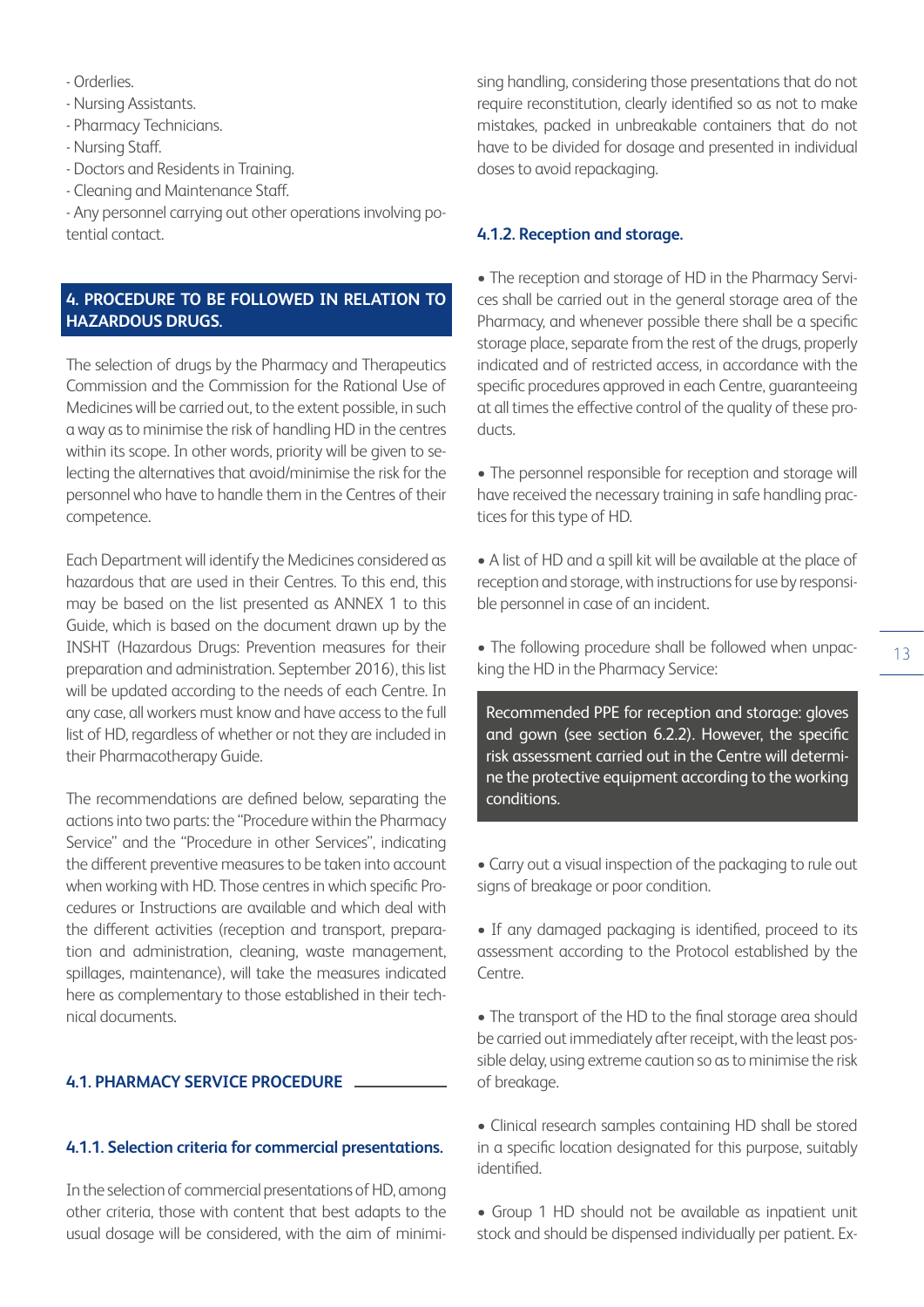ceptionally, and after a documented risk assessment, a dispensation for stock replenishment may be granted in those cases in which it is deemed appropriate.

• All storage areas shall be clearly identified with specific warnings, and shall be areas of infrequent movement of material and persons. HD spill kits must be available, with precise instructions for use in the event of incidents (See ANNEX 6: Spill Kit Contents).

• The definitive HD storage areas shall be arranged in such a way as to minimise the risk of falling or breakage, preferably with shelves with non-slip surfaces and ledges to avoid accidents. This also applies to HD that require special storage conditions with regard to temperature and light exposure.

• In the case of thermolabile HD, a specific refrigerator will ideally be available for the exclusive storage of this type of drug.

• HD liable to cause spillage should not be stored in automated systems.

• In the case of storage in the handling area for dosage in a sterile area, the exterior part of the unit formats must be previously decontaminated by cleaning with a disinfectant solution in order to ensure the integrity of the identification label.

#### **4.1.3. Preparation and handling.**

• The preparation is the process by which, based on the commercial presentation of the HD, the prescribed doses are pre-packaged for its administration to patients. It is the phase of greater relative risk if adequate prevention and protection measures are not adopted.

• To the extent possible and depending on the functional capacity of the Pharmacy Service, attempts will be made to centralise the activities of greatest risk (preparation and fractionation) in the Pharmacy Service, thus reducing the number of workers exposed.

• **Preparations of Group 1 HD and Group 2 parenteral HD must be carried out in the Pharmacy Services.** Other HD should preferably be prepared in that Service during its opening hours.

• In those cases in which the preparation needs to be performed in the clinical units: **Non-parenteral Group 2 HD, parenteral Group 2 HD (exceptionally) and Group 3 HD** and after verifying that there is no other possibility, this preparation must be carried out under strict control of the

working conditions (outside passageways, away from air currents, on an easy to clean table, etc.) and with the **PPE recommended in Annex 3; in the case of parenteral HD2 always add eye protection and respiratory protection.**

# **THE DEPARTMENT WILL ESTABLISH THE ORGANI-SATIONAL MEASURES AND ADEQUATE TRAINING FOR THE COMPLIANCE WITH THIS POINT.**

• Medication preparation activities should be carried out by trained and qualified personnel.

• All preparation activities should be carried out following clear, written instructions and should be recorded.

• The preparation area of these HD must guarantee both the safety of the preparation for the patient and the safety of the worker who prepares it.

#### **4.1.3.1. Working rules in the Preparation Area of sterile HD.**

• The area for the preparation **of sterile HD** is divided into different zones.

-Antechamber for storage and pre-packaging of material. -Airlock: connects the other two areas. This is where products and people are transferred. There are mechanisms that prevent the simultaneous opening of the two doors. If possible, the PPE should be put on and removed in this intermediate zone to avoid both contamination with suspended particles in the preparation room and chemical contamination of the antechamber.

-PPE recommended for the preparation of sterile HD: Gown, shoe protectors, FFP3 face mask, cap and double sanitary gloves.

-Sterile drug preparation area: This area will meet the specifications of a "clean room" controlled environment room. The Class II Biological Safety Cabinet (BSC) is located within this preparation area.

# **1. Antechamber and airlock.**

#### **Working rules:**

- Aseptic washing of hands and forearms.

- Once equipped with the corresponding PPE, do not leave the antechamber.

- The products needed for each preparation will be prepared, checking possible defects such as expiration date, particles in suspension or changes in colour. Once checked, they will be decontaminated with 70º alcohol and placed on a tray that will be taken to the clean area.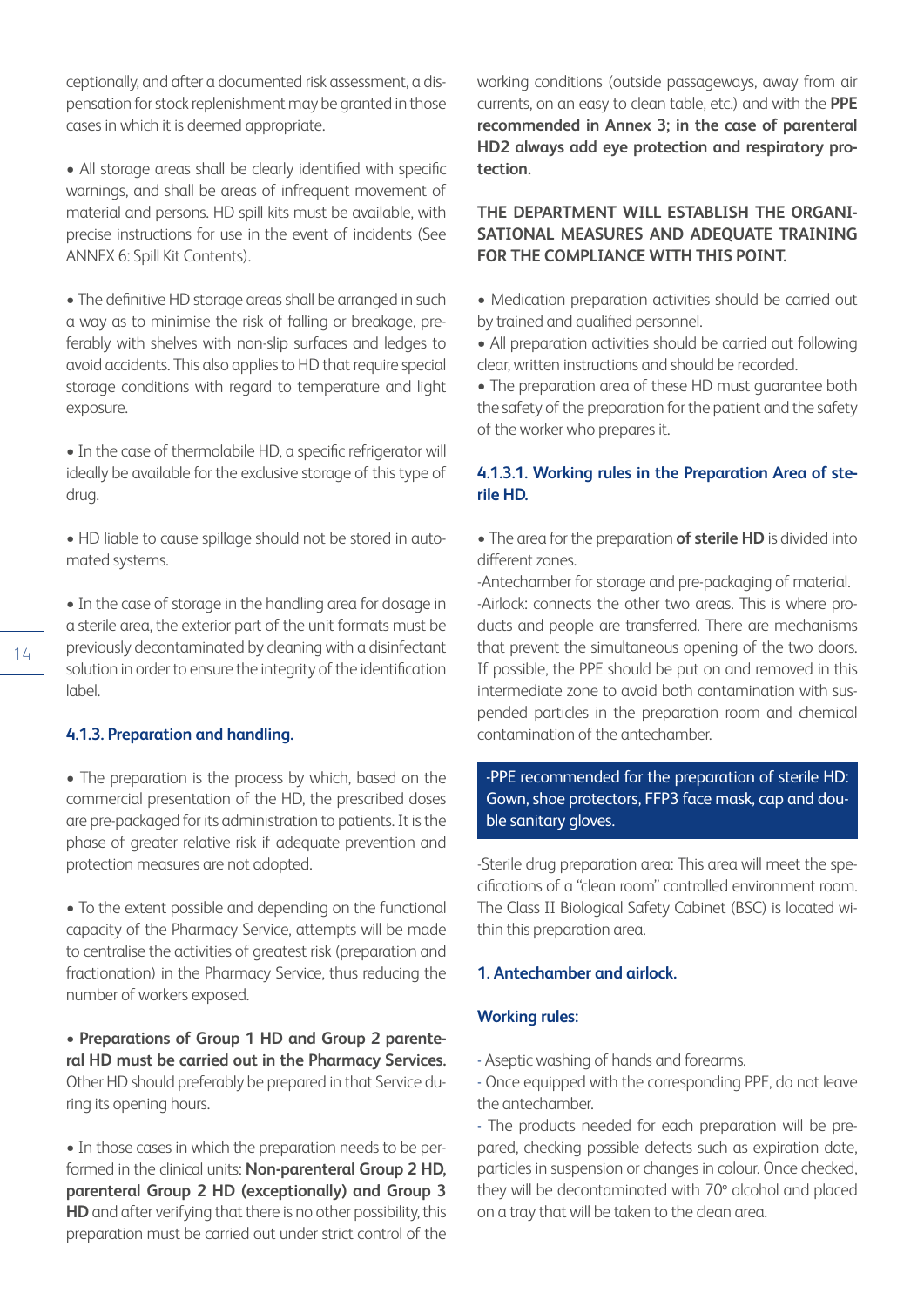#### **2. Preparation area.**

This is where the biological safety cabinet (BSC II) is located. It is classified as a clean area.

Working rules in the preparation area:

• The professional will always wash their hands before entering and after leaving the BSC.

• The professional will not wear jewellery, mobile devices, cosmetics and will not eat or drink in the place.

• Working rules in the Class II BSC are established in accordance with the Centre's Standard Operating Procedure (SOP) for handling cytostatic drugs, however, the following recommendations are generally established:

- Work with the front of the BSC down and avoid sudden movements inside the cabin that could cause turbulence in the laminar flow.

- While working, avoid any contact of gloves with areas susceptible to contamination, particularly the face.

- Check that the ultraviolet light is off before introducing any drug and before starting work.

- Place a sterile, impermeable and non-slip absorbent mat, absorbent side up, on the work surface (without covering the cabinet grille), which will be changed in the event of spillages and at the end of each work session.

- Always keep the ventilation grilles uncovered.

• Only the necessary material should be inside the BSC, distributed in such a way that it does not obstruct the airflow.

• Place a waste container in such a way that it does not obstruct the airflow.

• Check that the medication prepared is the correct one and that it corresponds to what is detailed on the work order and on the identification label.

• Handling shall be carried out at 5-10 cm and in the central area of the BSC, never in the area close to the edges.

• Material: Use syringes and equipment with Luer lock connection and closed biosafety systems for all preparations.

• Placement of the administration apparatus in intravenous infusions, as well as the removal of bubbles ("purging") must be performed before the drug is added to the intravenous solution.

• Specific recommendations on ergonomics (in particular regarding repetitive movements, forced postures, environmental comfort) will be made for working with in the BSC, depending on the structure and organisation of the Pharmacy Services.

• At the end of each day's work, clean the BSC according to the cleaning procedure, switch off the cabinet and close the front panel.

• In the event of a power cut, close the front panel immediately, communicate and document the incident.

• If there is accidental exposure or spillages in the BSC, act according to the corresponding procedure.

#### **Working procedures according to presentations:**

#### **HD in vial:**

The preparation from vials will be carried out with closed systems and in a Class II BSC.

Certain studies have shown that some HD can change to a gaseous form under normal working conditions. With regard to cytostatic drugs, most of them, with the exception of Carmustine, have extraordinarily low vapour pressures of less than 5 mPa. HEPA filters retain approximately 99.9% of particles greater than or equal to 0.3 microns in size providing ultra-clean air, however they are not effective in retaining volatile drugs or vapours. Filters with a pore diameter of 0.22 microns do not retain volatile drugs either. Therefore, the use of closed drug transfer systems during preparation is recommended to prevent the environmental transfer of contaminants (aerosols and vapours) both inside and outside the cabinet.

#### **HD in ampoules:**

The preparation from ampoules will be carried out in a Class II BSC following the technique below:

- The ampoules will be opened when there is no product left on the neck and head.

- They will be opened with sterile gauze impregnated with 70° alcohol to avoid possible injuries.

- It should be opened in the opposite direction to the operator, keeping the gauze between the hand and the ampoule.

- Use a 5 μm particle retention filter to load the contents into the syringe.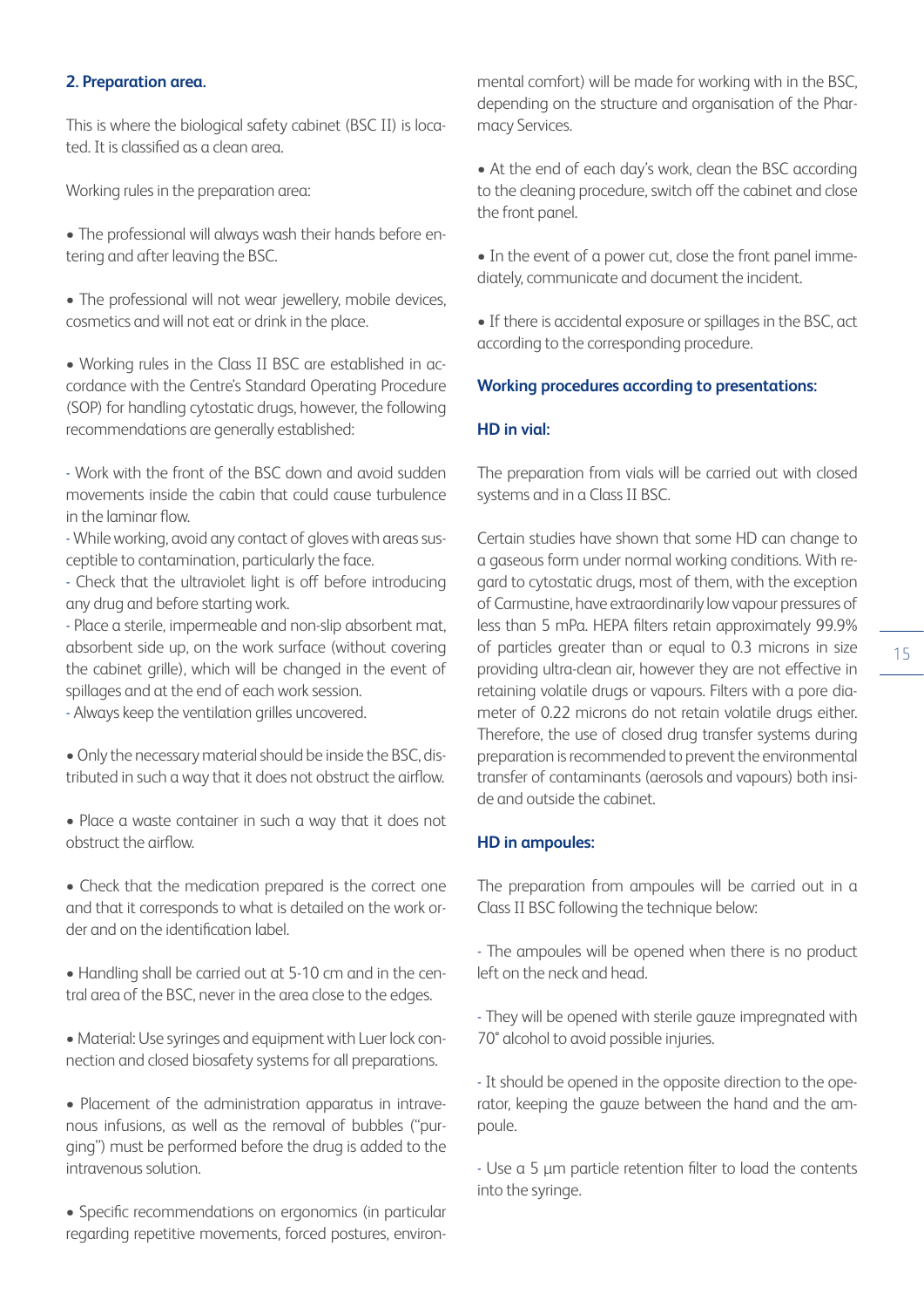# **4.1.3.2 Working rules in the Preparation Area of non-sterile HD.**

Circumstances may arise in health centres that require the handling or preparation of non-sterile HD:

- Reconstitution of extemporaneous oral suspensions of commercially available HD.
- Adjustment of doses (fractionation) or pulverisation of solid pharmaceutical products to facilitate administration.
- Preparation of non-sterile HD Master Formulas (MF).

• In the Pharmacy Services (PS) for the handling or preparation of non-sterile HD, at least one class I BSC will be required. This may be located in a separate area of the sterile drug preparation area, or in another area that is prepared for this purpose.

• Access to the non-sterile drug preparation area must be restricted to the personnel involved in the preparation and the standard operating procedures (SOPs) of each centre must be followed.

**PPE recommended in the handling or preparation of non-sterile HD: for working in a Class I BSC use double gloves, gown and face mask.** However, the specific risk assessment carried out in the Centre will determine the protective equipment according to the working conditions.

# **Preparation of unitary doses of oral suspensions of commercialised HD:**

As a general rule, HD commercialised in liquid oral pharmaceutical form do not require a preparation process as such. Therefore, once dispensed from the PS, follow the recommendations established for their safe administration.

If the dispensation is carried out in unitary doses, they will be prepared in the Pharmacy Service in the Class I BSC and with at least double gloves, gown and face mask. The risk assessment will determine the additional protective equipment, depending on the working conditions and the types of preparations carried out.

If it is necessary to reconstitute solutions, suspensions and emulsions of commercialised HD, this shall always be done following the instructions provided in the technical specifications and information pamphlet and assigning the validity period indicated in the product information.

To the extent possible and depending on the functional capacity of the Pharmacy Service, attempts will be made to centralise the activities of greatest risk (preparation and fractionation) in the Pharmacy Service, thus reducing the number of workers exposed.

When the drug must be prepared on the ward (stability, specific use, etc.), and after verifying that there is no other option, this preparation must be carried out under strict control of the working conditions (outside passageways, away from air currents, on an easy to clean table, etc.) and with the following PPE:

**PPE recommended for the preparation of unitary doses of oral suspensions of commercialised HD: Group 2 HD and only for personnel with reproductive risk for Group 3 HD: double gloves, FFP3 face mask, gown and eye protection.**

# **Fractionation or pulverisation of solid pharmaceutical products:**

Fractionation or pulverisation of tablets is sometimes necessary to meet a given dosage or to facilitate administration of the drug. Alternatives to the HD should be sought in order to avoid such handling (change of medication, commercialised liquid pharmaceutical forms, adaptation of doses to commercial presentations, etc.). If this is not possible, as a general rule, the handling of group 1 and 2 HD will be carried out in the Pharmacy Service in the Class I BSC following the procedures established to guarantee the quality of the process and the protection of personnel.

In the case of Centres that do not have a Pharmacy Service (Public Health Residences, Primary Care, etc.), the preparation and handling of HD will be carried out in accordance with the technical and protection recommendations of the SPRL and the relevant technical instructions given by the Pharmacy Service, which must be accessible and easily located in any workplace.

#### **Preparation of non-sterile HD Master Formulas.**

The preparation of HD MF will be carried out in the PS in the non-sterile drug preparation area.

Oral solids (capsules, sachets, etc.), solutions, suspensions, emulsions, topical pharmaceutical forms (creams, gels, ointments, etc.), suppositories, etc. can be prepared in the PS. For the preparation of these MF it is possible to start from commercialised drugs or raw materials.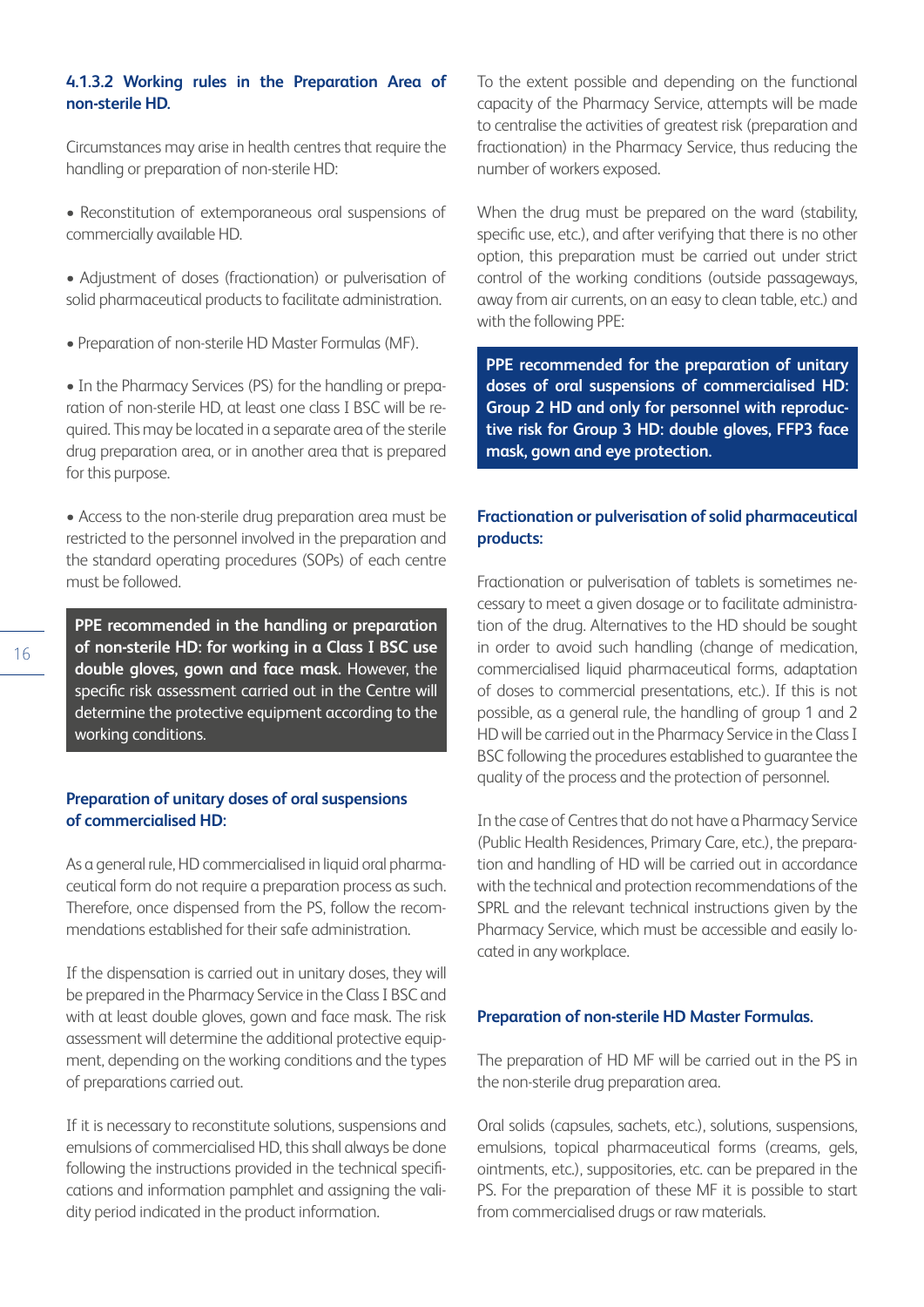In order to classify a non-sterile MF as a HD, it is necessary to take into account not only the level of danger of the commercial medicine being used, but also the hazard classification of the raw materials (chemical products, not active ingredients) being used. The hazard classification of raw materials is given in the REACH (https://www.boe.es/ doue/2006/396/L00001-00852.pdf) and CLP (https:// www.boe.es/doue/2008/353/L00001-01355.pdf) regulations, and are reflected in the safety specifications of raw materials. If these regulations establish a hazard classification for any of these substances used as an active ingredient, that classification should be considered.

The preparation of non HD MF must be carried out in at least a Class I BSC, following the SOPs by pharmaceutical type and the safety and PPE recommendations established by the PRL Service once the risks in the preparations and materials used have been assessed.

The PS must specify the protection measures to be established in the standardised preparation procedures of each MF once the risks have been assessed by the PRL Service. This will allow all personnel who create the MF to have comprehensive information on the means of protection to be used during preparation. Also, once pre-packaged, the MF should be identified as HD with the labels or pictograms established by the centre.

#### **4.1.4. Identification.**

HD must be identified throughout the entire process of their use.

1. MODIFY THE DESCRIPTION OF THESE DRUGS IN THE COMPUTERISED MANAGEMENT SYSTEM.

The symbol "HD" shall be added to the description of these medicines in the Pharmacy Services management software. This will allow these drugs to be identified from the time the order is placed and the delivery note is printed, and the Pharmacy Service staff will then be aware upon receipt that the drug is hazardous and that appropriate measures must be taken.

2. MODIFY THE DESCRIPTION OF THESE DRUGS IN THE ELECTRONIC ADMINISTRATION AND COMPUTERISED PRESCRIPTION SYSTEM.

This will ensure that all healthcare workers are aware of the type of medicines they are using during prescription, pharmaceutical validation, preparation and administration. The list of HD and the recommendations to be implemented during preparation, handling and administration will be accessible to all healthcare personnel and will be available on the intranet so that staff can refer to it and be informed of the measures to be taken in each case.

#### 3. PLACE IDENTIFICATION SYMBOL IN STORAGE AREAS

HD stored in the Pharmacy Service will be properly identified.

HD prepared in the Pharmacy Service must be identified with the acronym "HD". (see Annex 3, general recommendations for preparation according to the HD classification).

#### **REPACKAGING .**

This is the procedure by which a medicine is packed in unit doses to allow the dose prescribed by the doctor to be administered to the patient, providing an easy and complete identification, without the need for handling.

The repackaging should be performed for oral solid or liquid drugs, the dispensing of which requires presentation in unitary doses, as there is no single dose format available. As a general rule, it will be preferable to purchase HD that are already in single-dose format.

All personnel involved in the HD repackaging process should have the qualifications and experience necessary to perform the tasks involved in this area. It will be permanently supervised by a pharmacist.

The use of automatic repackaging systems that are not for the exclusive use of the handler and under environmental conditions of protection is not recommended, and the repackaging must always retain the original blister. Type I HD will not be automatically repackaged

The type of medication (HD1, HD2, HD3) shall be clearly identified on the repackaging.

Types of HD repackaging:

a) **Solid pharmaceutical products:**

# a.1) **Re-labelling of industry blister packs. It is considered the method of choice for HD as it does not require handling by personnel.**

It is considered the method of choice for HD as it does not require handling by personnel.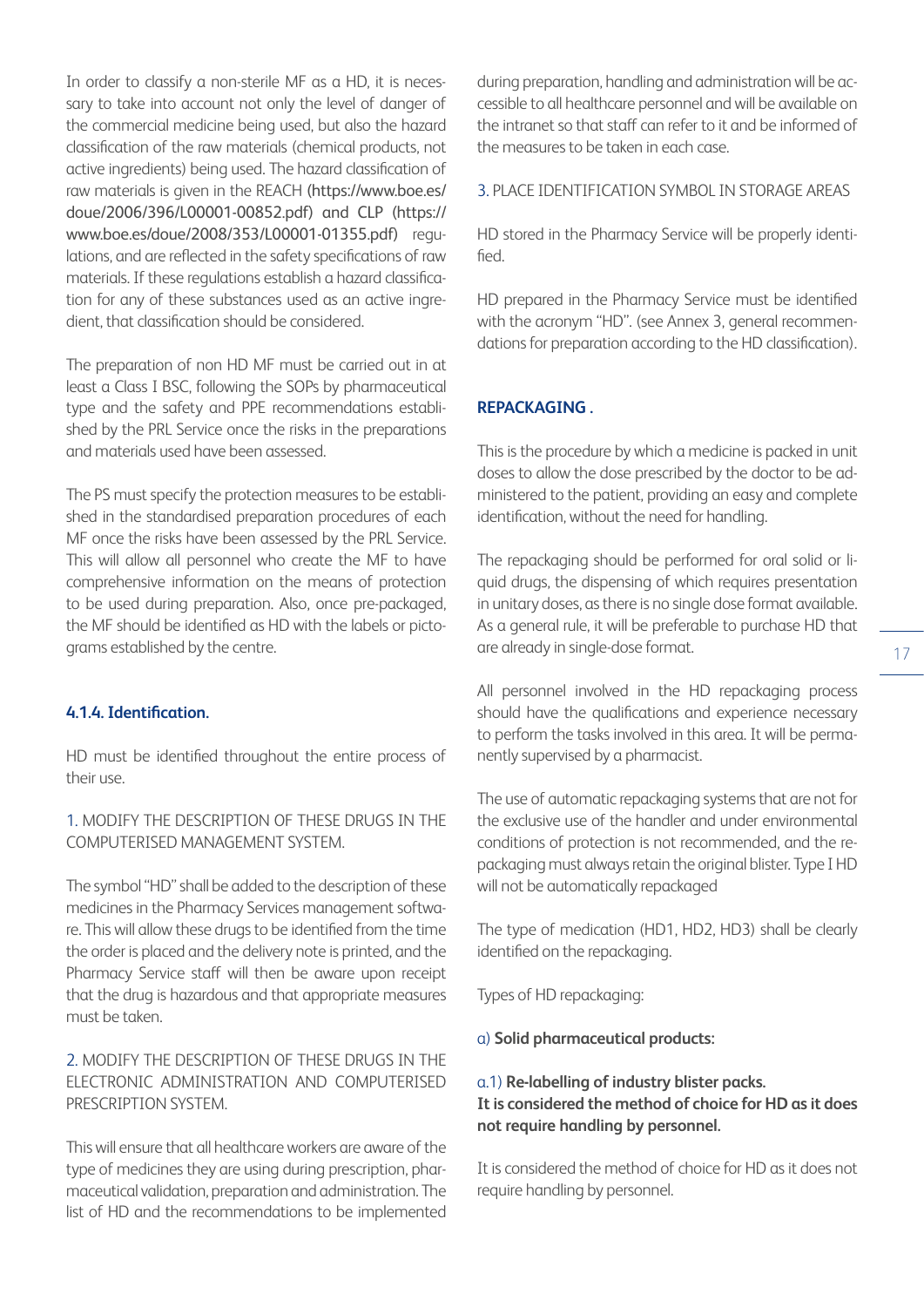It consists of re-labelling the blister packs of medicines by placing printed stickers with the drug information and that allows the blister to be cut later, leaving each unit of medicine correctly identified for subsequent dispensing in single units. For this, the templates created for each medicine and self-adhesive paper will be used. Medicines that are packaged in blister packs and that comply with the following requirement will be repackaged in this manner: adequate size and distribution so that once the label has been applied they can be cut out while maintaining all the drug information on each unit.



Figure 1.-Re-labelling of industry blister packs.

#### a.2) **Repackaged in blister packs.**

This method will be used for HD that cannot be relabelled, either because the distribution of each pharmaceutical form does not allow it or because they are packaged in industrial bottles.

The process consists of filling the blisters with the drugs and sealing them with self-adhesive stickers previously printed with the description of each drug.

The Pharmacy Service should limit the repackaging of these medicines only when strictly necessary, e.g. dispensation to hospitalised patients.



Figure 2.-Re-packaging in blister packs.

• HD packaged in industry blister packs: The blister shall be cut and each unit shall be placed in an appropriate sized blister. The appropriate label shall then be attached.

• HD packaged in a bottle: These drugs pose the greatest risk to staff as they require handling and contact. For this reason, it is essential to comply with the established protection and preventive measures.

**PPE recommended** for the repackaging of solid HD: this must be carried out following the recommendations of the Prevention of Occupational Risks Service with regard to the PPE that are necessary, in general: **a pair of gloves, gown and FFP3 respiratory protection mask must be used.**

# a.3) **Repackaging in a repackaging machine.**

It is possible to carry out the repackaging of HD 2 and 3 using automatic systems:

- If the automatic systems are used exclusively for the repackaging of HD.
- Always maintaining the original blister of the medicine.

• Adequate protection of the operator following the recommendations of the Prevention of Occupational Risks Service.

• Do not use this repackaging method for oral cytostatic drugs.

• Have an action protocol in case of any alteration of the drug during the repackaging process (breakage or crushing of the drug).

# b) **Liquid pharmaceutical types:**

Avoid the use of automatic repackaging systems for liquid HD.

**PPE recommended** for the **repackaging of liquid HD:**  this must be carried out following the recommendations of the Prevention of Occupational Risks Service. With regard to the environmental conditions of the operator's protection, in general: **Double pair of gloves, gown, eye protection if a closed system is not used and respiratory protection if a closed system is not used.**

# **4.1.5 Transport and distribution.**

Group **1 and 2 HD** must be transported in such a way as to prevent breakage or spillage. In addition, they must be correctly identified to facilitate their processing at the destination unit. For this reason, the following recommendations will be followed, differentiating fundamentally between the possibility or not of breaking them during this process.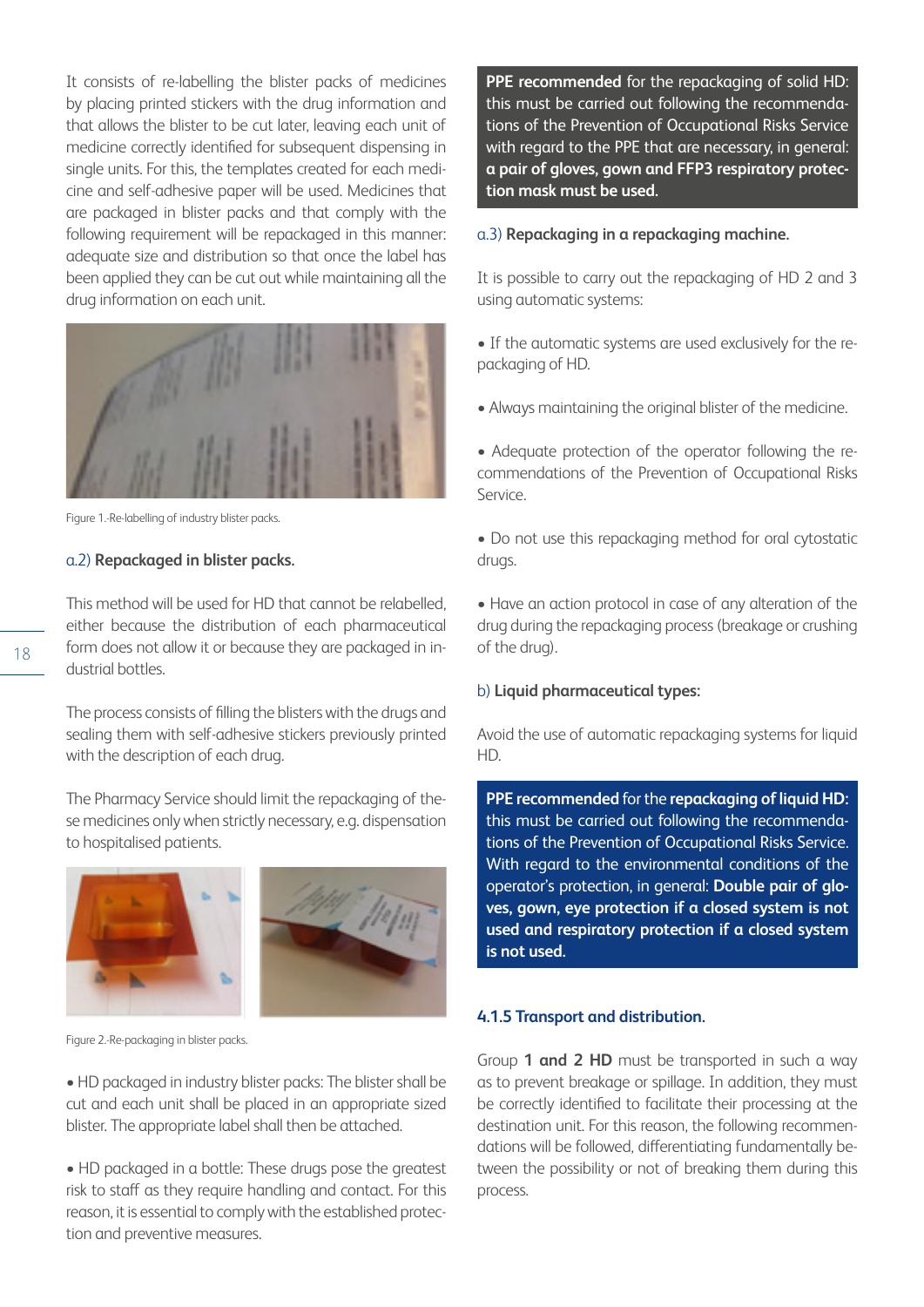Group 1 and 2 HD intended for the restocking of first-aid kits that are not likely to cause spillage should be packed in a bag, box, etc., separated from the rest of the medicines in the order and correctly identified as hazardous.

Group 1 and 2 HD that are packaged in pharmaceutical forms that can break during transport (vials, ampoules, parenteral administration bags, pre-filled syringes, etc.) should be in separate containers. These containers must meet the following requirements:

- Be used exclusively for transporting HD.
- Be of a specific colour and with a recognisable symbol.
- Be made from hard material, both robust and resistant to impacts and external pressure during transport.
- Be watertight to prevent spillage or breakage.
- Be closed during transport.
- Be opaque and easy to clean.

**Group 1 and 2 HD** intended for the restocking of first-aid kits that may cause spillage and individualised HD treatments of these groups should be packed in such a way as to minimise the risk of breakage. They shall also be in a perfectly identified bag which must be able to contain spillages from the primary container. This bag should be heat-sealed whenever possible.

The smaller the distance travelled by the preparations, the lower the risk of errors and incidents. For this reason, the transport of group 1 and group 2 HD susceptible to spillage will be carried out directly, without carrying out adjacent tasks or stopping at other services, and whenever possible, through an independent circuit.

For the transport of HD that may break or spill, transport methods that cause stress to the contents or packaging should not be used. Therefore, no pneumatic tubes or other mechanical systems should be used. These medicines should not be transported together with other materials or unrelated medicines.

The personnel responsible for transportation should know the procedure to be followed in the event of a spillage and the location of the nearest spill kit. (See ANNEX 6).

If any medicine is not administered, it will be returned to the Pharmacy by the same procedure and in the same packaging.

**PPE recommended during transport: Use a single pair of gloves.**

#### **4.1.6. Cleaning and disinfection.**

Cleaning and disinfection are basic preventive measures to avoid exposure and include several stages:

• **Deactivation:** transforms the HD into an inert or inactive compound.

• **Decontamination:** eliminates residues of HD from surfaces.

• **Cleaning:** remove contaminants from surfaces.

Any person in charge of cleaning the work area must be properly trained in the correct procedures to protect themselves and avoid contamination of the environment.

Each Centre will establish in its procedures the type and dilutions of the different cleaning products it considers most suitable, as well as the frequency of cleaning and disinfection of the work areas.

Disinfection will be carried out on previously clean and dry surfaces.

#### **Products.**

The selection of cleaning and disinfection products must be appropriate for the type(s) of contaminant(s), location and material of the surfaces to be cleaned. They must not alter the surface and walls of the cabinet, nor the floors and walls of the rooms. For cleaning equipment, follow the recommendations of the manufacturer.

There is no single accepted method for deactivating all HD. Cleaning systems using sodium hypochlorite, detergent and thiosulfate (chlorine neutraliser) have been shown to be effective in decontaminating and deactivating surfaces. New agents such as high-level disinfectants containing hydrogen peroxide and peracetic acid may provide an alternative to bleach in cleaning procedures involving HD.

On the other hand, products used for cleaning clean rooms should adhere to the following recommendations:

• Cleaning and disinfection agents should be free of viable microorganisms and those used in grade A and B rooms should be sterile and free of spores.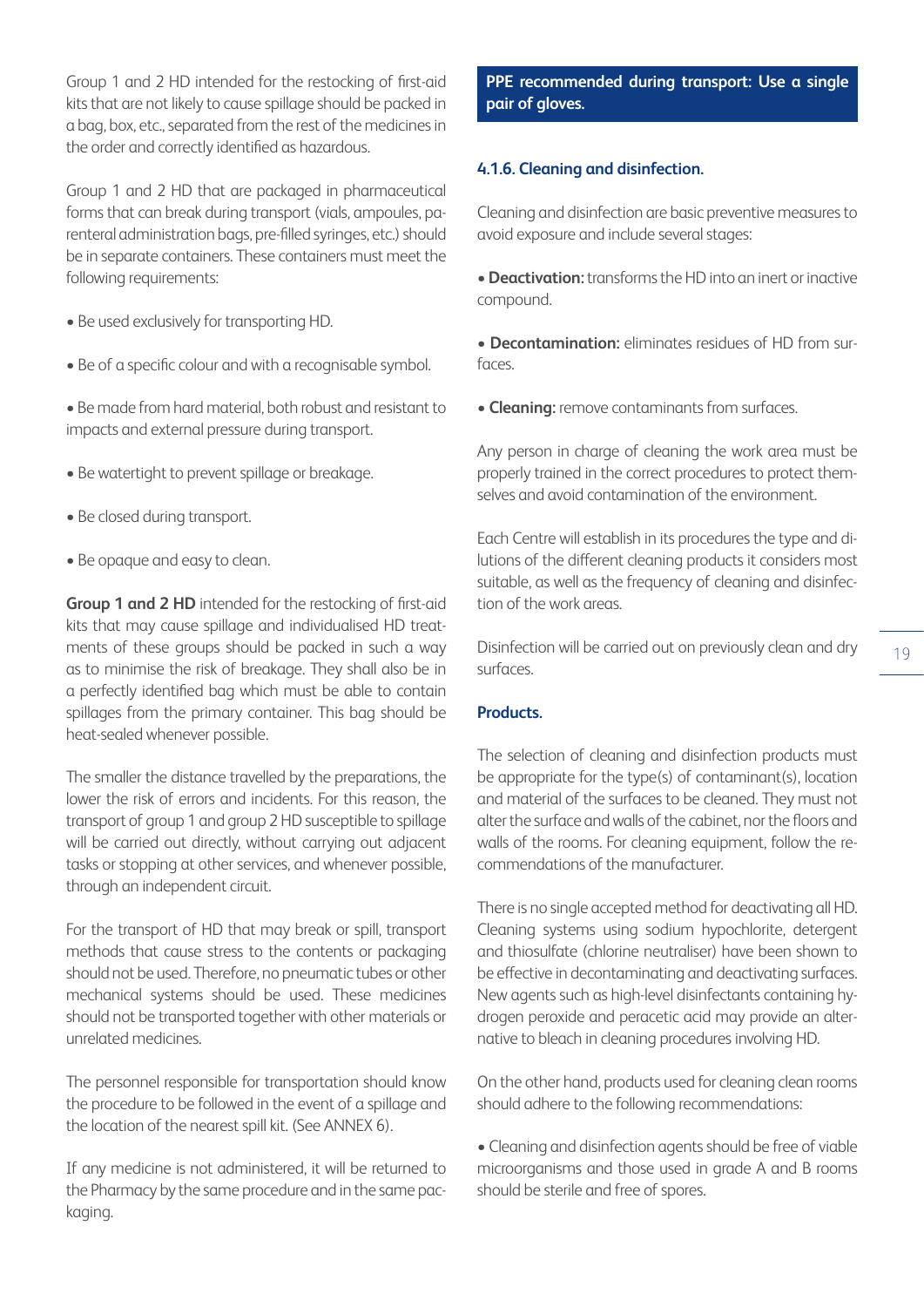• Sporicidal products should be used periodically to reduce contamination of spore-forming microorganisms.

• Virus-specific cleaning agents should be used to decontaminate areas where blood or viral products are handled.

#### **4.1.6.1. Cleaning of floors and surfaces.**

**Recommended PPE: double gloves, FFP3 face masks, gowns and shoe protectors** are recommended for cleaning surfaces, materials, and packaging containing HD residues.

Wet cleaning of floors and walls. Floors must not be swept in order not to raise dust.

- Floor cleaning: with water and detergent with 0.1% sodium hypochlorite.

- Horizontal and vertical surfaces: spray with water and detergent with 0.1% sodium hypochlorite and use quaternary ammonium solutions on metal areas.

Cleaning materials will be for exclusive use.

The surfaces to be disinfected must be previously cleaned, and once cleaned they must be left to dry.

#### **4.1.6.2. Cleaning the biological safety cabinet.**

It will be carried out in accordance with the Centre's cleaning SOP, however, the following recommendations are generally established:

**PPE recommended for cleaning the BSC: gown, two pairs of gloves, shoe protectors, cap, safety goggles or face shield and FFP3 respiratory protection mask.**

During cleaning operations, the cabinet fan must be running and moving parts must be cleaned without removing them from the interior.

Clean the metal interior with soapy water, rinse with sterile water, and then pass a single-use sterile fabric dampened with 70º alcohol.

- Do not pour liquids directly on the surfaces, nor use spray cleaners; apply with damp cloths or gauze.
- Wipe following the direction of the air flow and from the areas of most to least contamination:
- 1. Roof grill.
- 2. Rear wall.

3. Side walls from top to bottom and accessories (gas or vacuum valves and bars/hooks if any).

- 4. Working surface from the back to the outside.
- 5. Front aspiration grid.
- 6. Display window.
- Do not get the HEPA filter wet while cleaning the cabinet.

• Do not use 70º alcohol to clean the front if it is made of methacrylate, as it becomes translucent; ideally use a chlorhexidine solution.

• Cleaning and disinfection should be carried out in the following situations:

- Before starting any work in the BSC.
- Once the work in the BSC has been completed.

- Before performing sterile preparations if BSC has been used for non-sterile HD preparations.

- In case of spills.

- Before and after carrying out a mechanical or biological control or revision in the cabinet.

• The external part of the cabinet must be cleaned to avoid any contamination.

All material used for cleaning must be treated as contaminated waste. Cleaning carried out in the BSC must be documented.

# **4.1.6.3. Periodicity**

Minimum cleaning and disinfection frequency:

#### **Daily**

- BSC.
- Floors.
- Work surfaces (antechamber and clean room).
- Transportation containers.

#### **Weekly**

- Preparation area trays and trolleys.
- External parts of the BSC and area under the removable
- BSC work tray.
- Ventilation equipment.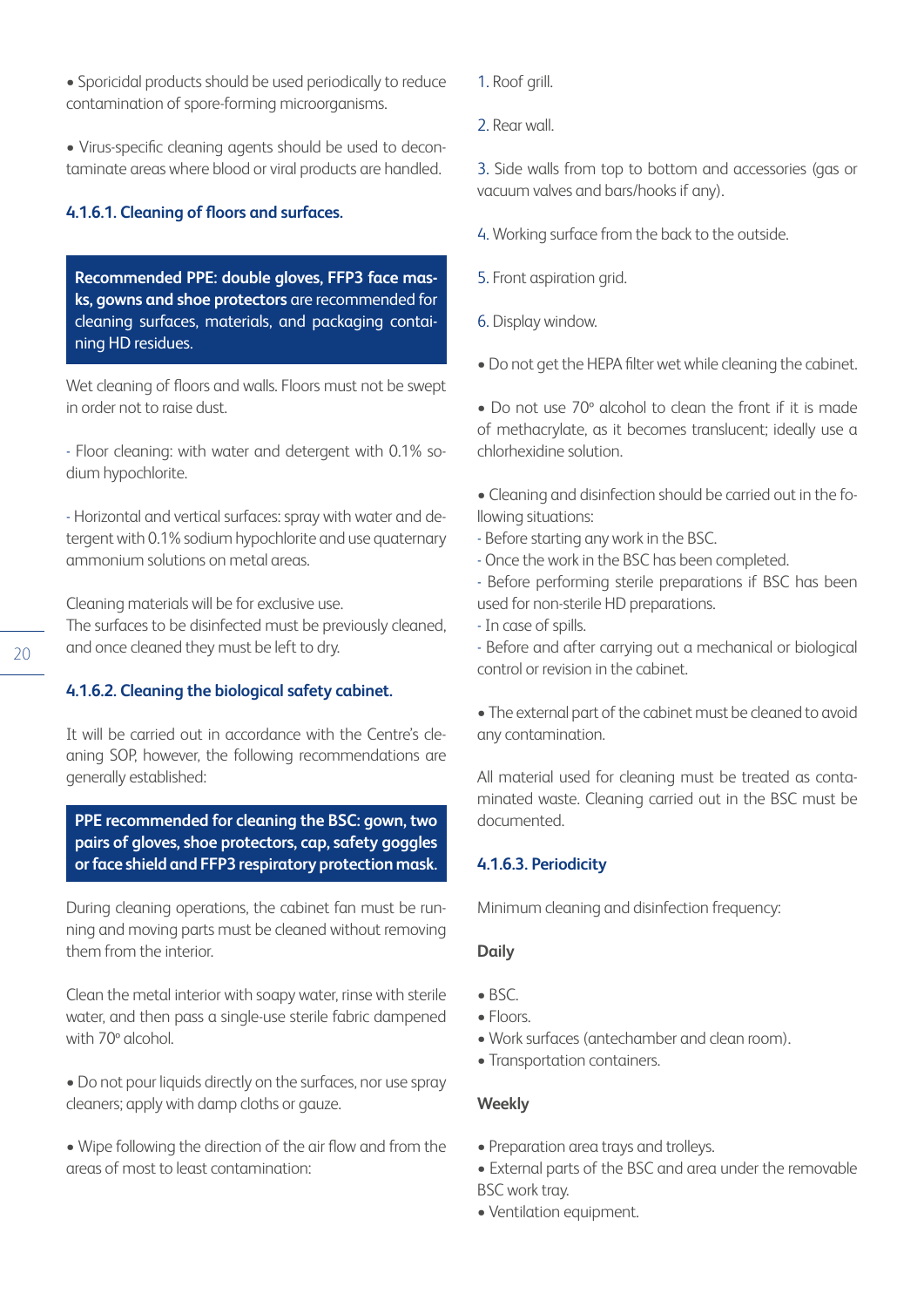# **Monthly**

• Walls, ceilings, clean room vents and ante-chamber storage shelves.

# **4.1.7. Procedure for accidental exposure or spillage.**

Any phase related to the handling of HD throughout the circuit (reception and storage, preparation, pre-packaging, dispensing, transport, administration and disposal) may lead to an accident resulting in accidental exposure that may pose a risk to both the handlers and the environment. Therefore, **all personnel involved in each of the phases of the circuit where these agents are handled must be** suitably trained in the procedures to be followed when necessary, as well as in the handling of the spill kits (see Annex 5).

# **4.1.7.1. Procedure for spillages.**

In the event of a spillage, action by suitably trained personnel should be immediate to minimise potential harm to other personnel or the environment.

Spill kits should be available in all areas where HD are stored and used, and should be available in a visible and easily accessible location.

There should be a spill log in the Work Centre to centrally collect all accidental spillage episodes.

The resulting waste must be treated as HD waste, therefore the disposal of all material used will be in accordance with the Centre's HD waste disposal procedure.

The location of the spill will determine the appropriate procedure for its cleaning, therefore two distinct zones are distinguished depending on the location of the spillage (see ANNEX 5.A. Procedure to be followed in the event of spillage of HD inside a Biological Safety Cabinet and ANNEX 5. B. Procedure to be followed in the event of spillage of HD outside a Biological Safety Cabinet).

#### **4.1.7.2. Procedure for accidental exposure.**

Any professional who has suffered accidental exposure must go to the corresponding department's Prevention of Occupational Risks Service (SPRL) for assessment and monitoring, after completing and registering the report of the work incident/accident, except in cases of urgent assistance, when it will be filled in and subsequently registered by the Middle Management or Service Manager, as appropriate (see Memo 3/2011: Procedure for reporting work-related accidents and incidents).

In the case of non-hospital personnel, they must go to the Emergency Department and inform their SPRL so that they can be monitored (as per the provisions of the Procedure for Coordination of Business Activities in preventive matters).

#### **Within the SPRL working hours:**

He/she will be clinically evaluated by the SPRL Occupational Physician, and interviewed by the SPRL Technician to determine the causes of the accident.

Action will be taken in accordance with the "Protocol in case of cytostatic accidents and spillages" of each Centre.

#### **Outside the SPRL working hours:**

- He/she will go to the Emergency Room or the On-call Internist (according to the protocol of each Hospital) for clinical assessment.

- On the first working day, he/she must go to the SPRL and follow the controls prescribed.

# **Record of accidents and incidents with HD.**

In the SPRL there must be a record of accidental exposures to HD. These records must be filed.

(For more information, refer to ANNEX 7: procedure to be followed in the event of accidental exposure to Hazardous Drugs).

#### **4.2. PROCEDURE IN OTHER SERVICES**

The HD handling procedure outside the Pharmacy must consider aspects concerning both the protection of the environment and the worker as well as patient safety. The administration of HD requires specially trained people due to the risks that the patient may suffer and the possibility of contamination of the handler and/or the environment.

It is important to reduce the number of people handling HD as much as possible through organisational measures and the use of preparations that require as little handling as possible.

The affected Services will be ALL those in which HD are handled. The following are mentioned as a reference:

- Hospitalisation Ward.
- Day Hospital.
- Outpatient Consultations.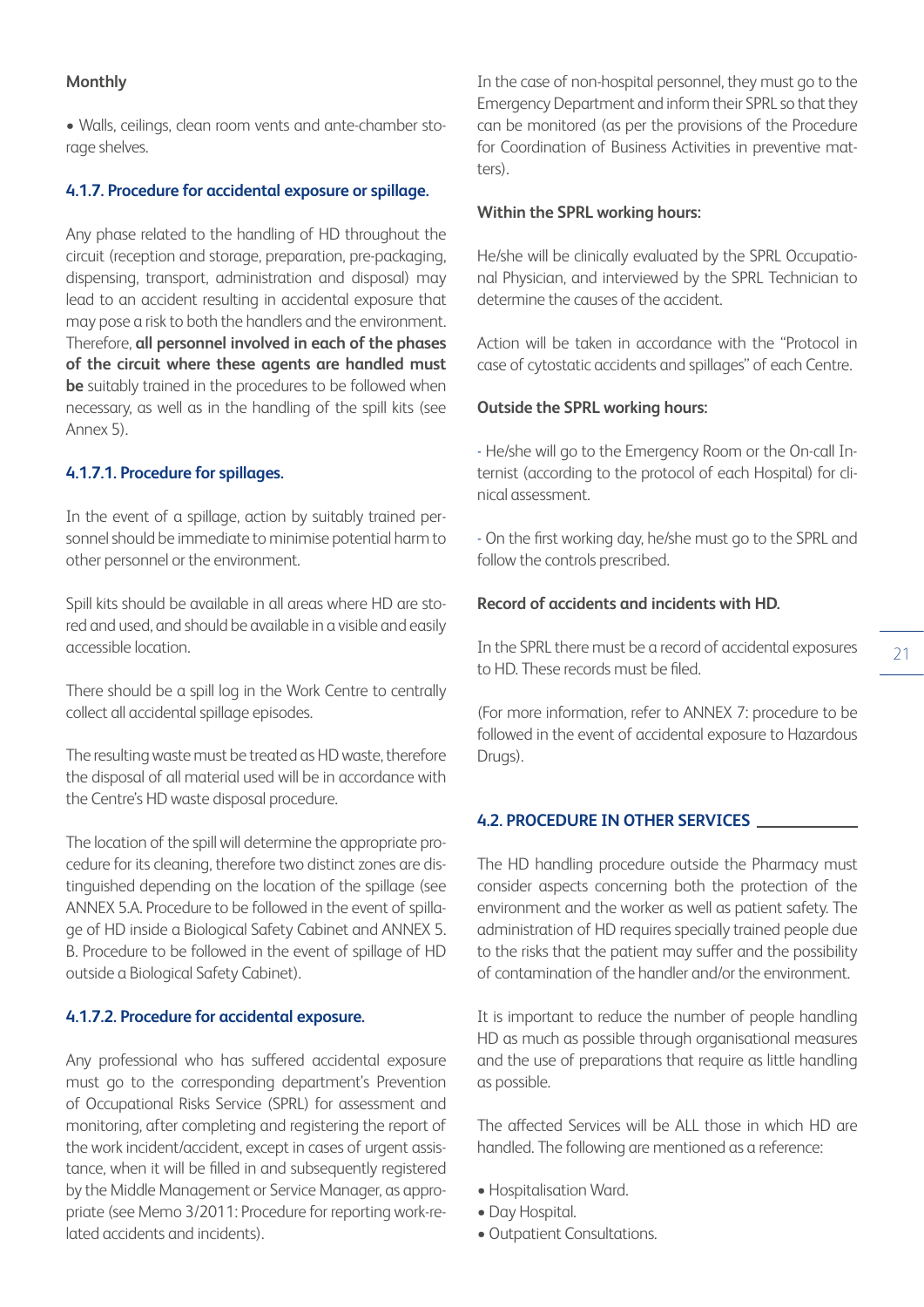- Primary Care Centres.
- Emergency Services.
- Interventional Radiology.
- Public Health Residences

#### **4.2.1. Reception and storage.**

The reception and storage of HD outside the Pharmacy Services shall be carried out in accordance with the specific procedures approved in each centre, guaranteeing at all times the effective control of the quality of these products. In particular, the following shall be considered:

• Insofar as possible, there will be a distinct place in the corresponding Service for this type of drug, which will be suitably identified as HD in order to avoid confusion and minimise the risk of accidental contamination.

• The definitive HD storage areas shall be arranged in such a way as to minimise the risk of falling or breaking, preferably with shelves with non-slip surfaces and ledges to avoid accidents. This also applies to HD that require special storage conditions with regard to temperature and light exposure.

• Access to HD storage areas in the different rooms or day units must be limited to authorised personnel (see definitions section).

• All these HD storage areas shall be clearly identified, and shall be areas of infrequent movement of material and persons. Spill kits must be available, with precise instructions for use in the event of accidents. (See Annex 6: Spill Kit Contents).

#### **4.2.2 Preparation and handling.**

To the extent possible and depending on the functional capacity of the Pharmacy Service, attempts will be made to centralise the activities of greatest risk (preparation and fractionation) in the Pharmacy Service, thus reducing the number of workers exposed.

• In those cases in which the preparation needs to be performed in the clinical units: Non-parenteral Group 2 HD, parenteral Group 2 HD (exceptionally) and Group 3 HD and after verifying that there is no other possibility, this preparation must be carried out under strict control of the working conditions (outside passageways, away from air currents, on an easy to clean table, etc.) and with the PPE recommended in Annex 3; in the case of parenteral HD2 always add eye protection and respiratory protection.

THE DEPARTMENT WILL ESTABLISH THE ORGANISATIO-NAL MEASURES AND ADEQUATE TRAINING FOR THE COMPLIANCE WITH THIS POINT.

• Medication preparation activities should be carried out by trained and qualified personnel.

• All preparation activities should be carried out following clear, written instructions and should be recorded.

• The preparation area of these HD must guarantee both the safety of the preparation for the patient and the safety of the worker who prepares it.

#### **4.2.2.1. Preparation/handling area:**

HD preparation areas in the Clinical Units should be separated and identified. If possible, it should be a room exclusively for this activity.

They should be away from draughts and have doors and windows that close properly and away from the traffic of patients and relatives.

HD considered by the institution that may be in stock in the Hospitalisation Unit will be stored in this area.

#### **4.2.2.2. Preparation/handling stage:**

Before starting to prepare, check that all the necessary material is available.

The work surface should be covered with an absorbent, disposable waterproof mat with non-slip backing.

The order of action will be: hat, wash hands with germicidal soap or hydroalcoholic solution, dry hands, put on first pair of gloves (aseptic technique) under the cuffs of the gown, gown, respiratory protection mask, safety goggles, second pair of gloves over the cuffs of the gown. Once dressed, do not leave the preparation area.

Do not eat, drink or chew gum in this area. Do not wear jewellery or make-up.

Avoid contact of hands with uncovered areas of skin during handling.

Syringes must have a Luer-lock.

Use needle-free systems or, if this is not possible, the needles should be of high calibre to minimise the formation of aerosols.

Use closed drug transfer systems whenever possible.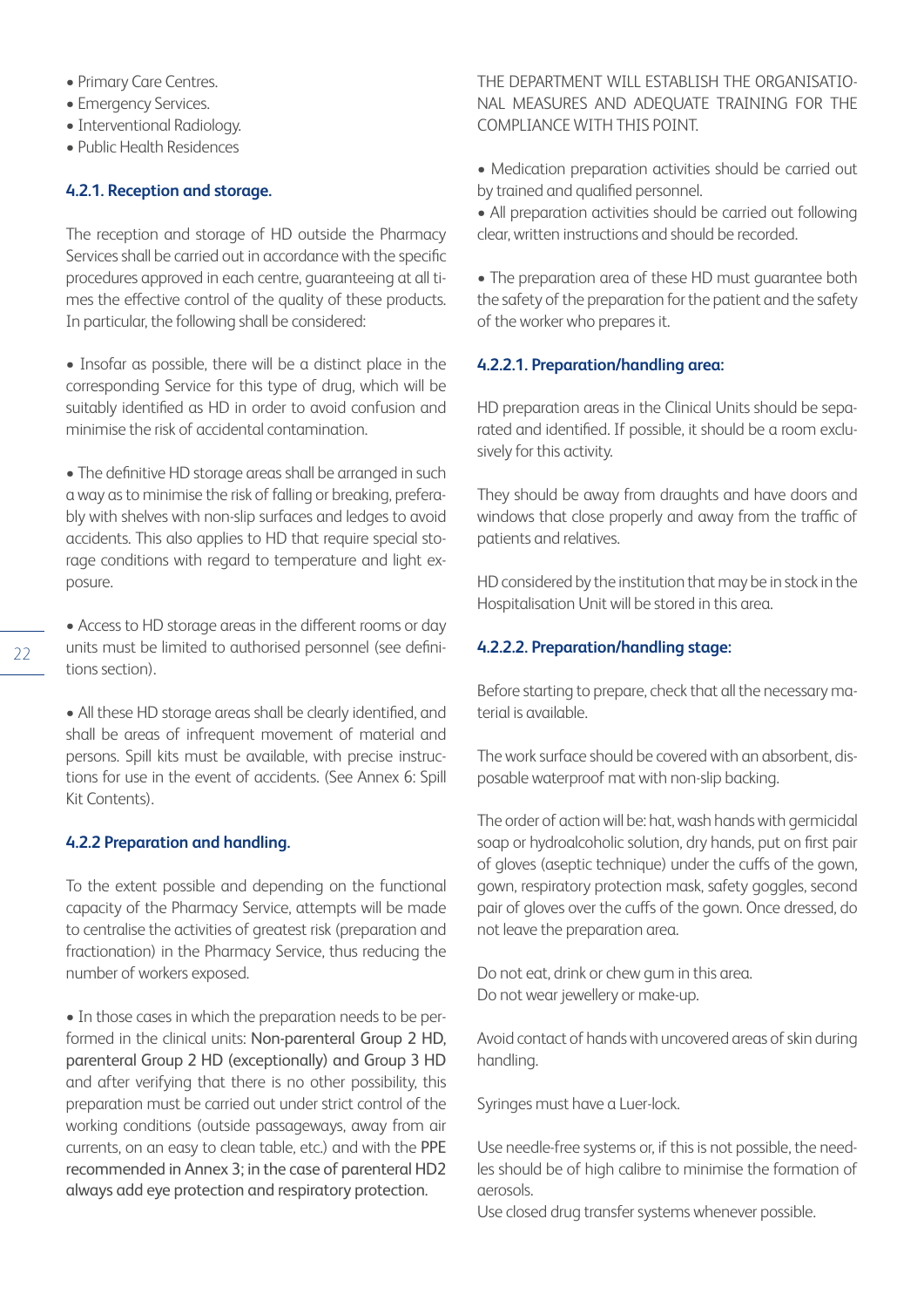If the HD is in vials, the dose will be prepared with the available closed system.

# **1) Ampoules:**

a. Ensure the absence of medication in the neck of the ampoule.

b. Surround the neck of the ampoule with a gauze impregnated in 70º alcohol, to reduce the risk of projections and cuts at the time of opening.

c. Open the ampoule in the opposite direction to the handler, so that any aerosols are not directed towards the handler.

d. Insert the needle with the bezel facing upwards, without touching the edges of the neck or the bottom, and extract the contents.

e. Adjust the volume of the syringe on gauzes soaked in 70º alcohol.

f. If the ampoule contains the solid drug, to reconstitute it, slide the solvent down the walls and, with gentle rotary movements, dissolve completely.

# **2) Oral solutions:**

a. Commercial presentation in the form of a solution and with extraction device. Follow manufacturer's safety instructions.

b. Commercial presentation in the form of a solution and without an extraction device.

1. Attach a cannula of sufficient length and calibre to a Luer-lock syringe of the desired size.

2. With the bottle resting in a vertical position, insert the cannula connected to the syringe and fill with the necessary volume of the solution.

3. Extract cannula + syringe from the bottle.

c. Commercial presentation in powder for reconstitution.

1. Couple the dosage adapter to the mouth of the bottle (if the preparation has one) ensuring water tightness.

2. With the bottle resting in a vertical position, insert the syringe firmly into the dosage adapter.

3. Once the insertion has been secured, invert the bottle

with the syringe and fill it with the necessary dose.

4. Return the bottle to its position and remove the syringe from the adapter.

#### **3) Solid pharmaceutical products:**

Avoid dose fractionation by adjusting the prescription dosage pattern where possible.

In the preparation of doses from oral solid forms such as tablets or capsules that require complex handling (crushing, opening of capsules, etc.) refer to the Pharmacy Service who will prepare them or indicate the possibility of using commercially available liquid forms, dispersible tablets or those formulated by their Pharmaceutical Department.

#### **4.2.3. Administering HD to patients**

HD should be administered by healthcare personnel who:

- Have proper training.
- Have sufficient experience in the handling of these medicines.

• Know the measures to be taken in the event of any spills, breakages or any other incident or accident.

The HD administration procedures must guarantee protection:

- Of the environment.
- Of the worker.
- Without altering the patient's safety.

# **MEANS OF ADMINISTRATION. GENERAL MEASURES FOR THE ADMINISTRATION OF HD**.

#### **Means of administration:**

- Oral.
- Topical.
- Parenteral (subcutaneous, intramuscular, intravenous, etc.).

• Other methods (intrathecal, inhalation, intra-arterial and/ or chemoembolisation, intracavitary).

# **General Measures.**

The administration of **the HD** will be carried out following the recommendations of the technical specifications and always according to the protocols or guidelines of each centre: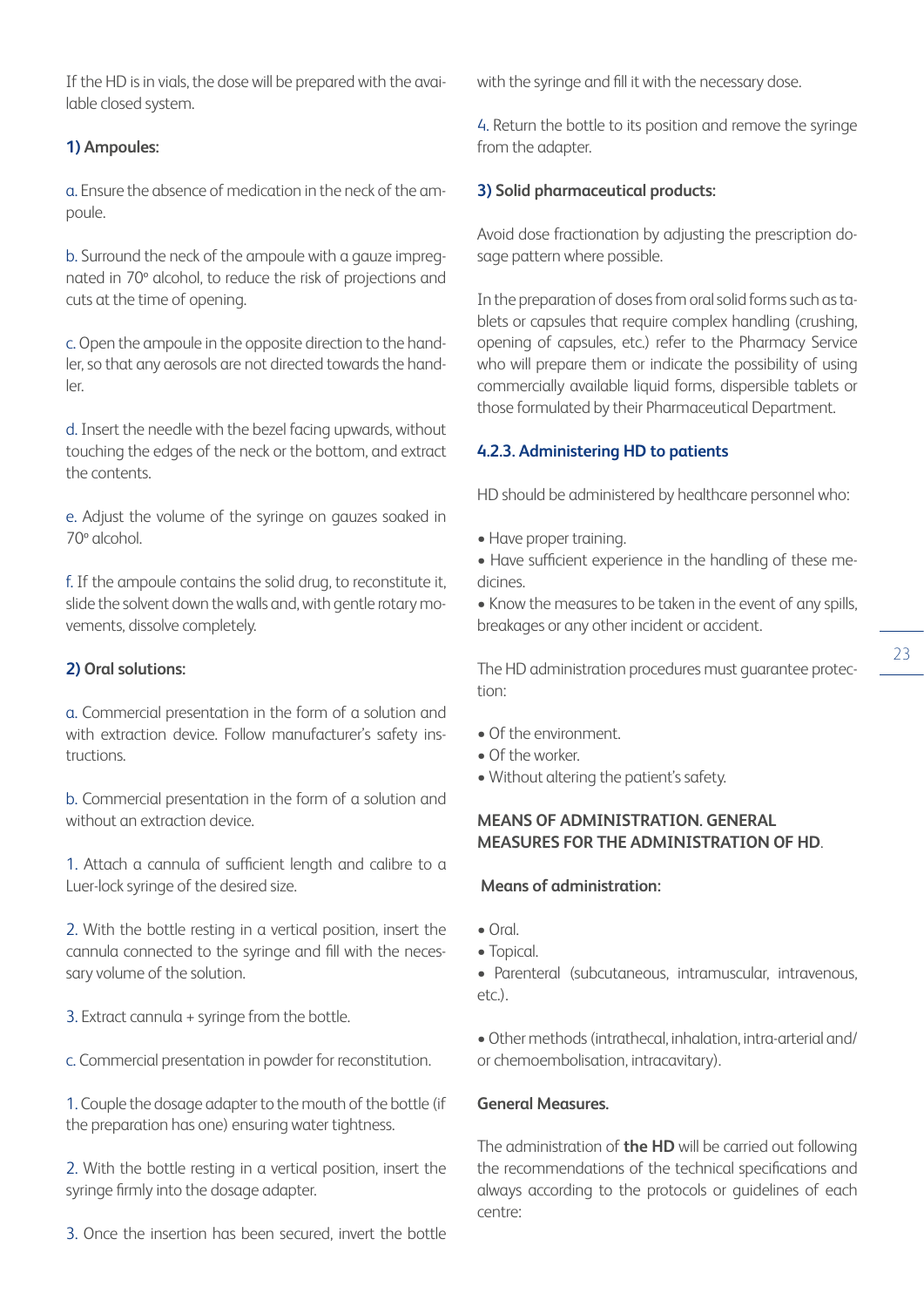• Wash hands before and after the procedure.

• Use of closed transfer systems for Group 1 and Group 2 drugs.

• Apply the maximum aseptic measures in the area where the handling is carried out to minimise contamination.

• Do not eat, drink or chew gum. Do not wear jewellery or make-up.

• After the administration of HD, discard all material used and waste generated in the appropriate container according to section 5.

• Have suitable furniture to place the drug before it is used. Use non-slip tables and surfaces with ledges to prepare the technique and armchair or bed to place the patient. All furniture shall be made of waterproof materials, easy to clean and shall be cleaned after use and whenever necessary.

• Have a Spill Kit and know the procedure to be followed in the event of a Spillage and the location of the Kit (see Annex 5 and 6).

• Use recommended PPE, according to the attached table.

#### **4.2.3.1. ORAL ADMINISTRATION.**

In the oral administration of HD, the choice of presentation will be made prioritising whole solid forms (tablets, pills and capsules) and liquid forms (syrups and drops). If an oral solid form requires fractionation or crushing, this should be done in the area adapted for this purpose.

**- Adopt the general measures for all methods of administration of HD.**

# **4.2.3.2. TOPICAL ADMINISTRATION OF HD.**

Presentation in the form of creams, ointments, salves, balms, patches and other presentations.

#### **Administration procedure:**

In the topical administration of HD, the same general precautions shall be taken as for oral liquid pharmaceutical types.

• Use spatulas or other application aids that avoid contact with the product.

• Use mats that are absorbent on top and waterproof and non-slip beneath before administration. After application, cover the treated skin surface.

• Adopt the general measures for all methods of administration of HD.

# **4.2.3.3 PARENTERAL ADMINISTRATION OF HD (SUBCUTANEOUS (SC), INTRAMUSCULAR (IM), IN-TRAVENOUS (IV).**

#### **Administration procedure:**

• Use intact pharmaceutical types, in single-dose vials with biosafety system. If not, pre-loaded presentations and purged with closed transfer systems will be required.

| PERSONAL PROTECTIVE EQUIPMENT    |                          |                                               |                 |                                  |                               |  |
|----------------------------------|--------------------------|-----------------------------------------------|-----------------|----------------------------------|-------------------------------|--|
| Pharmaceutical type              | Single glove             | Double glove<br>or specific for<br>Group 1 HD | Eye protection  | Respiratory pro-<br>tection FFP3 | Waterproof<br>protective gown |  |
| Intact capsule/tablet            | Yes                      | No                                            | No <sup>2</sup> | No                               | No                            |  |
| Fractioned capsule/tablet        | <b>Yes</b>               | No <sup>1</sup>                               | No <sup>2</sup> | Yes                              | <b>No</b>                     |  |
| Oral solution/suspension         | Yes                      | No <sup>1</sup>                               | No <sup>2</sup> | No <sup>3</sup>                  | No <sup>2</sup>               |  |
| <b>Local Methods</b>             | ---                      | Yes                                           | No <sup>2</sup> | No <sup>3</sup>                  | Yes                           |  |
| Parenteral forms (SC, IV, IM)    | ---                      | Yes                                           | Yes             | Yes                              | Yes                           |  |
| Solution for irrigation          | ---                      | Yes                                           | Yes             | Yes                              | Yes                           |  |
| Powder/Suspension for inhalation | $\overline{\phantom{a}}$ | Yes                                           | No <sup>2</sup> | Yes                              | No <sup>2</sup>               |  |

**1** Double glove or specific glove for Group 1 HD for frequent handling. **2** Required if there is risk of splattering. **3** Required if there is risk of inhalation.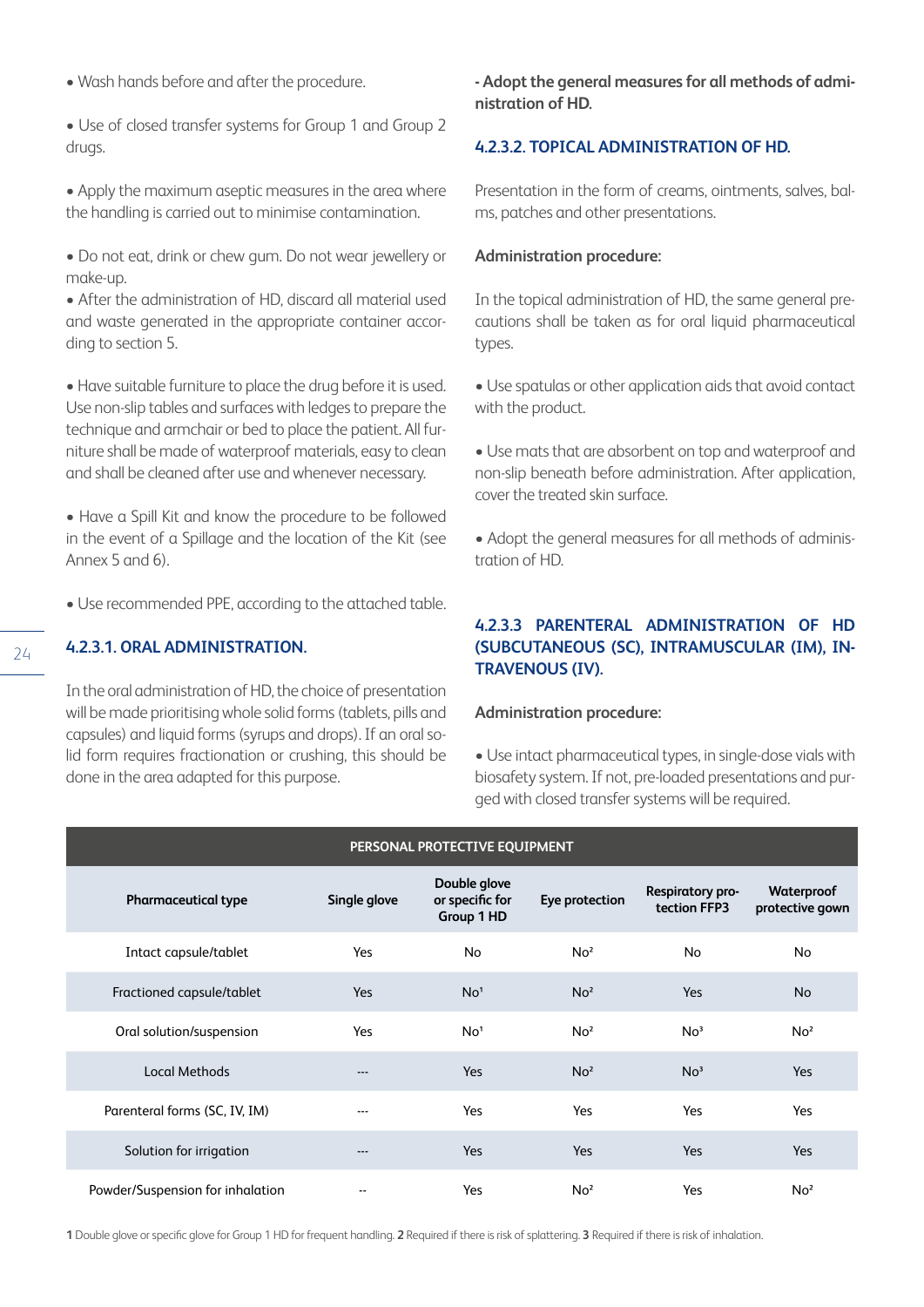- If purging is required, use sterile gauze soaked in 70º alcohol to prevent the formation of aerosols and surface contamination.
- To avoid contaminating bedding or armchairs when administering the drug, use a mat that is absorbent on top and waterproof and non-slip underneath.
- During parenteral administration, the needle or catheter should never be disconnected from the syringe; Luer lock connections should be used to prevent accidental disconnection.
- Parenteral HD will be prepared with a closed system in a syringe attached to the needle intended for this purpose in order to avoid handling during administration and not generate spills, aerosols or accidental punctures.
- Whenever possible, parenteral administration of HD should be performed in large, well ventilated spaces to minimise the concentration of aerosols and vaporisation.
- Take general measures for all methods of administration of **HD.**

# **INTRAVENOUS (IV) ADMINISTRATION**

To minimise the risk of spills and any other incident or accident (punctures, breakage of bags, leaks, etc.) that may lead to inhalation, ingestion and/or splashing, the following must be used:

# **Material resources:**

- Volumetric infusion pumps.
- Infusion equipment.
- Closed devices or closed perfusion systems.
- Spill kit (see Annex 6).
- Suitable and safe furniture.

# **Volumetric infusion pumps:**

They allow treatments to be administered at the desired speed and with an alarm system that allows faults to be detected during infusion.

#### **Infusion equipment:**

These are known as drip equipment. They consist of:

- A piercing tool.
- Drip chamber.
- Tubing.
- Device that is inserted into the volumetric pump.
- Distal end with Luer lock connection.

There are many types on the market as they adapt to the characteristics of the volumetric pumps and to the needs of both the drug (low absorption equipment) and the patient (equipment with one or more access ports in its socket).

These infusion or drip devices are coupled to the closed drug administration systems.

#### **Closed devices or perfusion systems:**

NIOSH (National Institute for Occupational health and safety, United States) gave the name CSTD (Closed System drug Transfer Devices) to the devices for the transfer of cytostatic drugs and, in general, for active substances of high potency or toxicity. They are defined as equipment that mechanically prevents the entry of contaminants into the system and the escape of dangerous active ingredients out of the same system.

There are different types of closed systems for the administration of HD, which can be coupled to infusion pumps as required. These closed administration systems should as a minimum:

- Be free of latex, DEHP and other materials that may release particles in contact with this type of drug.
- Minimise the number of connection/disconnection manoeuvres.
- Have needle-free connection ports.
- •Reduce the risk of leakage, spillage and aerosols by means of anti-reflux valves.
- Be a single-piece or compact system that reduces the number of products needed for its operation.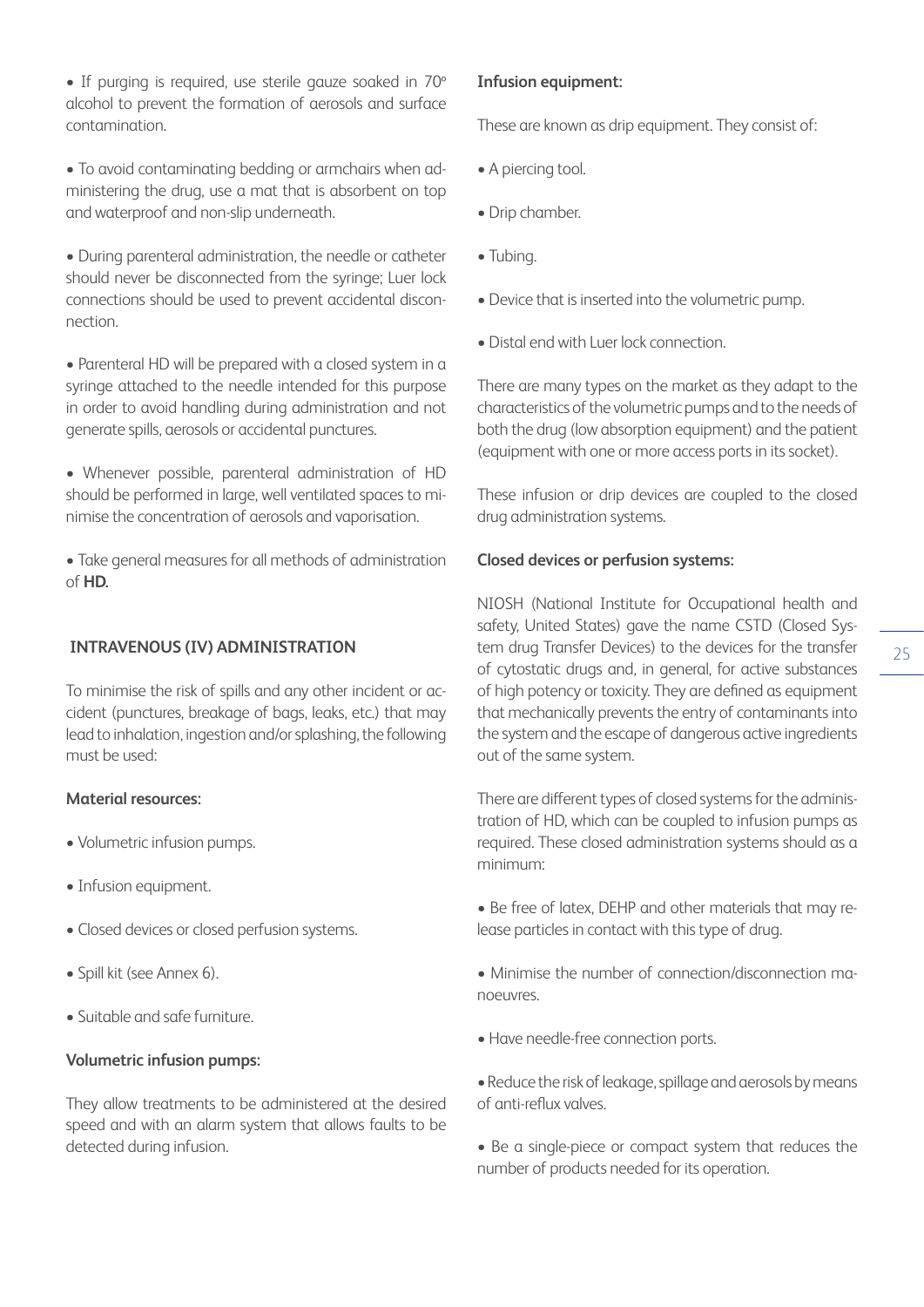• There are closed systems **of continuous perfusion** with multiconnection made of a flexible and plastic material in **a single piece** and intermittent perfusion systems (bioconnectors), which are made of rigid plastic material in a single piece, provided with a female Luer lock connection compatible with syringe or standard perfusion system. The distal connection must be a male Luer lock type, adaptable to conventional needles, catheters and three-step valves.

#### **Administration procedure:**

# Two techniques may be used; **continuous perfusion or bolus injection:**

- When the drug is administered using a bolus injection, it will be prepared in a syringe suitable for direct application, which requires the use of a closed system, specially designed for the administration of HD to avoid dripping, the creation of aerosols and accidental disconnection. At no time during administration should this system be disconnected from the syringe.

The administration will be made through a bioconnector, provided with safety valves closed both mechanically and microbiologically in such a way that the HD is administered by one stream, and by the other, clean serum to purge and wash the catheter. Once the infusion has been completed, the surface of the valve through which the HD has been infused is cleaned with the appropriate antiseptic to eliminate any residue that may remain, no matter how minimal it may be.

- For continuous **perfusion** of **HD,** closed perfusion systems are used, which guarantee the safety of both the worker and the patient.

The drug will reach the Service where it will be administered connected to an extension tube that has been previously purged in HPS with clean serum or with another innocuous solution, to avoid spilling the **HD** during transport or connection to the administration system. When it is time to administer the HD, the free end of the extension tube will be inserted into the needle-free access port of the closed infusion system. The system shall be disposed of as if it were a single piece **in the HD** container according to section 5. The drugs used should not be disconnected.

The staff involved in the technique must be trained to ensure the proper use of closed systems to achieve optimum performance, and minimise the risk of dripping, spilling or creation of aerosols.

#### **4.2.3.4. ADMINISTRATION OF HD IN INFUSER.**

#### **• Definition:**

Single-use device that allows the administration of medication in a continuous, safe and simple way, without the use of batteries or electric current. It is used for outpatients, at home.

- Fitting the infuser:
	- Preferably carried out in hospital.
	- Education to the patient wearing the infuser in order to avoid spillages, breakages.
	- Adopt the general measures for all methods of administration **of HD.**
	- Removing the infuser:

Can be carried out in: Hospital, home, medical centre, public health residence.

Before removing the infuser, clamp as close as possible to the connector using the clip intended for this purpose to prevent leakage of **HD.**

Dispose of Infuser with extension tube and needle in block and all the material used (gauze, syringes, etc.) in the **HD** waste container..

Adopt the general measures for all methods of administration **of HD.**

#### **4.2.4. Cleaning and disinfection.**

Cleaning and disinfection are basic preventive measures to avoid exposure and include several stages:

1. Deactivation: transforms the HD into an inert or inactive compound.

2. Decontamination: eliminates residues of HD from surfaces.

3. Cleaning: remove contaminants from surfaces.

Any person in charge of cleaning the work area must be trained in the correct procedures to protect themselves and avoid contamination of the environment and suitably qualified.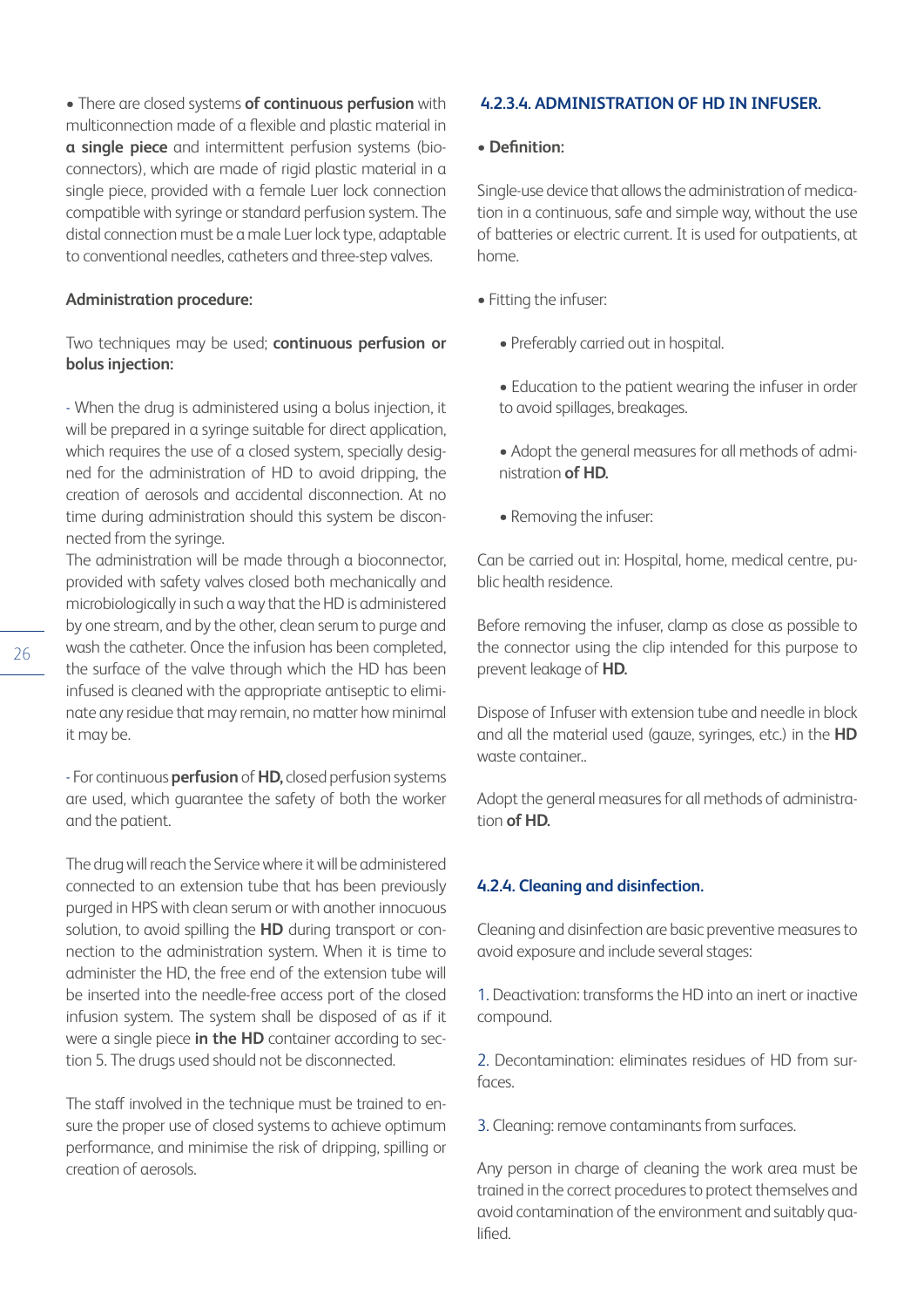#### **GENERAL RULES.**

- Always clean with gloves suitable for the activity being carried out.

- Before starting the general cleaning, collect the organic matter (blood and other fluids).

- Clean whenever dirty.

- Never sweep, pick up dirt with a dry mop or cover the brush with a damp cloth or non-woven fabric.

- Clean surfaces with damp cloths.
- The cleaning material used must be specific.
- Do not create draughts that facilitate the movement of germs.

- Use products for hospital use approved by the Commission of Experts of each centre.

- Dispense the product according to the established guidelines.

- Do not mix incompatible products (e.g. sodium hypochlorite with aldehydes).

- Always carry the original containers of detergents and disinfectants in the cleaning trolley.

- Fumigation and spraying are not recommended.

- The material used to clean all types of surfaces (cloths, mops, dry mops, etc.) must be as well wrung out as possible. Let the disinfectant act on the surfaces, it is not necessary to rinse or dry.

- The material used for cleaning must be left clean, disinfected and well wrung out during each shift.

-During the handling of cleaning products, personnel should protect themselves to prevent possible risks (inhalation and/or splashes on skin or mucous membranes) with personal protective equipment (PPE).

-Cleaning personnel must use the same protective measures as health personnel, both in terms of clothing and for the disposal of waste generated, following the rules of each centre.

-Cleaning order: will always be from top to bottom, from inside to outside and from clean to dirty.

#### **MATERIALS AND PRODUCTS.**

#### **MATERIALS.**

- Suitable gloves for each activity.
- Waste bags.
- Transport trolley.

#### **FOR CLEANING SURFACES.**

Specific cloths and buckets for:

- Washbasin, bathroom.
- Rest of surfaces and tools.

Cloths:

- Reusable (washable).
- Cotton.
- Polyester and polyamide microfibres.
- Others.

- Single use (textile or cellulose).

#### **FOR CLEANING PAVING.**

According to the system of choice:

- Double bucket.

- Horizontal/flat system (interchangeable and reusable horizontal dry mop system).

- Others (automated systems, single broom, etc.).

#### **PRODUCTS.**

The Committee of Experts of each centre will recommend the type and dilutions of the different cleaning products, choosing the most suitable detergents and disinfectants for the health centre, which cause the minimum problems to staff and patients, minimising pollution of the environment as much as possible when disposed of as chemical waste. These products will also be subject to change as new products appear on the market that offer more advantages.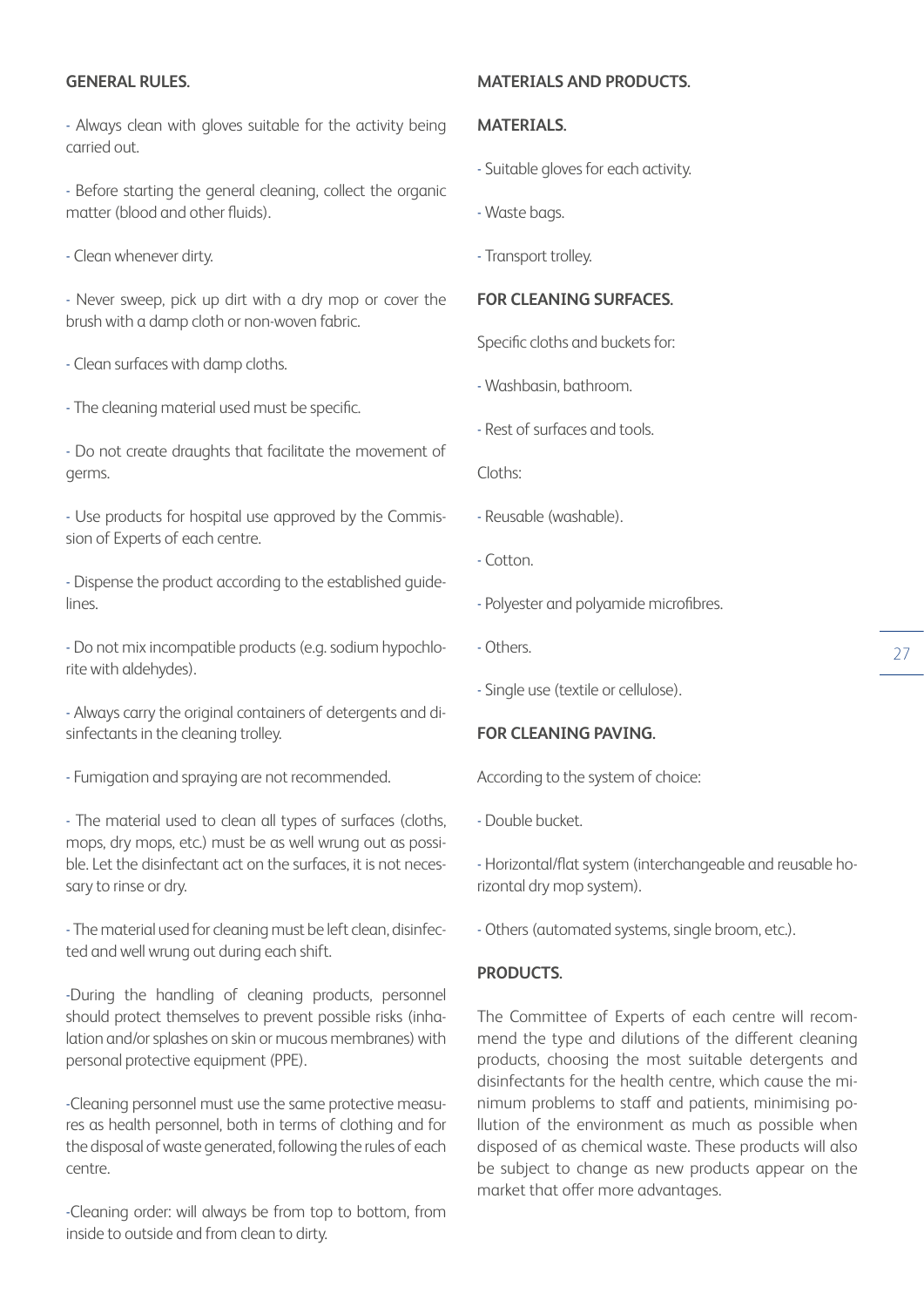The safety data sheet of all the products used must be made available to the centre's personnel in accordance with Directive 91/155/EEC and R.D. 363/1995, 1078/1993 and 374/2001.

# **CLEANING FREQUENCY.**

Cleaning should be programmed:

- Whenever required.
- 1 clean a day.

- And complementary cleans depending on the different areas of each healthcare centre.

In general, the cleaning services are responsible for all the internal and external parts of the building, as well as all those elements and/or devices that are not directly used by the health personnel in clinical practice.

Each health centre must agree with its own or external hygiene service the responsibilities assigned to each sector, and these must be protocolised.

# **CLEANING ASSESSMENT PROTOCOLS.**

- It is important to measure the degree of cleanliness in these areas. The Preventive Medicine and Microbiology Services should agree on evaluation protocols.
	- To measure the quality of cleaning we recommend:
	- Periodic visual inspections.
	- Microbiological cultures.

# **CONTINUOUS TRAINING.**

- Own and/or external cleaning personnel.
- Healthcare personnel.

#### **4.2.5. Handling excreta.**

The excreta of patients who have received certain HD may contain traces of these drugs and/or their metabolites until several days after administration, so preventive measures should be taken during handling them.

The risk is variable and, among other factors, will be determined by the medication, method of administration, dose received, route of elimination, renal or hepatic function of the patient. In general, for the handling of excreta from patients treated with type 1 HD, the use of PPE is recommended for a minimum period of 48 hours.

The recommended PPE are: **gloves, waterproof gowns** with reinforcement at the front and arms, with tightened cuffs and tied at the back, disposable after use. Use mask and goggles, or face shield, if there is possibility of splashing. In the case of free pouring, transfer or similar handling of excreta that may generate aerosols in the workplace, **a FFP3 respiratory protection mask must also be worn.**

For other HD, refer to the information contained in the drug technical specifications.

# **General recommendations for the contact or handling of excreta or secretions of patients treated with HD:**

• In the examination and normal contact with the patient, without handling or contact with medicines or secretions, no personal protection will be necessary, from the point of view of chemical risk.

• Generally recommended PPE should be used in all tasks, including cleaning of toilets and reusable items, and the handling of undergarments and sheets. Wash hands afterwards.

• When collecting excreta and body fluids (urine, pleural fluid, ascitic fluid, etc.), closed means with a drainage system (faucet type) that allows the subsequent safe disposal of fluids are advisable.

• The biological fluids and excreta that must be kept for later analysis or measurements must be stored in hermetically sealed containers to avoid the generation of vapours and the risk of splashing and/or spillage.

- The use of disposable items (mattress protectors, bedpans, etc.) is recommended instead of other reusable ones.
- Excreta waste should be managed according to point 5.

# **Specific recommendations for the contact or handling of excreta or secretions of patients treated with type 1 HD:**

• Staff should use appropriate PPE for handling undergarments, excreta and cleaning toilets according to general recommendations. Its use is recommended for a minimum period of 48 hours after ending treatment, as most type 1 HD are excreted within this interval, although it can be reduced to 24 hours in some cases and extended to 1 week in others (Table 3 of Cytostatic drugs).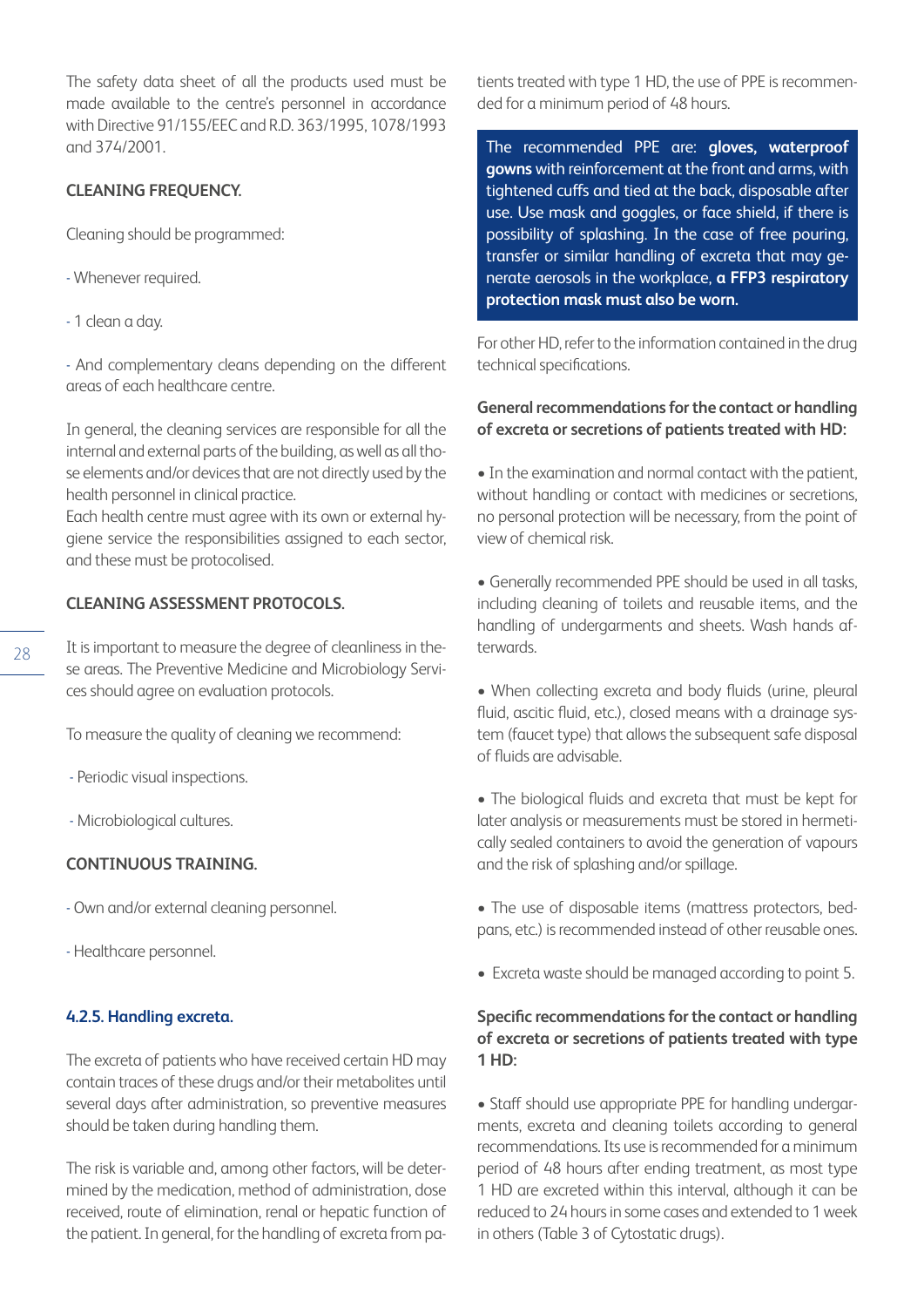• Whenever possible, exclusive use of toilets is recommended for patients receiving type 1 HD.

•In men, seated urination should be indicated to minimise the risk of creating aerosols and contamination.

• It is recommended that children and pregnant women do not use the toilet moments after the patient has done so (instructions written on the recommendation sheet should be given to patients and family members).

• Pots, urinals and other reusable material should be washed twice with plenty of soapy water and decontaminated with bleach.

• In bedridden patients, the corresponding health personnel should be informed after urination in a bedpan or other container for immediate removal.

• If possible, these patients should use disposable underwear. If not, it is advisable to manage it specifically and separately from the rest of the hospital linens.

• The central part of the sheet (pelvic support area) and especially the pillowcase should be considered as potentially highly contaminated areas. Do not shake the sheets so as to avoid generating dust.

• If the patient needs to be washed in bed, the use of disposable wet wipes is recommended to minimise contamination. No water should be spilled.

• After the excreta have been disposed of via the sanitary sewer, the cistern must be flushed twice with the toilet lid closed. Subsequently, a small glass of bleach is added.

• In the case of outpatients, appropriate information will be provided to them and their relatives: handling with gloves and washing of hands after being in contact, separate washing of contaminated clothes, etc.

# **4.2.6. Procedure for accidental exposure or spillage outside the Pharmacy Service.**

In the event of an accidental exposure or spillage outside the Pharmacy Service, act in accordance with section 4.1.7.

#### Medicamentos que requieren alargar el periodo de precaución para el manejo de excretas tras la quimioterapia (Periodo de precaución una vez finalizada la administración)

| Citostático            | Orina  | <b>Heces</b> |  |  |
|------------------------|--------|--------------|--|--|
| Bleomicina             | 3 días |              |  |  |
| Carmustina             | 4 días |              |  |  |
| Cisplatino             | 7 dias |              |  |  |
| Ciclofosfamida         | 3 días | 5 días       |  |  |
| Dactinomicina          | 5 días |              |  |  |
| Daunorubicina          | 6 días | 7 días       |  |  |
| Doxorubicina           | 6 dias | 7 dias       |  |  |
| Epirubicina            | 3 días |              |  |  |
| Etopósido              | 3 días | 5 días       |  |  |
| Fludarabina            | 3 días |              |  |  |
| Idarubicina            | 3 días | 2 días       |  |  |
| Melfalán               | 2 días | 7 días       |  |  |
| Mercaptopurina         | 2 días | 5 días       |  |  |
| Metotrexato            | 3 días | 7 dias       |  |  |
| Mitoxantrona           | 6 días | 7 días       |  |  |
| Oxaliplatino           | 3 días |              |  |  |
| Paclitaxel             | 3 dias | 3 dias       |  |  |
| Procarbazina           | 3 días |              |  |  |
| Tenipósido             | 3 días |              |  |  |
| Tiotepa                | 3 días |              |  |  |
| Alcaloides de la Vinca | 4 dias | 7 dias       |  |  |
|                        |        |              |  |  |
|                        |        |              |  |  |

Table 3. Precaution period for excreta Source: Protocolo de Vigilancia Sanitaria Específica para Agentes Citostáticos (Protocol for specific health surveillance for cytostatic agents). Ministry of Health and Consumption.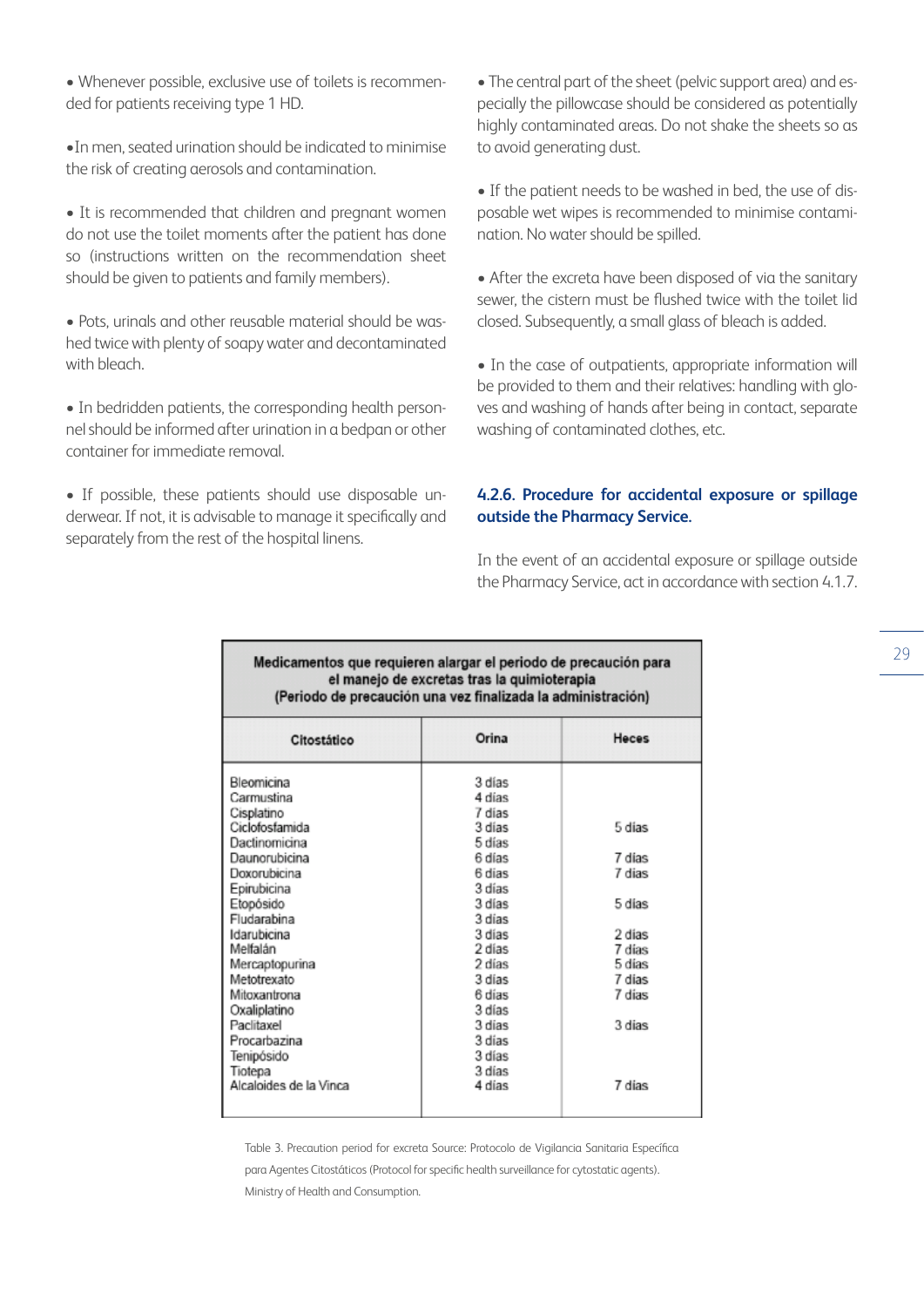# **5. WASTE MANAGEMENT**

As defined by Law 22/2011, dated 28 July, on contaminated soil and waste, waste is any substance or object that its holder discards or intends or is obliged to discard.

The national legislation on waste does not specifically address health care waste. Its management is complex, with different types of waste (chemical, biosanitary, analogous to urban waste) which require treatment appropriate to their dangerousness. The Castile-La Mancha Health Service has the Protocol for the management of sanitary waste generated in the SESCAM dependent centres, in which it establishes guidelines for the management of the waste produced in its activity.

The term "sanitary waste" covers all waste generated in any establishment or service in which human health care activities are carried out. In this sense, sanitary material must be considered waste from the moment in which its utility or clinical management is definitively concluded.

#### **Classification and segregation.**

The SESCAM protocol establishes a series of groups to classify waste. In relation to the management of drug residues, Class IV is of interest. Residues of cytotoxic and cytostatic drugs, and the subgroup Expired drugs and medication waste, belonging to Class II, are of interest. In turn, cytotoxic and cytostatic drug waste from medical services, find their correspondence in code 180108\* of the European waste list, while drug waste other than those specified in that section and also from medical services, receive code 180109, in accordance with the provisions of ORDER MAM/304/2002 of 8 February, which publishes the operations of recovery and disposal of waste and the European waste list.

Focusing on the management of HD waste, although those belonging to group 1 fit into the European waste list code 180108\* Cytotoxic and cytostatic medicines, group 2 and 3 HD waste do not find an exact correspondence in this list, section 18 (Waste from medical or veterinary services or associated research), since it only offers a hazardous waste code for cytotoxic and cytostatic drugs, and another non-hazardous waste code for other medicines. Since it is not consistent to dispose of HD waste as non-hazardous waste for which special prevention measures will be recommended in its preparation, administration and disposal, given its hazardous nature, HD waste will be segregated as follows:

#### • **HD1 Waste.**

This group of wastes corresponds exactly with the one defined in the European list of waste as Waste of cytotoxic and cytostatic medicines (LER 180108\*) and with Class IV of the SESCAM Protocol for the management of sanitary wastes generated in dependent centres, of the same name. It includes medical waste consisting of remains of HD1 and all material that has been in contact with them.

The following are considered cytostatic waste:

- Remains of cytostatic drugs generated in their preparation and administration.

- The material used to clean the areas where handled, particularly the preparation and administration of cytostatic drugs.

- The material used in the preparation and administration of cytostatic drugs (needles, syringes, bottles, bags and infusion systems).

- Protective equipment for handlers of cytostatic drugs (disposable protective clothing, gloves and protective breathing masks).

- Material stemming from the treatment of accidental spills, including those of excreta during the active life period of the cytostatic drug.

Its segregation will be carried out in official, rigid, single-use blue containers or the one designated by SESCAM, as the case may be. Containers are available with 30 and 60 litre capacity (Figure 3).



Figure 3-. Containers for cytostatic waste.

Sharp waste generated through the administration of this type of medicine should be disposed of in containers for sharp objects identified for cytostatic waste. Examples of available options are 3, 5 and 10 litre capacity (Figure 4).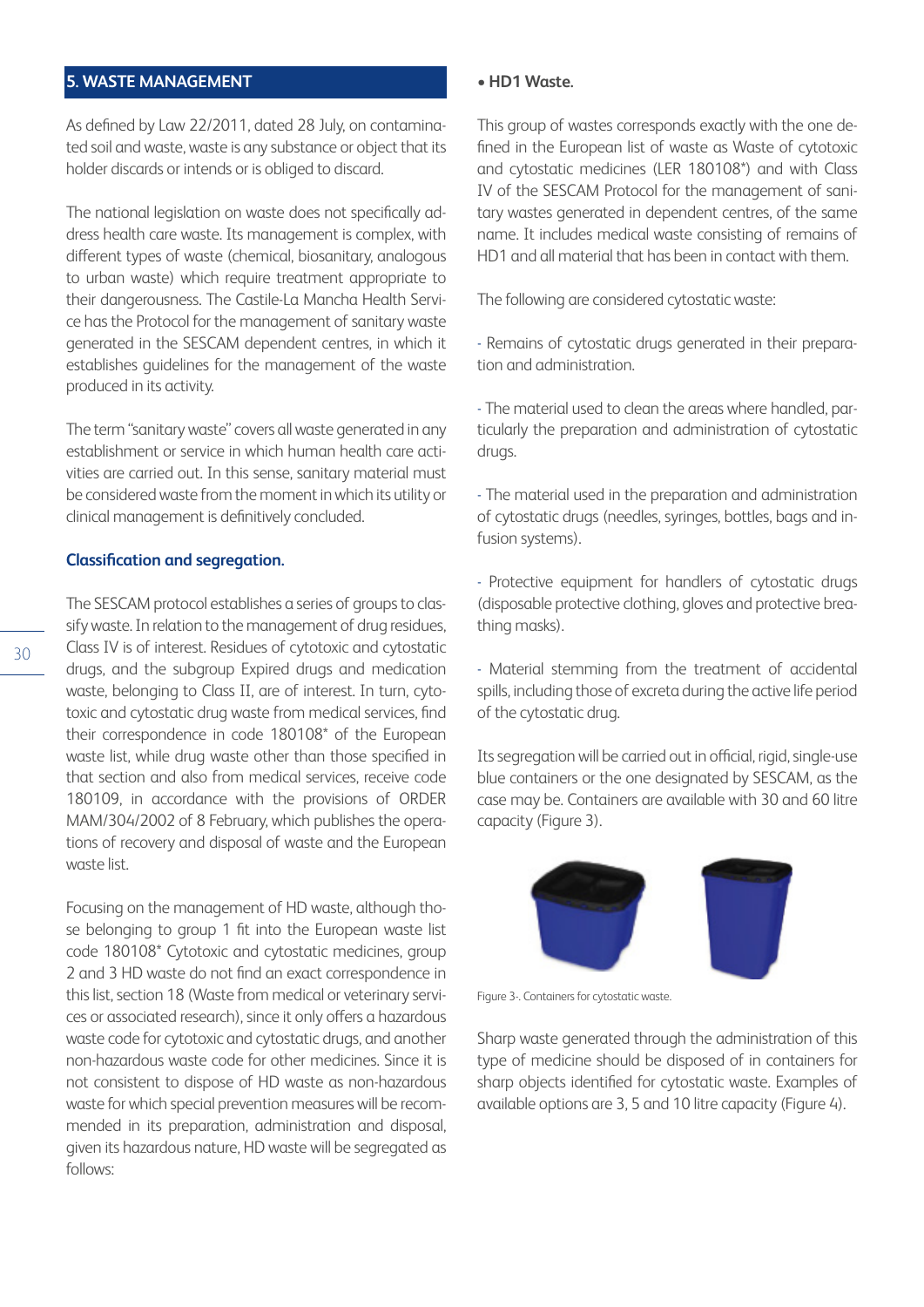

Figure 4. Containers for cytostatic sharps waste.

# **• HD2 and HD3 Waste.**

As a general rule, oral HD will be administered, whenever possible, in doses or presentations that avoid fragmentation and therefore the generation of HD residues.

Waste containing traces of HD2 and HD3 (vials, systems, ampoules, vials, syringes, etc.) will be disposed of in the blue container for hazardous drug waste (Figures 3 and 4), selecting the smallest possible container in order to adjust its capacity to the volume of waste production. In many cases, the use of 3 or 10 litre containers will be appropriate.

The PPE used for the administration of HD2 and HD3 will be disposed of as urban waste, except for evident contamination (splattering, spillage, etc.). The PPE used in preparation will be disposed of in the container for hazardous drug waste.

The material used for cleaning spillages (absorbent material, PPE, etc.) will be disposed of in the blue container for hazardous drug waste.

#### **General precautions in waste management.**

- It is important to correctly close the containers.

In the case of containers for sharp objects, it is necessary to assemble the lid properly before its first use (Figure 6).



Figure 6-. Assembly of the lid of the container for sharp objects.

During use, apply the temporary closure (by turning the lid when not in use) and the definitive closure once it is full (by pressing the tab) (Figure 7).





Figure 7-. Application of the provisional and definitive closures of the container for sharp objects.

- To avoid possible leakage of medicines, when disposing of the systems (e.g. infusers) they should be clamped as close as possible to the connector, using the device provided for this purpose (clamp) (Figure 8).



Figure 8.-. Infuser for administration of cytostatic drugs.

- As a general rule, containers should be closed when used to 2/3 of their capacity.

- The filling limit must not be exceeded so as to avoid accidents and difficulties in closing the containers.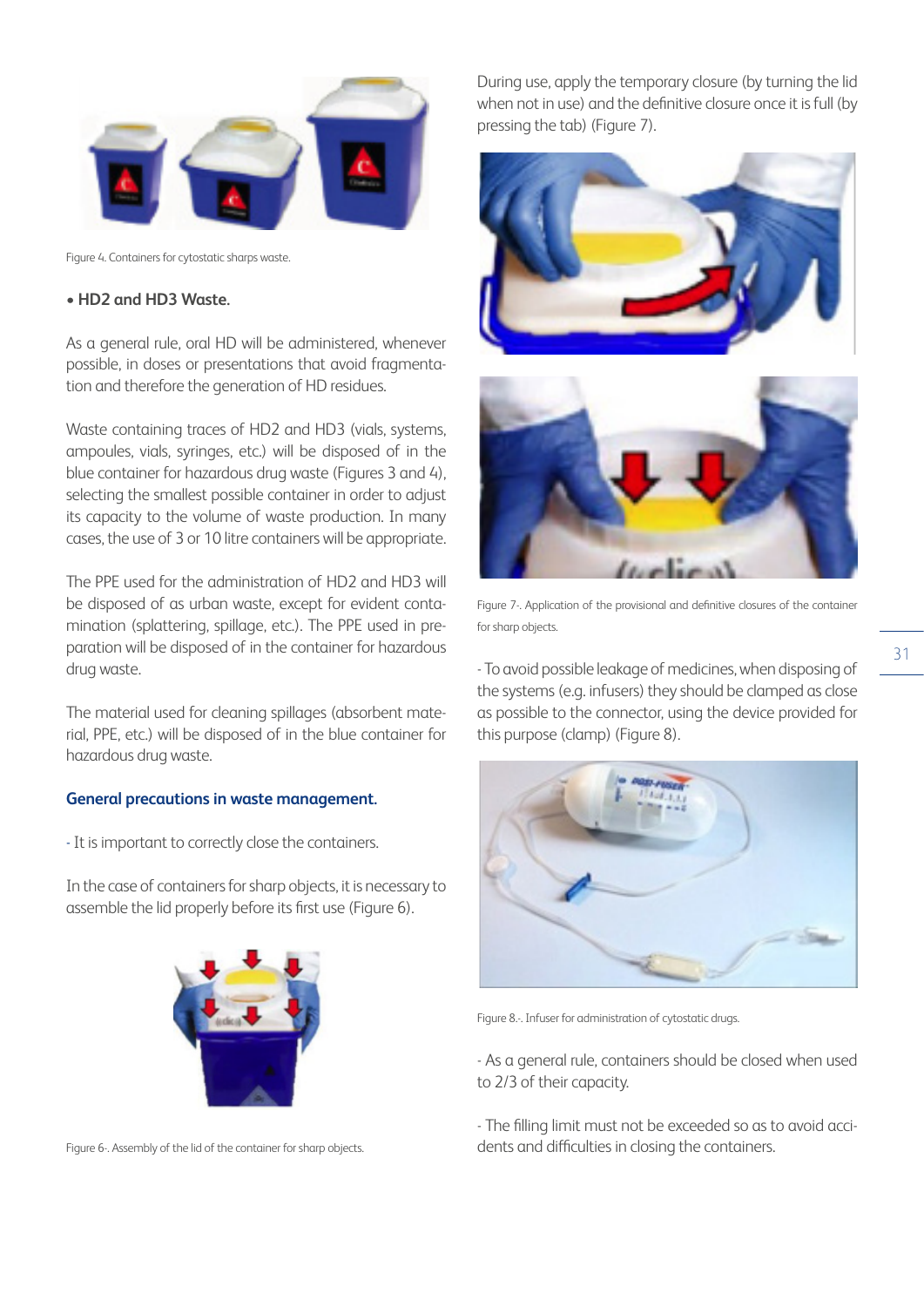- The capacity of the container should be adapted as much as possible to the amount of waste generated, so as to establish a reasonable balance between the frequency of removal and the efficient use of its capacity.

- Containers in use should never be left in areas of passage or places that could cause stumbling, and should always be kept away from any source of heat.

- It is very important that in all points where HD may be administered, infusion systems are removed, etc., those responsible for requesting the material provide for the supply of appropriate containers. The segregation of waste in designated containers minimises the risk of accident and ensures that it is managed according to its danger level.

- In any case, the high-efficiency filters of the safety cabinets used in the preparation of HD, when replaced, will be disposed of as such waste. To this end, they must be deposited in the established containers or, if they do not fit, in waste bags or sacks with a minimum gauge of 400, adequately sealed and labelled for identification.

#### **Storage.**

The waste storage facility should, to the extent possible, be isolated from the rest of the premises and used exclusively for the storage of the hazardous waste generated in the activity.

The storage shall be marked with the corresponding signs and located in an enclosure that meets the following minimum requirements:

- The upper cover must prevent rainwater from causing an increase in volume or drag-out of pollutants and must protect the waste from the effects of solar radiation.

- Floor covered with an impermeable material that is resistant to the physical-chemical characteristics of the stored waste.

- The storage shall have a ventilation system that ensures a minimum number of air renewals.

The maximum storage period for hazardous waste shall be 6 months from the time the waste is deposited at the storage site.

#### **Disposal of excreta and other biological fluids**

As a general rule and unless the information available in the drug datasheet makes a different practice advisable:

#### **Coming from patients treated with HD1:**

• Excreta and other biological fluids: disposal by sanitation system.

• Excreta and other biological fluids during the first 48 hours from the administration of the medicine, when they are contained in devices without the possibility of emptying: cytostatic waste.

• Disposable material contaminated with excreta and other biological fluids during the first 48 hours from the administration of the medicine (empty containers that have contained excreta, nappies, protector pads, etc.): disposed of as cytostatic waste.

• After 48 hours from the administration of the medicine, the waste will be disposed of as urban waste, except excreta and biological fluids contained in devices without the possibility of emptying that meet some criterion that determines its disposal as a specific biosanitary waste, according to the SESCAM waste protocol.

#### **Coming from patients treated with HD2 and HD3:**

• Excreta and other biological fluids: disposal by sanitation system.

• Excreta and other biological fluids contained in devices without the possibility of emptying and contaminated disposable material: treated as urban waste, except when meeting some criterion that determines its disposal as a specific biosanitary waste, according to the SESCAM waste protocol.

# **6. ACTIONS BY THE PREVENTION SERVICE.**

#### **6.1. RISK ASSESSMENT OF WORKERS EXPOSED TO HD.**

An initial risk assessment, or re-assessment as appropriate, will be conducted in each Pharmacy Service and Areas with staff exposed to HD. Furthermore, and with the periodicity established by the corresponding Area SPRLs, the periodic risk assessment shall be carried out according to the classification of the workers.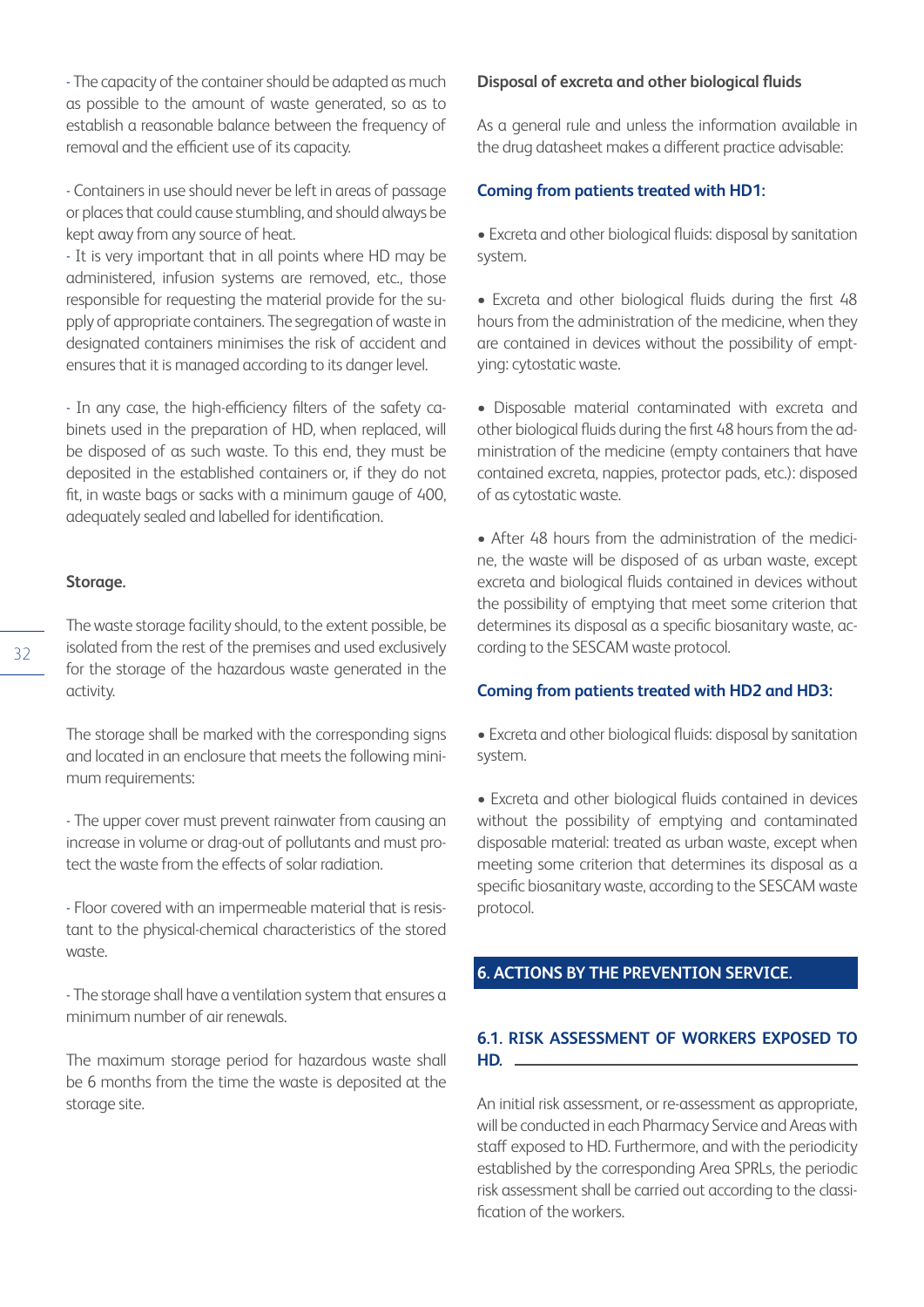# **6.1.1. Factors to be considered in order to carry out the Risk Assessment.**

An assessment of the risk of exposure to HD shall be carried out in each Service.

An assessment of the risk of exposure through inhalation and dermal contact will be conducted for each of the three NIOSH drug groups in its 2014 publication:

**Group 1:** antineoplastic drugs.

**Group 2:** non-antineoplastic drugs that meet at least one of the criteria from Table 1.

**Group 3:** drugs which present a risk to the reproductive process and which may affect men and women who are actively trying to conceive, and women who are pregnant or breastfeeding, but which do not pose a risk to other staff.

The factors to be evaluated for each group are:

- Risk of exposure through inhalation: Hazard class of the medicinal products of that group, amount handled per day and frequency of use.

- Risk of dermal contact; hazard class of the drugs in that group, exposed body surface and frequency of exposure.

In addition, other aspects such as the following will be assessed for each group:

- Use of PPE.
- Training received in handling HD.
- Implementation of written work procedures.
- Facilities and equipment used.
- Instructions from manufacturers and suppliers for the operation and maintenance of equipment.
- Existing control measures.
- Sensitive workers.

# **6.1.2. Risk magnitude.**

The risks to be assessed are classified as: high, moderate or low. An action priority will be established for each of them.

# **6.2. PERSONAL PROTECTIVE EQUIPMENT.**

As a complement to the collective protection measures, which must always be adopted and on which it is necessary to act as a priority, it may be necessary to use the appropriate Personal Protective Equipment (PPE). The use of these PPE imply certain responsibilities on the part of both the worker and the employer:

#### **The employer must:**

• Provide PPE to the workers under their charge, according to the risks identified in the risk assessment.

• Provide information and training to workers. Each worker should receive sufficient information on: activities or occasions when PPE must be used, the risk against which it protects them and its limitations, the correct use, following the manufacturer's instructions and supplementing it where necessary with illustrative posters, and maintenance as a guarantee of its effectiveness.

# **The workers must:**

• Make proper use and take proper care of the PPE assigned to them.

• Wash their hands with soap and water or an alcohol solution, before and after using the protective equipment.

• Perform a visual inspection of the PPE (gloves, gowns, face masks, etc.) before use to ensure that they have no defects that could affect their protective effectiveness.

The corresponding Area SPRL can be asked about the most suitable PPE in each case.

The PPE are for personal and non-transferable use and each user is responsible for their maintenance and preservation as well as their correct use, following the manufacturer's instructions.

#### **6.2.1. Applicable markings.**

The following is a general description of the mandatory marking of the PPE used for protection against HD depending on the risks to be covered:

- **The "CE" marking** will be MANDATORY for all PPE according to RD 1407/1992.

- If the PPE is intended to protect the user from any mortal danger or that could seriously and irreversibly damage health, without being able to discover in time its immediate effect, in application of RD 1407/1992, it will be classi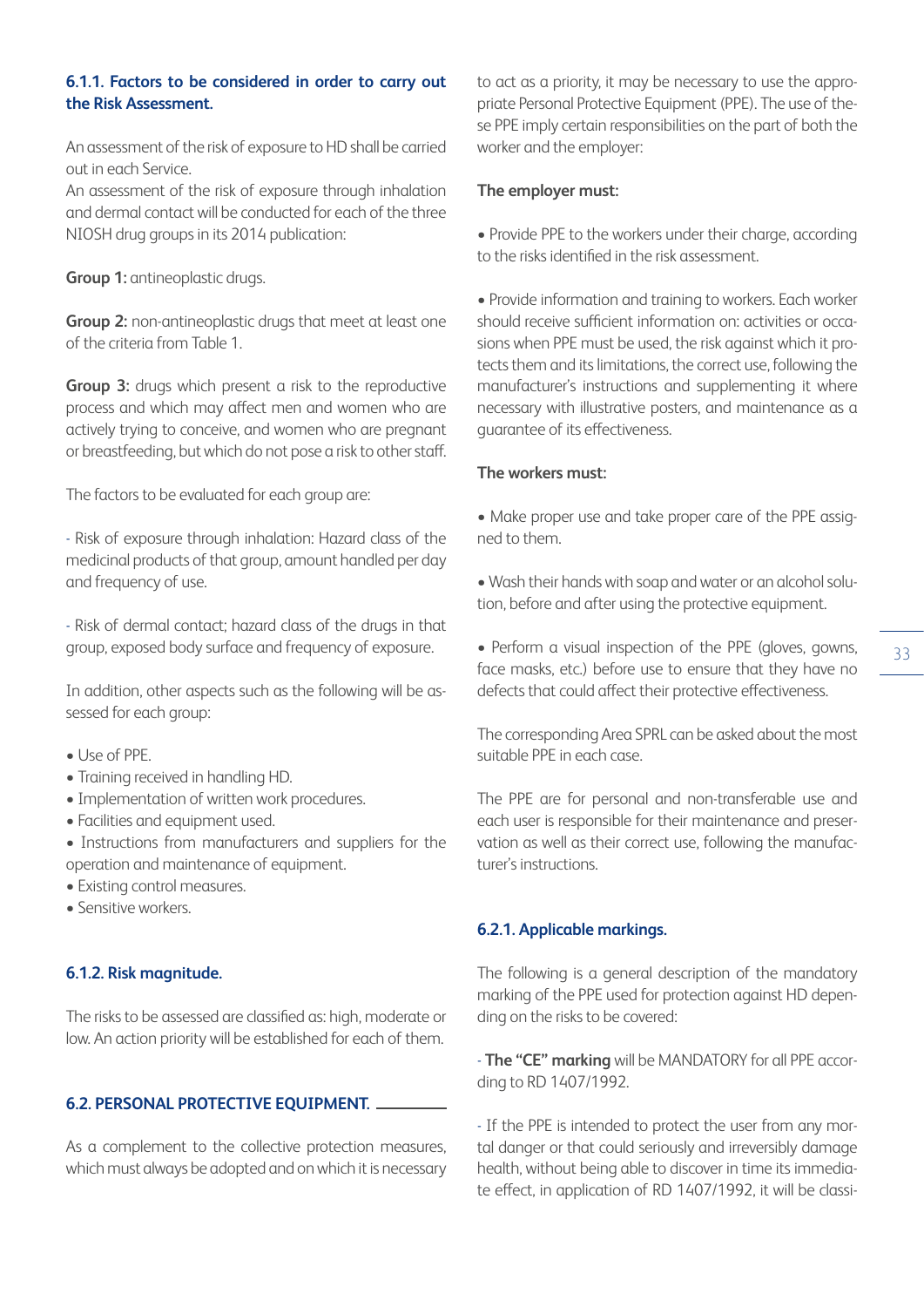fied in **category III.** PPE classified in this category must bear the CE marking and the **number identifying the Notified Body that carries** out the quality control of the production.

-When the purpose of the PPE is to prevent a disease in the patient, by transmission of biological agents carried by the user, as is the case with gloves, the equipment must also comply with the provisions relating to the commercialisation of medical products, as stated in RD 1591/2009.

# **6.2.2. Recommended PPE. Technical features.**

#### **GLOVES.**

#### **- Purpose:**

To protect the hands of handlers by avoiding exposure by contact through the skin; to avoid particle contamination in the preparation and microbiological contamination in the preparation and administration.

#### **- Materials and characteristics:**

**Nitrile, polychloroprene or similar.** Vinyl gloves are not recommended because they are more permeable than other materials.

Gloves should be free of dust and traces of nickel as they may attract or disperse HD particles.

#### **- Recommended certification:**

- CE marking in accordance with Royal Decree 1407/1992. Replaced by Regulation (EU) 2016/425 of the European Parliament and of the Council, dated 9 March 2016, regarding personal protective equipment and replacing Council Directive 89/686/EEC (OJEU No L 81 dated 31/03/2016), which will be applicable as of 21 April 2018

-Medical product certificate in compliance with RD 1591/2009.

- Category III PPE certificate.

- UNE-EN 420:2004+A1:2010. Protective gloves. General requirements and test methods.

- UNE-EN 374-1,2:2016. Protective gloves against chemical products and microorganisms. EN-374-1 (Terminology and required features for chemical hazard), EN-374-2 (Determining resistance to penetration).

- UNE-EN 388:2016. Protective gloves against mechanical hazards.

- UNE-EN 16523-1:2015. Determining the resistance of materials to the permeability of chemical products. Part 1: Permeability by a liquid chemical under conditions of continuous contact. (Determination of minimum permeation resistance.) Minimum level 4.

- UNE-EN 455-1, 2, 3,4:2015. Single-use medical gloves.

- ASTM-3577 is recommended. Standard Specification for Rubber Surgical Gloves.

# **- Conditions of use:**

- Washing of hands and drying.

- The handler should perform a visual inspection of the gloves before use to ensure that they are free from defects.

- Mandatory use in all HD handling processes, although the receipt, dispensing, transport and handling of waste containers does not require the protective gloves to be sterile.

- Obligatory use of sterile gloves in the elaboration of sterile HD in BSC.

- Frequency of replacement. Under normal working conditions, they will be changed whenever they become contaminated, broken or deteriorated, at the end of the procedure or when attending to another patient. During the preparation of HD it is recommended to change them after the time of permeation indicated by the manufacturer, or after a spill.

- They should be removed immediately whenever their integrity is in doubt.

- Avoid contact of gloved hands with face, mouth, nose and hair during handling of HD.

- Personnel must not leave the processing room with gloves on.

- In case of using double gloves:

- They will be placed according to the aseptic technique, the first pair under the sleeve of the gown and the second on top.

- The order of removal will be: glove, gown, glove.

- They will be disposed of in the corresponding waste container.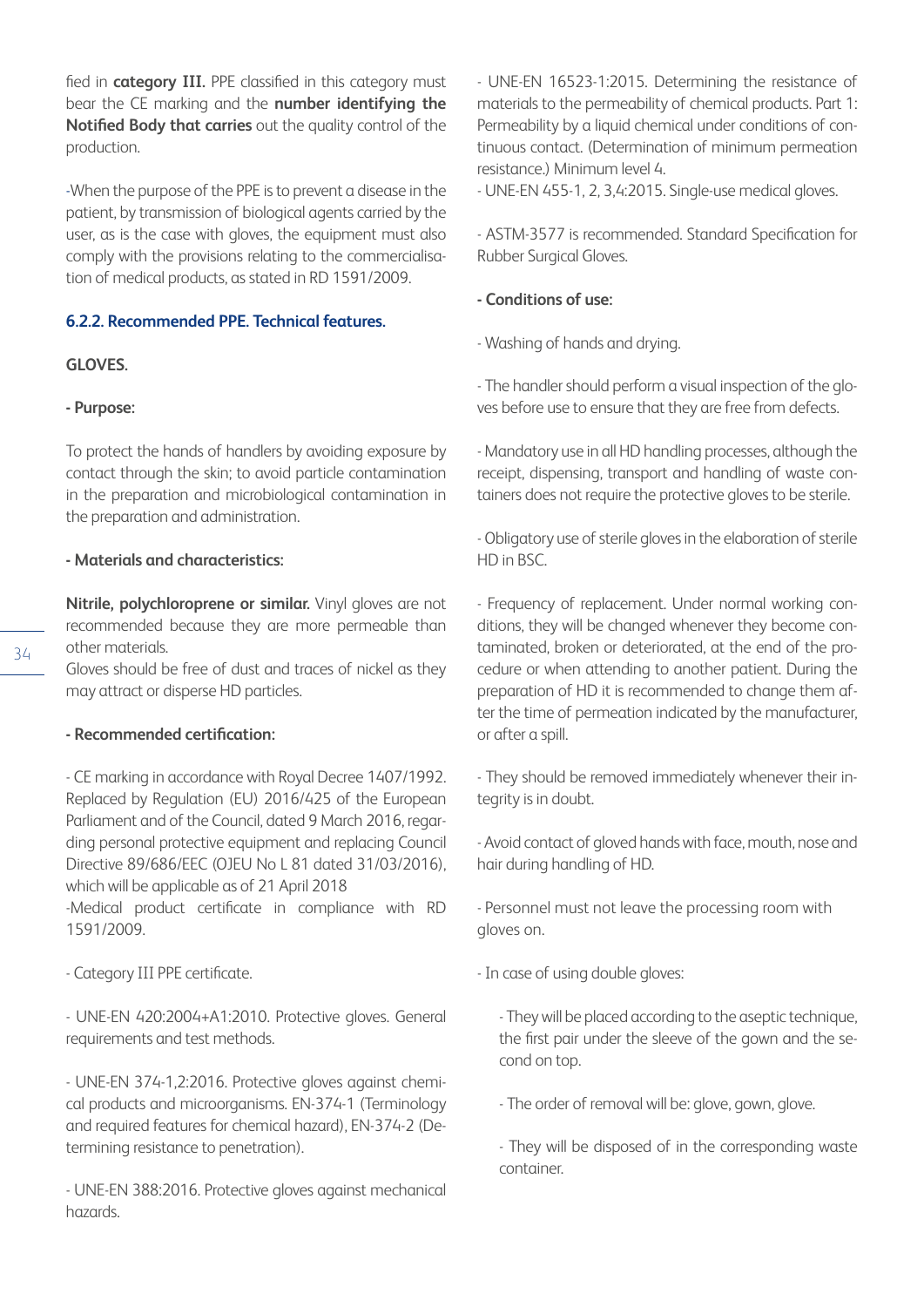# **GOWN.**

# **- Purpose:**

To protect from spillages, splashes and waste materials that may expose the handler by absorption through the skin; to avoid particle and microbiological contamination in the preparation.

# **- Materials and characteristics:**

Disposable, made of polypropylene or covered with polyethylene, the front part will be reinforced (chest and abdomen) and the sleeves at least up to the elbow, with cuffs from 5 to 7 cm, elastic and adjustable and waterproof, with rear opening, highly breathable.

# **- Recommended certification:**

- CE marking in accordance with (EU) Regulation 2016/425.

-Medical product certificate in compliance with RD 1591/2009.

- UNE-EN 6530:2005. Protective clothing. Protection against liquid chemical products. Test method for resistance of materials to penetration by liquids.

- UNE-EN 13688:2013. Protective clothing. General requirements.

- UNE-EN 13034:2005+A1:2009. Protective clothing against liquid chemical products. Performance requirements for chemical protective clothing offering limited protection against liquid chemicals (type 6 equipment).

- UNE-EN 13795:2011+A1:2013. Surgical cloths, gowns and clean air suits, used as medical products for patients, clinical staff and teams. General requirements for manufacturers, processors and products, test methods, performance requirements and performance levels.

- Recommended ASTM/F-99: Standard Test Method for Resistance of Protective Clothing Materials to Permeation by Liquids or Gases Under Conditions of Continuous Contact.

# **- Conditions of use:**

- The handler should perform a visual inspection of the gown before use to ensure that it is free from defects.

- Replace the gown for each working session, and immediately when there is contamination or tissue breakage, or in case of accidental exposure.

- Obligatory use of sterile gown in the preparation of sterile HD.

- In the preparation of non-sterile HD, the condition of sterility is not necessary, unless the installations and equipment are used for the preparation of sterile HD, in which case it is recommended that the gown be sterile. In other processes such as administration, maintenance operations, cleaning of installations and equipment and containment of spillages outside the BSC, sterility is not necessary either.

- They should be changed according to the time recommended by the manufacturer, according to the SOP of each Centre, or in the event of contamination, spillage, breakage, or at the end of the procedure. Remove the gown being careful not to touch the outside.

- Personnel must not leave the preparation area with the gown on. It will be disposed of in the corresponding waste container.

# **RESPIRATORY PROTECTION: FACE MASK.**

#### **- Purpose:**

To avoid the inhalation of particles, droplets, vapours and aerosols; to avoid the absorption by contact, and to prevent microbiological contamination.

# - **Materials and characteristics:**

- FFFP3 particle self-filtration face mask.

# **- Recommended certification:**

- CE marking in accordance with (EU) Regulation 2016/425.

- Certified as category III PPE.

- UNE-EN 149:2001+A1:2010. Respiratory protection devices. Filtration half masks to protect against particles. Requirements, tests, marking.

# **- Conditions of use:**

- If working on a BSC, the respiratory protection mask is not necessary. However, the risk assessment will determine whether this PPE is required depending on the working conditions (suitability of the BSC, use of closed systems, characteristics of the preparation room, volume of preparations, etc.)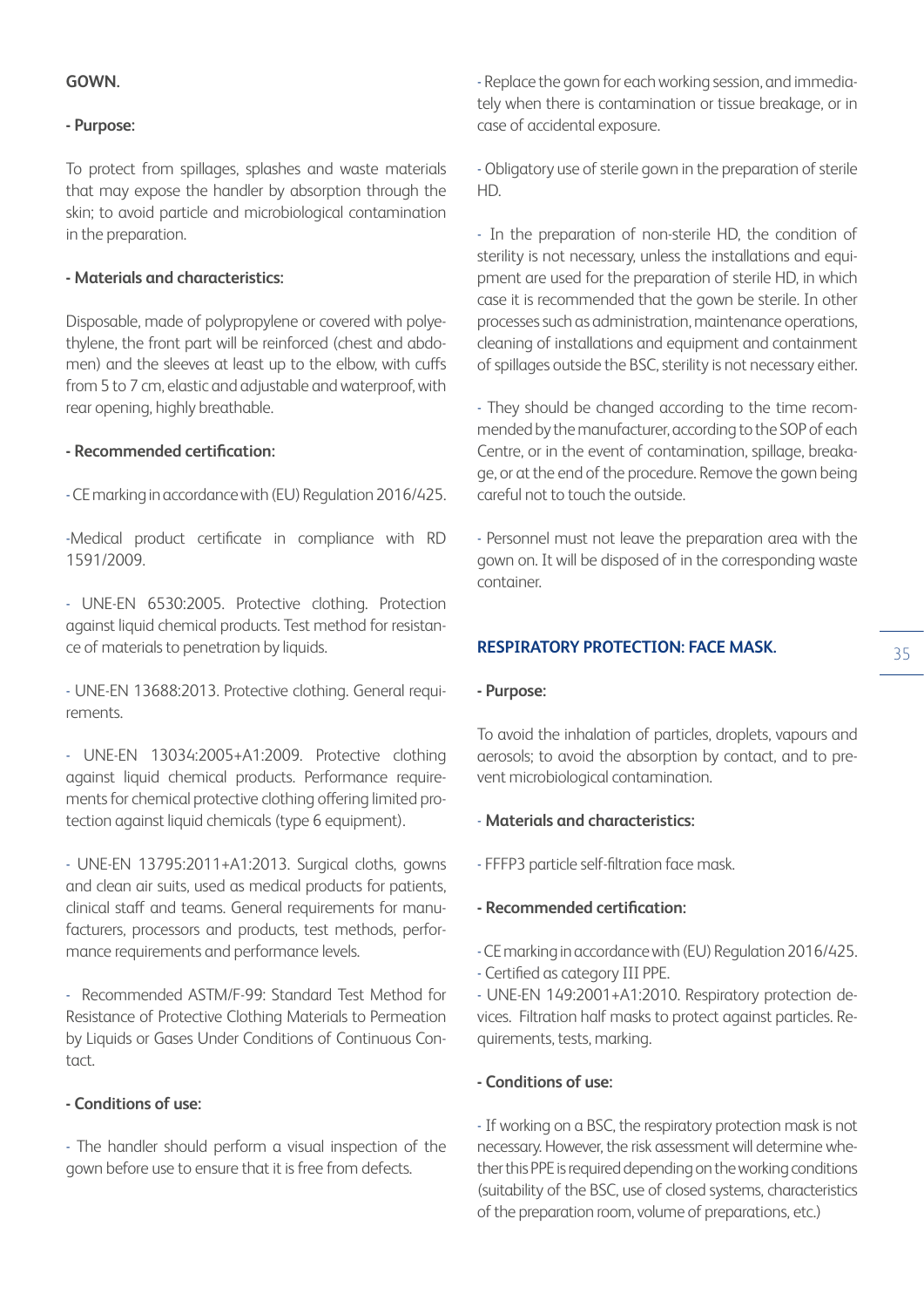- It should be used by personnel working in the preparation area and all procedures where there is a risk of aerosol generation, such as BSC cleaning, spill containment and cleaning, and waste collection.

- It will also be used whenever there is a risk of splashing. - Personnel must not leave the processing area with their masks on.

- The mask must be hermetically adjusted to the user's face in order to protect him/herself, checking it is air tight by covering the air inlet valve with one hand and breathing in to check that the mask collapses.

- It should not be worn over a beard, as it does not ensure protection.

- To be disposed of after use, unless the manufacturer indicates that it can be reused.

- They will be disposed of in the corresponding waste container.

- Masks with open exhalation valve should not be used in sterile environments.

# **EYE PROTECTION: GOGGLES.**

#### **- Purpose:**

To avoid contact with vapours, vaporised droplets, aerosols and particles arising from the handling of HD.

#### **- Materials and characteristics:**

Full frame panoramic goggles Safety goggles with side protection.

# **- Recommended certification:**

-CE marking in accordance with (EU) Regulation 2016/425. -Medical product certificate in compliance with RD 1591/2009.

-UNE-EN 166:2002. Individual eye protection. Specifications.

# **- Conditions of use:**

-Personnel must not leave the processing area with the goggles on.

-They will be disposed of in the corresponding waste container.

-The safety goggles should be removed avoiding touching the external surface that could be contaminated, removing them from the back of the head, from back to front. -From a chemical contamination point of view, it only makes sense to change them if there is evidence or suspicion that they may have been contaminated.

-Clean and maintain according to manufacturer's instructions.

#### **CAP.**

#### **- Purpose:**

To minimise the number of particles and to avoid the dispersion of contaminants from the preparation area.

#### **- Materials and characteristics:**

The material of these garments must not give off particles and it must be disposable and single-use.

- Unisex.

# **- Recommended certification:**

- CE marking in accordance with (EU) Regulation 2016/425.

- Medical product certificate in compliance with RD 1591/2009.

- Conditions of use:

- It is a requirement of the "clean" rooms, so it is of obligatory use for all personnel entering the preparation room.

- It must completely cover hair and ears.

- Mandatory use in the production process of sterile preparations of any kind.

- The handler should perform a visual inspection of the cap before use to ensure that it is free from defects.

- Personnel must not leave the preparation area with the cap on. It will be disposed of in the corresponding waste container.

#### **SHOE PROTECTORS.**

#### **- Purpose:**

To minimise the number of particles and to avoid the dispersion of contaminants outside the preparation area.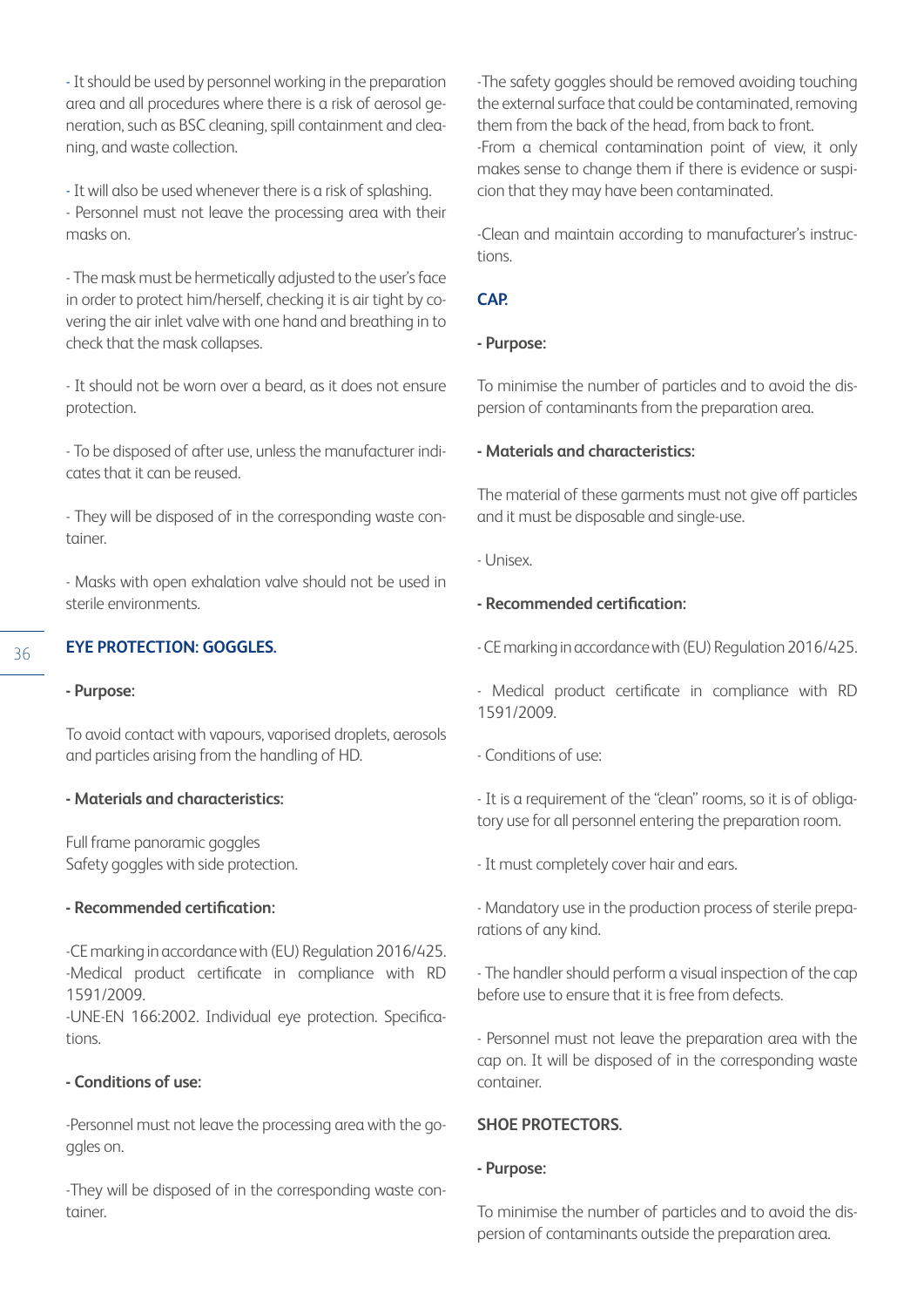## **- Materials and characteristics:**

- It should not give off particles and it must be disposable and single-use.

- Waterproof and non-slip.

## **- Recommended certification:**

-CE marking in accordance with (EU) Regulation 2016/425. -Medical product certificate in compliance with RD 1591/2009.

## **- Conditions of use:**

- It is a requirement of the "clean" rooms, so it is of obligatory use for all personnel entering the preparation room.

- The handler should perform a visual inspection of the shoe protectors before use to ensure that they are free from defects.

- Medical footwear does not replace the obligation to use shoe protectors.

- When access to the preparation room in which the BSC is located is from a room that is also classified as clean, which is accessed after putting on shoe protectors, another pair of shoe protectors must be added in the airlock prior to accessing the HD preparation room.

- Personnel must not leave the processing area with the shoe protectors on.

# **6.2.3. Sequence for putting on and removing personal protective equipment for handling sterile HD.**

Clothing for preparing sterile HD will be put on in the airlock in the following order, unless a second pair of gloves is used, in which case they are put on in the preparation room:

1. Hand-washing with common soap before antisepsis if hands are visibly soiled.

2. Protection of medical footwear with standard shoe protectors.

3. Put on standard cap and safety goggles (if applicable).

4. Put on the specific mask.

5. Antiseptic hand washing with germicidal soap, followed by complete drying.

6. Put on the first pair of specific gloves, following the aseptic technique.

7. Put on the specific/gown, taking special care to ensure that the sleeves are correctly positioned with the cuffs over the gloves.

8. Put on of the second pair of specific gloves, being placed over the cuffs of the gown, inside the preparation area, once the handler is seated at the BSC.

The PPE should always be removed before leaving the processing room, as possible contaminants adhering to the mask, gloves, gown, shoe protectors or cap could spread. This can be done in the airlock if the environment is classified and the minimum negative differential pressure between the areas is guaranteed.

Regardless of the activity carried out handling HD, it is imperative that all clothing used be disposed of in the corresponding waste containers.

Sequence for removing PPE:

- 1. Remove the shoe protectors and put them in the bag.
- 2. Remove the outer gloves.

4. Carefully remove the gown, turning it inside out so that the clean part is on the outside. Put it in the bag.

6. Remove the elements that cover the head: goggles, face mask and cap, and discard in the bag as appropriate. If the goggles are going to be reused, store them in a separate bag marked "contaminated" so that they can be washed later.

7. Remove the second pair of gloves.

8. Wash hands, face and neck.

# **6.3. INFORMATION AND TRAINING**

## **6.3.1. Information.**

All workers must be informed of the risks inherent to their positions. The occupational risk assessment and any preventive measures derived from it shall be available to the worker.

It is convenient to have a poster with all the HD sorted into lists, not only with those included in the Pharmacotherapy Guides, since patients sometimes have prescribed medicines not included in the Pharmacotherapy Guides.

Initiatives will be developed to add the protective measures to the nursing administration sheets.

They will also be able to refer to the Safe Work Standards, available on the SESCAM website, through the following link:http://sescam.castillalamancha.es/profesionales/ atencion-al-profesional/prevencionriesgoslaborales

(See ANNEX 3: Action to be taken in relation to the risk of exposure to HD and ANNEX 4: Exposure to HD. Specific information for pregnant or breastfeeding workers).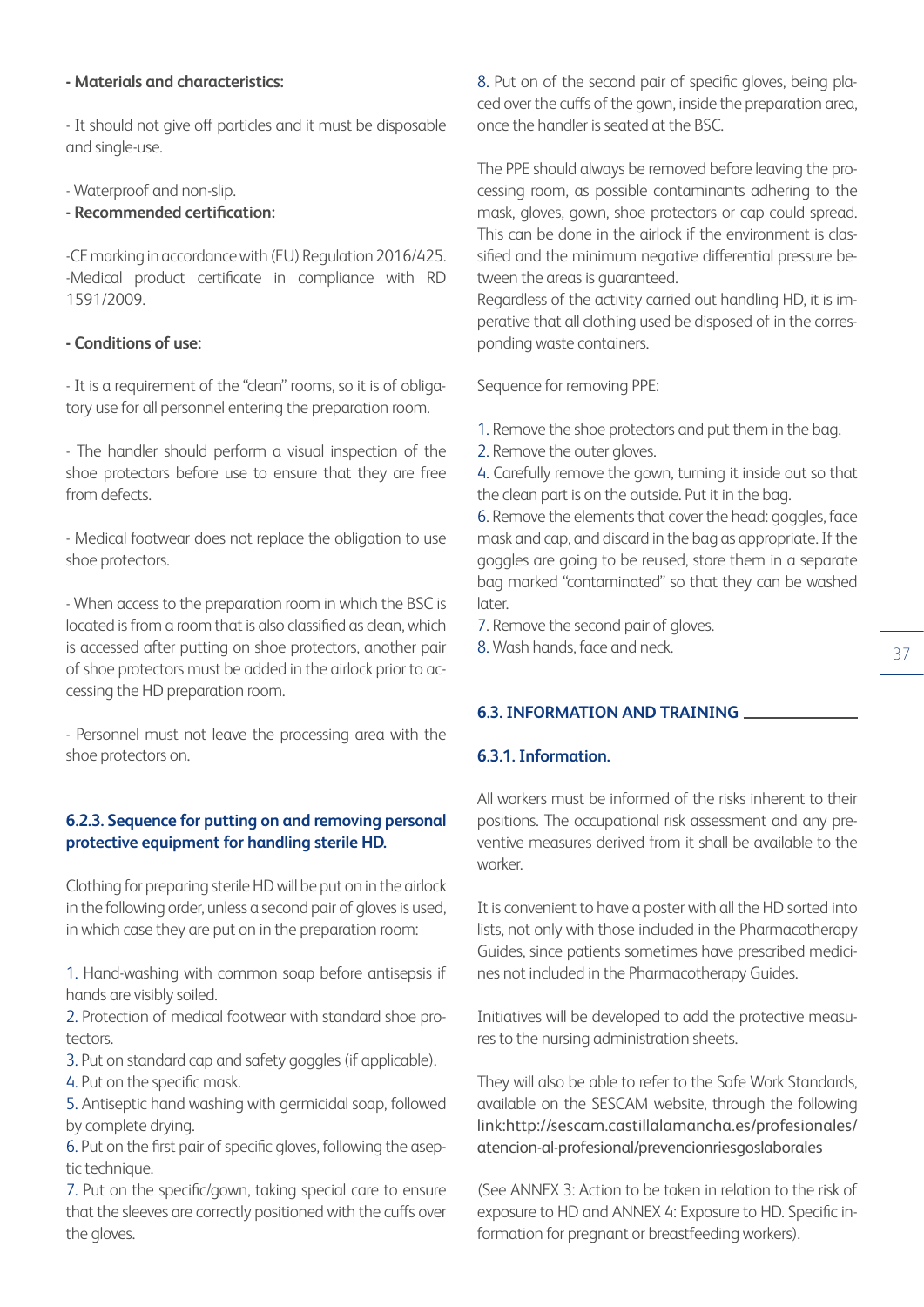#### **6.3.2. Training.**

Those workers who, as a result of their work activity, have to carry out tasks involving HD must be trained in the Handling of Hazardous Drugs.

The training must be given, whenever possible, within working hours or, failing that, at other times, but discounting the time invested in the training from work time.

The Service Manager and Middle Managers are responsible for verifying that the professional is properly trained in those aspects determined in the risk assessment to be related to HD, for conveying the appropriate indications as well as for facilitating the procedures and instructions that may affect the personnel under their charge.

Theoretical and practical training in the handling of HD must be given by the Middle Managers of the respective Services or Units, although specific training on the risks and preventive measures of said activities must be given by the corresponding Area Prevention Services; such training must be coordinated.

The training must be aimed at ensuring that the work activity is carried out in a safe manner, therefore the proposed contents must be geared towards the tasks performed in each job. Each Department must consider its particularities and adapt the contents of the training to its needs.

The proposed contents are explained in Annex II.

#### **6.4. HEALTH SURVEILLANCE.**

Occupational health surveillance (OHS) is one of the tools of occupational medicine that includes the set of health actions, referring both to individuals (individual OHS) and collectives (collective OHS) that are carried out with the aim of knowing the state of health of the worker, to apply this knowledge to the prevention of risks at work (avoiding the appearance of occupational disease and occupational accidents, favouring, insofar as this is possible, a comfortable working environment and promoting health at work).

When we talk about HD, and taking into account the potential risk to which we refer (hypersensitivity, toxicity to different organs, carcinogenicity and mutagenicity) and that in many cases the exposures to these risks are multiple and combined, we must adopt health protection measures for exposed workers. Health surveillance must be part of the prevention procedures to be adopted.

In any case, for the detection and control of health effects related to work activity, and in accordance with the provisions of Art. 22 of Law 31/1995 on Prevention of Occupational Risks (LPRL) and Art.37.3 of Royal Decree 39/1997, which approves the Regulation of Prevention Services, health surveillance will be subject to specific protocols regarding the risk factors to which the worker is exposed. The aim of health surveillance is twofold: expertise (suitability for the position) and prevention (detecting workers particularly sensitive to the risk of exposure to HD) and adopting in each case the pertinent measures for the prevention of said risk, according to Art. 25 of the LPRL.

Health surveillance may be: initial (when entering the workplace), periodic (see table), following acute accidental exposure, risk assessment during pregnancy, breastfeeding or any other situation that may make the worker especially sensitive, after prolonged temporary incapacity.

In general, the periodicity will be established according to the following outline:

| Probability or risk of exposure | <b>Periodicity</b> |
|---------------------------------|--------------------|
| Very high<br>High               | Annual             |
| Moderate                        | <b>Biennial</b>    |
| Low<br>Very low                 | <b>Triennial</b>   |

Annex 8 deals specifically with the Health Surveillance of workers exposed to HD.

#### **6.5. EMERGENCY MEASURES.**

In accordance with article 20 "Emergency Measures", (Law 31/1995 of 8 November on the Prevention of Occupational Risks) and in application of Royal Decree 393/2007, SESCAM will analyse possible emergency situations and adopt the necessary measures in matters of first aid, fire fighting and evacuation of workers, designating for this purpose the personnel in charge of putting these measures into practice and periodically checking, where appropriate, their correct application. Such personnel must have the necessary training, be sufficient in number and have the appropriate means available. It is also the obligation of SESCAM to draw up, implement and ensure the operation of Self-Protection Plans or Emergency Measure Plans based on the characteristics of each Centre.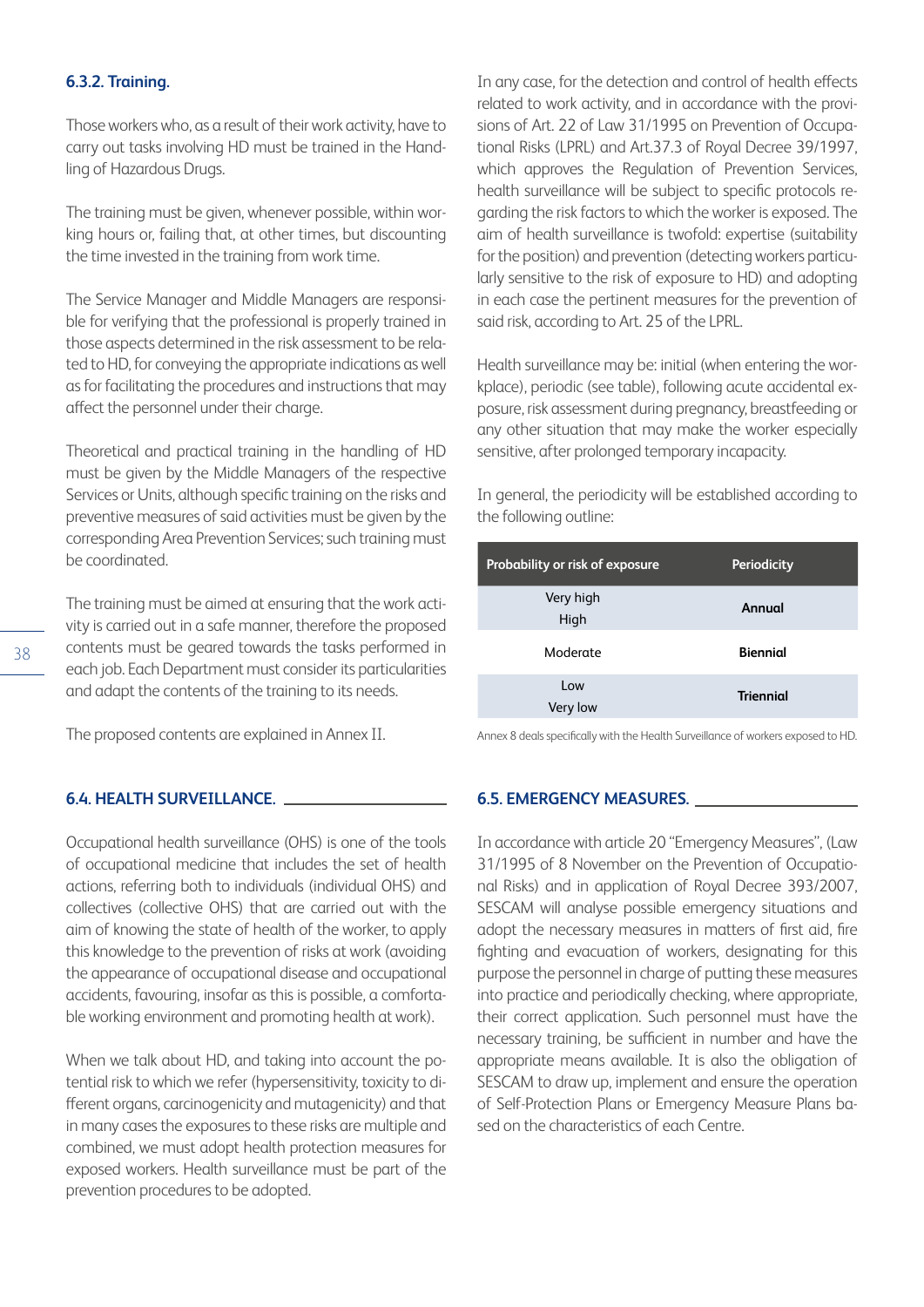## **6.6. COORDINATION OF BUSINESS ACTIVITIES IN MATTERS OF PREVENTION OF OCCUPATIONAL RISKS.**

Coordination of business activities will be carried out in accordance with the provisions of the SESCAM Memo 5/2011 Coordination Procedure for Business Activities in preventive matters, which establishes the obligation to implement the necessary means of coordination regarding the protection and prevention of occupational hazards when there are workers from several companies in the same work centre. Through the coordination of business activities, the aim is to achieve an effective control of the risks generated and aggravated as a result of business concurrence in a single workplace.

Both in the Pharmacy Area and in the rest of the Areas, there may be concurrence of SESCAM's own personnel and contracted personnel, such as for example:

- Cleaning companies.
- Periodic maintenance of specific installations.
- Occasional maintenance repairs.
- Research institutions or companies.
- Waste management.

In addition to the provisions of Memo 5/2011, given that these are pharmaceutical products not included within the scope of application by REGULATION (EC) No 1907/2006 of the European Parliament and of the Council of 18 December 2006 concerning the registration, evaluation, authorisation and restriction of chemical substances and preparations (REACH); information must be requested on the risks to the safety or health of workers arising from their storage or use, as well as the measures to be adopted in relation thereto, in particular:

"Manufacturers, importers and suppliers of products and chemical substances used at work are obliged to package and label them in such a way as to permit their safe storage and handling and to clearly identify their contents and the risks to the safety or health of workers that their storage or use entails".

They must also provide information indicating the correct way of use by the workers, the additional preventive measures to be taken and the occupational hazards arising from normal use, handling or improper use.

Manufacturers, importers and suppliers must provide employers, and employers must collect from them, the information necessary to ensure that the use and handling of machinery, equipment, products, raw materials and tools is carried out without risks to the health and safety of workers, as well as to enable employers to comply with their obligations to inform workers.

The employer shall ensure that such information is provided to the workers in terms that are understandable to them (Art. 41 LPRL: Obligations of manufacturers, importers and suppliers).

This information must be included in the foreseen communications regarding the coordination of business activities in accordance with the provisions of the aforementioned Memo.

**7. INSTALLATIONS AND EQUIPMENT IN THE PRE-PARATION OF HD. MONITORING AND CONTROL: PERIODIC MAINTENANCE AND REVISIONS OF INS-TALLATIONS AND EQUIPMENT.**



Reference standards will be followed in terms of installations, equipment and maintenance to ensure that the preparation, distribution, administration and disposal of HD is carried out with the maximum guarantees as regards safety for personnel and the quality of the prepared HD.

With respect to the rooms of controlled environment (Pharmacy) "clean rooms", the concentration of particles contained in the air will be controlled and both their construction and their use will be carried out in such a way that the number of particles introduced or generated and existing in the interior of the premises is as low as possible and in which other important parameters such as temperature and pressure can be controlled. In particular, the air conditioning requirements in PHARMACY will be the following: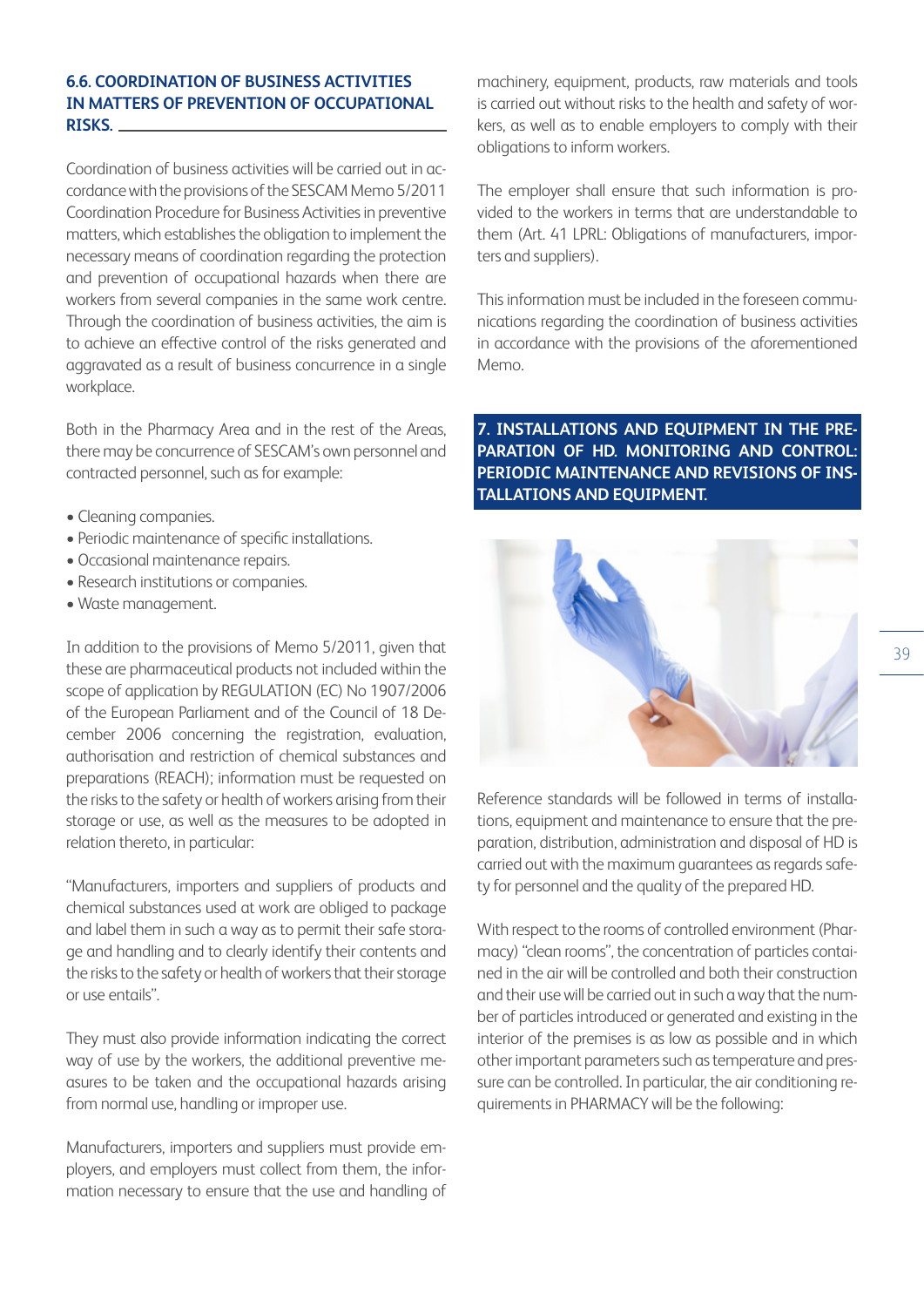| Hospital area           | Type of premises | Minimum flow<br>of external air<br>$m^3/(h^*m^2)$ (1) |                        | <b>Environmental conditions</b> | <b>Maximum sound</b><br>pressure dB(A) (2)a |
|-------------------------|------------------|-------------------------------------------------------|------------------------|---------------------------------|---------------------------------------------|
|                         |                  |                                                       | Minimum<br>temperature | Maximum<br>temperature          |                                             |
| Pharmacy                |                  |                                                       |                        |                                 |                                             |
| <b>Sterile premises</b> |                  | 10                                                    | 24                     | 26                              | 40                                          |
| <b>Corridors</b>        | п                | 10                                                    | 24                     | 26                              | 40                                          |

(1) In specific cases, higher air flow rates may be required. (2) These values can be reduced at the discretion of the hygienist.

A confined and exclusive area must be available to ensure safe handling and minimise the risks of preparing HD. Class II BSC is recommended and Class I BSC can be used for non-sterile preparations. All BSC used in the preparation of HD must be certified, have "CE marking", and comply with international standards. Maintenance activities may only be carried out by qualified personnel and must be documented.

As for the rest of the HD handling Areas, when selecting the type of installations required, we will comply with the provisions of Royal Decree 1027/2007, of 20 July, which approves **the Regulation on Thermal Installations in Buildings (RITE**) and develops the standards that must be met by the air-conditioning (heating, cooling and ventilation) and hot water production (DHW) installations of a building to meet the needs of well-being and thermal comfort, people's hygiene and rational use of energy.

In particular, the requirements will be, category of air quality inside the hospitals: IDA 1 (air of optimum quality). Technical Instruction IT.1 design and dimensioning will also be complied with: IT 1.1. Well-being and hygiene requirement. IT 1.1.4.2. Indoor air quality requirement: in buildings for hospitals and clinics the valid values are those of Standard UNE 100713: "Air conditioning installations in hospitals".



The modification of the RITE **(Royal Decree 238/2013)**  also specifies that the licensee of the facility shall be responsible for the following actions:

− Maintenance of the thermal installation by a qualified maintenance company.

− Mandatory inspections.

− The conservation of the documentation of all actions, whether maintenance, repair, renovation or inspections carried out on the thermal installation or its equipment, by recording them in the Building Book.

There are different specific standards applicable to the design, control and maintenance of air conditioning systems in health centres, including **UNE-100713:2005**, on air conditioning installations in hospitals and **UNE-EN ISO 14644**, on clean rooms and annexed premises.

Royal **Decree 238/2013** on Modifications of the RITE includes in the Preventive Maintenance section, as obligatory on an annual basis, the revision of indoor air quality according to the **UNE 171330** and **UNE 100012 standards.**

This modification affects all buildings with installations with a output power greater **than 70 Kw** (hospitals and most health centres would be included in this section).

In addition to the general requirements detailed above, in hospitals and health centres indoor environmental quality in "critical areas" will be governed by **UNE 171340:2012.**

- Validation and qualification of controlled environment rooms in Hospitals. The purpose of this standard is to establish fundamental control principles, with a formalised system, application criteria and a testing methodology, including its periodicity, to validate the correct operation of controlled environment rooms located in health centres. To this end, it describes the tests to be carried out according to the parameters to be evaluated, the results of the tests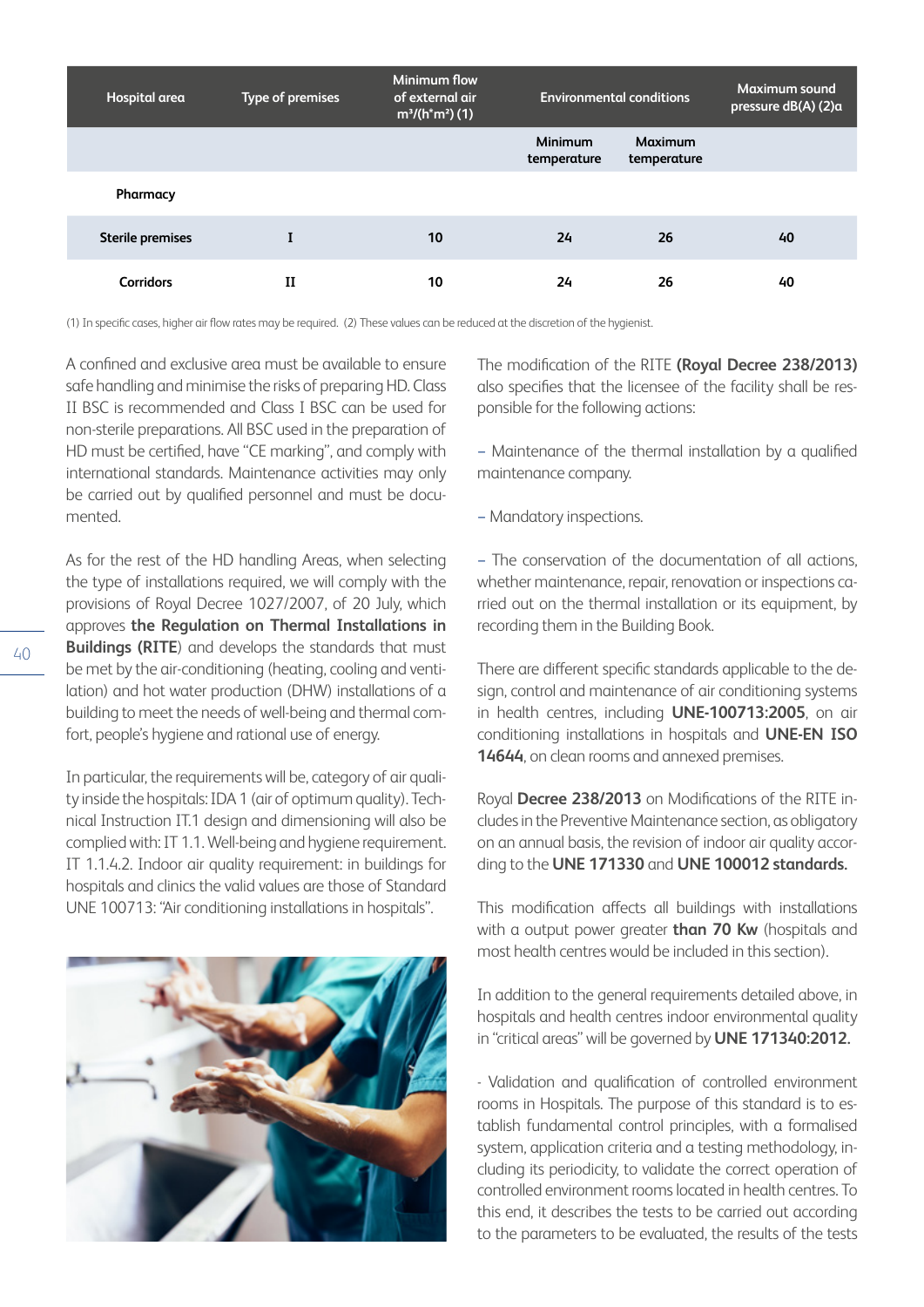| Controlled environment room                                            | <b>Validation prior</b><br>to commissioning                                                                                                                                | Post maintenance validation<br>(including filter changes)                                             | Annual "on standby"<br>validation                                                                                                         |
|------------------------------------------------------------------------|----------------------------------------------------------------------------------------------------------------------------------------------------------------------------|-------------------------------------------------------------------------------------------------------|-------------------------------------------------------------------------------------------------------------------------------------------|
| <b>Validation body</b>                                                 | <b>EXTERNAL</b>                                                                                                                                                            | <b>EXTERNAL OR INTERNAL</b>                                                                           | <b>EXTERNAL</b>                                                                                                                           |
| <b>Environmental parameters</b>                                        | Differential pressure<br>Validation fitting absolute filter<br>Flows and renewals/h<br>Direction of air flow<br>Analysis of air flow configuration<br>Recovery of the room | Differential pressure<br>Classification of the operating<br>theatre<br>As per reach of the renovation | Differential pressure<br>Validation fitting absolute filter<br>Flows and renewals/h<br>Direction of air flow<br>Recovery test of the room |
| <b>Technical conditions from table</b><br>A.1 from Standard UNE 100713 |                                                                                                                                                                            |                                                                                                       |                                                                                                                                           |
| Hygiene conditions from Stan-<br>dard UNE 100012                       |                                                                                                                                                                            |                                                                                                       |                                                                                                                                           |

to be recorded, the presentation of the results obtained by means of reports, as well as the criteria for evaluating the results.

According to this standard, **a controlled environment room** is defined as those rooms with specific structures and facilities to control biocontamination and the appropriate environmental parameters.

The types of validation, periodicity and criteria for the evaluation that must be carried out in order to know the air quality in controlled environment rooms are shown in the following table:

# **8. REVISIONS OF THIS DOCUMENT.**

As a result of the implementation of this Guide and in accordance with scientific/regulatory progress, it may be decided to repeal, amend or extend one or more of the sections contained herein.

These revisions will be updated and included in the format shown on the cover page of the document.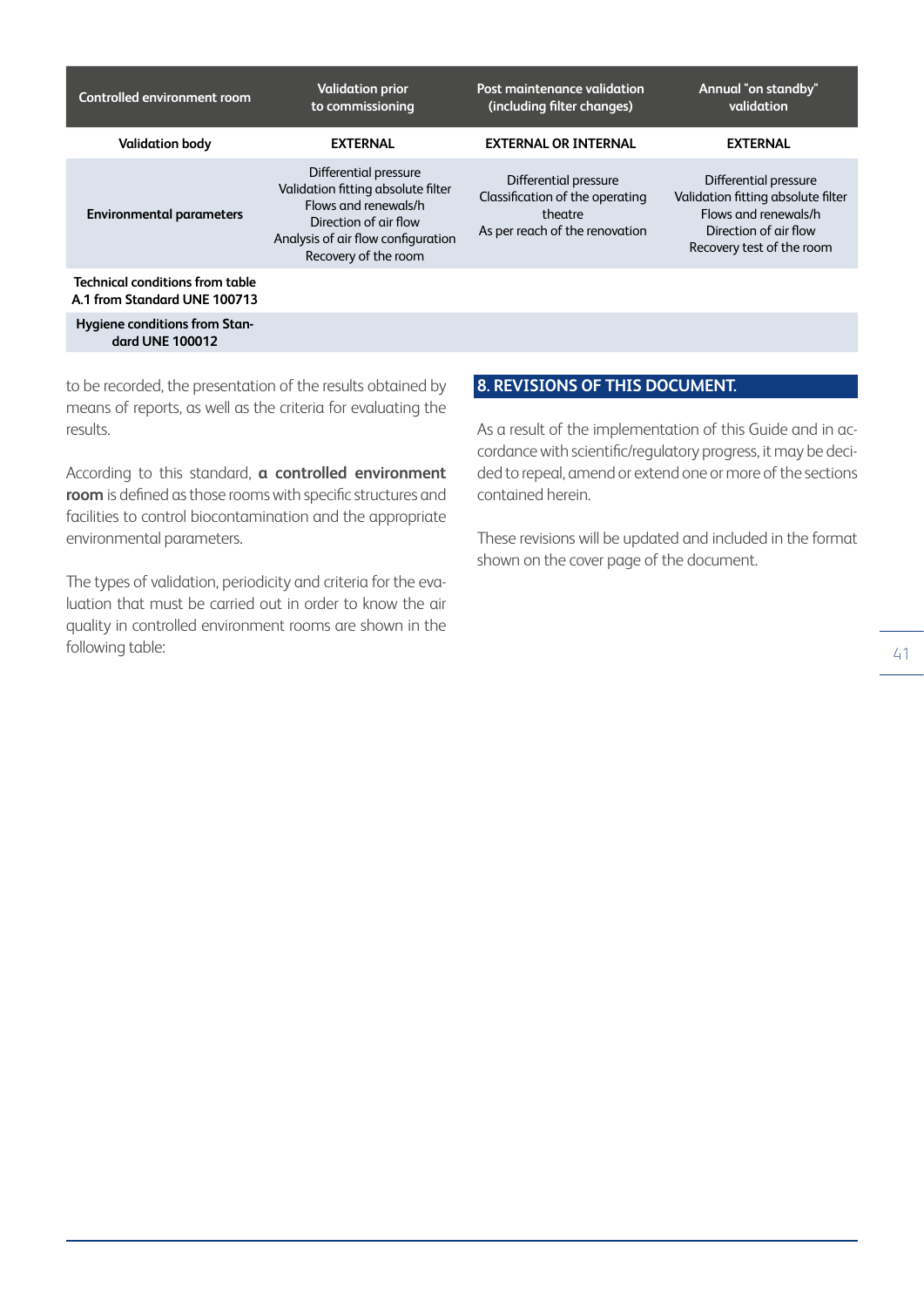# BIBLIOGRAPHY.

1. Documento de Consenso. Seguridad del Paciente y del Profesional Sanitario en la preparación y administración de medicinas peligrosas. January 2015.

2. Guía de buenas prácticas de preparación de medicamentos en servicios de farmacia hospitalaria. Dirección General de Cartera Básica de Servicios del SNS y Farmacia. June 2014.

3. UNE 100713. Air conditioning installations in hospitals.

4. UNE 171340:2012. Validation and qualification of atmosphere controlled rooms in hospitals.

5. UNE 100713:2005. Air conditioning installations in hospitals.

6. UNE-EN ISO 14644-1:2016 Clean rooms and associated controlled environments. Part 1: Classification of air cleanliness by particle concentration.

7. UNE 171330-2:2014 Indoor air quality. Part 2: Indoor air quality inspection procedures..

8. UNE 100012:2005 Cleaning of ventilation and air conditioning systems..

9. RD 486/1997 establishing the minimum health and safety provisions in the workplace.

10. RD1027/2007. Approving the Regulation on thermal installations in buildings (R.I.T.E.).

11. Royal Decree 238/2013, dated 5 April, amending certain articles and technical instructions of the R.I.T.E.

12. Ministerio de Sanidad, Servicios Sociales e Igualdad. Protocolo de Vigilancia Sanitaria Específica para los trabajadores expuestos a Agentes Citostáticos. CISNS, 2003. http://www.msssi.gob.es/ciudadanos/ saludAmbLaboral/docs/Agentescitostaticos.pdf

13. Instituto Nacional de Seguridad e Higiene en el Trabajo (INSHT). NTP 612: Protección y promoción de la salud reproductiva: funciones del personal sanitario del servicio de prevención. INSHT. 2004. Available at: http://www.insht.es/InshtWeb/Contenidos/Documentacion/FichasTecnicas/NTP/Ficheros/601a700/ ntp\_612.pdf.

14. Instituto Nacional de Seguridad e Higiene en el Trabajo (INSHT). NTP 915: Embarazo, lactancia y trabajo: Vigilancia de la salud. INSHT. 2011. Available at: http://www.insht.es/InshtWeb/Contenidos/.

15. Documentacion/NTP/NTP/Ficheros/891a925/915w.pdf.

16. Asociación Nacional de Medicina del Trabajo en el Ámbito Sanitario (ANMTAS). Guía de Valoración de Riesgos Laborales en el Embarazo y Lactancia en trabajadoras del Ámbito Sanitario. Instituto de Salud Carlos III. Spain, 2008.

17. Asociación Madrileña de Medicina del Trabajo en el Ámbito Sanitario (AMMTAS). Guía de buenas prácticas para trabajadores profesionalmente expuestos a agentes citostáticos. Instituto de Salud Carlos III. Spain, 2014.

18. Asociación Española de Especialistas en Medicina del Trabajo (AEEMT).Guía clínico-laboral para la prevención de riesgos durante el embarazo, parto reciente y lactancia en el ámbito sanitario. AEEMT, 2011.

19. Hazardous drugs. Prevention measures for their preparation and administration. I.N.S.H.T. 2016. Available at: http:// www.insht.es/catalogopublicaciones/.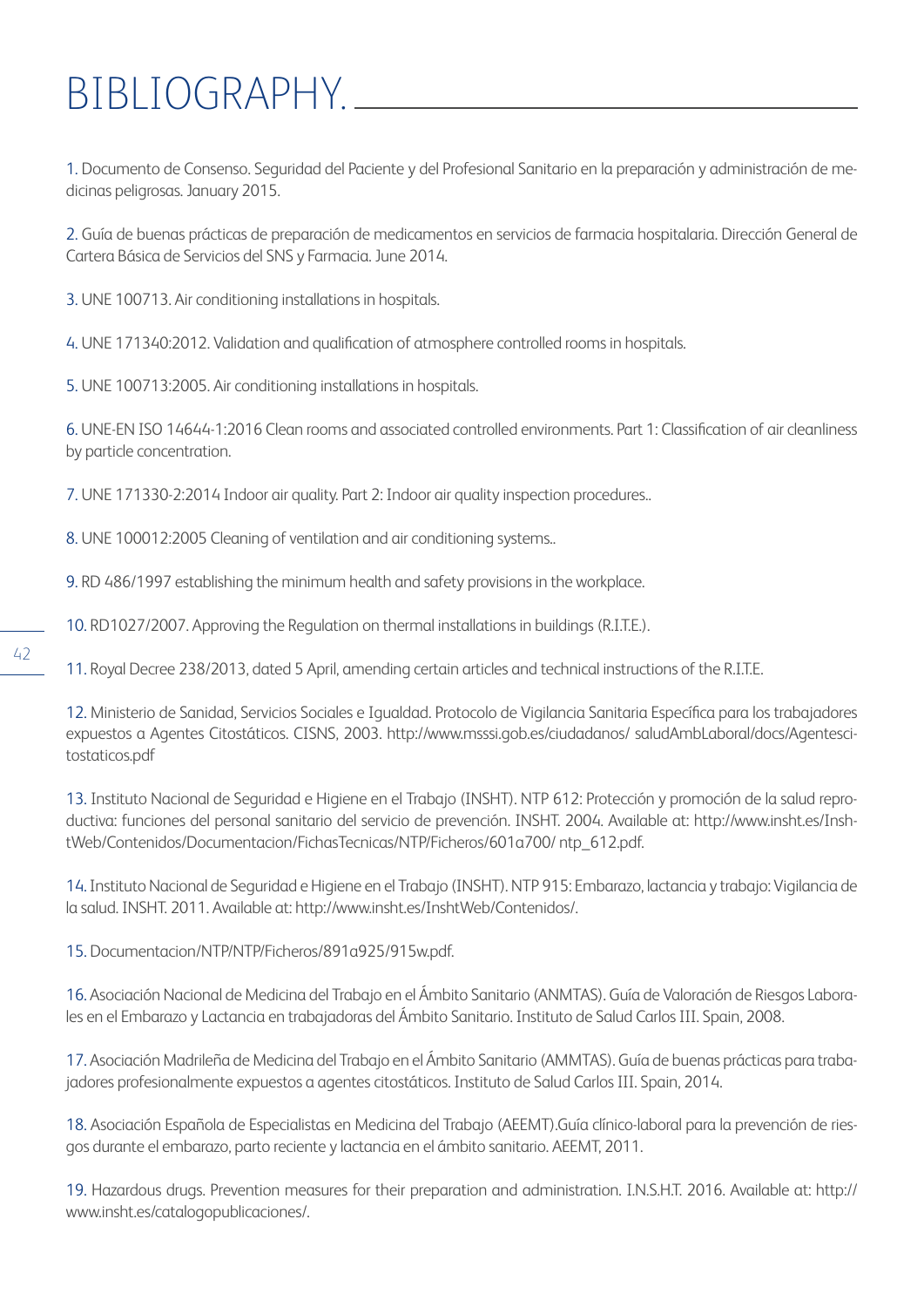20. Arenas Sardá M. Protección de la Maternidad en el Trabajo respecto a los factores de riesgo de Higiene Industrial. FRE-MAP, 2010.

21. Sociedad Española de Ginecología y Obstetricia. Orientaciones para la Valoración del riesgo laboral y la incapacidad laboral durante el embarazo. SEGO, 2008.

22. Asociación Española de Pediatría. Orientaciones para la valoración del riesgo laboral durante la lactancia natural. Instituto Nacional de la Seguridad Social, 2008.

23. Escuela Nacional de Medicina del Trabajo (ENMT). Instituto de Salud Carlos III. Guía de valoración de incapacidad laboral para médicos de Atención Primaria. Ministerio de Ciencia e Innovación. Madrid. 2009.

24. Connor TH, McDiarmid MA. Preventing occupational exposures to antineoplastic drugs in health care settings. CA Cancer J Clin. 2006 Nov-Dec;56(6):354-65.

25. Connor TH. Hazardous anticancer drugs in health care: environmental exposure assessment. Ann N & Acad Sci. 2006 Sep;1076:615-23.

26. Yoshida J, Kosaka H, Tomioka K, Kumagai S. Genotoxic risks to nurses from contamination of the work environment. J Occup Health. 2006 Nov;48(6):517-22.

27. Kopjar N, Garaj-Vrhovac V, Kasuba V, Rozgaj R, Rami S, Pavlica V, Zeljezi D. Assessment of genotoxic risks in Croatian health care workers occupationally exposed to cytotoxic drugs: A multi-biomarker approach. Int J Hyg Environ Health. 2009 Jul;212(4):414-31. Epub 2008 Dec 1.

28. Biró A, Fodor Z, Major J, Tompa A. Immunotoxicity Monitoring of Hospital Staff Occupationally Exposed to Cytostatic Drugs. Pathol Oncol Res. 2011 Jun;17(2):301-8. Epub 2010 Nov 27.

29. Cavallo D, Ursini CL, Omodeo-Salè E, Iavicoli S. Micronucleus induction and FISH analysis in buccal cells and lymphocytes of nurses administering antineoplastic drugs. Mutat Res. 2007 Mar 30;628(1):11-8. Epub 2007 Jan 16.

30. Ursini CL, Cavallo D, Colombi A, Giglio M, Marinaccio A, Iavicoli S. Evaluation of early DNA damage in healthcare workers handling antineoplastic drugs. Int Arch Occup Environ Health. 2006 Nov;80(2):134-40. Epub 2006 Jun 8.

31. Rombaldi F, Cassini C, Salvador M, Saffi J, Erdtmann B. Occupational risk assessment of genotoxicity and oxidative stress in workers handling anti-neoplastic drugs during a working Hjek. Mutagenesis. 2009 Mar;24(2):143-8. Epub 2008 Nov 14.

32. Cornetta T, Padua L, Testa A, Ievoli E, Festa F, Tranfo G, Baccelliere L, Cozzi R. Molecular biomonitoring of a population of nurses handling antineoplastic drugs. Mutat Res. 2008 Feb 1;638(1-2):75-82. Epub 2007 Sep 7.

33. Izdes S, Sardas S, Kadioglu E, Kaymak C, Ozcagli E. Assessment of genotoxic damage in nurses occupationally exposed to anaesthetic gases or antineoplastic drugs by the comet assay. J Occup Health. 2009;51(3):283-6. Epub 2009 Mar 19.

34. Fransman W, Peelen S, Hilhorst S, Roeleveld N, Heederik D, Kromhout H. A pooled analysis to study trends in exposure to antineoplastic drugs among nurses. Ann Occup Hyg. 2007 Apr;51(3):231-9. Epub 2007 Mar 2.

35. Wick C, Slawson MH, Jorgenson JA, Tyler LS. Using a closed-system protective device to reduce personnel exposure to antineoplastic agents. Am J Health Syst Pharm. 2003 Nov 15;60(22):2314-20.

36. Krstev S, Perunici B, Vidakovi A. Work practice and some adverse health effects in nurses handling antineoplastic drugs. Med Lav. 2003 Sep-Oct;94(5):432-9.

37. Cavallé N. et al. Directrices para la evaluación de riesgos y protección de la maternidad en el trabajo. Instituto Nacional de Seguridad e Higiene en el Trabajo. 2011.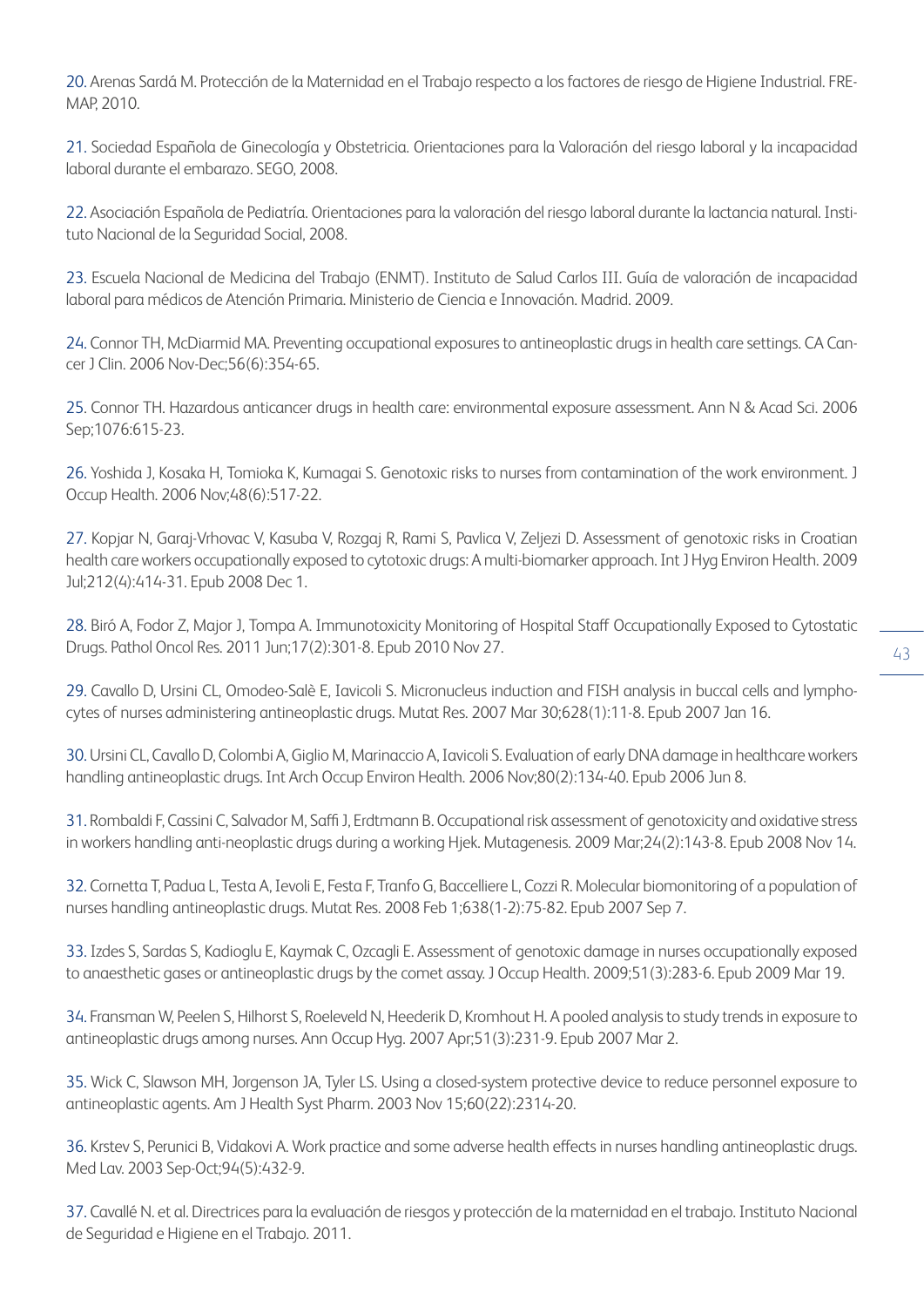38. Fransman W, Roeleveld N, Peelen S, de Kort W, Kromhout H, Heederik D. Nurses With Dermal Exposure to Antineoplastic Drugs: Reproductive Outcomes. Epidemiology. 2007 Jan;18(1):112-9.

39. Donoso Bernales B., Oyarzún Ebensperger E. Embarazo de alto riesgo, High risk pregnancy. Medwave 2012 Jun;12(5):e5429.

40. Ramírez-Torres N., Germán Robles-Robles A., et al. Cáncer de mama y embarazo subsiguiente. Infertilidad, riesgo de muerte y supervivencia. Ginecol Obstet Mex 2010;78(2):85-93.

41. Juárez S, Cuadrado Pastor JM, Feliu J, González Barón M, Ordóñez A, Montero JM. Association of leukemia and pregnancy: clinical and obstetric aspects. Am J Clin Oncol. 1988 Apr;11(2):159-65. [recovered on 15 July 2013]. Available at: http:// www.ncbi.nlm.nih.gov/pubmed?term=Ju%C3%A1rez%20S%5BAuthor% 5D&cauthor=true&cauthor\_uid=3162787.

42. Juárez A, et al. ¿Efecto teratogénico por quimioterapia en cáncer mamario? ClinInvest Gin Obst.2011. doi:10.1016/j. gine.2011.06.005.

43. Zemlickis D, Lishner M, Degendorfer P, Panzarella T, Sutcliffe SB, Koren G. Fetal outcome after in utero exposure to cancer chemotherapy. Arch Intern Med. 1992 Mar;152(3):573-6. [recovered on 15 July 2013]. Available at: http://www.ncbi.nlm. nih.gov/pubmed/1546920 .

44. Giacalone PL, Laffargue F, Bénos P. Chemotherapy for breast carcinoma during pregnancy: A French national survey. Cancer. 1999 Dec 1;86(11):2266-72. [recovered on 20 June 2013]. Available at: http://www. ncbi.nlm.nih.gov/pubmed/10590367.

45. Cardonick E, Usmani A, Ghaffar S. Perinatal outcomes of a pregnancy complicated by cancer, including neonatal follow-up after in utero exposure to chemotherapy: results of an international registry. Am J Clin Oncol. 2010 Jun;33(3):221-8. doi: 10.1097/COC.0b013e3181a44ca9. [recovered on 15 July 2013]. Available at: http://www.ncbi.nlm.nih.gov/pubmed? term=Cardonick%20E%5BAuthor%5D&cauthor=true &cauthor\_uid=19745695.

46. Brewer M, Kueck A, Runowicz CD. Chemotherapy in pregnancy. Clin Obstet Gynecol. 2011 Dec;54(4):602-18. doi: 10.1097/ GRF.0b013e318236e9f9. [recovered on 20 June 2013]. Available at: http://www.ncbi. nlm.nih.gov/pubmed/22031250.

47. Amant F, Deckers S, Van Calsteren K, Loibl S, Halaska M, et al. Breast cancer in pregnancy: Recommendations of an International consensus meeting. Eur J Cancer (2010), doi:10.1016/j.ejca.2010.09.010 [recovered on 03 June 2013]. Available at:http://www.cancerinpregnancy.org/combell/docs/Artikels/Amant.%20 Breast%20cancer%20in%20pregnancy\_Recommendations%20of%20an%20international%20consensus%20 meeting.pdf.

48. Loibl S, Sileny N Han, Gunter von Minckwitz, et al. Treatment of breast cancer during pregnancy: an observational study. The Lancet Oncology, Early Online Publication, 16 August 2012 doi:10.1016/ S1470-2045(12)70261-9 [recovered on 3 June 2013]. Available at: www.thelancet.com/oncology Vol 13 September 2012.

49. Koren G, Carey N, Gagnon R, Maxwell C, Nulman I, Senikas V. Cancer chemotherapy and pregnancy. J Obstet Gynaecol Can. 2013 Mar;35(3):263-79. [recovered on 10 July 2013]. Available at: http:// www.unboundmedicine.com/medline/?st=M&author=Koren%20G.

50. Calvo Alen J. Tratamiento de situaciones clínicas difíciles en pacientes con artritis reumatoide: Embarazo. Reumatología: V Simposio de Artritis Reumatoide. Volume 05, Number Extra.1, April 2009.

51. Milunsky A, Graef JW, Gaynor MF. Methotrexate-induced congenital malformations. Pediatr. 1968;72:790-795.

52. Organization of Teratology Information Specialists (OTIS). Raising Mom's Awareness. Reducing Baby's Risk 2010. Available at: http://www.otispregnancy.org/files/methotrexate\_sp.pdf.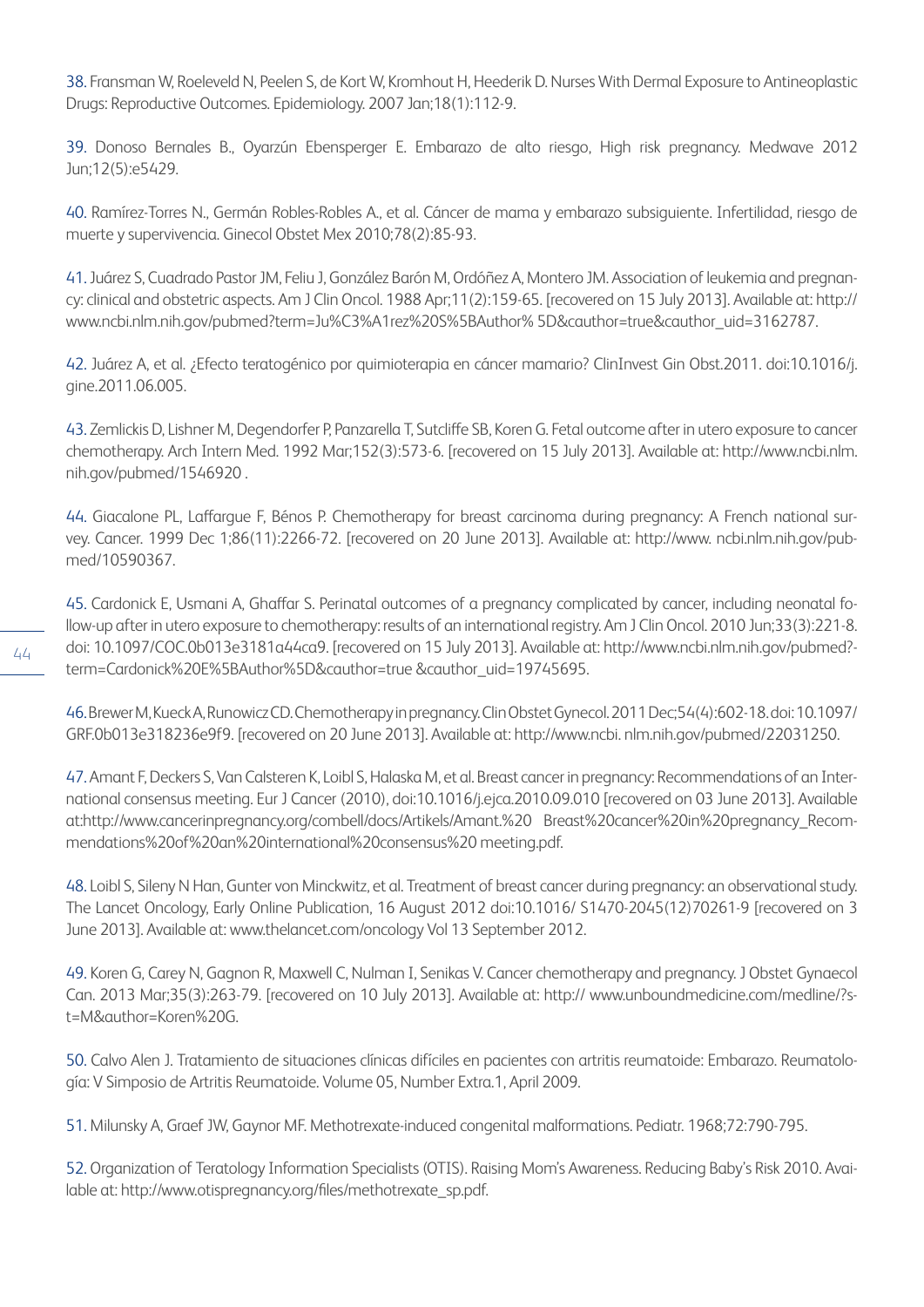53. Del Campo M, Kosaki K, Bennett FC, Jones KL. Developmental delay in fetal aminopterin /methotrexate syndrome. Teratology. 1999;60:10-12.

54. Revista Sociedad Española de Reumatología: ¿Que es el Metotrexato en Reumatologia? 2007 [cited 2013 Feb 09]. Available at: http://www.ser.es/practicaClinica/GUIPCAR\_2007/Seguridad/Menu6\_Seguridad\_ Metotrexato\_VI8.php.

55. McElhatton Patricia. Teratógenos - Segunda parte\*. Rev Cubana Farm [on-line magazine]. 2003 Ago [cited 2013 Feb 09]; 37(2). Available at: http://scielo.sld.cu/scielo.php?script=sci\_arttext&pid=S0034- 75152003000200011&lng=es.

56. Alfaro L Jorge, Von Mühlenbrock S Ricardo, Burgos S Nelson, Valdés R Enrique, Gana A Clara, Conte L Guillermo et al. Intoxicación aguda con metotrexato usado con fines abortivos: descripción de 2 casos. Rev. méd. Chile [On-line magazine]. 2000 Mar [cited 2013 Feb 09]; 128(3): 315-318. Available at: http:// www.scielo.cl/scielo.php?script=sci\_arttext&pid=S0034-98872000000300010&lng=es.

57. Cortez Franco, F. Metotrexato en Dermatología. Dermatol. Peru. 2007;17(1):36-40.

58. Recomendaciones para mejorar la seguridad en la utilización de metotrexato con jeringas precargadas en atención primaria. SERMAS, 2009.

59. Ficha Técnica de METOJET. [Internet] August 2012. Ministerio de Sanidad, Política Social e Igualdad, Agencia Española de medicamentos y productos sanitarios [recovered 15 July 2013]. Available at: http://www.aemps.gob.es/cima/especialidad.do?metodo=verFichaWordPdf&codigo=71109&formato=p df&formulario=FICHAS.

60. Ficha Técnica de TAXOL/ PACLITAXEL. [Internet] July 2012. Ministerio de Sanidad, Política Social e Igualdad, Agencia Española de medicamentos y productos sanitarios [recovered 15 July 2013]. Available at: http://www.aemps.gob.es/cima/ especialidad.do?metodo=verFichaWordPdf&codigo=60210 &formato=pdf&formulario=PROSPECTOS.

61. Ficha Técnica de MITOMYCIN-C. [Internet] June 2007. Ministerio de Sanidad, Política Social e Igualdad, Agencia Española de medicamentos y productos sanitarios [recovered 10 February 2013]. Available at: http://www.aemps.gob.es/cima/ especialidad.do?metodo=verFichaWordPdf&codigo=57084&formato=p df&formulario=FICHAS&file=ficha.pdf.

62. Caraballo Núñez MA, Boza Cachay P, Maestud Martín G, Romero Marí E, Esquinas Gómez S. Cuidados enfermeros en la instilación vesical de mitomicina-c. Revista de la Asociación Española de Enfermería En Urología ENFURO 2003;85.

63. Rodríguez Trigueros S., Rus Mata S. Mitomicina C. Guía de administración y cuidados de enfermería/ Mitomycin C: administration and nursingcare guidelines. Investigación&Cuidados. Revista de la Org. Colegial de Enfermería de la Comunidad Valenciana. 2010, Vol. 8, N.o 18.

64. Mancebo-González A, Díaz-Carrasco MS, Cascales-Campos P, de la Rubia A, Gil Martínez J. Toxicidad asociada a la cirugía citorreductora y quimioterapia intraperitoneal hipertérmica en el tratamiento de la carcinomatosis peritoneal. Farm Hosp. 2012;36:60-7.

65. Gonzalez-Bayón L, González-Moreno S, Ortega-Pérez G. Hyperthermic intraperitoneal chemotherapy: Rationale and technique. World J Gastrointest Oncol 2010 February 15; 2(2): 68-75.

66. Gonzalez-Moreno S, González Bayón L, Ortega-Pérez G. Hyperthermic Intraperitoneal Chemotherapy. Metodology and Safety Considerations. Surg Oncol Clin N Am 2012, 21: 543-557.

67. Barrios P, Ramos I, Escayola C, Martin M. Implementación y desarrollo de un programa de tratamiento de la carcinomatosis peritoneal en Cataluña. Indicaciones y resultados clínicos con la técnica de Sugarbaker. Agència d'Avaluació de Tecnologia i Recerca Mèdiques. 1st edition, January 2009, Barcelona.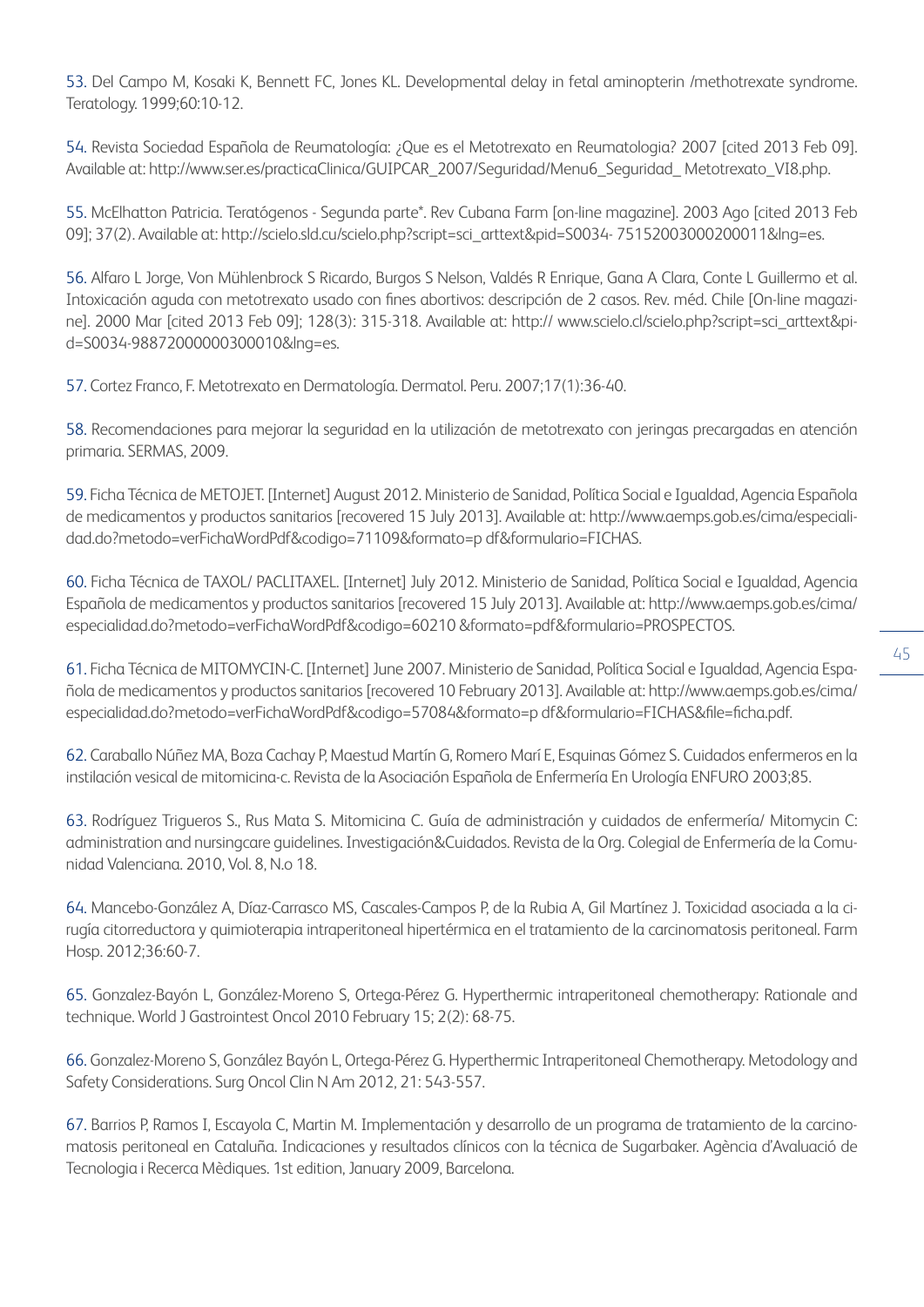68. Ficha técnica de Cisplatino. [Internet] December 2007. Ministerio de Sanidad, Política Social e Igualdad, Agencia Española de medicamentos y productos sanitarios [recovered 15 July 2013]. Available at: http://www.aemps.gob.es/cima/ especialidad.do?metodo=verFichaWordPdf&codigo=69515&formato=p df&formulario=PROSPECTOS.

69. Valenzuela B, Nalda-Molina R, Bretcha-Boix P, Escudero-Ortíz V, Duat MJ, Carbonell V, et al. Pharmacokinetic and Pharmacodynamic Analysis of Hyperthermic Intraperitoneal Oxaliplatin-Induced Neutropenia in Subjects with Peritoneal Carcinomatosis. The AAPS Journal (2011). DOI: 10.1208/s12248-010-9249-2.

70. Flessner MF. The transport barrier in intraperitoneal therapy. Am J Physiol Renal Physiol 288:F433-F442, 2005. DOI: 10.1152/ajprenal.00313.2004.

71. Sugarbaker PH. Overview over Peritoneal Carcinomatosis. Cancerología 3 (2008): 119-124.

72. ASHP technical assistance bulletin on handling cytotoxic and hazardous drugs. Review. Am J Hosp Pharm 1990; 47(5):1033-49.

73. NIOSH alert: preventing occupational exposure to antineoplastic and other hazardous drugs in health care settings. U.S. Department of Health and Human Services, Public Health Service, Centers for Disease Control and Prevention, National Institute for Occupational Safety and Health, DHHS (NIOSH) Publication No. 2004-165.http://www.cdc.gov/niosh/ docs/2004-165/pdfs/2004-165.pdf.

74. NIOSH List of Antineoplastic and Other Hazardous Drugs in Healthcare Settings 2010 DHHS (NIOSH) Publication No. 2010-167 (September 2010).

75. NIOSH List of Antineoplastic and Other Hazardous Drugs in Healthcare Settings 2012 DHHS (NIOSH) Publication No. 2012-150 (June 2012).

76. NIOSH 2014 List of Antineoplastic and Other Hazardous Drugs in Healthcare Settings, 2014. http://www.cdc.gov/niosh/ docs/2014-138/pdfs/2014-138.pdf.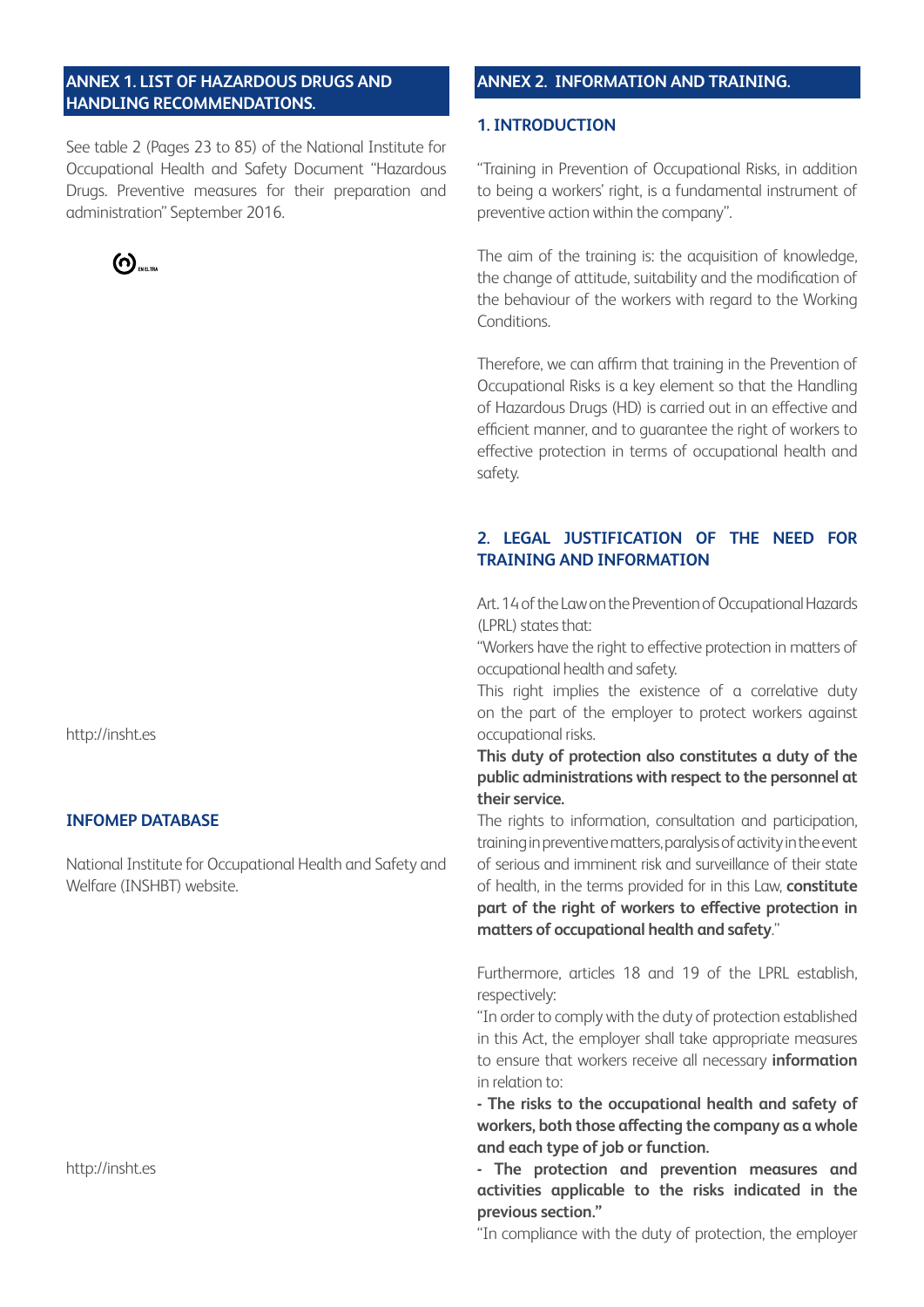must ensure that each worker receives **sufficient and adequate theoretical and practical training in preventive matters**, both at the time of hiring, whatever the modality or duration of the contract, and when there are changes in the duties performed or when new technologies or changes in work equipment are introduced. The training must be specifically focused on the job or function of each worker, adapted to the evolution of risks and the appearance of new ones, and repeated periodically, if necessary."

Moreover, art. 9 on Information and training of workers, of R.D. 374/2001, of 6 April concerning the protection of the health and safety of workers against risks related to chemical agents at work establishes that:

• "In accordance with articles 18 and 19 of the Law on the Prevention of Occupational Hazards, the employer must ensure that workers and workers' representatives receive adequate training and information on the risks arising from the presence of hazardous chemical agents in the workplace, as well as on the prevention and protection measures to be adopted in application of this Royal Decree.

• In particular, the employer must provide the workers or their representatives, following the criteria established in section 1 of article 18 of the aforementioned Law:

− The results of the risk assessment contemplated in article 3 of this Royal Decree, as well as any changes in those results that occur as a result of significant alterations in working conditions.

− Information on hazardous chemical agents present in the workplace, **such as their name, health and safety risks, occupational exposure limit values and other applicable legal requirements**.

− Training and information on appropriate precautions and measures to be taken in order to protect themselves and other workers at the workplace.

− Access to any technical specifications provided by the supplier in accordance with the regulations on the classification, packaging and labelling of dangerous substances and preparations.

• The information shall be provided in an appropriate form, taking into account the volume, complexity and frequency of use, as well as the nature and level of risks identified by the assessment; depending on these factors, individual instructions and training supported by written information may be necessary or verbal communication may suffice. The information shall be updated whenever it is necessary to take account of new circumstances."

• The workers will be provided with the SWS (Safe Work Standard) applicable to for them. The SWS referring to

Administration of HD (SWS No. 35) and to Preparation of HD (SWS No. 36) are included at the end of this document. In addition, art. 11 on information and training of workers, of RD 665/1997, of 12 May, on the protection of workers against risks related to exposure to carcinogens at work.

• "In accordance with articles 18 and 19 of the Law on the Prevention of Occupational Hazards, the employer shall adopt appropriate measures so that workers and workers' representatives receive training and are informed of the measures to be adopted in application of this Royal Decree. Furthermore, the employer shall take appropriate measures to ensure that workers receive sufficient and adequate training and accurate information based on all available data, in particular in the form of instructions, in relation to: – Potential health risks, including additional risks due to use

of tobacco.

– Precautions to be taken to prevent exposure.

- Personal hygiene provisions.
- The use of protective equipment and clothing.

– The consequences of the selection and use of protective equipment and clothing.

– The measures to be taken by workers, in particular intervention personnel, in the event of an incident and for the prevention of incidents.

• Such training must:

– Adapt to changes in knowledge regarding risks and the appearance of new risks.

– Repeat periodically if necessary.

• The employer must inform workers of installations and their annexed containers containing carcinogens or mutagens.

• The workers' representatives and the workers concerned shall also be informed of the causes of the accidental exposures and non-regular exposures referred to in Article 7 and of the measures taken or to be taken to remedy the situation.

• Workers shall have access to the information contained in the documentation referred to in Article 9 when that information concerns them. Similarly, the workers' representatives or, failing that, the workers themselves, shall have access to any anonymous collective information.

## **3. TRAINING CHARACTERISTICS:**

• The personnel who handle or may handle HD must receive adequate training prior to exposure to the risk and periodically depending on the professional category, job position and risk of the HD that are usually handled in that plant, service, etc.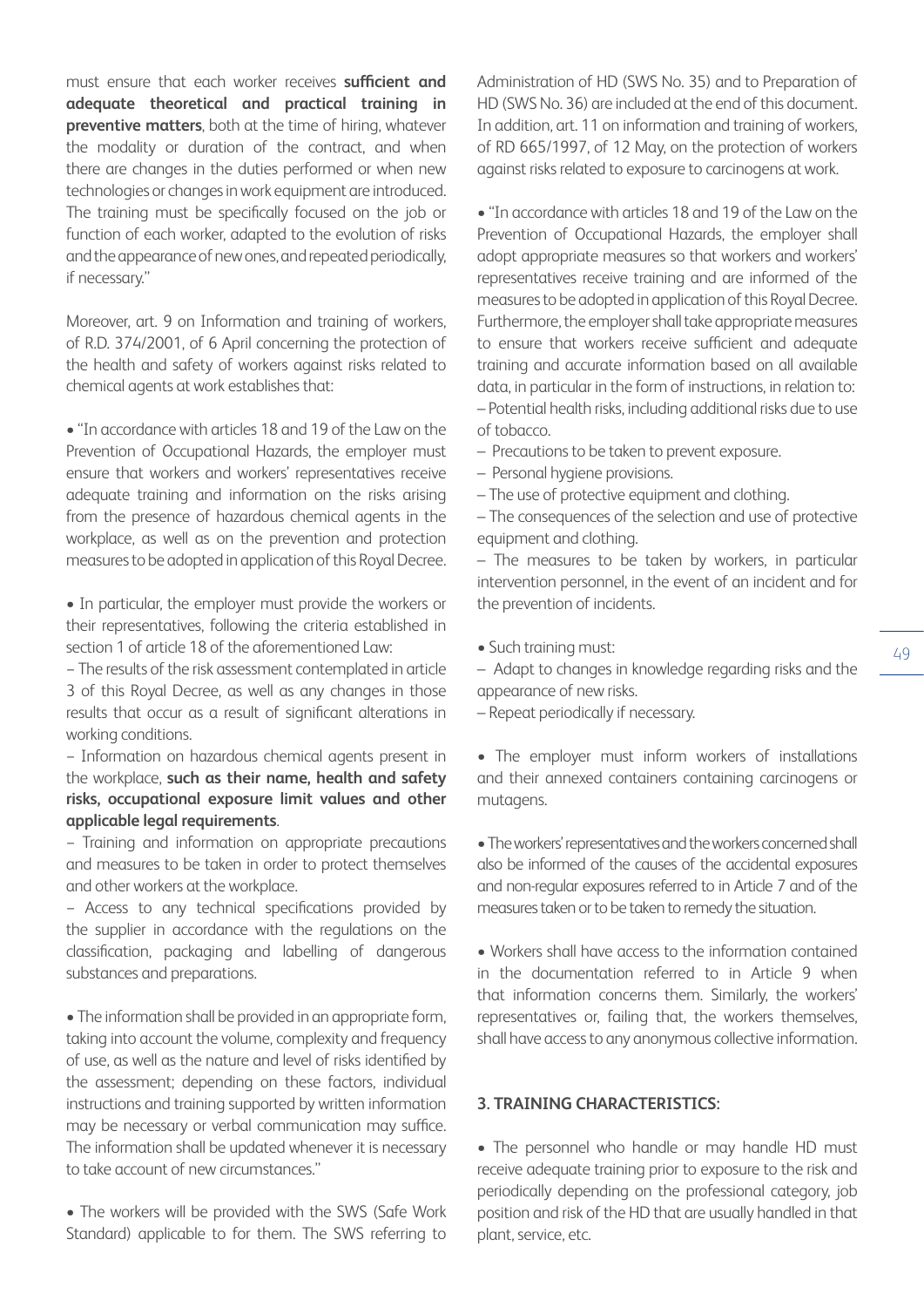• The trainers in the Risks and Preventive Measures to be adopted in the workplace in relation to HD will be the Technical and Sanitary personnel of the Prevention of Occupational Risks Service.

• The training for workstation operations and other tasks shall be conducted by the line managers of the workers.

• Each Department must have a manual with Standard Operating Procedures (SOPs) for the proper preparation and administration of hazardous drugs, reconstitution, administration, cleaning, dealing with spillages, and transportation. These will include a detailed description of the individual protective equipment (PPE).

• The training should address:

– The risks of the work place, the evolution of the knowledge of the risks and the appearance of new ones.

- The specific tasks to be carried out.
- Previous training level of the workers.

– Level of responsibilities of the workers in relation to the handling of hazardous drugs (cytostatic, etc.).

• The accredited courses that exist on this topic will be delivered.

- Attendance must be documented.
- They must be accredited courses with an allocation of hours of continuous training.

• The competences acquired must be assessed upon completion of the training programme.

• It is recommended that the training course be repeated as often as required according to Services, professional category and/or Work Procedures, in order to cover new procedures, include new techniques, work equipment or new HD or as a consequence of the observation of an inadequate application of the techniques, procedure, etc. or the generation of risks for the worker himself or the other workers, during the work.

#### **AIMED AT:**

All personnel related to:

- 1. Reception and storage.
- 2. Preparation.
- 3. Transport.
- 4. Administration.
- 5. Segregation/elimination of waste.
- 6. Removal of excreta from patients being treated with HD.
- 7. Cleaning of spillages.
- 8. Cleaning and maintenance of installations and BSC.

9. Any other operation that implies a potential risk descried in the Risk Assessment.

## **PERSONNEL EXPOSED TO HD:**

- Orderlies.
- Nursing Assistants.
- Pharmacy Technicians.
- Nursing Staff.
- Doctors and Residents in Training.
- Cleaning and Maintenance Staff.
- Any personnel carrying out other operations involving potential contact.

#### **OBJECTIVES:**

1. To avoid/minimise risk by developing updated technical skills and attitudes for the correct execution of tasks related to exposure to HD.

2. To provide workers with adequate information and training on the risks to which they are exposed and the preventive measures.

#### **CONTENTS:**

• Introduction (definitions: HD, carcinogenic, mutagenic, toxic for reproduction, etc. Existing classifications, regulations, etc.).

- Sources of exposure. Personnel exposed to HD.
- Risks and/or effects on workers' health.
- Potential risks of exposure to hazardous drugs.
- Specific treatment for pregnancy.
- Procedures for taking action. Preventive measures to be adopted:
- Use of Closed Systems.
- Means of collective protection. Containment and barrier devices.
- Rules and procedures of each hospital on handling hazardous drugs (protocols and safe work procedures).
- Transport of hazardous drugs.
- Personal hygiene provisions.

• Use of Personal Protective Equipment (PPE), depending on the case, method of fitting and removal, selection criteria, etc.

- Handling excreta.
- Action in case of spillages and accidental exposure, basic use of the spillage KIT, access and availability.
- Cleaning procedures.
- Emergency procedures.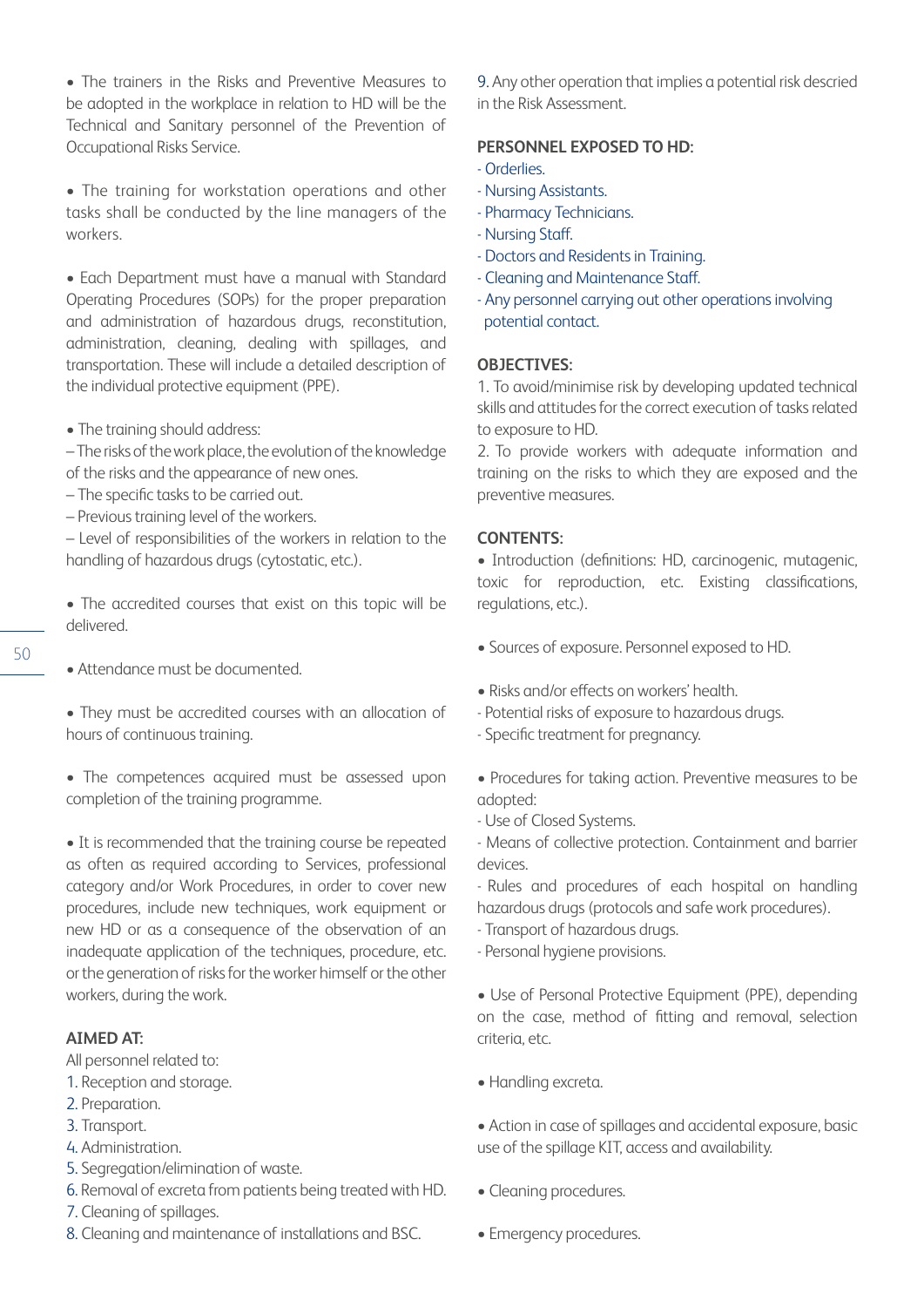- Waste management.
- Maintenance procedures.
- Notification of incidents and accidents
- Health surveillance.

• Additional contents: Directed at and focused on workers depending on their place of work:

- Pharmacy Service:

- Specific work (work in a clean room, work in booths, handling drugs).
- Work organisation: Identification, handling, location, distribution circuit of drugs.
- Specific protocols for internal operation in each Pharmacy Service.

- Preparation and administration in Hospitalisation Units. Specific protocols for internal use in each Hospital.

- Transport and storage.

- Cleaning (take into account the coordination of business activities).

- Specific protocols on maintenance of installations for internal use in each Hospital.

Each Department must consider its particularities and adapt the contents of the training to its needs.

This general training may be complemented by more specific training according to the risks of exposure to HD at the different workstations.

It is important to coordinate the training actions; the different actors involved (middle managers, heads of Services, Pharmacy Service, Prevention Service, etc.) must establish mechanisms for joint action in the dissemination of the courses and in their delivery.

## **SAFE WORK STANDARDS. ADMINISTRATION OF HAZARDOUS DRUGS. SWS No. 35**

(Art. 18 Law 31/1995 on Prevention of Occupational Hazards. Duty to inform).

The most common health and safety risks, as well as the preventive measures you should take to avoid risks in the administration of hazardous drugs, inter alia, are the following:

## **INTRODUCTION**

HAZARDOUS DRUGS (hereinafter HD) are those that present one or more of the following six characteristics in humans or animals:

- 1. Carcinogenicity.
- 2. Teratogenicity or other developmental toxicity.
- 3. Reproductive toxicity.
- 4. Evidence of severe organ toxicity or other low-dose toxicity in animal specimens or in treated patients.
- 5. Genotoxicity.
- 6. Structure and toxicity profiles of new drugs that have been determined to be dangerous according to the above criteria.

**NIOSH** (National Institute for Occupational Safety and Health) classifies HD into:

**Group 1:** antineoplastic drugs.

**Group 2:** non-antineoplastic drugs that meet at least one of the above criteria.

**Group 3:** drugs which present a risk to the reproductive process and which may affect men and women who are actively trying to conceive, and women who are pregnant or breastfeeding, but which do not pose a risk to other staff. In September 2016, the National Institute for Occupational Health and Safety and Welfare (INSHBT) published the Technical Document: Hazardous drugs. Preventive Measures for their preparation and administration; the aforementioned document specifies recommendations on handling, associated preventive measures and individual protection equipment to be used. This information is also available since May 2018 on the following link **http://infomep.inssbt.es/.**

51

"Guidelines for action on the risk of exposure to hazardous drugs for SESCAM health service workers" includes specific actions in this respect in our field.

## **This SWS is applicable for HD types 1 and 2.**

**Type 3 HD** present a **risk** to the reproductive process, therefore **only for certain workers**, those who are actively trying to conceive, and women who are pregnant or breastfeeding (these people should contact their Prevention Supervisor), **but not to other staff**.

## **PRECAUTIONS IN THE ADMINISTRATION OF HAZARDOUS DRUGS**

The administration of HD must be carried out by qualified and properly trained healthcare personnel who have sufficient experience in the handling of these drugs and who know the measures to be taken in the event of spillage, breakage or any other incident or accident.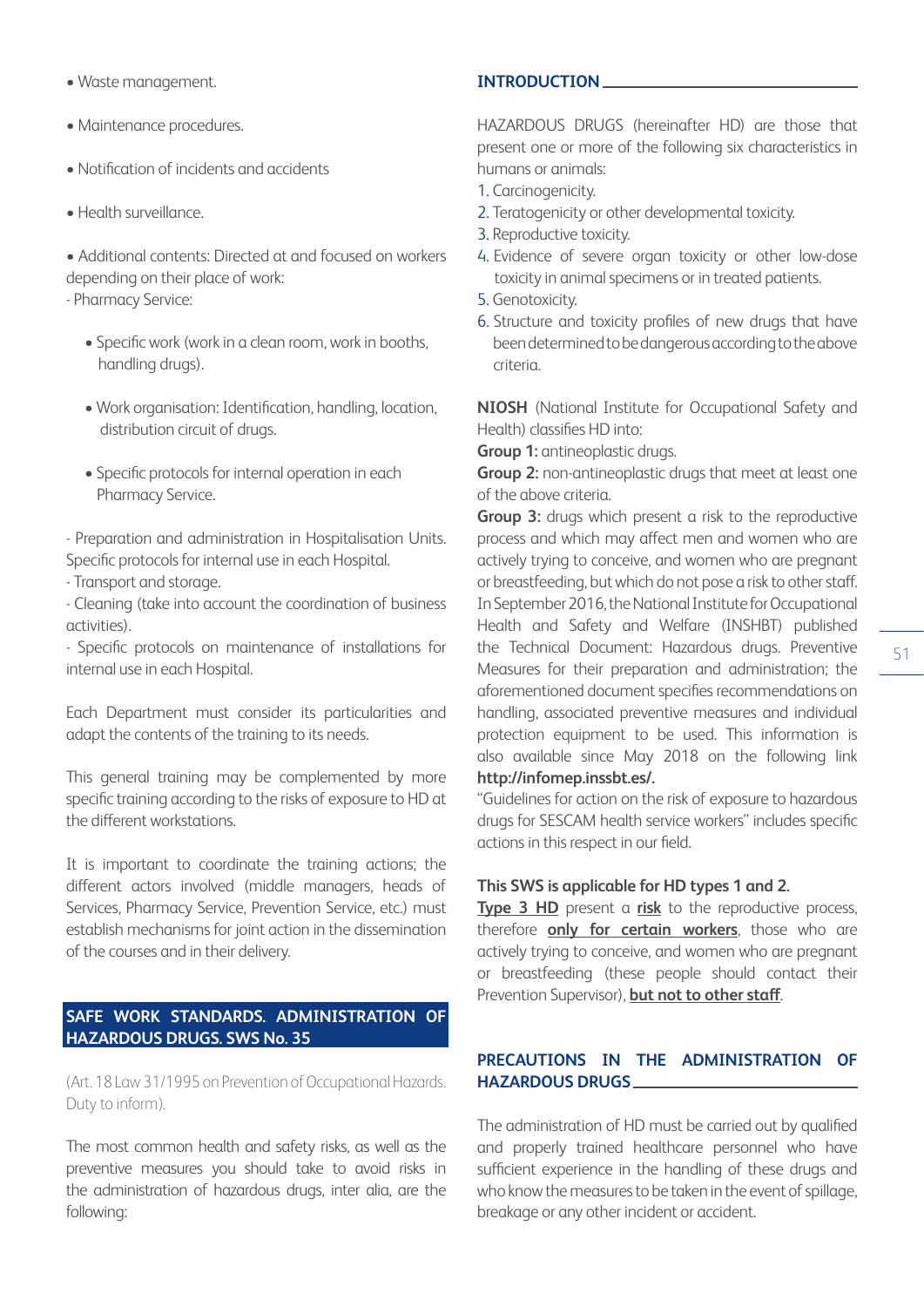HD administration procedures must guarantee the protection of the environment and the worker without altering patient safety.

It is recommended to have stable and adequate surfaces in the work area to place the drugs and material needed for the correct administration to the patients.

## **Means of administration.**

Any: Oral, topical, parenteral (subcutaneous, intramuscular, intravenous, etc.), other methods (intrathecal, inhalation, intra-arterial and/or chemoembolisation, intracavitary).



#### **General Measures.**

The administration of the HD will be carried out following the recommendations of the technical specifications

and always according to the protocols or guidelines of each centre:

− Wash hands before and after the procedure.

− Use recommended PPE, according to the attached table.

− Use of closed transfer systems for Group 1 and Group 2 drugs.

− Apply the maximum aseptic measures in the area where the handling is carried out to minimise contamination.

− Do not eat, drink or chew gum and do not wear jewellery or make-up during administration.

− After the administration of HD, discard all material used and waste generated in the appropriate bin according to SESCAM waste protocol.

− Have suitable furniture to place the drug before it is used. Use non-slip tables and surfaces with ledges to prepare the technique and armchair or bed to place the patient. All furniture shall be made of waterproof materials, easy to clean and shall be cleaned after use and whenever necessary.

− Have a Spill Kit and know the procedure to be followed in the event of a Spillage and the location of the Kit.

#### **HIGHLY SENSITIVE WORKERS**

It is recommended that hazardous drugs not be administered by workers in the following groups:

- Women who are pregnant or breastfeeding.

- Allergic to cytostatic agents and/or with dermatological pathology .

| PERSONAL PROTECTIVE EQUIPMENT    |              |                                                                     |                 |                                       |                               |
|----------------------------------|--------------|---------------------------------------------------------------------|-----------------|---------------------------------------|-------------------------------|
| Pharmaceutical type              | Single glove | Double gloves<br>or Glove<br>specific for Group<br>1 H <sub>D</sub> | Eye protection  | <b>Respiratory</b><br>protection FFP3 | Waterproof<br>protective gown |
| Intact capsule/tablet            | Yes          | No                                                                  | No <sup>2</sup> | <b>No</b>                             | No                            |
| Fractioned capsule/tablet        | <b>Yes</b>   | No <sup>1</sup>                                                     | No <sup>2</sup> | Yes                                   | <b>No</b>                     |
| Oral solution/suspension         | Yes          | No <sup>1</sup>                                                     | No <sup>2</sup> | No <sup>3</sup>                       | No <sup>2</sup>               |
| Local Methods                    | ---          | Yes                                                                 | No <sup>2</sup> | No <sup>3</sup>                       | Yes                           |
| Parenteral forms (SC, IV, IM)    | ---          | Yes                                                                 | Yes             | Yes                                   | Yes                           |
| Solution for irrigation          | $---$        | <b>Yes</b>                                                          | Yes             | Yes                                   | Yes                           |
| Powder/Suspension for inhalation |              | Yes                                                                 | No <sup>2</sup> | Yes                                   | No <sup>2</sup>               |

**1** Double glove or specific glove for Group 1 HD for frequent handling.

**2** Required if there is risk of splattering.

**3** Required if there is risk of inhalation.

**In the case of pregnant workers or workers who are breastfeeding, contact the Prevention of Occupational Risks Service.**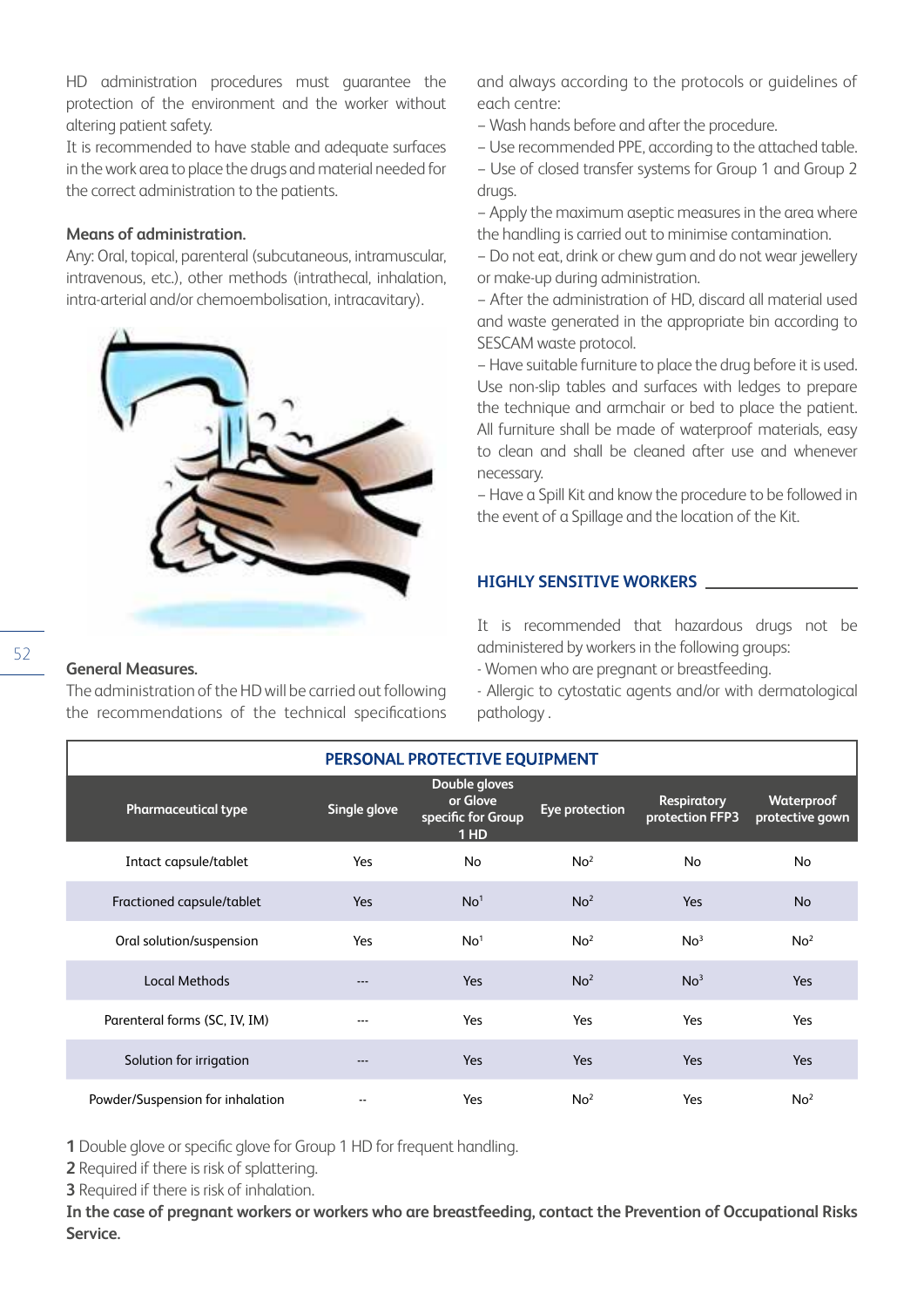- Women with a history of miscarriages at childbearing age

- Personnel professionally exposed to ionising radiation (more than 1 mSv/year).

- Personnel who have previously received cytostatic or immunosuppressive treatments.

- Staff with a previous history of neoplasia.

- Immunodeficiencies.

## **DISPOSAL OF GENERATED WASTE**

## **HD Waste 1.**

This group of wastes corresponds exactly with the one defined in the European list of wastes as cytotoxic and cytostatic medicinal waste and with Class IV of the SESCAM Protocol for the management of sanitary wastes generated in dependent centres, of the same name.

The following are considered type I HD waste.

- Remains of cytostatic drugs generated in the administration.

- The material used in the administration (needles, syringes, bottles, bags and infusion systems).

- Protective equipment for handlers (disposable protective clothing, gloves and masks).

- Material stemming from the treatment of accidental spills.

Its segregation will be carried out in official, rigid, single-use blue containers or the one designated by SESCAM, as the case may be. There are bins of various capacities available. Sharp objects generated as a result of the administration of this type of medicine must be managed in the sharp objects bins specifically identified for this type of waste.

## **Regarding HD2 and HD3 waste.**

- As a general rule, oral HD will be administered, whenever possible, in doses or presentations that avoid fragmentation and therefore the generation of HD residues.

- Waste containing traces of HD2 and HD3 (vials, systems, ampoules, vials, syringes, etc.) will be disposed of in the blue container for hazardous drug waste (Figures 3 and 4), selecting the smallest possible container in order to adjust its capacity to the volume of waste production. In many cases, the use of 3 or 10 litre containers will be appropriate. - The PPE used for the administration of HD2 and HD3 will be disposed of as urban waste, except for evident contamination (splattering, spillage, etc.). The PPE used in preparation will be disposed of in the container for hazardous drug waste.

- The material used for cleaning spillages (absorbent material, PPE, etc.) will be disposed of in the blue container for hazardous drug waste.

## **HANDLING EXCRETA**

Patients' excreta (basically urine and faeces) should be considered potentially dangerous at least 48 hours after administration (although it may last up to a week for some drugs).

As a general rule and unless the information available in the drug datasheet makes a different practice advisable:

## **Coming from patients treated with HD1:**

• Excreta and other biological fluids: disposal by sanitation system.

o Excreta and other biological fluids during the first 48 hours from the administration of the medicine, when they are contained in devices without the possibility of emptying: cytostatic waste.

• Disposable material contaminated with excreta and other biological fluids during the first 48 hours from the administration of the medicine (empty containers that have contained excreta, nappies, protector pads, etc.): disposed of as cytostatic waste.

• Personnel who may come into contact with or handle the blood, vomit or excreta of patients who have received cytostatic medication in the past 48 hours should wear gloves (double pair) and a waterproof gown.

• They should wash their hands after removing gloves and after contact with excreta.

• After 48 hours from the administration of the medicine, the waste will be disposed of as urban waste, except excreta and biological fluids contained in devices without the possibility of emptying that meet some criterion that determines its disposal as a specific biosanitary waste, according to the SESCAM waste protocol.

## **Coming from patients treated with HD2 and HD3:**

• Excreta and other biological fluids: disposal by sanitation system.

• Excreta and other biological fluids contained in devices without the possibility of emptying and contaminated disposable material: treated as urban waste, except when meeting some criterion that determines its disposal as a specific biosanitary waste, according to the SESCAM waste protocol.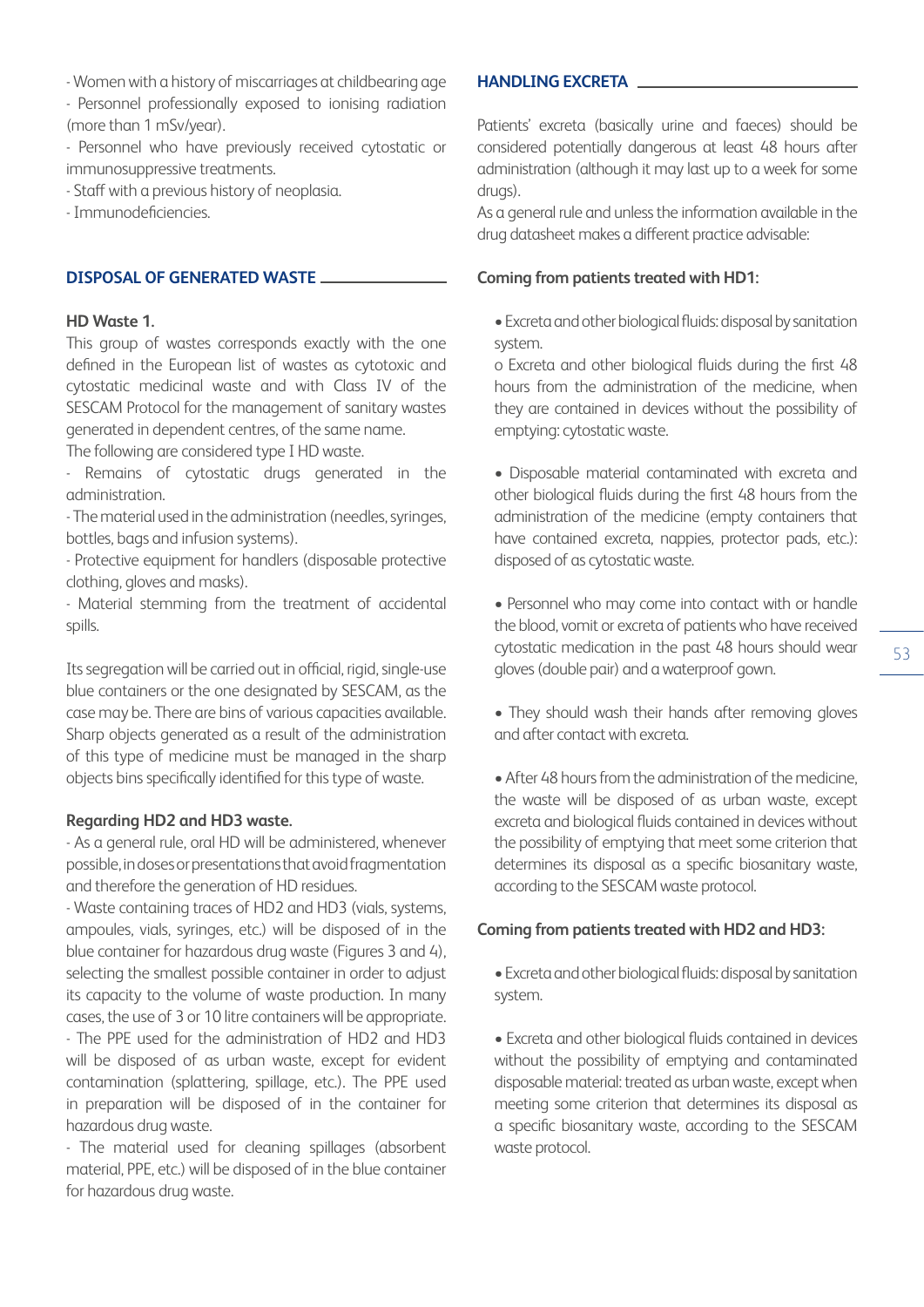#### **PROCEDURE FOR SPILLAGE**

- Isolate and mark off the affected area identifying that it is a HD spillage.
- Open the spill kit and put on the complete PPE in the kit

• Put the personal protective equipment on in the following order: shoe protectors, first pair of gloves, cap, waterproof gown, high filtration face mask, protective goggles, second pair of gloves on top of the gown.

• If there are pieces of glass, collect them with the tweezers or dustpan and brush, but never with your hands, and place them inside the sharp objects container in the kit, which will then be disposed of in the cytostatic waste bin.

• In case of liquid spillage, cover it with absorbent cloths and let them soak it up. Also use pads or absorbent material to prevent the spillage from spreading.

• In the case of solid waste, damp cloths or pads should be used to help with collection.



• When cleaning floors and surfaces, proceed from the least polluted areas to the most polluted, always without extending the spillage.

• Wash with detergent solution and rinse 3 times (detergent - water - detergent - water - detergent - water).

• Remove PPE in the following order: shoe protectors, outer gloves, gown (turning it inside out, the clean part must be on the outside), goggles, face mask, cap, discard in the bag as appropriate; if you are going to reuse the goggles, store in another bag marked as contaminated, and lastly remove the second pair of gloves.

• Wash hands, face and neck.

- All waste and material used must be treated as contaminated material for disposal purposes.
- Refill spill kit.
- Complete spillage data collection sheet.

## **PROCEDURE FOR ACCIDENTAL EXPOSURE**

Any professional who suffers accidental exposure as a result of a spill, accidental puncture or any other accident with HD must go to the corresponding Prevention of Occupational Risks Service (SPRL) for their department for assessment and monitoring. They shall also fill in and register the work accident/incident report, except in urgent cases, in which case the middle manager or Head of Service, as appropriate, shall do so afterwards.

In the case of non-hospital personnel, they must go to the Emergency Department and inform their SPRL so that they can be monitored (as per the provisions of the Procedure for Coordination of Business Activities in preventive matters).

#### **Inhalation exposure/ingestion exposure:**

− Monitor possible symptoms.

− Notify the immediate superior and the SPRL of any abnormal symptoms.

#### **Non-contact exposure to skin or mucous membranes:**

• Avoid exposure of skin and mucous membranes when the protective equipment is impregnated, removing them immediately, without exposing the skin to contaminated PPE and disposing of them in the corresponding container.

• Wash hands with soap and plenty of water for ten minutes.

## **Exposure in contact with undamaged skin:**

• Immediately remove contaminated PPE and/or clothing.

• Wash affected skin area immediately with mild, nonantiseptic soap and plenty of water for at least ten minutes. Shower if necessary.

• If the affected area is lacerated or irritated, it should be examined by a doctor, in any case medical monitoring of the affected area should be carried out.

• Dispose of contaminated PPE in the corresponding container and/or store clothes in a bag and dispose of them according to the Centre's Cleaning Protocol.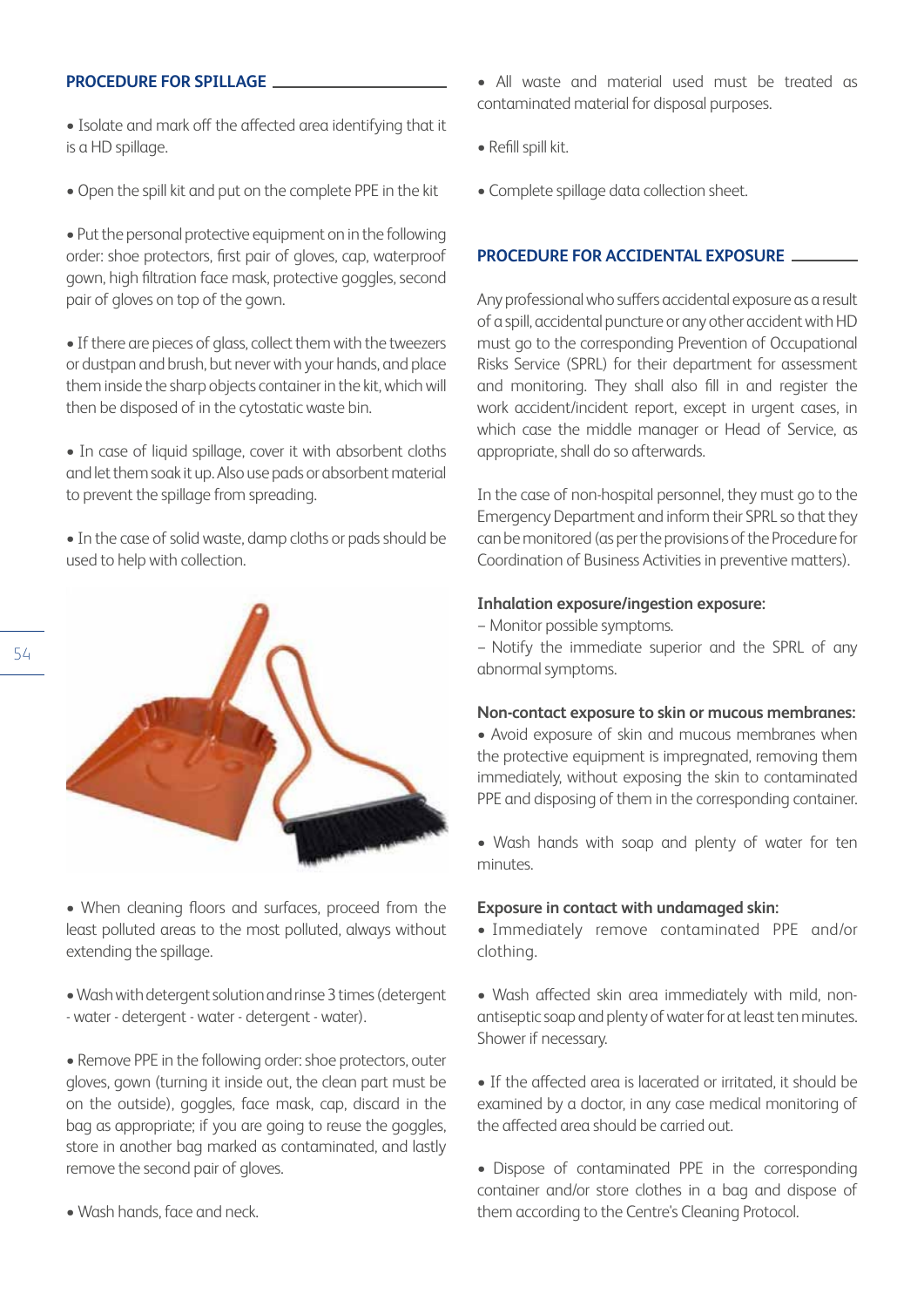#### **Exposure in contact with eyes or mucous membranes:**

• If the injured person wears contact lenses, remove them immediately.

• If substance has splashed in eyes, wash the conjunctiva with plenty of warm water for fifteen minutes and then apply 0.9% saline solution. Do not rub eyes.

• Seek immediate medical attention from the corresponding doctor and monitor the affected area.

**Cuts or punctures with contaminated needle or glass:**

• Immediately remove contaminated PPE and/or clothing.

• Rinse the area with plenty of warm water. Let the blood flow freely. Do not press on the wound area.

• Clean the area thoroughly with warm water and mild soap for at least ten minutes.

• If contact occurs by accidental inoculation (needle puncture): do not remove the needle, remove only the syringe and with a new syringe aspirate the contents of the injected HD. If the needle has been moved, insert a new one at the point of injection and aspirate the medication.

• Seek immediate medical attention from the corresponding doctor and monitor the affected area.

• In the case of cuts or punctures with contaminated material, it must always be assessed whether the accident also involves exposure to biological material with blood or haemoderivative, in which case the centre will act according to its protocol.

| Received by        | Signature |
|--------------------|-----------|
| Name and surnames: |           |
| Date:              |           |

## **SAFE WORK STANDARDS. PREPARATION OF HAZARDOUS DRUGS. PHARMACY SERVICE. SWS No. 36**

(Art. 18 Law 31/1995 on Prevention of Occupational Hazards. Duty to inform).

The most common health and safety risks, as well as the preventive measures you should take to avoid risks in the preparation of hazardous drugs in the Pharmacy Service, among others, are the following:

## **INTRODUCTION**

HAZARDOUS DRUGS (hereinafter HD) are those that present one or more of the following six characteristics in humans or animals:

- 1. Carcinogenicity.
- 2. Teratogenicity or other developmental toxicity.
- 3. Reproductive toxicity.

4. Evidence of severe organ toxicity or other low-dose toxicity in animal specimens or in treated patients.

5. Genotoxicity.

6. Structure and toxicity profiles of new drugs that have been determined to be dangerous according to the above criteria.

**NIOSH** (National Institute for Occupational Safety and Health) classifies HD into:

**Group 1:** antineoplastic drugs.

**Group 2:** non-antineoplastic drugs that meet at least one of the above criteria.

**Group 3:** drugs which present a risk to the reproductive process and which may affect men and women who are actively trying to conceive, and women who are pregnant or breastfeeding, but which do not pose a risk to other staff. In September 2016, the National Institute for Occupational Health and Safety and Welfare (INSHBT) published the Technical Document: Hazardous drugs. Preventive Measures for their preparation and administration; the aforementioned document specifies recommendations on handling, associated preventive measures and individual protection equipment to be used. This information is also available since May 2018 on the following link **http://infomep.inssbt.es/.**

"Guidelines for action on the risk of exposure to hazardous drugs for SESCAM health service workers" includes specific actions in this respect in our field.

## **RECEPTION AND STORAGE OF HAZARDOUS DRUG PRODUCTS**

• The reception and storage of HD in the Pharmacy Services will be carried out in the general storage area of the Pharmacy, adapted for this purpose. A list of HD and a spill kit with instructions will be available in a visible place. The PPE recommended by the SPRL will be used

• The transport of the HD to the final storage area should be carried out immediately after receipt, with the least possible delay, using extreme caution so as to minimise the risk of breakage.

• Clinical research samples containing HD shall be stored in a specific location designated for this purpose, suitably identified.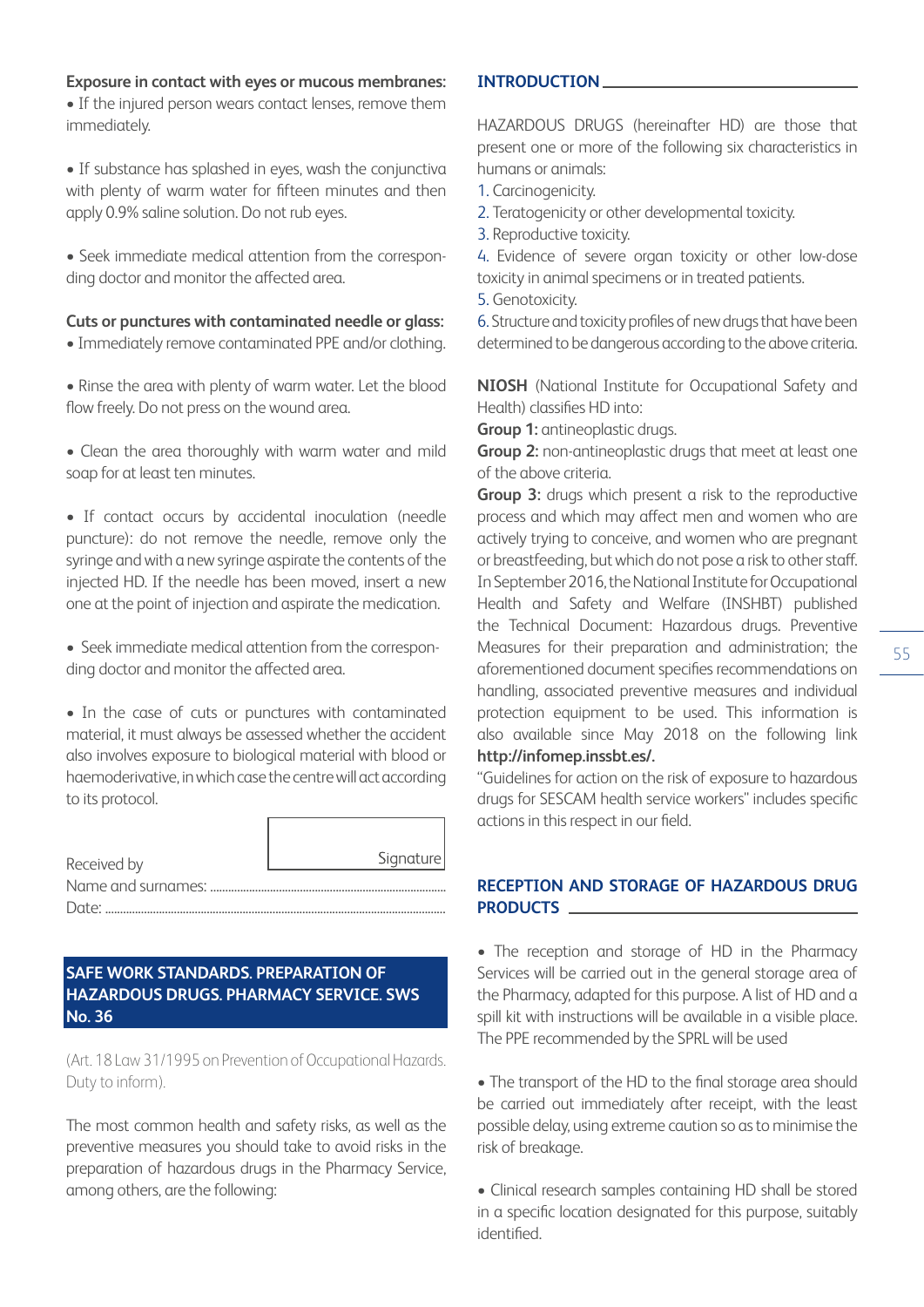• All storage areas shall be clearly identified with specific warnings, and shall be areas of infrequent movement of material and persons.

#### **PREPARATION OF HAZARDOUS DRUGS**

• The preparation is the process by which, based on the commercial presentation of the HD, the prescribed doses are pre-packaged for its administration to patients. It is the phase of greater relative risk if adequate prevention and protection measures are not adopted.

• To the extent possible and depending on the functional capacity of the Pharmacy Service, attempts will be made to centralise the activities of greatest risk (preparation and fractionation) in the Pharmacy Service, thus reducing the number of workers exposed.

• Preparations of Group 1 HD and Group 2 parenteral HD must be carried out in the Pharmacy Services. Other HD should preferably be prepared in that Service during its opening hours.

- Medication preparation activities should be carried out by trained and qualified personnel.
- All preparation activities should be carried out following clear, written instructions and should be recorded.

• The preparation area of these HD must guarantee both the safety of the preparation for the patient and the safety of the worker who prepares it.

## **Working rules in the Preparation Area of sterile HD. PPE recommended for the preparation of sterile HD: gown, shoe protectors, FFP3 face mask, cap and double sanitary gloves.**

- Antechamber and airlock.
- Aseptic washing of hands and forearms.

- Once equipped with the corresponding PPE, do not leave the antechamber.

- The products needed for each preparation will be prepared, checking possible defects such as expiration date, particles in suspension or changes in colour. Once checked, they will be decontaminated with 70º alcohol and placed on a tray that will be taken to the clean area.

## • Preparation area.

This area will meet the specifications of a "clean room" controlled environment room. The Class II Biological Safety Cabinet (BSC) is located within this preparation area.

#### **General work rules in the biological safety cabinet.**

1. If the cabinet is not in operation 24 hours continuously, it must be put into operation at least 15 to 20 minutes before any handling is carried out so as to stabilise the air circulation. During this time the UV light will be on. Some texts recommend that the cabinet should remain in operation with the fan running 24 hours a day, 7 days a week.

2. When the cabinet is in operation, activity inside the room should be kept to a minimum in order to avoid drafts that could influence the flow of the exhaust duct. The opening and closing of the access door to the room should be avoided as much as possible; in any case, when this is necessary, the pre-cabinet door should be closed.

3. The work surface shall be covered with a sterile cloth absorbent on top and laminated underneath to collect any accidental spills that may occur. The cloth should be changed after each work session or when a spill occurs.

4. All material needed for the task should be carefully cleaned with antiseptic solution (70° alcohol) before being introduced into the cabinet.

5. All material will be inside the cabinet before beginning the task and there will be a waiting time of 2 to 3 minutes to restore flow conditions.

6. Do not block the air inlet or outlet with paper or objects

7. A sharp object container for cytostatic waste and an empty vial or closed bottle should be placed inside the cabinet, where the excess solutions generated during preparation will be placed.

8. Do not work or place objects less than 8 cm from the sides and 10 cm from the front of the cabinet. All handling must be carried out in the area where there is a flow current.

9. Distance must be kept between the products to be handled in order to maintain a relative flow current, with sterile products in the centre and non-sterile products on the outer side.

10. The movements of the operator's arms, inside and outside the cabinet, must be minimal to maintain the integrity of the negative pressure in front of the operator trying to follow the air flow.

11. Prepared and ready to use medicines must be perfectly identified, indicating on the label, at least, the format and dose prepared, and the method of administration, expiry and storage conditions and the patient for whom it is intended.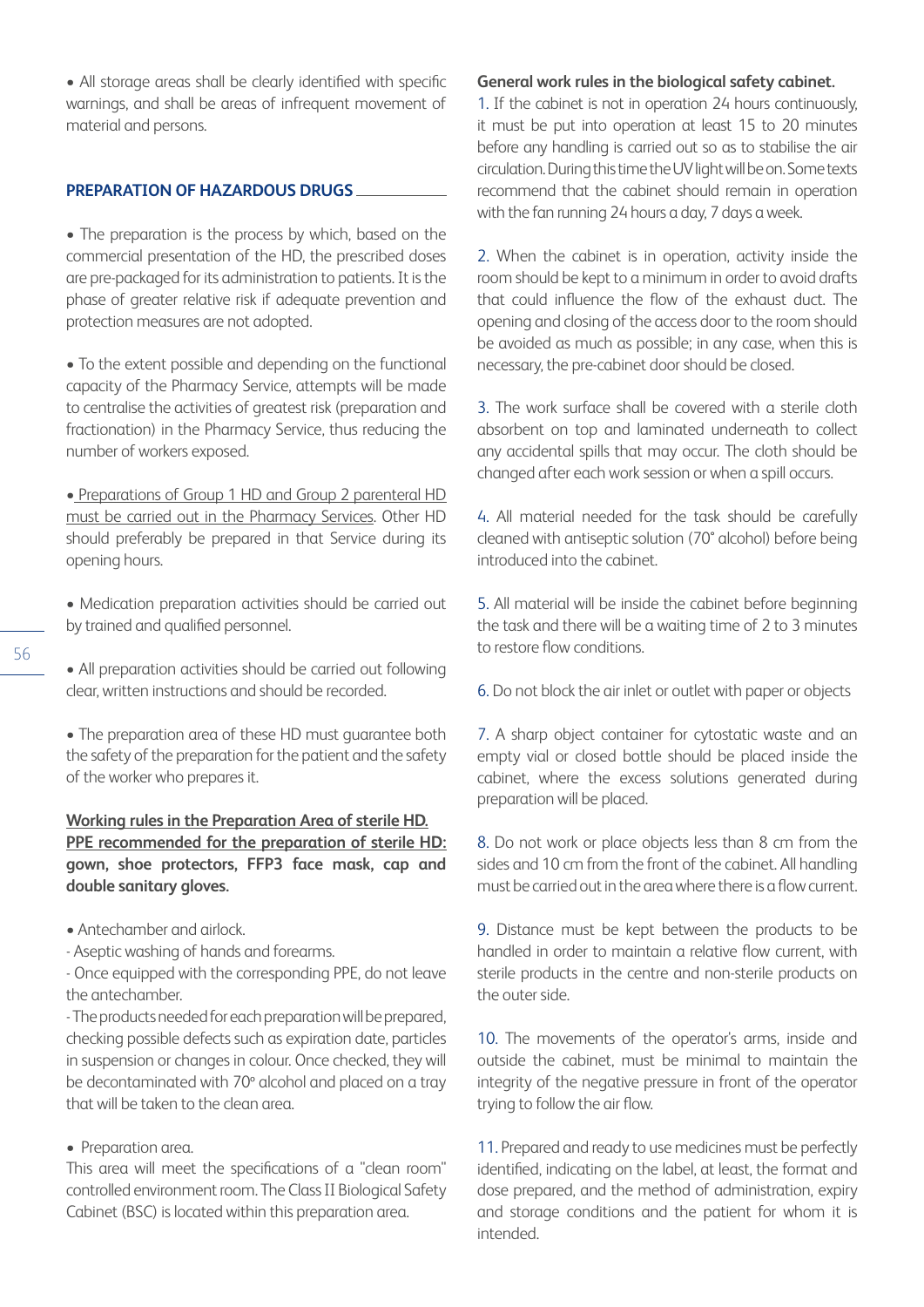## **General rules for cleaning and disinfection of the biological safety cabinet.**

Cleaning and disinfection should be carried out in the following situations:

- before starting any work in the cabinet,
- once the work in the cabinet has been completed,
- whenever the work programme changes,
- in case of spills,

• before carrying out a mechanical or biological control test in the work area.

1. The cabinet fan will be running.

2. Use disposable sterile cloths slightly dampened with disinfectant solution (70° alcohol).

3. Clean with soapy water and immediately apply a disinfectant (70° alcohol)

4. Do not get the HEPA filter wet while cleaning the cabinet.

5. While cleaning the contaminated area, the abovementioned protective equipment must be worn.

6. All material used for cleaning must be treated as contaminated waste.

## **Rules for working in the Preparation Area of nonsterile HD.**

**PPE recommended for the Work Centre Specific Risks Assessment.** 

## **Preparation of unitary doses of oral suspensions of commercialised HD:**

If the dispensation is carried out in unitary doses, they will be prepared in the Pharmacy Service in the Class I BSC and with at least double gloves, gown and face mask. The risk assessment will determine the additional protective equipment, depending on the working conditions and the types of preparations carried out.

To the extent possible and depending on the functional capacity of the Pharmacy Service, attempts will be made to centralise the activities of greatest risk (preparation and fractionation) in the Pharmacy Service, thus reducing the number of workers exposed.

## **Fractionation or pulverisation of solid pharmaceutical products:**

As a general rule, the handling of group 1 and 2 HD will be carried out in the Class I BSC of the Pharmacy Service following the procedures established to guarantee the quality of the process and the protection of personnel.

## **Preparation of non-sterile HD Master Formulas**

The preparation of non HD MF must be carried out in at least a Class I BSC, following the SOPs by pharmaceutical type and the safety and PPE recommendations established by the PRL Service once the risks in the preparations and materials used have been assessed.

The PS must specify the protection measures to be established in the standardised preparation procedures of each MF once the risks have been assessed by the PRL Service.

## **HIGHLY SENSITIVE WORKERS**

It is recommended that HD 1 and 2 not be handled by workers in the following groups:

- Women who are pregnant or breastfeeding.
- Allergic to cytostatic agents and/or with dermatological pathology.
- Women with a history of miscarriages at childbearing age
- Personnel professionally exposed to ionising radiation (more than 1 mSv/year).
- Personnel who have previously received cytostatic or immunosuppressive treatments.
- Staff with a previous history of neoplasia
- Immunodeficiencies.

It is recommended that HD3 not be handled by workers at risk to the reproductive process (men and women who are actively trying to conceive), and women who are pregnant or breastfeeding; there is no risk to other staff.

## **DISPOSAL OF GENERATED WASTE**

#### **HD1 Waste.**

This group of wastes corresponds exactly with the one defined in the European list of wastes as Waste of cytotoxic and cytostatic medicines and with Class IV of the SESCAM Protocol for the management of sanitary wastes generated in dependent centres, of the same name.

The following are considered cytostatic waste:

- Remains of cytostatic drugs generated in their preparation and administration.

- The material used to clean the areas where handled, particularly the preparation and administration of cytostatic drugs.

- The material used in the preparation and administration of cytostatic drugs (needles, syringes, bottles, bags and infusion systems).

- Protective equipment for handlers of cytostatic drugs (disposable protective clothing, gloves and protective breathing masks).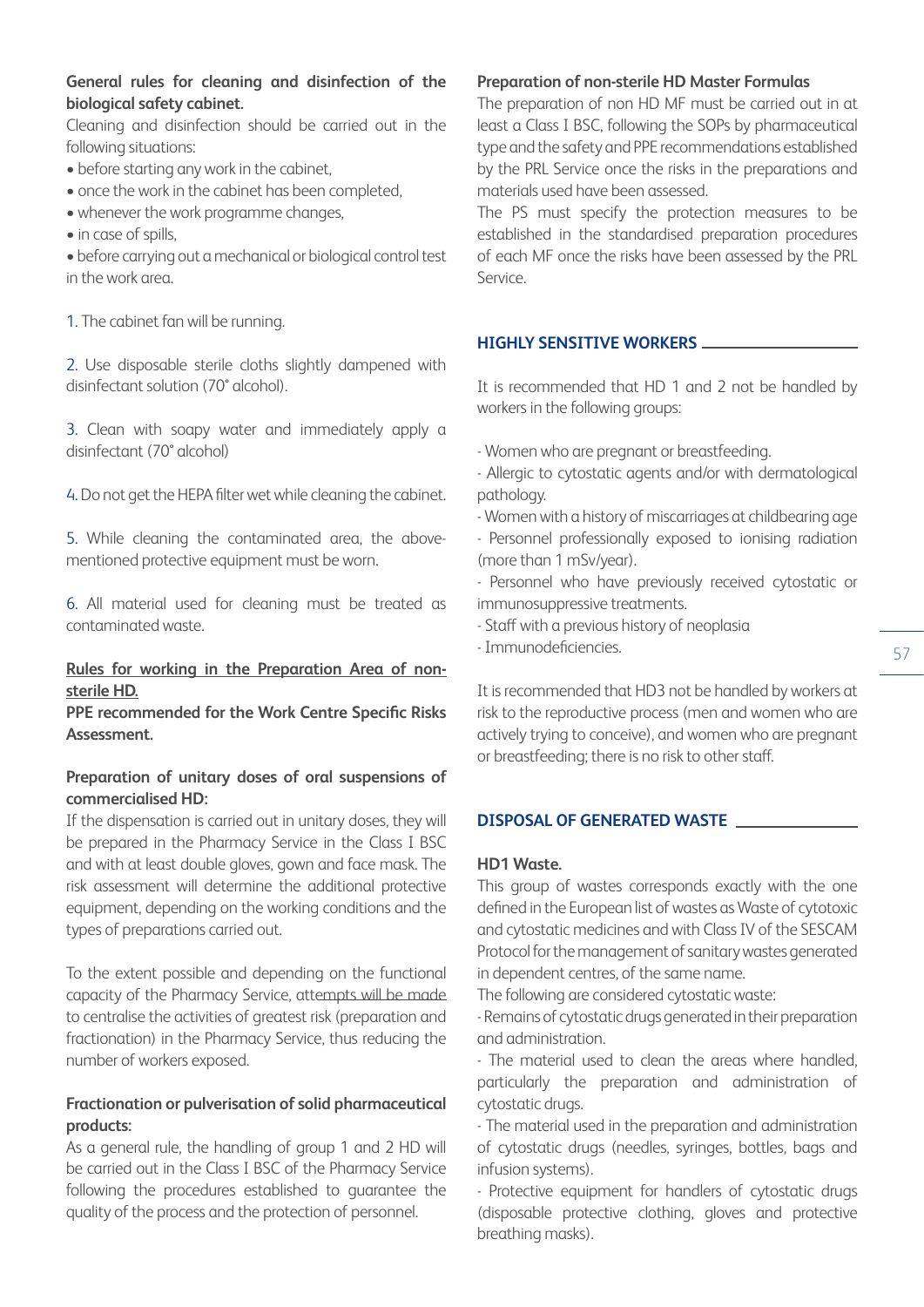- Material used in cleaning up accidental spills.

Its segregation will be carried out in official, rigid, single-use blue containers or the one designated by SESCAM, as the case may be. Containers are available with 30 and 60 litre capacity and containers for sharp objects.

## **HD2 and HD3 Waste.**

Waste containing traces of HD2 and HD3 (vials, systems, ampoules, vials, syringes, etc.) will be disposed of in the blue container for hazardous drug waste, selecting the smallest possible container in order to adjust its capacity to the volume of waste production.

The PPE used for the administration of HD2 and HD3 will be disposed of as urban waste, except for evident contamination (splattering, spillage, etc.). The PPE used in preparation will be disposed of in the container for hazardous drug waste.

The material used for cleaning spillages (absorbent material, PPE, etc.) will be disposed of in the blue container for hazardous drug waste.

#### **PROCEDURE FOR ACCIDENTAL EXPOSURE**

Any professional who suffers accidental exposure as a result of a spill, accidental puncture or any other accident with HD must go to the corresponding Prevention of Occupational Risks Service (SPRL) for their department for assessment and monitoring. They shall also fill in and register the work accident/incident report, except in urgent cases, in which case the middle manager or Head of Service, as appropriate, shall do so afterwards.

The health care worker may be accidentally exposed to HD in a number of ways:

#### **1. Exposure by inhalation or ingestion.**

In case of exposure by inhalation and/or ingestion, possible symptoms should be monitored and any abnormal symptoms should be reported to the immediate superior and to the SPRL.

#### **2. Exposure without contact to skin or mucous membranes:**

Wash hands with soap and plenty of water for ten minutes and put on new PPE.

#### **3. Exposure in contact with undamaged skin:**

- Immediately remove contaminated PPE and/or clothing.
- Wash affected skin area immediately with mild, nonantiseptic soap and plenty of water for at least ten minutes. Shower if necessary.
- If the affected area is lacerated or irritated, it should be examined by a doctor.
- The affected area should be monitored by a doctor. Do

not use hand cream or moisturisers, as they may increase the absorption of the drug.

• Dispose of contaminated PPE in the corresponding container and/or store clothes in a bag and dispose of them according to the Centre's Cleaning Protocol.

## **4. Exposure in contact with eyes or mucous membranes:**

• If the injured person wears contact lenses, remove them immediately.

• If substance has splashed in eyes, wash the conjunctiva with plenty of warm water for fifteen minutes and then apply 0.9% saline solution. Do not rub eyes.

• Seek immediate medical attention from the corresponding doctor.

• The affected area should be monitored by a doctor.

## **5. Cuts or punctures with contaminated needle or glass:**

In the event of an accidental cut or puncture wound:

- Immediately remove contaminated PPE and/or clothing.
- Rinse the area with plenty of warm water. Let the blood flow freely. Do not press on the wound area.
- Clean the area thoroughly with warm water and mild soap for at least ten minutes.
- If contact occurs by accidental inoculation (needle puncture): do not remove the needle, remove only the syringe and with a new syringe aspirate the contents of the injected HD. If the needle has been moved, insert a new one at the point of injection and aspirate the medication.

• Seek immediate medical attention from the corresponding doctor.

#### **PROCEDURE IN EVENT OF SPILLAGE OF HD INSIDE BSC**

- Any spillage in the cabinet must be cleaned immediately.
- If the volume of the spillage exceeds 30 ml or the contents of a vial or ampoule of medicine, the spillage kit will be used.
- For larger spills, additional decontamination of the cabinet is required after initial cleaning.
- Open windows and immediately mark out the area, maintaining airflow.
- Put the personal protective equipment on in the following order: shoe protectors, first pair of gloves, cap, waterproof gown, high filtration face mask, protective goggles and a second pair of gloves on top of the gown.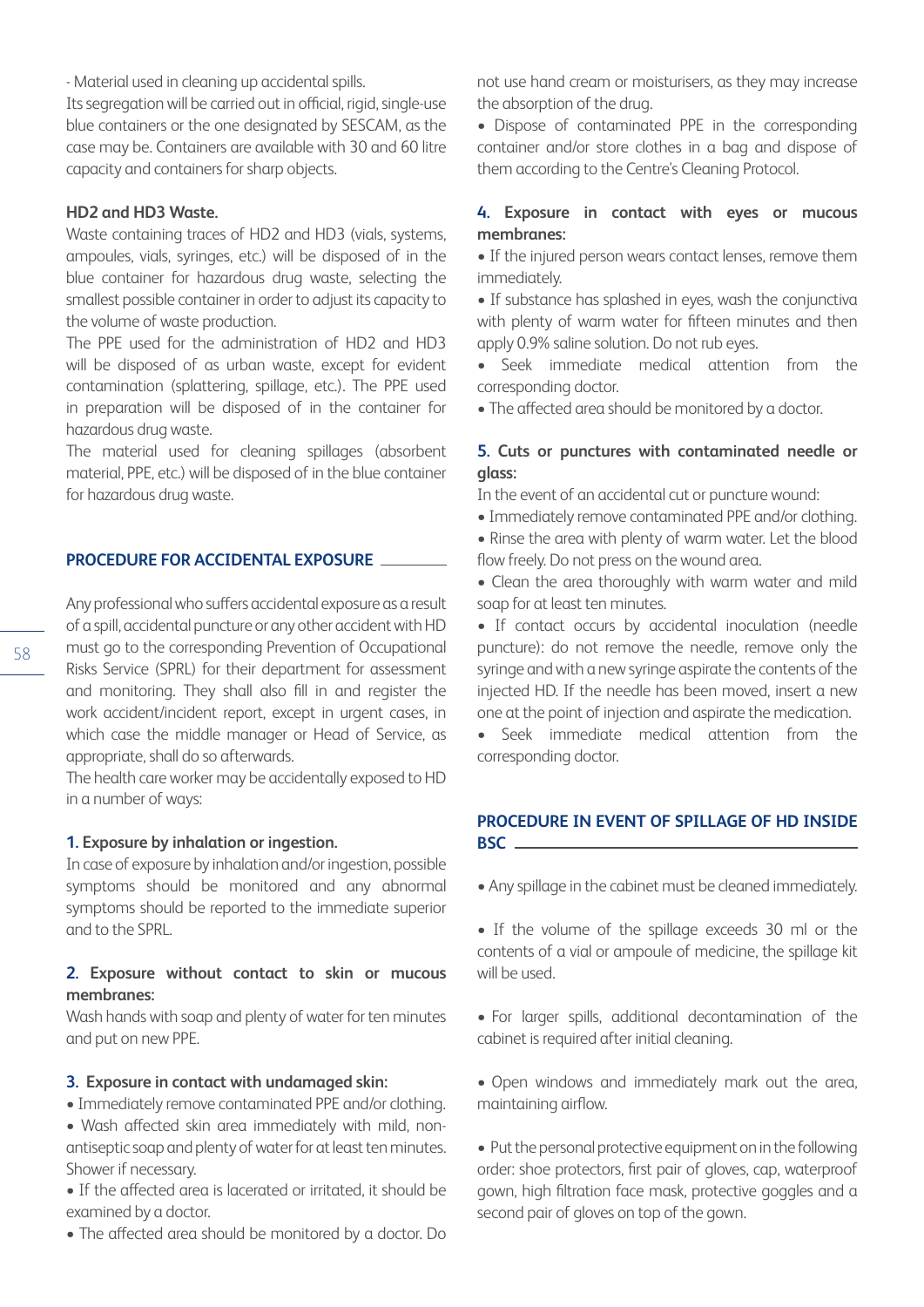• If there are pieces of glass, collect them with the tweezers (or dustpan and brush), and place them inside the sharp objects container, which will then be disposed of in the cytostatic waste bin.

• In case of liquid spillage, cover it with absorbent cloths and let them soak it up. Also use pads or absorbent material to prevent the spillage from spreading.

• In the case of solid waste, damp cloths or pads should be used to help with collection.

• If the spill affects the HEPA filter, the use of the cabinet must be interrupted and the cabinet sealed with plastic until the HEPA filter is replaced by authorised, suitably equipped personnel, the filter being treated as contaminated material and placed in the cytostatic waste container.

• Wash hands and dispose of gloves after cleaning.

| Received by        | Signature |
|--------------------|-----------|
| Name and surnames: |           |
| Date:              |           |

## **ANNEX 3. SUMMARY OF MEASURES TO BE TAKEN IN RELATION TO THE RISK OF EXPOSURE TO HAZARDOUS DRUGS**

## **1. PURPOSE**

To establish the rules to be followed so the preparation and administration of HD is carried out in suitable health and safety conditions for the workers involved.

## **2. SCOPE OF APPLICATION**

All personnel related to the handling of hazardous drugs.

## **3. SAFETY RULES**

In the handling of HD, as in other activities in the health field, it is necessary to consider both the aspects regarding the protection of the product and the minimisation of the risks that affect the handling personnel, the patient and the environment.

In the case of occupational exposure, the combination of adequate technical facilities (collective protection) with personal protective equipment (personal protective equipment and clothing) is the best form of protection against different contamination possibilities.

Through the Management, Medical and Nursing Directorates, the Prevention of Occupational Risks Services and the Pharmacy Services, the Department must:

- Distribute the Safe Work Standards to workers administering the HD, with proof of receipt. It is also recommended that it be available on the Intranet.
- Provide training and information regarding the actions to be carried out in relation to the risk of exposure to HD. As well as periodically explain to workers the need to comply with rules.
- Visibly display the rules in the place where the preparation and administration is carried out.

The following document includes prevention measures and PPE for the preparation and administration of HD. Must be completed in each case.

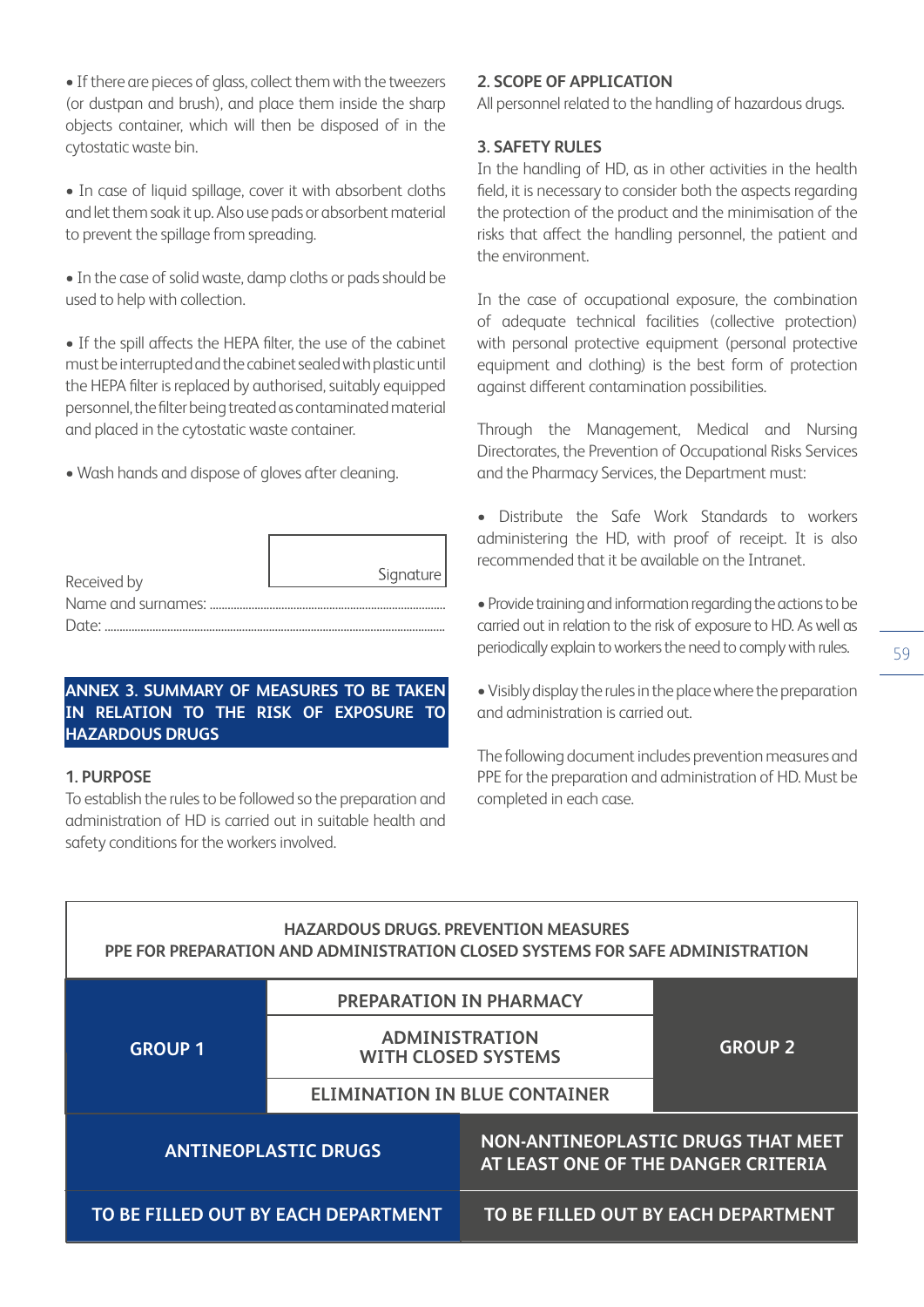## **GROUP 3**

## **TOXIC TO THE REPRODUCTIVE PROCESS**

DRUGS WHICH PRESENT A RISK TO THE REPRODUCTIVE PROCESS AND WHICH MAY AFFECT MEN AND WOMEN WHO ARE ACTIVELY TRYING TO CONCEIVE, AND WOMEN WHO ARE PREGNANT OR BREASTFEEDING, BUT WHICH DO NOT POSE A RISK TO OTHER STAFF

#### **To be filled out by each Department**

 **PPE for PREPARATION, Group 2 not parenteral and parenteral as an exception and Group 3 only in case of reproductive risk and for the ADMINISTRATION of hazardous drugs in CLINICAL UNITS.** 

| <b>Pharmaceutical type</b>       | Single glove | Double gloves or<br>Glove<br>specific for Group<br>1HD | Eye protection  | Respiratory pro-<br>tection FFP3 | Waterproof pro-<br>tective gown |
|----------------------------------|--------------|--------------------------------------------------------|-----------------|----------------------------------|---------------------------------|
| Intact capsule/tablet            | Yes          | No                                                     | No <sup>2</sup> | No.                              | No.                             |
| Fractioned capsule/tablet        | <b>Yes</b>   | No <sup>1</sup>                                        | No <sup>2</sup> | <b>Yes</b>                       | <b>No</b>                       |
| Oral solution/suspension         | Yes          | No <sup>1</sup>                                        | No <sup>2</sup> | No <sup>3</sup>                  | No <sup>2</sup>                 |
| Local Methods                    | $---$        | <b>Yes</b>                                             | No <sup>2</sup> | No <sup>3</sup>                  | Yes                             |
| Parenteral forms (SC, IV, IM)    | ---          | Yes                                                    | Yes             | Yes                              | Yes                             |
| Solution for irrigation          | $---$        | <b>Yes</b>                                             | <b>Yes</b>      | <b>Yes</b>                       | Yes                             |
| Powder/Suspension for inhalation | --           | Yes                                                    | No <sup>2</sup> | Yes                              | No <sup>2</sup>                 |

1 Double gloves or specific glove for Group 1 HD for frequent handling./2 Required if there is risk of splattering./3 Required if there is risk of inhalation

#### **CLOSED SYSTEMS FOR SAFE ADMINISTRATION**

HD shall be administered by means of a closed system of watertight connections with safety valves to avoid the risk of accidental disconnection. The bag extension must be connected to the conventional infusion system by means of a universal connection. The infusion bag extension will be purged with clean saline solution from the pharmacy. After purging the system with clean saline solution, the male valve of the extension will be connected to the female valve of the infusion bag. After the administration is finished, the IV must be washed.

## **ANNEX 4. EXPOSURE TO HAZARDOUS DRUGS. SPECIFIC INFORMATION FOR PREGNANT OR BREASTFEEDING WORKERS**

The different risk factors (physical, chemical, biological, ergonomic) to which the worker is exposed in her working environment, can influence the physiology of human reproduction causing alterations in conception, in the development of the embryo or foetus, or in the newborn. The consequences will depend on the stage of reproduction in which they act, as well as on the characteristics of the harmful agent (carcinogenic, mutagenic or reprotoxic) and the amount of exposure, apart from the fact that other risk factors may interact (occupational/non-occupational).

Human reproduction can be altered by different factors (personal, environmental, occupational). Within the workplace, the protection of the occupational health and safety of pregnant workers, workers who have recently given birth or workers who are breastfeeding is provided for in many general provisions, as well as specific regulations in this

area, adapted to European legislation (Directive 92/85/EEC). The purpose of the Law on the Prevention of Occupational Hazards (LPRL) is the protection of the health and safety of all workers, and in addition, it especially protects maternity (Art. 26 LPRL), and even the reproductive function (Art. 25.2 LPRL, Highly Sensitive Workers (HSW).

Following criteria of maximum protection of pregnancy, RD 298/2009 amending RD 39/1997 (Regulation of Prevention Services) in relation to the application of measures to promote the improvement of occupational health and safety of pregnant workers, workers who have given birth or workers who are breastfeeding, it is specified that, in the risk assessment (RA), the existence of agents, work procedures and conditions which may adversely affect the health of pregnant workers or of the foetus or of the child during the breastfeeding period shall be taken into account and the worker may not engage in certain activities where, according to the conclusions drawn from the risk assessment, their safety, health or that of the foetus during pregnancy or while breastfeeding may be compromised.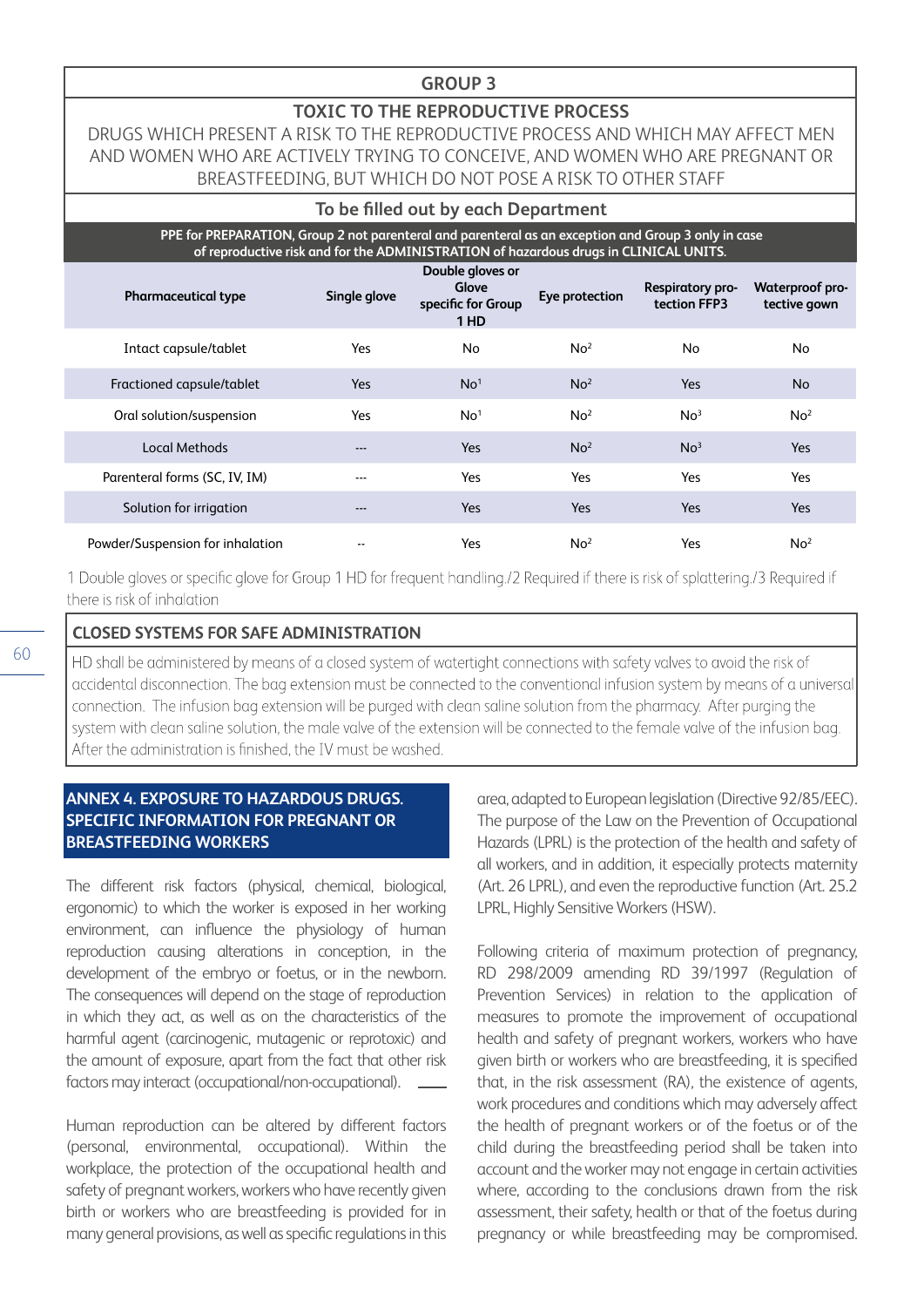In this sense, RD 298/2009 contemplates an ANNEX VIII with a "non-exhaustive list of agents and working conditions to which there may be no risk of exposure by pregnant or breastfeeding workers" to carcinogenic and mutagenic substances for which there is no exposure limit value assigned. That is to say, the cytostatic agents in general, although not all of them are cancerigenic (RD 665/1997 would apply), nor are they all teratogens. RD 374/2001 on the risks of exposure to chemical agents at work will apply to those for which the carcinogenic or mutagenic nature is not established. The INSHT published in September 2016 the Guidance "HD. Preventive measures for their preparation and administration", which can be of great help in dealing with these issues.

In the RA, the employer must take into account the risk factors that may affect the reproductive function of workers, in particular exposure to physical, chemical and biological agents that may exert mutagenic effects or toxicity for procreation, in the aspects of both fertility and the children's development, in order to adopt the necessary preventive measures (Art. 25.2 LPRL). In the event that possible risk situations are detected, the following measures may be established:

- Adaptation of the Workstation, with the employer proceeding to adapt the working conditions or work time of the employee affected by the risk situation.

- Change of Workstation, if the adaptation is not technically or objectively possible, the employee will be offered another position with duties compatible with her condition.

- Suspension of the employment contract and application for benefits due to risk situations during pregnancy and/or breastfeeding (RD 1251/2001), only if the adaptation or change of position was not technically or objectively possible (Art. 26 of the LPRL). The "Equality Law" (Organic Law 3/2007) establishes that situations of risk for pregnancy and breastfeeding have the nature of professional contingencies.

Decision-making in the health surveillance of workers exposed to dangerous drugs, including HSW (risk to procreation, pregnant women, breastfeeding or recent birth), will be based on the estimation of the level of possible health consequences in unwanted exposures (NICOSEND), or magnitude of possible health damage that could occur during unwanted exposure.

All of these issues are dealt with extensively in the Best Practices Guidelines for Workers Exposed to Cytostatic Substances, and the procedures set out in the guidelines will therefore be taken into account before decisions are made about actions to protect the reproductive function of workers exposed to hazardous drugs or to issue suitability reports regarding the protection of workers in situations of pregnancy or breastfeeding.

With regard to the measures to be adopted, the provisions of SESCAM Memo 3/2012 on Procedure for adaptation/ change of workstation for workers in a situation of recent childbirth and during the breastfeeding period shall also be taken into account.

# **ANNEX 5. PROCEDURE TO BE FOLLOWED IN THE EVENT OF ACCIDENTAL SPILLAGE OF HD.**

The location of the spill will determine the appropriate procedure for its cleaning, so two distinct zones are distinguished accordingly:

A. Procedure to be followed in the event of spillage of HD inside a Biological Safety Cabinet.

B. Procedure to be followed in the event of spillage of HD outside a Biological Safety Cabinet.

## **A. PROCEDURE TO BE FOLLOWED IN THE EVENT OF SPILLAGE OF HD INSIDE A BIOLOGICAL SAFETY CABINET**

#### **1. PURPOSE**

To establish a protocol for swift action in the event of a spillage of Hazardous Drugs (HD) inside the BSC.

#### **2. LIMITS OF THE PROCEDURE**

Commencement: with the breakage or spillage of a HD. Completion: with the elimination of the waste.

#### **3. STEPS OF THE PROCEDURE**

The procedure is as follows:

1. Contain the spillage without shutting off the laminar airflow from the cabinet.

2. Remove contaminated gloves and personal protective equipment and dispose of them in a specific container for chemically contaminated waste.

3. In case of contact with skin and/or mucous membranes, proceed to immediate decontamination before starting to clean any surface.

4. Restrict the movement of personnel near the biological safety cabinet so that the air flow is optimal and thus minimise the possibility of part of the contaminated air escaping from the cabinet into the room.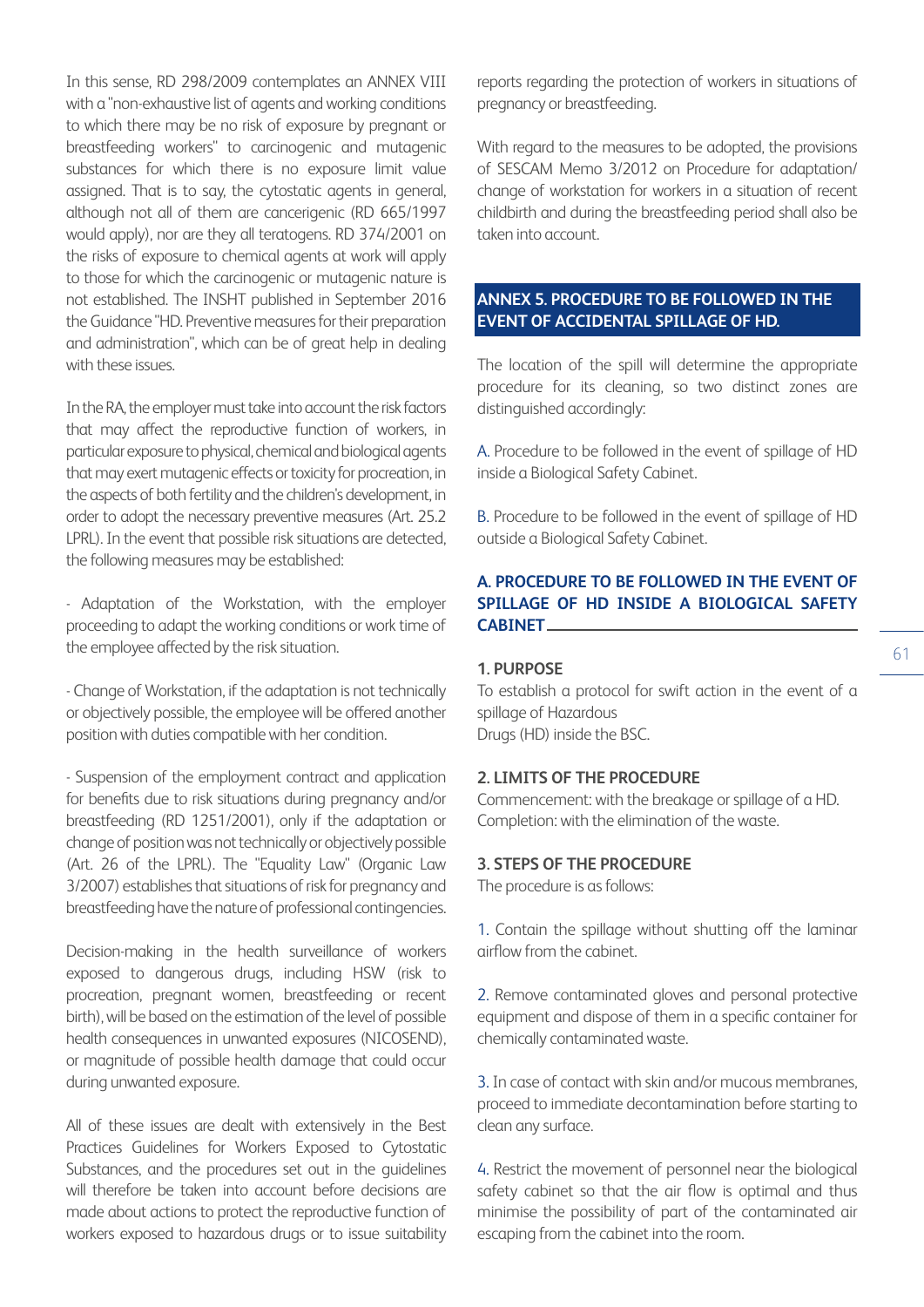5. Before decontaminating cabin surfaces, the operator involved must be protected with full personal protective equipment.

## **FITTING THE PERSONAL PROTECTIVE EQUIPMENT (PPE).**

Before entering the area of the spillage and prior to the fitting of personal protective equipment (PPE), the following checks shall be made for the person who is to enter the contaminated area:

Never wear any accessories such as watches, earrings, rings, bracelets, mobile phones, etc. that could fall off or damage the PPE.

If the person collecting the spillage has long hair, it must be tied up.

Next, **PUT ON THE PPE** in the following order:

- **1.** Waterproof shoe protectors.
- **2.** First pair of gloves.
- **3.** Cap.

**4.** Waterproof gown. Ensure that the wristbands cover the gloves properly and that they reach the wrists.

**5.** Put on the face mask, making sure that it covers the area under the jawbone.

**6.** Put on the safety goggles.

**7.** Put on the second pair of gloves, fitting them over the cuff of the waterproof gown.

6. Remove all fungible material (cloth, gauze, syringes and others) located inside the laminar flow duct and dispose of it in the specific container for chemically contaminated waste.

7. If there are glass fragments, collect them with the tweezers from the kit, and place them in the rigid container for HD sharp or pointed objects.

8. Clean the spillage, taking care not to increase the contaminated surface. Use disposable absorbent cloths. If it is a liquid, collect with dry cloths, soaking up with absorption movements. If it is a solid, clean with a cloth dampened with water in order to avoid the formation of aerosols.

9. Clean all surfaces with disposable cloths and soapy solution three times and rinse with water, always from the least to most contaminated area, from top to bottom and from inside to outside. Cleaning solutions should be applied to the cloth and never in spray form inside the cabin to avoid damaging the HEPA filter.

10. Lift the protective front and working surface of the cabinet to access the base. Remove the waste and clean in the same way as described above.

11. Lastly, clean all cabinet surfaces with 70º alcohol, following the same technique (from top to bottom and from inside to outside). Avoid the excessive use of alcohol inside the cabinet where the air flows, as the vapours can concentrate inside and damage the HEPA filter.

12. If the HEPA filter is affected, the use of the cabinet must be interrupted until the filter is replaced. The cabinet should remain off and with the front opening sealed until the filter is changed.

13. Dispose of all decontamination material in the appropriate specific waste container.

- 14. Remove the PPE in the following order:
- **1.** Remove the shoe protectors and put them in the bag.
- **2.** Remove the outer gloves.

**3.** Carefully remove the gown, turning it inside out so that the clean part is on the outside. Put it in the bag.

**4.** Remove the elements that cover the head: goggles, face mask and cap, and discard in the bag as appropriate. If the goggles are going to be reused, store them in a separate bag marked "contaminated" so that they can be washed later.

**5.** Remove second pair of gloves.

**6.** Wash hands. It is also recommended to wash the face and neck because the PPE leaves part of the skin in these areas exposed.

15. Once the cabinet has been decontaminated, purge for 20-30 minutes before making any mixture.

16. Report the incident to the corresponding Middle Manager or Head of Service.

17. Complete the form for work incidents/accidents and register in the Area, informing the Prevention of Occupational Risks Service.

# **B. PROCEDURE FOR ACTION IN THE EVENT OF A SPILLAGE OF HD OUTSIDE A BIOLOGICAL SAFETY CABIN**

## **1. PURPOSE.**

To establish a protocol for swift action in the event of a spillage of Hazardous Drugs (HD) outside the BSC.

#### **2. LIMITS OF THE PROCEDURE.**

Commencement: with the breakage or spillage of a HD. Completion: with the elimination of the waste.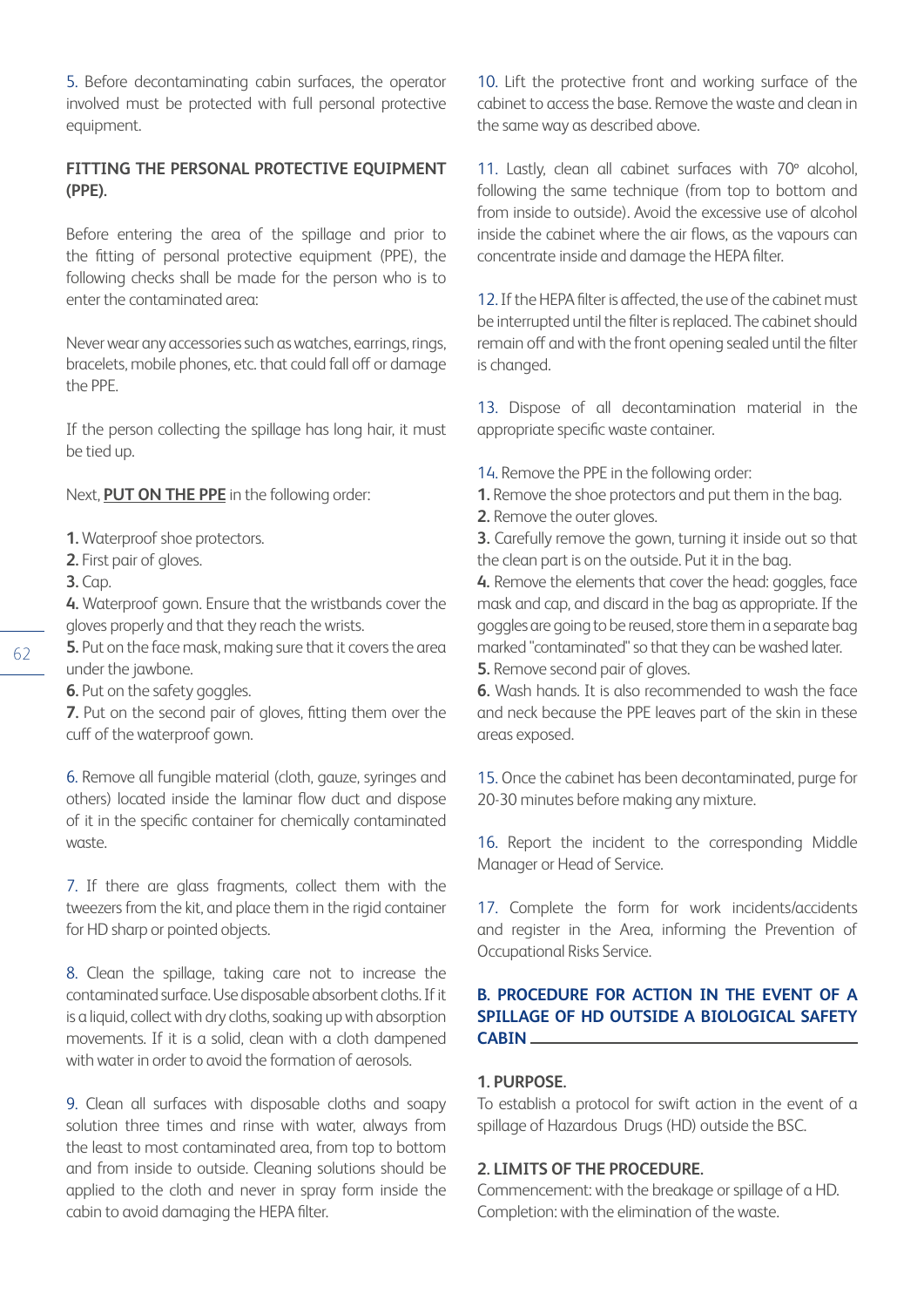## **3. STEPS OF THE PROCEDURE.**

The procedure is as follows:

1. Isolate and mark off the affected area identifying that it is a HD spillage.

2. Notify personnel in that area so that they do not extend the spillage and inform the person designated by the centre.

3. If a worker has been exposed, the personal decontamination procedure takes precedence over the spill collection procedure, first decontaminating the worker and then collecting the spillage. This shall be done in accord In the case of a large spill, or one of special risk for the handler (cytostatic substances), for the placement and subsequent removal of the PPE, the professional who is going to access the area of the spillage must be accompanied by a person to assist (OBSERVER).

4. In the case of a large spill, or one of special risk for the handler (cytostatic substances), for the placement and subsequent removal of the PPE, the professional who is going to access the area of the spillage must be accompanied by a person to assist (OBSERVER).

5. Open the spill kit and put on the complete PPE in the kit.

Bef ore entering the area of the spillage and prior to the fitting of PPE, the worker will check that:

- He/she is not wearing any accessories such as watches, earrings, rings, bracelets, mobile phones, etc. that could fall off or damage the PPE.

- Hair is tied back in a ponytail or bun.

- Put on the PPE in the following order:

**1.** First, put on the shoe protectors.

**2.** Put on first pair of gloves.

**3.** Put on the cap.

**4.** Put on the waterproof gown, ensuring that the wristbands cover the gloves properly and that they reach the wrists.

**5.** Put on the face mask, making sure that it covers under the jawbone and adjusting it to you nose.

**6.** Next put on the safety goggles so that they slightly overlap the face mask on the bridge of the nose. To avoid them misting, you can apply a demisting product or dampen them with hot water.

**7.** Put on the second pair of gloves, fitting them over the cuff of the waterproof gown.

6. Remove any pieces of glass using tweezers or a scoop and a dustpan, but never with your hands. They will be disposed of in the sharp material container from the kit.

7. Then collect the spillage using the kit material as appropriate:

• For liquids, dry with cellulose or dry absorbent cloths. For liquids, dry with absorbent material from the kit (cellulose, dry cloths, polymer, etc.).

• For solids, clean with cellulose or absorbent cloths dampened with water, limiting dust dispersion and the formation of aerosols.

• The waste will be placed in the hermetically sealed bag provided in the kit. Do not close the bag yet.

8. Clean, taking care not to increase the contaminated surface. Clean with disposable cloths making a spiral movement from the least contaminated areas to the most contaminated. Wash with detergent solution and rinse 3 times (detergent - water - detergent - water - detergent water).

- 9. Remove the PPE. To do so, proceed as follows:
- **1.** Remove the shoe protectors and put them in the bag.

**2.** Remove the outer gloves.

**3.** Carefully remove the gown, turning it inside out so that the clean part is on the outside. Put it in the bag.

**4.** Remove the elements that cover the head: goggles, face mask and cap, and discard in the bag as appropriate. If the goggles are going to be reused, store them in a separate bag marked "contaminated" so that they can be washed later.

**5.** Remove the second pair of gloves. **6.** Wash hands, face and neck.

10. All waste and material used must be treated as contaminated material for disposal purposes. Therefore, both the material used and the PPE will be disposed of in the bag provided in the kit. Once closed, this bag will then be placed in the nearest container as established according to the Protocol for the management of sanitary waste generated in the SESCAM dependent centres. Dispose of gloves and tweezers.

11. Refill spill kit. The kit must be refilled at the same time as it is used so that it is always available, and therefore the person in charge of the affected area must request that the appropriate service refill the kit.

Since action in the event of a spillage must be immediate, it is recommended that spillage kits be available in all areas where HD are usually handled. The guidance content of this kit is included in Annex 4 "Composition of the Spill Kit".

## **SPILLAGE DATA COLLECTION SHEET**

## **DATE, TIME AND LOCATION OF SPILLAGE**

| Date: | Location:                                                |
|-------|----------------------------------------------------------|
|       | Time spent on cleaning spillage (start time - end time): |
|       |                                                          |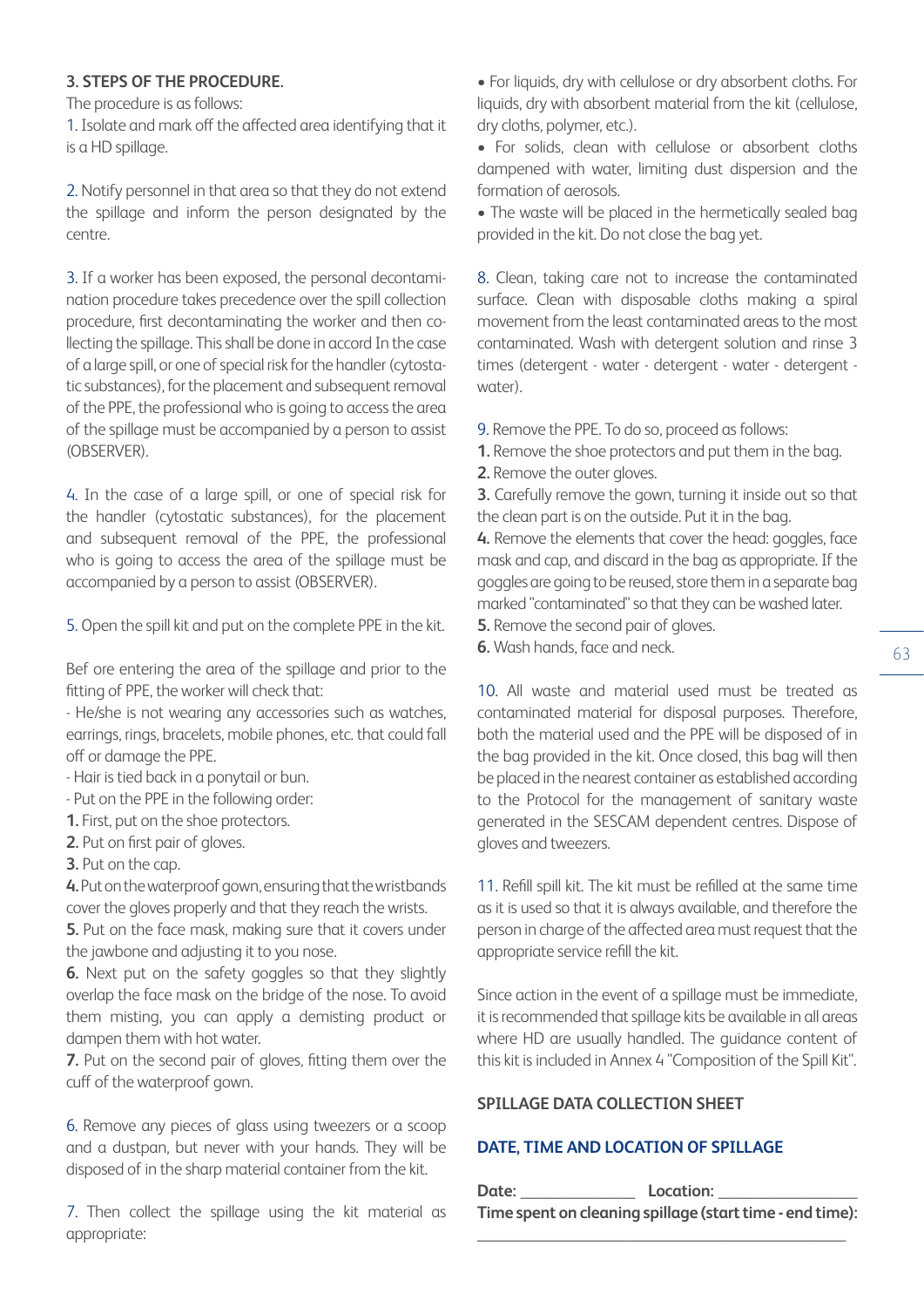#### **CIRCUMSTANCES RELATED TO SPILLAGE**

**Name of the persons involved in the spillage (accidentally or those appointed to clean it):**

**\_\_\_\_\_\_\_\_\_\_\_\_\_\_\_\_\_\_\_\_\_\_\_\_\_\_\_\_\_\_\_\_\_\_\_\_\_\_\_\_\_\_\_\_\_\_**

**\_\_\_\_\_\_\_\_\_\_\_\_\_\_\_\_\_\_\_\_\_\_\_\_\_\_\_\_\_\_\_\_\_\_\_\_\_\_\_\_\_\_\_\_\_\_**

**\_\_\_\_\_\_\_\_\_\_\_\_\_\_\_\_\_\_\_\_\_\_\_\_\_\_\_\_\_\_\_\_\_\_\_\_\_\_\_\_\_\_\_\_\_\_ \_\_\_\_\_\_\_\_\_\_\_\_\_\_\_\_\_\_\_\_\_\_\_\_\_\_\_\_\_\_\_\_\_\_\_\_\_\_\_\_\_\_\_\_\_\_ \_\_\_\_\_\_\_\_\_\_\_\_\_\_\_\_\_\_\_\_\_\_\_\_\_\_\_\_\_\_\_\_\_\_\_\_\_\_\_\_\_\_\_\_\_\_ \_\_\_\_\_\_\_\_\_\_\_\_\_\_\_\_\_\_\_\_\_\_\_\_\_\_\_\_\_\_\_\_\_\_\_\_\_\_\_\_\_\_\_\_\_\_**

**\_\_\_\_\_\_\_\_\_\_\_\_\_\_\_\_\_\_\_\_\_\_\_\_\_\_\_\_\_\_\_\_\_\_\_\_\_\_\_\_\_\_\_\_\_\_**

**Drugs involved in spillage:**

**Approximate volume: \_\_\_\_\_\_\_\_\_\_\_\_\_\_\_\_\_\_\_\_\_\_\_\_\_\_\_**

Cause of spillage: **We also cause of spillage:** 

## **OTHER COMMENTS (optional)**

**Include any observation, problem or incident found. \_\_\_\_\_\_\_\_\_\_\_\_\_\_\_\_\_\_\_\_\_\_\_\_\_\_\_\_\_\_\_\_\_\_\_\_\_\_\_\_\_\_\_\_\_\_**

**\_\_\_\_\_\_\_\_\_\_\_\_\_\_\_\_\_\_\_\_\_\_\_\_\_\_\_\_\_\_\_\_\_\_\_\_\_\_\_\_\_\_\_\_\_\_**

**\_\_\_\_\_\_\_\_\_\_\_\_\_\_\_\_\_\_\_\_\_\_\_\_\_\_\_\_\_\_\_\_\_\_\_\_\_\_\_\_\_\_\_\_\_\_**

**\_\_\_\_\_\_\_\_\_\_\_\_\_\_\_\_\_\_\_\_\_\_\_\_\_\_\_\_\_\_\_\_\_\_\_\_\_\_\_\_\_\_\_\_\_\_ \_\_\_\_\_\_\_\_\_\_\_\_\_\_\_\_\_\_\_\_\_\_\_\_\_\_\_\_\_\_\_\_\_\_\_\_\_\_\_\_\_\_\_\_\_\_**

**\_\_\_\_\_\_\_\_\_\_\_\_\_\_\_\_\_\_\_\_\_\_\_\_\_\_\_\_\_\_\_\_\_\_\_\_\_\_\_\_\_\_\_\_\_\_**

**\_\_\_\_\_\_\_\_\_\_\_\_\_\_\_\_\_\_\_\_\_\_\_\_\_\_\_\_\_\_\_\_\_\_\_\_\_\_\_\_\_\_\_\_\_\_ \_\_\_\_\_\_\_\_\_\_\_\_\_\_\_\_\_\_\_\_\_\_\_\_\_\_\_\_\_\_\_\_\_\_\_\_\_\_\_\_\_\_\_\_\_\_ \_\_\_\_\_\_\_\_\_\_\_\_\_\_\_\_\_\_\_\_\_\_\_\_\_\_\_\_\_\_\_\_\_\_\_\_\_\_\_\_\_\_\_\_\_\_ \_\_\_\_\_\_\_\_\_\_\_\_\_\_\_\_\_\_\_\_\_\_\_\_\_\_\_\_\_\_\_\_\_\_\_\_\_\_\_\_\_\_\_\_\_\_ \_\_\_\_\_\_\_\_\_\_\_\_\_\_\_\_\_\_\_\_\_\_\_\_\_\_\_\_\_\_\_\_\_\_\_\_\_\_\_\_\_\_\_\_\_\_**

**Signed (person cleaning spillage):**

**Signed (area manager):**

## **ANNEX 6. PROCEDURE TO BE FOLLOWED IN THE EVENT OF ACCIDENTAL SPILLAGE OF HD.**

Accidental spills can occur in any process in which a HD is present (reception, transport and storage, preparation, administration, collection, disposal, cleaning of waste and excreta, as well as maintenance operations), so the protocols and materials necessary for collection must be established.

These spillages must be cleaned up immediately by trained personnel (informed of the protection to be used and the procedures to be carried out).

The protective equipment will consist of:

## **- Personal Protective Equipment (PPE):**

- Low permeability protective gown.
- Two pairs of nitrile gloves with adequate mechanical resistance.
- Shoe protectors.
- $\bullet$  Cap.
- Safety goggles or face mask.
- FFFP3 Respiratory protection face mask.

## **- Material for cleaning:**

- Absorbent material in sufficient quantity (cellulose, dry cloths, polymer, etc.)…
- Rigid container for sharp objects.
- Large, resistant plastic waste bag (at least 0.1 mm thick),
- preferably hermetically sealed.
- Tweezers.
- Small, disposable scoop and dustpan.
- Soapy solution or equivalent commercial preparation for decontamination, and water.
- Hazard sign.

#### **- Documents**

- Copy of spillage protocol.
- Spillage data collection sheet.

## **ANNEX 7. PROCEDURE TO BE FOLLOWED IN THE EVENT OF ACCIDENTAL EXPOSURE TO HD.**

Any professional who suffers accidental exposure as a result of a spill, accidental puncture or any other accident with HD must go to the corresponding Prevention of Occupational Risks Service (SPRL) for their department for assessment and monitoring. They shall also fill in and register the work accident/incident report, except in urgent cases, in which case the middle manager or Head of Service, as appropriate, shall do so afterwards.

In the case of non-hospital personnel, they must go to the Emergency Department and inform their SPRL so that they can be monitored (as per the provisions of the Procedure for Coordination of Business Activities in preventive matters). An accident can occur at any stage of the HD circuit, so all personnel involved must be properly trained on the procedures of action if necessary.

The professional's exposure depends, fundamentally, on the personal working technique and the precautions taken during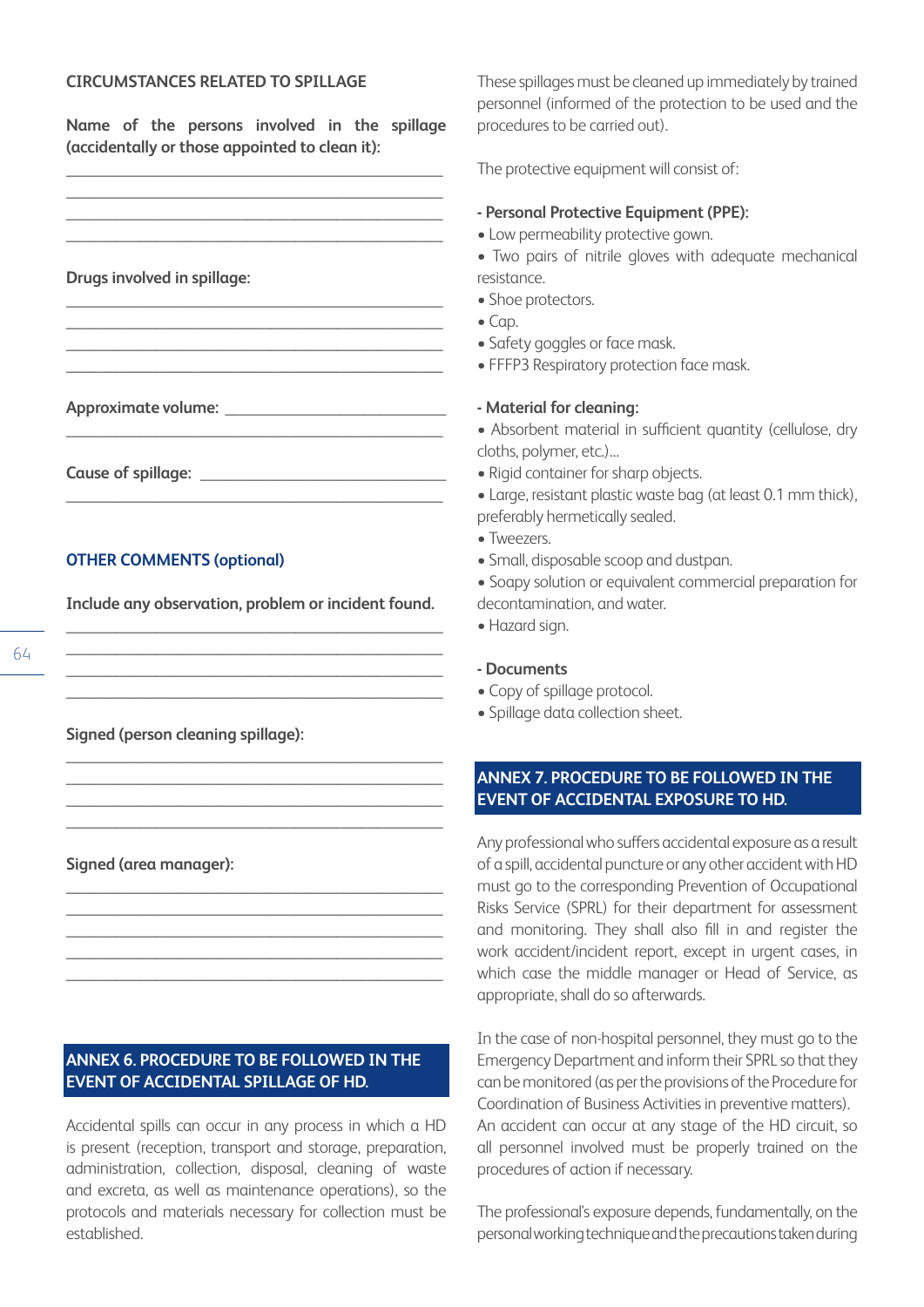handling. Exposure during preparation and administration can be minimised by using closed systems, although they will only be effective if a good technique is used.

In all cases of accidental exposure, the following should be done:

- Make note of the agent involved.
- Seek specialised medical attention.
- Notify the area manager and/or supervisor.
- Go to the SPRL for assessment and monitoring.

The health care worker may be accidentally exposed to HD in a number of ways:

## **1. Exposure by inhalation.**

This is greatest when aerosol or vaporised particles are released into the environment when a vial or infusion bag is punctured, a syringe or system is purged, an ampoule is broken, etc.

Respiratory protection masks are necessary when collecting an accidental spillage, cleaning and decontamination of the BSC when the protective screen needs to be lifted, in operations where aerosols may be generated, etc. (see section 3.1. of the Guidelines on HD : Risk factors).

If exposure occurs by inhalation, proceed as follows:

− monitor possible symptoms.

− notify the immediate superior and the SPRL of any abnormal symptoms.

## **2. Exposure by ingestion.**

This may occur when particles or droplets of hazardous drugs enter the body through the oral cavity. Therefore, personnel working in contact with these drugs should not introduce food, gum, beverages, cigarettes or medication for personal use into the area where these agents are being handled.

If exposure occurs by ingestion, proceed as follows:

• Monitor possible symptoms.

• Notify the immediate superior and the SPRL of any abnormal symptoms.

## **3. Exposure without contact to skin or mucous membranes:**

• Avoid exposure of skin and mucous membranes when the protective equipment is impregnated, removing them immediately, without exposing the skin to contaminated PPE and disposing of them in the corresponding container.

• Wash hands with soap and plenty of water for ten minutes.

• Put on new PPE.

## **4. Exposure in contact with undamaged skin:**

- Immediately remove contaminated PPE and/or clothing.
- Wash affected skin area immediately with mild, nonantiseptic soap and plenty of water for at least ten minutes. Shower if necessary.

• If the affected area is lacerated or irritated, it should be examined by a doctor.

• The affected area should be monitored by a doctor. Do not use hand cream or moisturisers, as they may increase the absorption of the drug.

• Dispose of contaminated PPE in the corresponding container and/or store clothes in a bag and dispose of them according to the Centre's Cleaning Protocol.

## **5. Exposure in contact with eyes or mucous membranes:**

• If the injured person wears contact lenses, remove them immediately.

• If substance has splashed in eyes, wash the conjunctiva with plenty of warm water for fifteen minutes and then apply 0.9% saline solution. Do not rub eyes.

• Seek immediate medical attention from the corresponding doctor.

• The affected area should be monitored by a doctor.

**6. Cuts or punctures with contaminated needle or glass:** These occur when a contaminated needle or piece of glass pierces through the skin. Punctures can occur when a needle is "uncovered" or "covered," during insertion or removal, etc. In order to avoid accidental injections, it is essential to acquire good working techniques (see sections 4.1.3 and 4.2.2 of the Guidelines on HD ) and to handle with caution

In the event of an accidental cut or puncture wound:

- Immediately remove contaminated PPE and/or clothing.
- Rinse the area with plenty of warm water. Let the blood flow freely. Do not press on the wound area.
- Clean the area thoroughly with warm water and mild soap for at least ten minutes.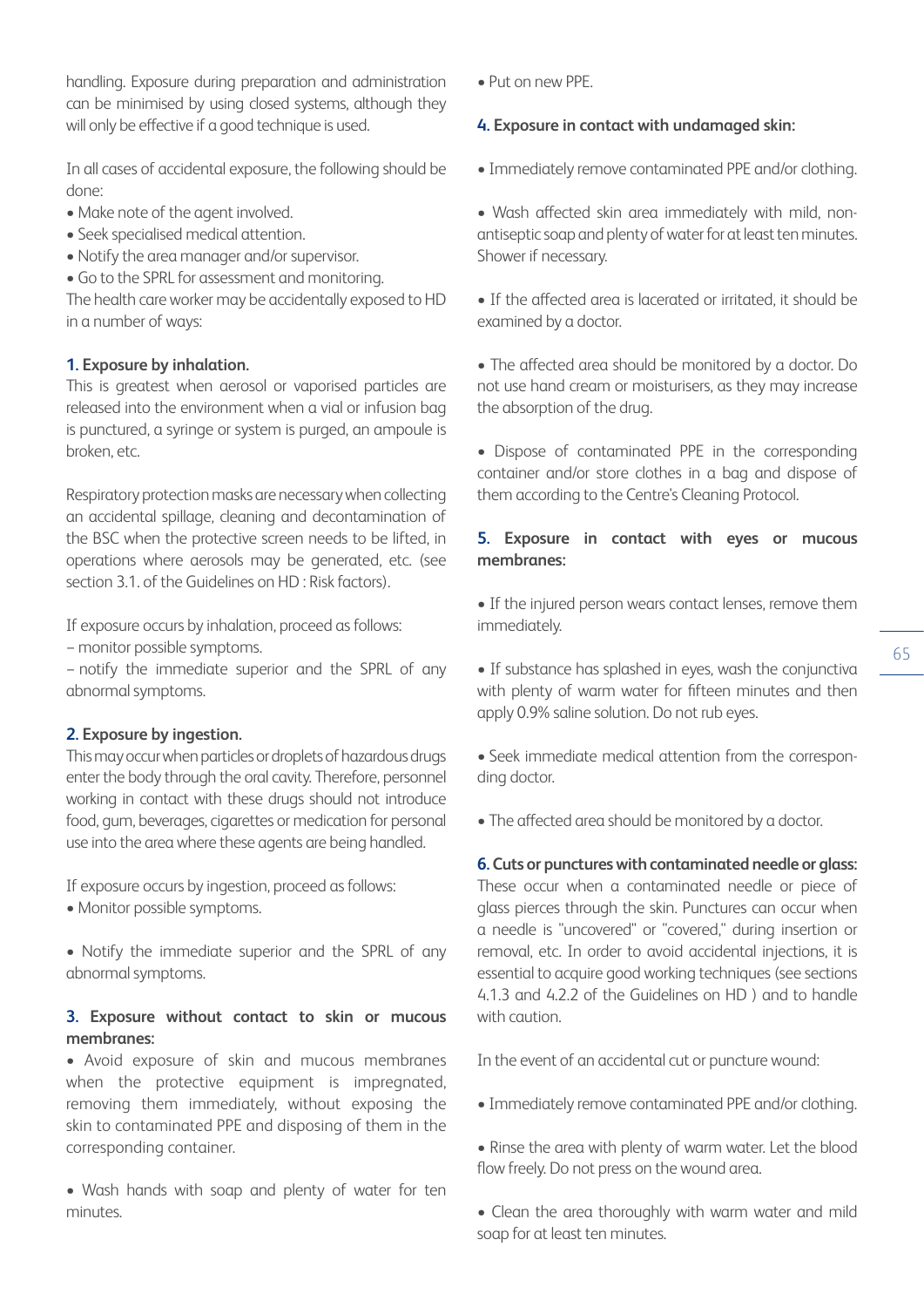• If contact occurs by accidental inoculation (needle puncture): do not remove the needle, remove only the syringe and with a new syringe aspirate the contents of the injected HD. If the needle has been moved, insert a new one at the point of injection and aspirate the medication.

• Seek immediate medical attention from the corresponding doctor.

• The affected area should be monitored by a doctor.

• In the case of cuts or punctures with contaminated material, it must always be assessed whether the accident also involves exposure to biological material with blood or haemoderivative, in which case the centre will act according to its protocol.

• See table below for ''Specific recommendations for action in case of exposure to cytostatic drugs''.

| <b>CYTOTOXIC DRUG</b>                                                     | <b>ACTION</b>                                                            |
|---------------------------------------------------------------------------|--------------------------------------------------------------------------|
| AMSACRINE                                                                 | Wash with soap and water.                                                |
| ASPARAGINASE                                                              | Wash with water.                                                         |
| <b>BLEOMYCIN</b>                                                          | Wash with soap and water.                                                |
| <b>BCG</b>                                                                | Wash with soap and water.                                                |
| CARBOPLATIN                                                               | Wash with water.                                                         |
| <b>CARMUSTINE</b>                                                         | Wash with water. If irritation appears, apply a bicarbonate<br>solution. |
| <b>CISPLATIN</b>                                                          | Wash with water.                                                         |
| CYCLOPHOSPHAMIDE<br>CYTARABINE<br>DACARBAZINE                             | Wash with water, or soap and water.                                      |
| DACTINOMYCIN                                                              | Wash with water.                                                         |
| DAUNORUBICIN<br><b>DOXORUBICIN</b><br>EPIRUBICIN                          | Wash with water, soap and water or bicarbonate soda solution.            |
| <b>ETOPOSIDE</b><br>FLUOROURACIL<br>IDARUBICIN<br>IFOSFAMIDE<br>MELPHALAN | Wash with soap and water.                                                |
| METHOTREXATE                                                              | Wash with water.                                                         |
| MITOMYCIN                                                                 | Wash with 1M bicarbonate soda, then with soap and water.                 |
| <b>MITOXANTRONE</b>                                                       | Wash with water.                                                         |
| <b>MECHLORETHAMINE</b>                                                    | Wash with water.                                                         |
| <b>THIOTEPA</b><br>VINBLASTINE<br>VINCRISTINE<br>VINDESINE                | Wash with water.                                                         |

Table: Specific recommendations for action in case of exposure to cytostatic drugs.

Source: Best Practices Guidelines for Workers Exposed to Cytostatic Substances. AMMTAS Monographs.

Record of accidents and incidents with HD. In the SPRL there must be a record of accidental exposures to HD. These records must be filed.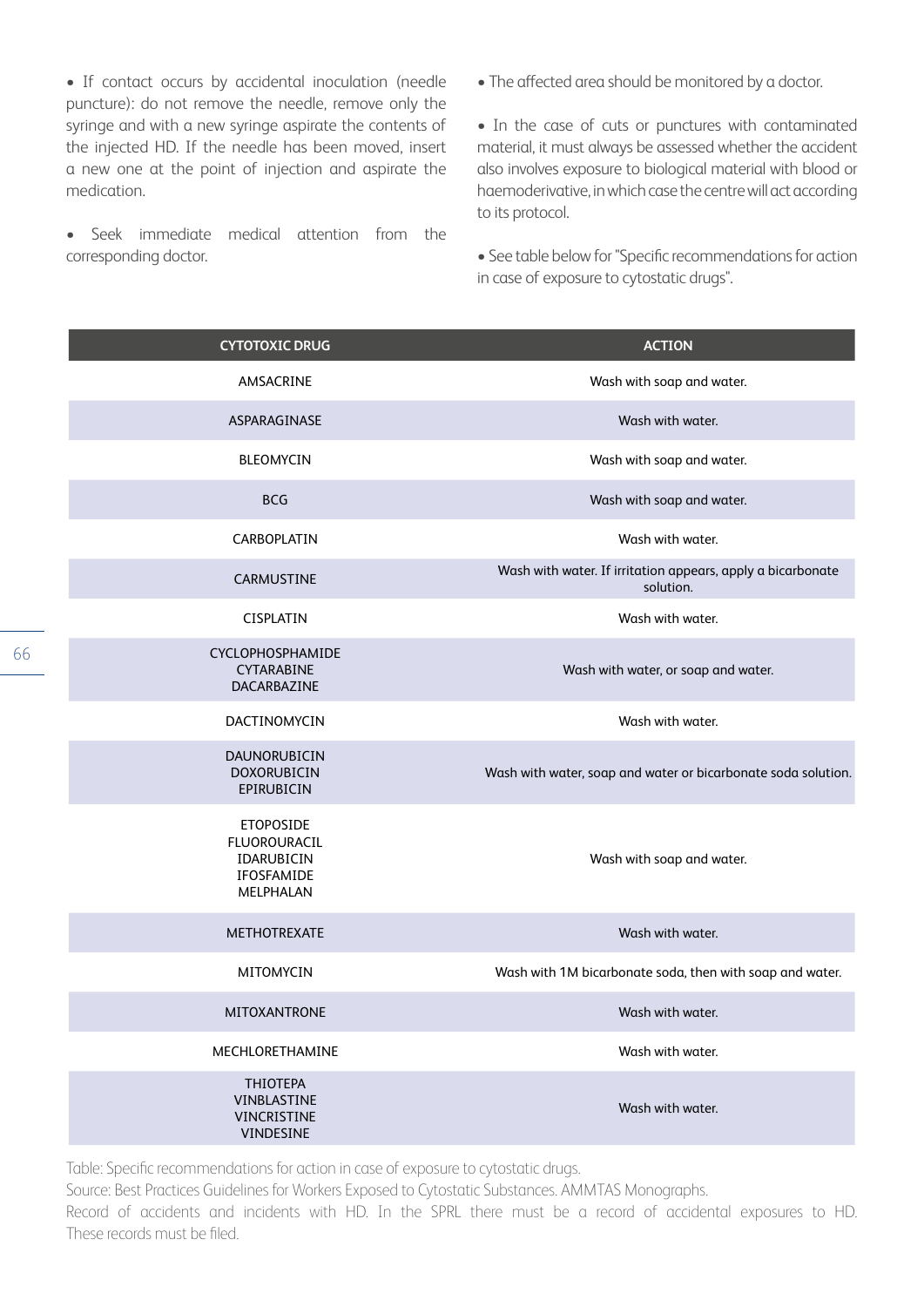## **EXPOSURE IN THE HANDLING OF AN EXTRAVASATION**

Extravasation is defined as the outflow of intravenous fluid into the perivascular space due to factors specific to the vessel or accidental reasons derived from the displacement of the cannula outside the venepuncture site. This is a side effect that affects the patient and is therefore not contemplated in these Guidelines.

The risks to which the worker is exposed in the handling of an extravasation are the same as those derived from the administration of drugs (see sections 4.1.3 and 4.2.2 of the Guidelines on HD).

However, there are certain HD belonging to group 1 (cytotoxic) which, in addition to their mutagenic and carcinogenic potential, present an added type of toxicity: (local toxicity) which is necessary to be aware of because of its implications for the worker.

Based on their aggressiveness to the tissue, group 1 HD can be classified into 3 groups:

- Vesicant: capable of causing tissue necrosis.
- Irritant: capable of producing pain and/or venous inflammation during administration, phlebitis, etc.
- Not irritant or vesicant.

The level of exposure to the drug influences the tissue damage that can occur, and this in turn depends on several factors such as: the penetration or absorption capacity of the drug, concentration, amount, and duration of exposure.

In order to treat the possible effects of the local toxicity of these drugs, several actions can be carried out:

**1. Use of specific antidotes.** There is no unanimity in the use of antidotes. The fundamental reason is that, given the absence of controlled studies, most of the available data come from more or less isolated individual experiences. In general, the most admitted specific antidotes are:

• Sodium thiosulphate (1/6 M): apply from 1 to 3 ml via subcutaneous infiltrations around the affected area. Used for mechlorethamine and cisplatin.

• Hyaluronidase: 150 I.U. for vinca alkaloids, etoposide

| <b>VESICANT</b> | <b>IRRITANT</b>       | NOT IRRITANT OR VESICANT |
|-----------------|-----------------------|--------------------------|
| Dactinomycin    | Carmustine (BiCNU)(*) | L-asparaginase           |
| Amsacrine       | Dacarbazine (DTIC)(*) | Bleomycin                |
| Daunorubicin    | Docetaxel(*)          | Cyclophosphamide(*)      |
| Doxorubicin     | Etoposide (vp-16)     | Carboplatin (*)          |
| Epirubicin      | Mitoxantrone(*)       | Cisplatin (*)            |
| Streptozocin    | Paclitaxel(*)         | Cytarabine               |
| Idarubicin      | Teniposide (vm-26)    | Fluorouracil (5-FU)(*)   |
| Mechlorethamine |                       | Gemcitabine              |
| Mitomycin C     |                       | Floxuridine              |
| Vinblastine     |                       | Ifosfamide(*)            |
| Vincristine     |                       | Irinotecan               |
| Vindesine       |                       | Methotrexate             |
| Vinorelbine     |                       | Thiotepa (*)             |
|                 |                       | Topotecan                |

(\*) Controversial classification, certain authors may place them in a more aggressive group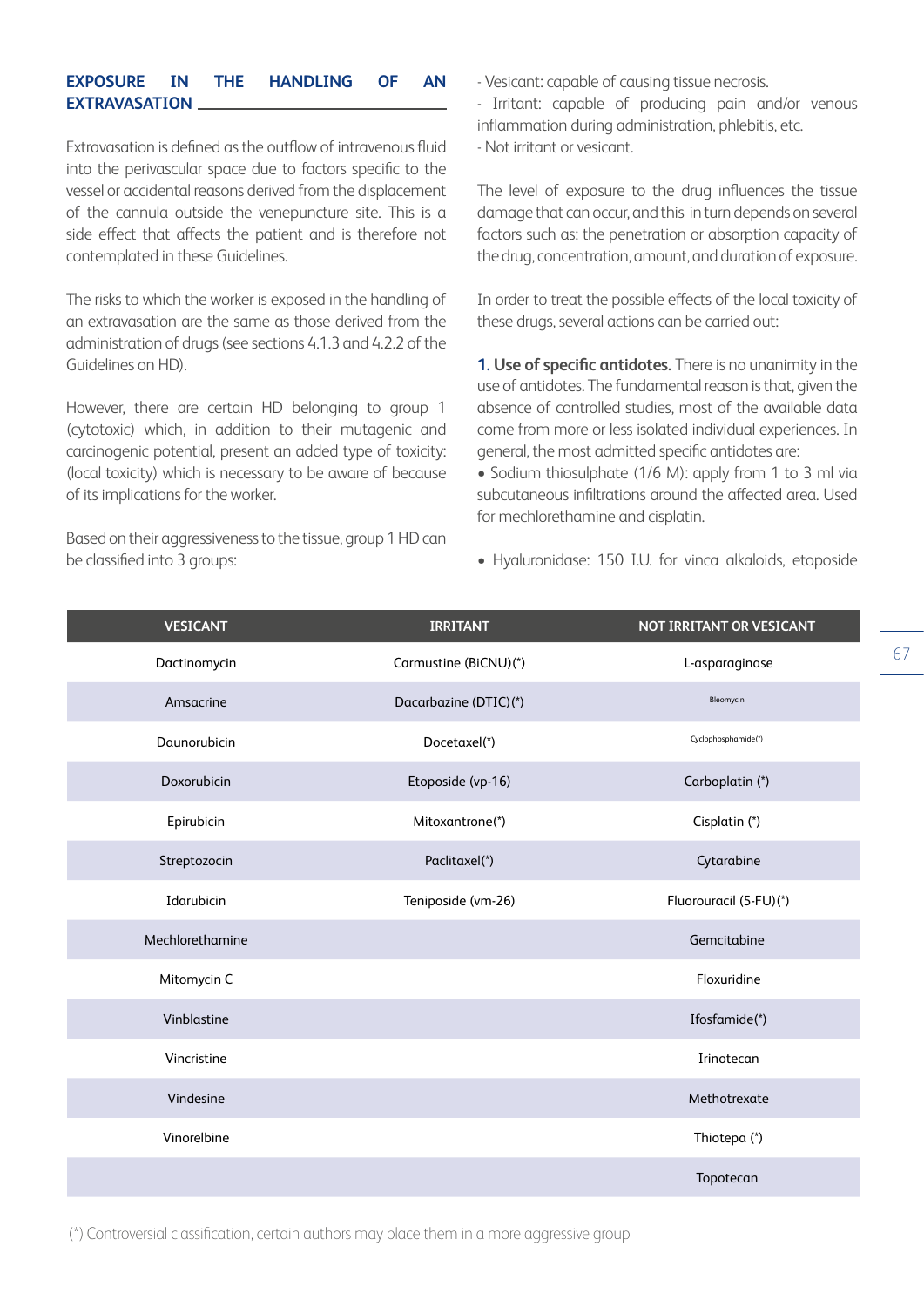and teniposide by subcutaneous application around the affected area.

• Dimethylsulfoxide (DMSO) 99%: for anthracyclines and mitomycin. Topical application every 6 hours on the affected area letting it air dry, followed by hydrocortisone cream and cold for 30 minutes in the first 24 hours. In the following 14 days the applications will be made every 24 hours.

**2. General measures.** These can be applied if deemed appropriate, after exposure to vesicant and irritant drugs always after physical and pharmacological treatment:

• Raise the limb to the height of the heart to encourage venous return.

• Apply cold for 15-20 minutes every 4-6 hours for a period of 72 hours except with vinca alkaloids, etoposide, teniposide, cisplatin and taxanes, in which case dry heat will be applied.

• Avoid photoexposure of the affected area if the drug is dacarbazine, fluoruracil or mitomycin.

- Do not apply any pressure to the area. Avoid bandages.
- If there is inflammation or pain, topical or systemic corticosteroids (hydrocortisone, dexamethasone) can be administered.

• If there is a significant peeling of the skin or ulceration that could cause an infection, antibiotic treatment can be started bearing in mind that the most frequent causative microorganisms are the Gram (+) cocci.

The material mentioned above can be found in the extravasation kit of each centre.

## **ANNEX 8. HEALTH SURVEILLANCE OF WORKERS EXPOSED TO HD.**

#### **1. INTRODUCTION**

As determined in section 3 of article 37 of the Royal Decree approving the Regulation of Prevention Services, the employer shall ensure adequate and specific monitoring of the health of workers in relation to the risks of exposure to carcinogens and mutagens, carried out by competent health personnel, as determined by the health authorities in the Guidelines and protocols issued.

The Law on the Prevention of Occupational Hazards configures health surveillance as a right of the worker and an obligation of the employer, the general rule being its voluntary nature. Therefore, it provides for the establishment of adequate and specific medical surveillance in relation to exposure.

Currently there is no Protocol of the Interterritorial Council of the National Health System for specific health surveillance of personnel exposed to dangerous drugs. Bearing this in mind, the present health surveillance protocol is derived from the regulatory framework regarding the Prevention of Occupational Hazards, which assumes that the health examinations carried out on workers must be periodic, specific to the risks derived from work, with the informed consent of the worker and must not be used for discriminatory purposes or to the detriment of the worker. It is carried out to give coherence and homogeneity to the objectives and contents of this health activity within the context of a certain occupational risk, with the aim of implementing a health surveillance model at work carried out in exposure to HD, so that it is effective in prevention.

By having uniform criteria, the Prevention of Occupational Risks Service will not only be able to achieve the objective defined in the General Health Law, "to monitor the health of workers in order to ensure early detection and individualisation of risk factors and deterioration that may affect their health", but will also have a positive impact on the prevention of illness and the promotion of workers' health.

Monitoring the health of personnel in contact with these medicines not only aims to control their health condition, but also to assess compliance with preventive measures (use of gloves, face masks, gowns, cabinets, etc.) and encourage their application.

Health workers who prepare, administer, transport HD, or dispose of related waste, face risks to their own health such as skin disorders, reproductive disorders, and others. International and national institutions related to Occupational Health and Safety recommend that employers establish a medical surveillance program as part of a comprehensive prevention program that also minimises worker exposure through engineering controls, good work practices and personal protective equipment (PPE), and that educates about working with HD.

This surveillance includes the collection and interpretation of data to detect changes in the health of workers exposed to hazardous substances. The elements of a medical surveillance programme are used to establish an initial baseline of workers' health in order to provide proper monitoring of their health in relation to possible exposure to hazardous agents. This information can be used to identify and correct possible defects in prevention procedures leading to disease. Early identification of health problems can also benefit the workers individually.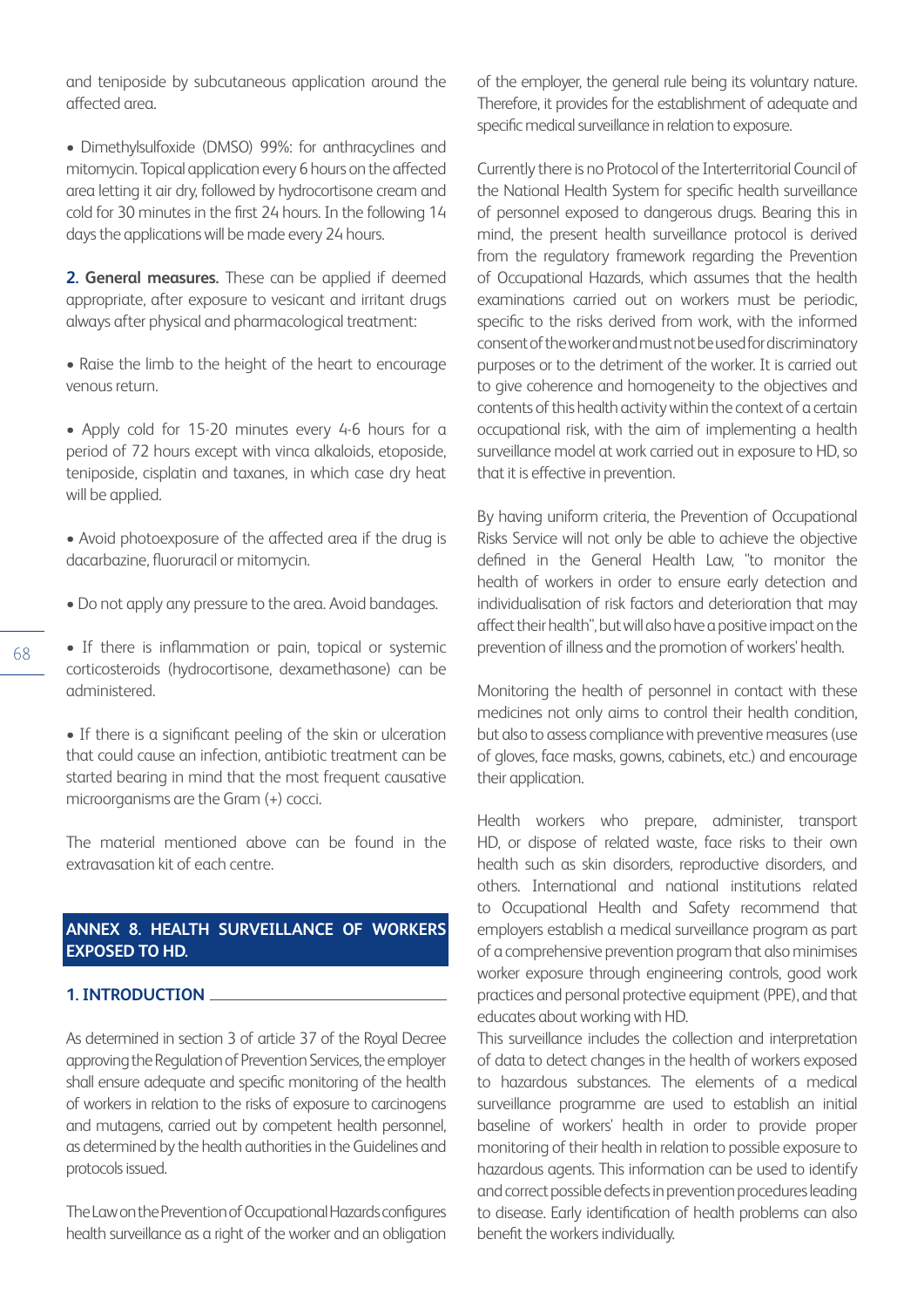Therefore, the workers who should be included in the health surveillance program are those who through their work may be directly exposed to HD and/or with hazardous waste or waste from a patient treated with these medications.

The exposure to HD can occur via inhalation, contact or absorption through the skin, ingestion or injection, with the most likely avenues of exposure being inhalation and contact/absorption through the skin, although other ways such as accidental ingestion by hand-to-mouth contact and accidental injection through needle pricks or injuries with sharp objects must also be considered.

The exposure of workers to HD has been assessed by studying biological markers of exposure, not having found any that is an indicator of exposure or a prognostic factor of health effects.

The symptoms that could affect workers are potentially all those that affect patients undergoing treatment with these drugs, some of which deserve special mention:

- Hypersensitivity to these drugs.

- Pulmonary toxicity.
- Alterations in platelet function.
- Cardiotoxicity.
- Neurotoxicity.
- Miscarriages, foetal malformations and infertility.
- Leukaemia.
- Neoplasms.
- Hepatotoxicity.

#### **2. PERSONNEL FOR WHICH IT IS INTENDED**

All workers who may be exposed to HD throughout their life cycle, including from its reception and transport to its disposal as waste, including its preparation and administration in the centre or at the patient's home, and the treatment of the excreta of treated patients, will be subject to Health Surveillance in accordance with this protocol.

All personnel in the field of action of the SESCAM SPRL who, through RA, have been identified as at risk of exposure to hazardous drugs are considered exposed personnel. For the employees of contracted companies it is necessary to apply art. 24 of the LPRL in relation to Coordination of Business Activities.

#### **3. CONTENTS OF THE HEALTH SURVEILLANCE**

Correct monitoring of the health of exposed workers is essential.

The objective of Health Surveillance is to avoid/minimise adverse effects on workers exposed to hazardous substances. By identifying and correcting possible failures in exposure prevention (identified through health surveillance), exposures can be limited and adverse health outcomes can be prevented in other workers (primary prevention).

Identifying the first reversible biological effects will help reduce or eliminate exposure and limit other negative side effects on the health of individual workers (secondary prevention).

Health surveillance is a second line of defence by increasing the protection offered by engineering controls, other administrative controls, work practice controls, personal protective equipment (PPE), and worker education about the hazards posed by the materials with which they work or with which they may come into contact in the course of their work.

#### **3.1 Elements of a health surveillance programme.**

Different issues should be considered when developing a health surveillance programme for workers exposed to HD. The first is to identify workers who are potentially exposed to HD based on their duties.

The second is how to apply health surveillance that is appropriate for the exposure because different types of HD differ in their ways of acting and may affect specific organs.

Since health workers are generally exposed to many, no single biological indicator is appropriate for all of these substances. Companies and organisations should use the information obtained through health surveillance to assist affected workers, and to identify and correct any system failures that may result in harmful exposures.

It should be indicated whether it is an initial health examination (when entering the workplace), periodic (recommended every one, two or three years depending on the probability of risk of exposure), following acute accidental exposure, risk assessment during pregnancy, breastfeeding or any other situation that may make the worker especially sensitive or after prolonged temporary incapacity.

#### **3.2 Clinical History:**

- Work centre details:
	- Job name and seniority.
	- Products used.
	- Number of hours of exposure per day.
	- Means of prevention used (gloves, face masks, gowns, cabinets, etc.)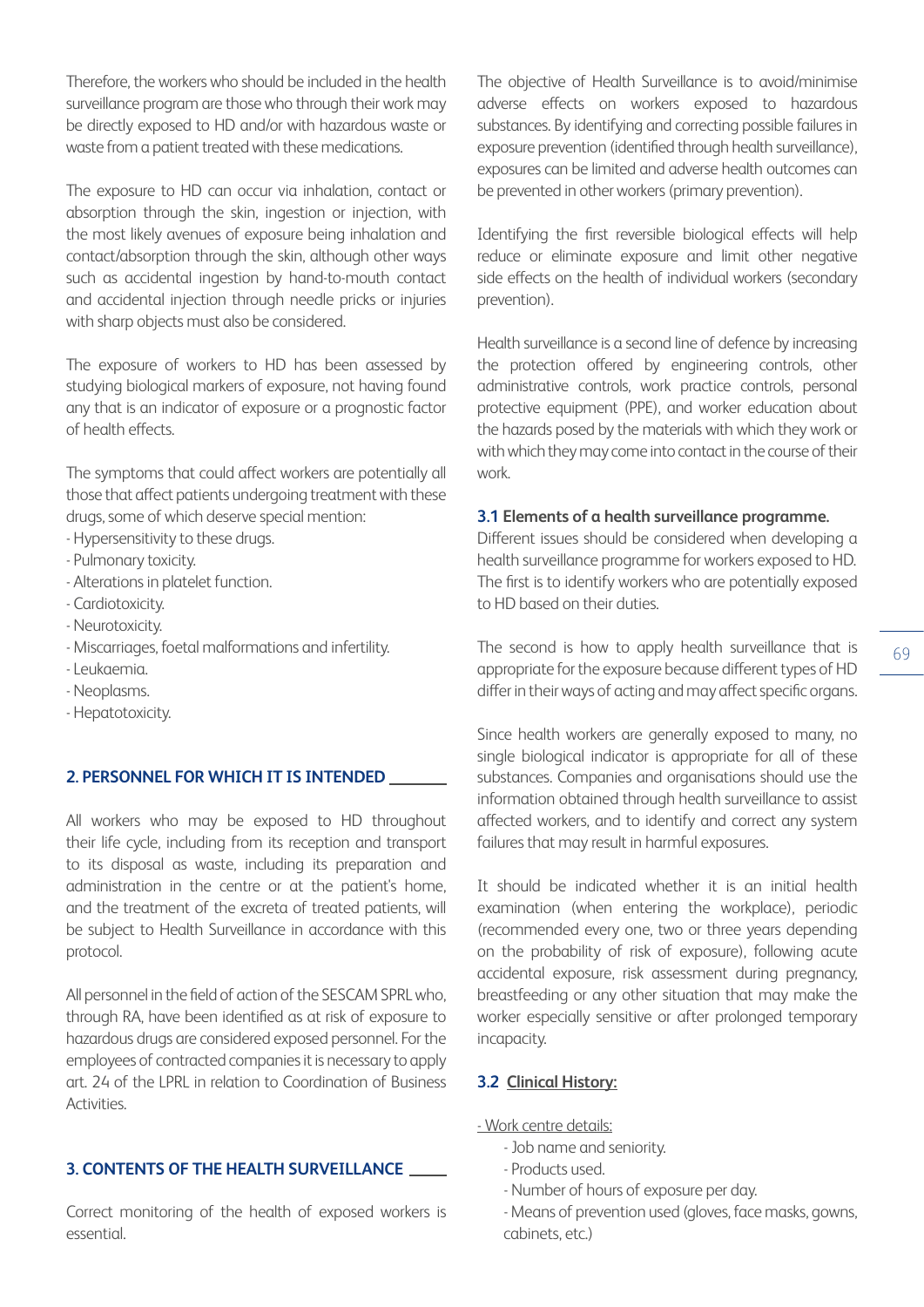# - Family background:

- History of neoplasms.
- Liver alterations.
- History of disabilities related to chromosomal alterations.

# - Personal background:

- Previous radio or chemotherapy treatments.
- Recent radiological tests.
- Drug allergies.
- Impaired liver or kidney function.
- Congenital or acquired immunodeficiencies.

- Reproductive background: pregnancies, miscarriages, foetal alterations and congenital malformations in children.

- Habits: tobacco consumption, consumption of other stimulants (medications, caffeine, stimulant drinks, drugs), sun exposure, hobbies (DIY), use of cosmetic products or hairdressing (nail polish, dyes, etc.).

- General questions by organs and systems:

# **a/ General symptoms:**

- Asthenia.
- Anorexia.
- Weight loss.
- Night sweats.
- Fever.
- Others:
- **b/ E.N.T.**
	- Vertigo.
	- Nasal obstruction.
	- Dysphagia.
	- Odynophagia.
	- Others:

# **c/ Ophthalmology.**

- History of eye injuries.
- Use of intraocular lenses or contact lenses.
- History of ocular paralysis.
- History of retinal detachment.
- Colour blindness.
- Cataracts
- Others:

# **d/ Cardiorrespiratory.**

- Cough.
- Chest pain.
- Palpitations.
- Dyspnea.
- Orthopnea.
- Others:

# **e/ Gastrointestinal.**

- Pyrrhosis, reflux.
- Intestinal habit: Diarrhoea/constipation.
- Abdominal pain.
- Blood in faeces.
- Others:

# **f/ Genitourinary.**

- Dysuria.
- Hematuria.
- Polyuria.
- Nocturia.
- Others:

# **g/ Gynaecological and Obstetric.**

- Menarche.
- Date of last period.
- Menstrual periodicity.
- Duration.
- Vaginal discharge.
- Menopause, treatment with HRT.
- Obstetric history: Pregnancy and lactation (specify previous and current, if any). - Others:

# **h/ Locomotive.**

- Joint pain.
- Swelling.
- Others:

# **i/ Skin and mucous membranes.**

- Injuries with/without pruritus.
- Rashes.
- Others (skin hyperpigmentation, skin or mucous irritation):

# **j/ Neurological.**

- Paresthesias.
- Dysesthesias.
- Motor impairments/limitations.
- Headaches.
- Loss of consciousness.
- Others:
- Clinical examination.

# **a/ Physical examination.**

- Attitude, (anxiety and overall observation data).
- Race, height and weight.

# **b/ Exploration.**

- Skin, hair, nails, mucous membranes.
- Eyes.
- Ears, mouth, pharynx.
- Neck: thyroid.
- Adenopathies.

# **c/. Cardiorrespiratory examination:**

- Cardiovascular:
	- · Blood pressure.
	- · Auscultation: Murmurs, rubs, others.
	- · Arterial: Peripheral pulses, carotid pulses.
	- · Venous: Varicose veins.
	- · Others:
- Respiratory: Auscultation.

# **h/ Abdominal examination: with special interest win liver alterations.**

# **i/. Examination of the locomotor system:**

- Spinal column.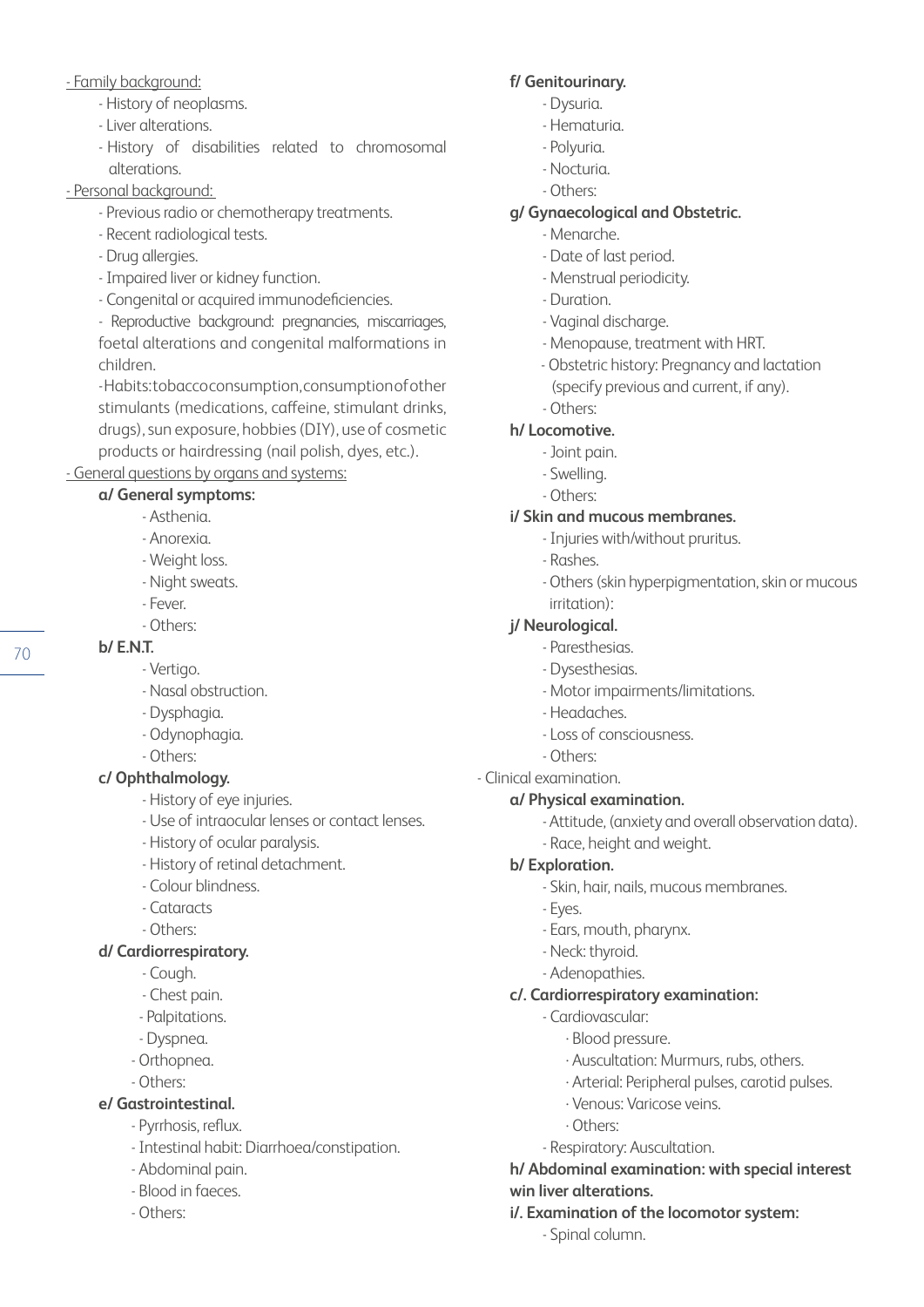- Extremities: deformities/atrophy, asymmetry, amputations.
- Joints: limited movement, deformity.

**j/ Neurological examination: gait, reflexes, sensitivity.**

- Complementary tests:

**a/ Blood test: Blood analysis includes haematological and biochemical parameters:**

- Haematological parameters:

- · Haematids.
- · Haematocrit.
- · Haemoglobin.
- · Mean corpuscular volume.
- · Mean corpuscular haemoglobin.
- · Mean corpuscular haemoglobin
- concentration.
- · Platelets.
- · Mean platelet volume.
- · Leukocytes.
- · Leukocyte formula and count.
- · Sedimentation rate (1st hour).
- Biochemical parameters.
	- · Glucose.
	- · Alkaline phosphatase.
	- · LDH.
	- · Glutamic oxalacetic transaminase.
	- · Glutamic pyruvic transaminase.
	- · Gammaglutamyltransferase.
	- · Total bilirubin.
	- · Direct bilirubin.
	- · Cholesterol.
	- · Cholesterol-HDL.
	- · Triglycerides.
	- · Urea.
	- · Creatinine.
- Serology: (Biological Agents Protocol):
	- · Hepatitis B.
	- · Hepatitis C.
	- · HIV.

## **b/ Urine analysis: biochemical and morphological.**

According to medical criteria, and in order to assess exposure with more parameters (always taking into account the information provided by the RA) the following are determined:

- TSH.
- Albumin/Globulins Coefficient.
- Total proteins.
- Albumin.
- Proteinogram.
- Immunoglobulins.

and the additional parameters deemed appropriate in each case (e.g.: Reticulocytes, Granulocytic Alkaline Phosphatase, etc.)

## **c/ Complementary tests: generally the following will be carried out:**

- Electrocardiogram.
- Spirometry, the first time the worker comes to perform Health Surveillance, and as long as the hazardous drug handled can affect lung function.
- Vision Control.

If considered necessary, in the presence of dermal lesions, interconsultation with the Dermatology Service will be carried out.

**d/ Specific biological indicators:** no particular

biological indicator is appropriate for all hazardous drugs. It is necessary to obtain information from the safety specifications and to select those specific studies that provide information on the toxicity of the drug to which staff is exposed, medical criteria and depending on the type of exposure.

## 3.3 Evaluation of results

All results of the health surveillance programme should be examined for trends that may indicate changes in health due to exposure to HD. If changes in the worker's health are found during follow-up examinations, the following measures should be taken, through and with the support of the appropriate Services and, where appropriate, with the outsourcing of measures or actions:

1. Analyse the current protection measures that have already been established:

• Engineering controls (biological safety cabinets of the class or type necessary to prepare drugs, robotic systems, ventilation, transfer apparatus in closed systems and closed intravenous systems).

• Compare the practice of controls with recommended standards.

• Perform environmental sampling if analytical methods are available.

• Standards for the use of personal protective equipment (PPE) and that employees comply with these standards and use PPE.

• Availability of suitable PPE such as gloves for use with HD, waterproof gowns and respiratory protection.

2. Verify that all controls are in adequate working condition and check that the worker complies with existing standards or new ones that come into force.

3. Develop an action plan to prevent further exposure of workers.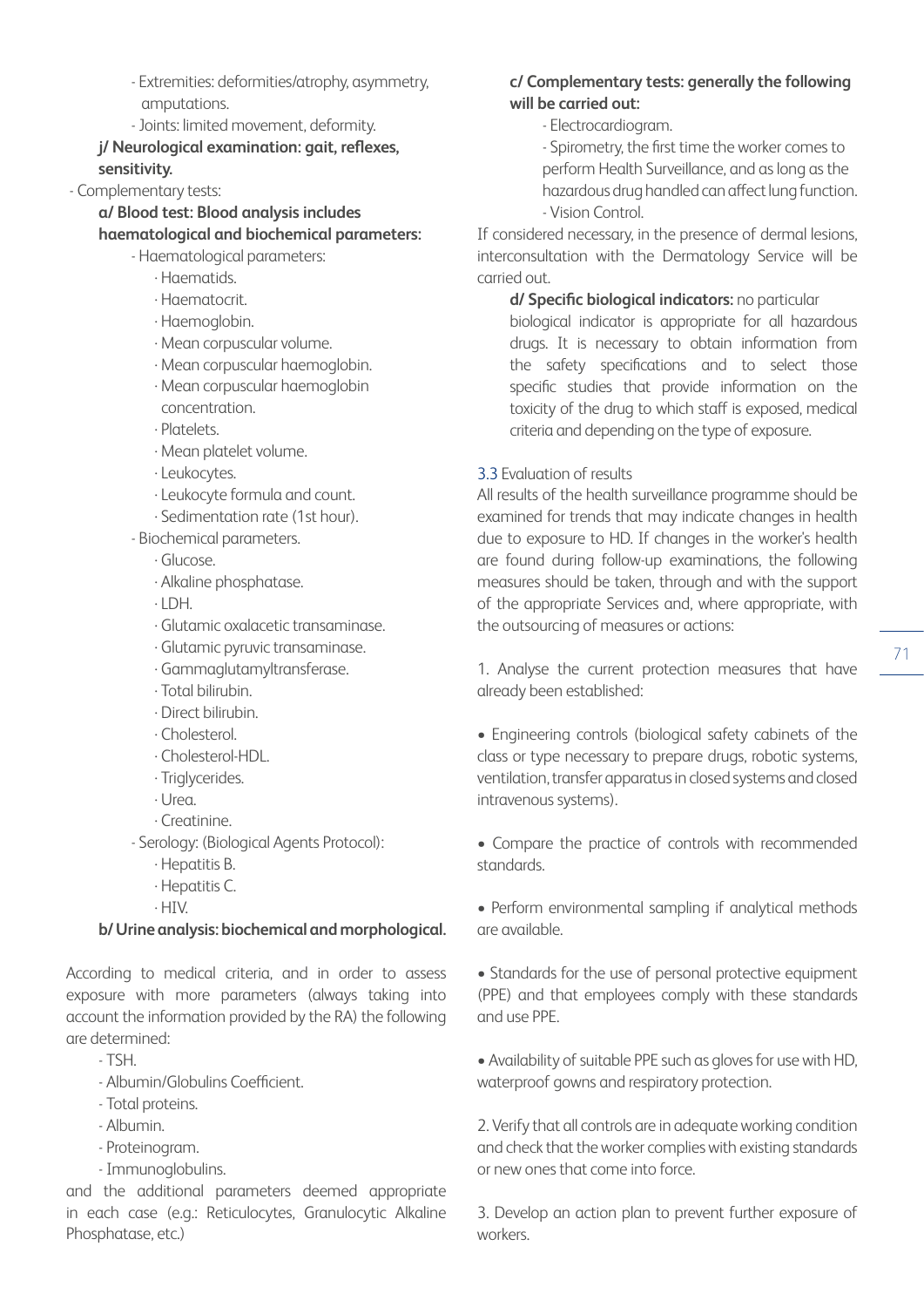4. Ensure mutual confidential communication between the worker and his or her occupational health unit regarding notifications:

• by any worker who wants to talk to the occupational health unit about changes in his or her health condition such as pregnancy or a chronic illness; or

• by the occupational health unit when workers are informed of the finding of an adverse health effect and follow-up instructions.

5. Provide continuous health surveillance to all workers at risk in order to ascertain whether the new plan is effective.

In the prevention of workers exposed to antineoplastics or any other hazardous drug, although, from the point of view of Industrial Hygiene, the incorporation of regulated methods of sampling techniques and analysis for the assessment of certain cytostatics (Cisplatin, 5 fluoracil, etc.) is a step forward in risk assessment and the adoption of preventive measures, the Occupational Physician does not have BEIs or sufficiently sensitive and specific indicators for the biological control of workers.

Therefore, the following considerations should be taken into account when assessing the individual risk of each worker:

The description of the specific procedure to be carried out (systemic or local use and application technique, work equipment, etc.) that could generate exposure to certain drugs (specific pharmacodynamics of each product).

In most of the studies published so far, there are no reference values (no assigned exposure limit value, ELV) to establish safe situations.

In general, there are no regulated methods of sampling and analysis techniques available.

The various drugs can penetrate through different avenues. Complementary tests are aimed at detecting risk factors or health conditions that may increase the risk for the worker exposed to these medicines (HSW), as no specific tests are available.

## **4. PERIODICITY OF THE HEALTH SURVEILLANCE**

Health Examinations of workers exposed to dangerous drugs should be performed (Art. 37 RSPRL):

• At the beginning, after hiring and incorporation into the job (initial health examination).

• Periodically, during the working life in that job position (periodic health check). The regularity will depend on the magnitude of the worker's risk of exposure.

In general, the periodicity will be established according to the following outline:

In general, it will not be less than three years, and will always be ANNUAL in the workers in fertile age with VERY HIGH or HIGH risk of exposure, except for individual situations at the discretion of the occupational physician. It is not considered that a lower periodicity (greater frequency of health surveillance) implies a better coverage of the health risk, provided that the basic measures of collective and individual protection are strictly complied with and the worker has adequate technical training in the handling of hazardous drugs.

The risk has been considerably reduced since the implementation of measures that reduce environmental

| PROBABILITY OR RISK OF EXPOSURE | <b>PERIODICITY</b> |
|---------------------------------|--------------------|
| Very high                       |                    |
| High                            | Annual             |
| Moderate                        | Biennial           |
| Very high                       |                    |
| High                            | Annual             |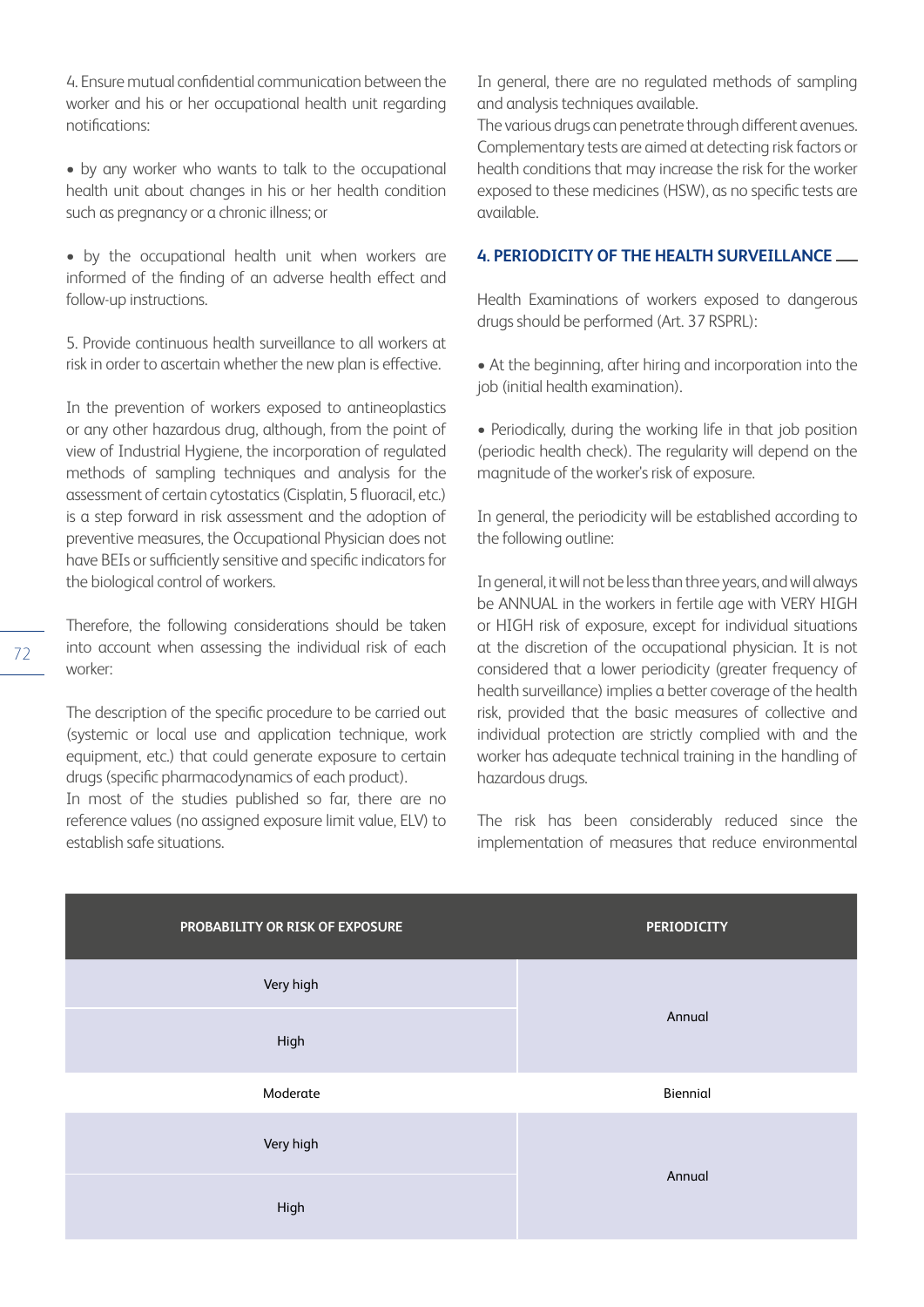pollution, fundamentally the use of closed systems and Luer lock connections, as well as the implementation of other measures, such as waste disposal systems with thermosealing.

• After acute accidental exposure to a hazardous drug (HD1 HD2), the severity and type of exposure (route of entry), the presence of acute respiratory or skin symptoms, and the need for therapeutic and/or aftercare measures will be assessed.

– The most common acute effect is local irritation (skin, eyes and mucous membranes). Some cases with allergic reactions and/or blistering effect have also been observed.

– The symptoms derived from acute exposure (either by direct contact or inhalation) described in the literature are: abdominal pain, nausea and vomiting, cough, dizziness, headaches and dermatitis.

– It is important to declare and record any type of incident or accident (see table).

• After prolonged absence from work for health reasons, in order to detect Highly Sensitive Workers (HSW) in relation to the illness that caused the absence from work.

• At the time of leaving the handling work (by dismissal, retirement or change of position), with a report by the Occupational Physician.

|                                                      | <b>High Risk of Danger to OHS</b>                                                                                                                                                                                                                                                                                                                                                                                                                             | <b>Moderate Risk of Danger</b>                                                                                                                                                                                                                                                                                                                                                                                                                                                                                                                                                                                                                                                                                                                                                                                                                                                                                         | <b>Low Risk of Danger</b>                                                                                                                                                                                                                                                                                                                                                                                                                                                                                                                                                                                                                                                                                                                 |
|------------------------------------------------------|---------------------------------------------------------------------------------------------------------------------------------------------------------------------------------------------------------------------------------------------------------------------------------------------------------------------------------------------------------------------------------------------------------------------------------------------------------------|------------------------------------------------------------------------------------------------------------------------------------------------------------------------------------------------------------------------------------------------------------------------------------------------------------------------------------------------------------------------------------------------------------------------------------------------------------------------------------------------------------------------------------------------------------------------------------------------------------------------------------------------------------------------------------------------------------------------------------------------------------------------------------------------------------------------------------------------------------------------------------------------------------------------|-------------------------------------------------------------------------------------------------------------------------------------------------------------------------------------------------------------------------------------------------------------------------------------------------------------------------------------------------------------------------------------------------------------------------------------------------------------------------------------------------------------------------------------------------------------------------------------------------------------------------------------------------------------------------------------------------------------------------------------------|
| <b>HIGH FREQUENCY</b>                                | • Preparation of drugs in safety cabinet<br>by Nurses and Hospital Pharmacy<br>Technicians (manual, intensive and<br>habitual task, consider rotation of<br>tasks).<br>• IV/Parenteral administration<br>of drugs by Day Hospital Nurses.<br>Very High NICOSEND                                                                                                                                                                                               | • Parenteral IV administration by<br>Nurses with safe work equipment that<br>prevents aerosols (use of closed<br>systems, safe connections, waste<br>collected in thermosealed<br>containers., etc.)<br>High NICOSEND                                                                                                                                                                                                                                                                                                                                                                                                                                                                                                                                                                                                                                                                                                  | • Robotic preparation controlled by<br>Nurses and Hospital Pharmacy<br>Technicians (usual robotic task)<br>Moderate NICOSEND                                                                                                                                                                                                                                                                                                                                                                                                                                                                                                                                                                                                              |
| HANDLING FREQUENCY/PROBABILITY<br>MODERATE FREQUENCY | • Auxiliary staff (Pharmacy<br>Nursing Auxiliary Care Technician,<br>Pharmacy Technicians) in the prepara-<br>tion and cleaning of cabinets (intensive<br>and habitual task, although they tend<br>to rotate tasks within the Pharmacy<br>Service).<br>· IV/parenteral administration by<br>hospitalisation nurses (oncology,<br>haematology, etc.).<br>• Maintenance staff, actions<br>regarding exhaust duct (changing<br>of HEPA filters)<br>High NICOSEND | • Auxiliary staff (Pharmacy Nursing<br>Auxiliary Care Technician) in the<br>reception and storage of hazardous<br>drugs. (They usually rotate tasks).<br>• IV/Parenteral Administration by<br>hospitalisation nurses by means of<br>Closed Systems (avoiding aerosols, but<br>not splashes if the cycle has to be<br>interrupted).<br>• Operating room personnel (Nurses,<br>Surgeons) who work in the surgical field<br>(closed) in the HIPEC or where<br>dangerous drugs are used.<br>• Urology nurses who perform bladder<br>instillations with Mitomycin C or similar.<br>• Nursing Auxiliary Care Technicians<br>from ICU and oncohaematological<br>hospitalisation units or other hospitali-<br>sation units (patients with systemic CTX)<br>that carry out excreta collection without<br>anti-splash systems (splitting bags in<br>order to empty as an example of<br>bad practice, etc.).<br>Moderate NICOSEND | • Orderlies or porters in charge of<br>transport and/or storage.<br>• Auxiliary personnel (Pharmacy Nursing<br>Auxiliary Care Technician) in the handling<br>and counting of hazardous oral drugs (in<br>tablets) (single dose). They usually rotate<br>tasks.<br>• Cleaning personnel in charge of the<br>collection of accidental spillages in wards,<br>operating theatres, day hospital and areas<br>where dangerous drugs are administered.<br>• Nursing Auxiliary Care Technicians from<br>ICU and oncohaematological hospitali-<br>sation units or other hospitalisation units<br>that collect excreta from patients with sys-<br>temic CTX, with anti-splash systems (bags<br>with cap/valve for emptying, etc.).<br>Low NICOSEND |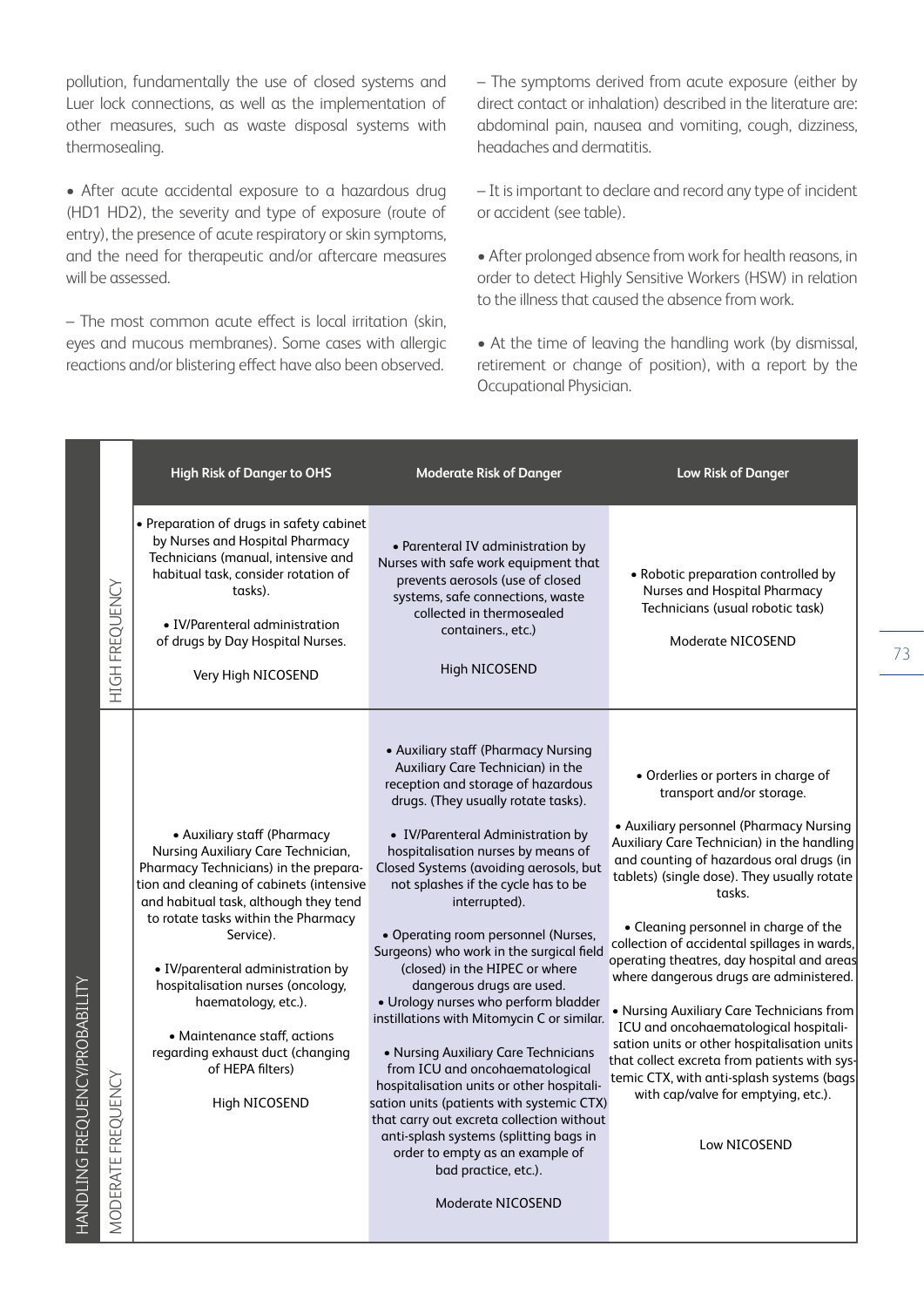| <b>High Risk of Danger to OHS</b>                                                                                                                                                                                                                                      | <b>Moderate Risk of Danger</b>                                                                                                                                                                                                                                                                                                                                                                                                                                                                  | <b>Low Risk of Danger</b>                                                                                                                                                                                                                                                                                                                                                                                                                                                  |
|------------------------------------------------------------------------------------------------------------------------------------------------------------------------------------------------------------------------------------------------------------------------|-------------------------------------------------------------------------------------------------------------------------------------------------------------------------------------------------------------------------------------------------------------------------------------------------------------------------------------------------------------------------------------------------------------------------------------------------------------------------------------------------|----------------------------------------------------------------------------------------------------------------------------------------------------------------------------------------------------------------------------------------------------------------------------------------------------------------------------------------------------------------------------------------------------------------------------------------------------------------------------|
| • Midwives who administer MTXT in<br>ENCYPROBABILITY<br>treatment of ectopic pregnancy<br>or any other hazardous drug.<br>• Personnel from<br><b>Interventional Radiology that</b><br>intervenes in techniques<br>with HD1 or 2.<br>LOW FREQUENCY<br>Moderate NICOSEND | • Hospital pharmacists who<br>may occasionally handle<br>cytostatic/hazardous drugs when perfor-<br>ming quality controls.<br>• Operating room personnel<br>(anaesthetists, other staff)<br>who remain in the operating<br>room during HIPEC or any<br>other technique with hazardous drugs.<br>• Nurses from public health care<br>homes/Primary Care and/or<br>Rheumatology/dermatology<br>offices that administer MTXT<br>in PRELOADED SYRINGE<br>(without aerosolisation).<br>High NICOSEND | • Pathological A. Autopsies personnel<br>(Orderly or porter, PCT, Specialists, etc.)<br>in case of autopsy of an oncology<br>patient with systemic CTX in<br>the last 72h.<br>• Personnel in Services where<br>cytostatic/dangerous drugs are<br>handled (Hospital Pharmacy,<br>Daytime Pharmacy, Ophthalmology<br>and CTX eye drops) that very rarely<br>can be exposed incidentally<br>(Oncologists, Administrative<br>personnel, Other personnel).<br>Very Low NICOSEND |

• Workers at reproductive risk should contact the health area of their Prevention Service.

**Specific measures in relation to the level of exposure:**

The handling of hazardous drugs (HD1, HD2) shall be considered as potentially dangerous and if it cannot be replaced by another less dangerous product, measures must be taken to avoid exposure.

RD 665/1997 on the protection of workers against risks related to occupational exposure to carcinogens applies in the case of most cytostatic compounds (HD1), since their mutagenic and carcinogenic potential is perfectly established. However, not all antineoplastic agents (HD1) have a proven mutagenic and/or carcinogenic effect, which is why decisions regarding the health surveillance of exposed workers (frequency of health examinations, suitability, etc.) are made based on the magnitude of the risk of exposure. We consider the same criterion applicable to exposure to other hazardous drugs (HD2).

Estimation of the Level of Health Consequences in the event of Unwanted Exposures (NICOSEND):

NICOSEND: Estimation of the magnitude of possible health damage that could occur during unwanted exposure, and which is directly proportional to two factors: the frequency of manipulation of antineoplastics in the workplace and the degree of complexity of the task/s performed.

Following the INSHT risk level assessment methodology, the authors of the "Best Practices Guidelines for Workers

Exposed to Cytostatic Substances."(AMMTAS 2014) established a model for estimating the LEVEL OF HEALTH CONSEQUENCES IN THE EVENT OF UNWANTED EXPOSURE (NICOSEND), which is directly proportional to the FREQUENCY OF HANDLING of antineoplastics in the workplace, and to the POSSIBILITY OF HARM according to the complexity of the task, generically considering that zero risk does not exist and these exposures are not always well controlled and reported. We consider that this risk estimation model is applicable to the exposure to hazardous drugs, since the objective is the same.

The objective is to obtain an assessment model that allows decisions to be made in Health Surveillance (in terms of periodicity of health examinations, suitability and recommendations for adaptation).

This model is not intended to replace the method of Risk Assessment (RA) particular to each workplace (its purpose is to prioritise prevention measures in terms of collective and individual safety), which should always be consulted (per job position) when assessing the worker, as it will clarify the frequency of exposure and the dangerousness in each particular case.

For this reason, and so as to avoid confusion, the authors did not use the Risk Level (RL) nomenclature that is used in the RA that follow the INSHT assessment method (Trivial, Tolerable, Moderate, Important and Intolerable RL), as they did not intend to correct avoidable safety risk situations, but, assuming that all collective and individual prevention measures are applied in each case, they considered the hypothetical danger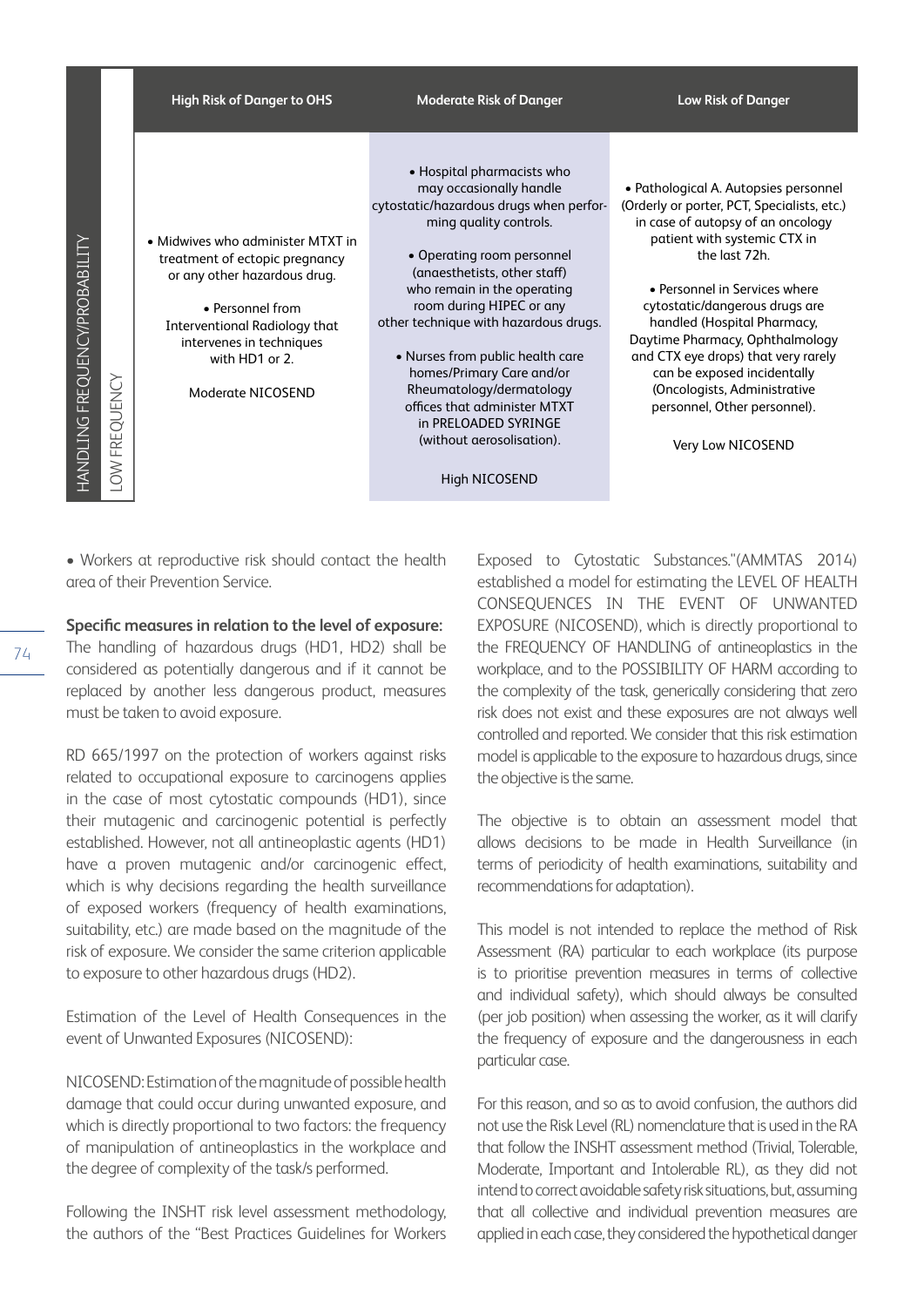of unwanted accidental exposure, and always estimating the most unfavourable situation, especially in HSW. It is the same situation in which we find ourselves, so we consider that the procedure should be the same.

There are 5 NICOSEND variables:

- Very High.
- High.
- Moderate
- Low.
- Very Low.

The magnitude of the NICOSEND has been estimated in a simplified manner to facilitate health surveillance, but in reality it depends on multiple factors:

- Frequency of use (time and intensity of exposure).

- Danger associated with the task (probability of accidental exposure).
- Toxicity of the drug/s being handled (carcinogenic and/or teratogenic effects).
- Ways of exposure (airborne by inhalation or cutaneous by direct accidental contact with skin and mucous membranes).
- Possibility of environmental contamination (practically non-existent with the use of closed systems).
- Biological and pathological conditions of the worker.

#### **5. SUITABILITY AND DERIVED ACTIONS**

"Work suitability": to make a medical judgement of suitability between a person's health conditions and the characteristics of a particular job (specific protocols). This judgement must be based on the non-existence of psychophysical deficiencies that prevent the normal performance of the work, and on the detection of individual characteristics that pose a risk to the worker or others. These values must be taken into account when determining whether the post has adequate working conditions. The following conclusions can be drawn from the results of the health examination carried out according to this specific protocol for workers exposed to hazardous drugs:

#### **Suitable:**

The worker presents no limitation or contraindication to fully perform all the tasks assigned to his/her position, complying with collective and individual regulatory protection measures and with adequate technical training in the handling of dangerous drugs. Sometimes it is necessary to make a specific recommendation on additional protection or precautionary measures: Suitable with recommendations.

#### **Suitable with limitations:**

The worker has a limitation/contraindication and/or is under medical study and surveillance in order to determine his/ her ability to fully perform all the tasks assigned to the job position, but in general can perform his/her activity, with limitations to specific tasks. This would include, inter alia, workers with significant dermatological pathology (with difficulty in occlusion of lesions in exposed areas, worsening of lesions by repeated hand washing and use of PPE, etc.) or with severe hepatopathies or chronic nephropathies, in workplaces with moderate or low NICOSEND, according to the criteria of the occupational physician.

The action to be taken involves adapting the job to avoid those tasks that involve the risk of inhalation or contact with hazardous drugs during unwanted exposure (e.g. cleaning up spillages).

#### **Not suitable:**

A worker who has health conditions that incapacitate him/ her for work, either because it is impossible for him/her to perform the work due to the health condition, or because of a special sensitivity (Highly Sensitive Worker -HSW- due to specific risks of the job) that makes the worker vulnerable even in the safest working conditions, and the severity of an undesired exposure is significant, should that person remain in the job position.

- Allergic to hazardous drugs (if there may be a risk of inhalation or contact with them, during unwanted exposure). Moderate, high or very high NICOSEND (for the rest, a task limitation would suffice).

- Workers with severe, extensive dermatological pathology (with difficulty in occlusion of lesions in exposed areas, worsening of lesions by repeated hand washing and use of PPE, etc.) in positions with a high or very high NICOSEND.

- Women with a history of recurrent miscarriages, of childbearing age and with an effective willingness to have children (with a report from their gynaecologist responsible for their treatment) should avoid the risk of inhalation or contact with dangerous drugs during unwanted exposure, moderate, high or very high NICOSEND (in the rest, a limitation or adaptation of tasks could be considered).

- People with high exposure to ionising radiation (personnel working regularly with cytostatic agents should not be exposed to ionising radiation exceeding 15 mSv per year). Workers with recent exposure to ionising radiation through treatment (radiotherapy) or diagnostic tests (gammagraphy with radioactive isotopes, etc.) should be avoided, with individual assessment of received doses, risk of inhalation or contact with dangerous drugs, during unwanted exposure in moderate, high or very high NICOSEND (in the rest, a limitation or adaptation of tasks could be considered).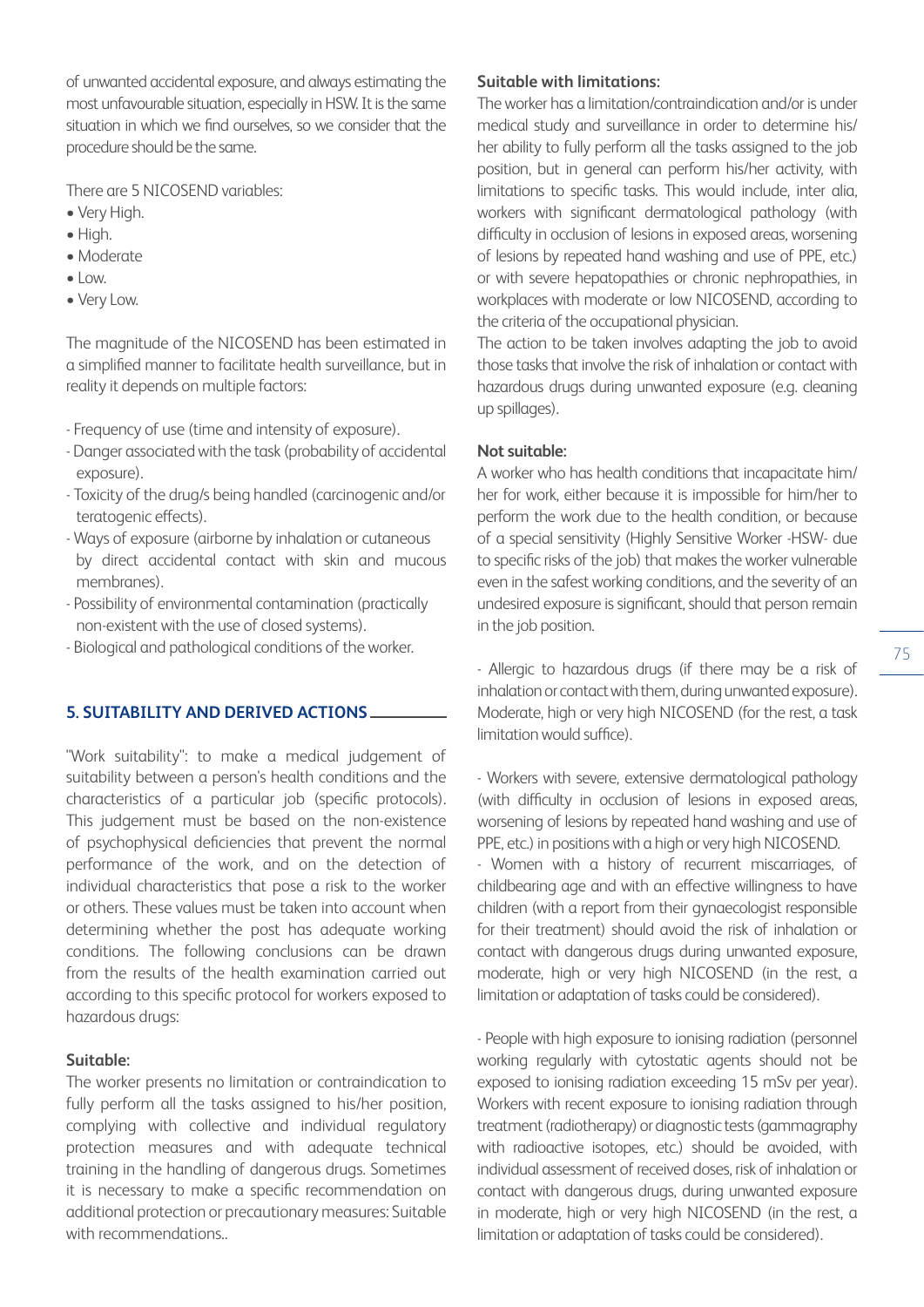- Employees who are immunosuppressed and/or who have received previous cytostatic or immunosuppressive treatments: individually assess the current state of immunosuppression and the risk of inhalation or contact with HD during unwanted exposure. Not suitable for moderate, high or very high NICOSEND (for the rest, an adaptation or limitation of tasks could be considered).

- Other situations of high sensitivity, at clinical criteria, to be assessed individually.

The action to be followed will be the CHANGE OF JOB POSITION, either permanently or temporarily (when the duration of the process that gives rise to the non-suitability, is limited or of an evolutionary nature and a health recovery is expected, as well as any person who presents any other situation of susceptibility of a temporary nature, such as, for example, the situation of pregnancy or breastfeeding).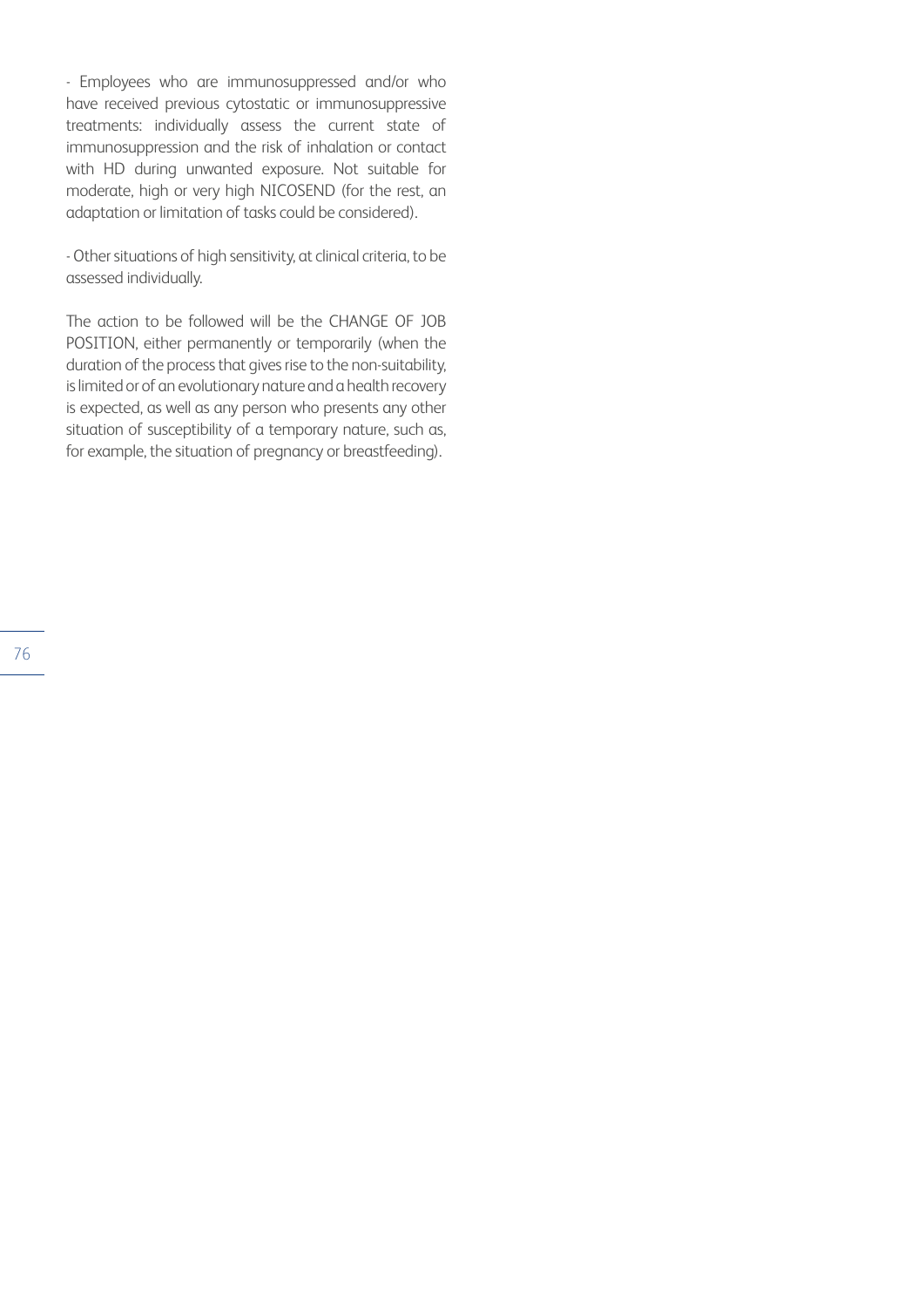# Safe work standard no. 15 Preparation of hazardous drugs

#### **INTRODUCTION**

Hazardous drugs (hereinafter HD) are those that present one or more of the following six characteristics in humans or animals:

- 1. Carcinogenicity.
- 2. Teratogenicity or other developmental toxicity.
- 3. Reproductive toxicity.
- 4. Evidence of severe organ toxicity or other low-dose toxici-
- ty in animal specimens or in treated patients.
- 5. Genotoxicity.

6. Structure and toxicity profiles of new drugs that have been determined to be dangerous according to the above criteria.

#### **The National Institute for Occupational Safety and Health** (NIOSH) classifies HD into:

- Group 1: antineoplastic drugs.
- Group 2: non-antineoplastic drugs that meet at least one of the above criteria.

• Group 3: drugs which present a risk to the reproductive process and which may affect men and women who are actively trying to conceive, and women who are pregnant or breastfeeding, but which do not pose a risk to other staff.

In September 2016, the National Institute for Occupational Health and Safety published the Technical Document: Hazardous drugs. Prevention measures for their preparation and administration.

This document specifies recommendations on handling, associated preventive measures and individual protection equipment to be used (information available at http:/ infomep.inssbt.es)

The "Guidelines for action on the risk of exposure to hazardous drugs for health service workers in Castile-La Mancha" includes specific actions in this respect in our field.

# **RECEPTION AND STORAGE OF HAZARDOUS DRUGS**

**Personal Protective Equipment (PPEs) to be used for the reception and storage of HD: gown and sanitary gloves.** 



- The reception and storage of HD in the Pharmacy Services will be carried out in the general storage area of the Pharmacy (adapted for this purpose).

- A list of HD and a spill kit will be available in a visible place with instructions for use for personnel in case of an incident.

- The transport to the final storage area should be carried out immediately after receipt, with the least possible delay, using extreme caution so as to minimise the risk of breakage.

- The HD should be stored, whenever possible, in a specific place separated from the rest of the drugs and clearly marked in areas of infrequent movement of material and people.

- The HD storage areas shall be arranged in such a way as to minimise the risk of falling or breakage (preferably with shelves with non-slip surfaces and ledges).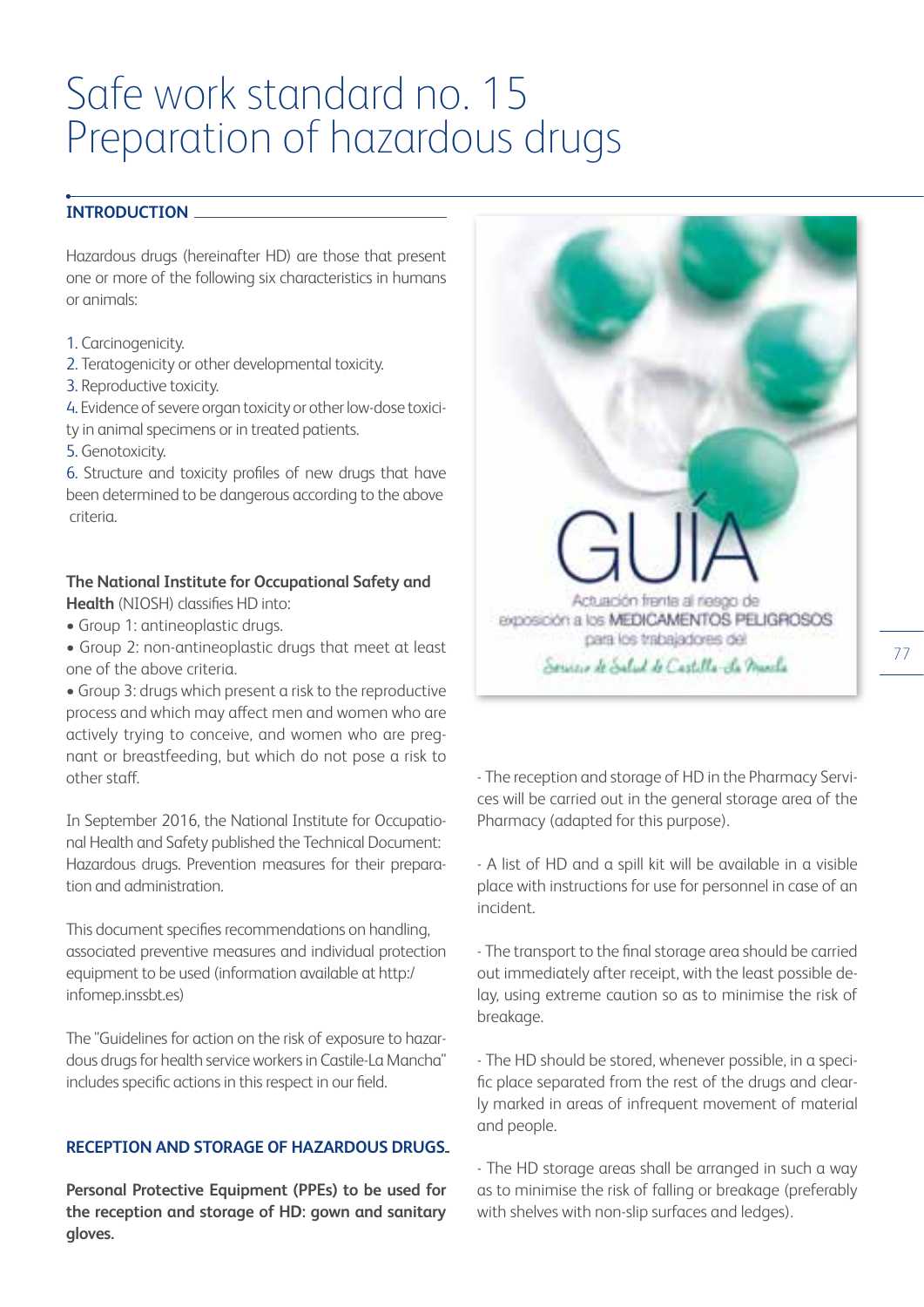### **PREPARATION OF HAZARDOUS DRUGS**

The preparation is the process by which, based on the commercial presentation of the HD, the prescribed doses are pre-packaged for its administration to patients. It is the phase of greater relative risk if adequate prevention and protection measures are not adopted.

To the extent possible and depending on the functional capacity of the Pharmacy Service, attempts will be made to centralise the activities of greatest risk (preparation and fractionation) in the Pharmacy Service in order to reduce the number of workers exposed.

**- Preparations of Group 1 HD and Group 2 parenteral HD must be carried out in the Pharmacy Services.**  Other HD should also preferably be prepared in that Service during its opening hours.

- HD preparation activities should be carried out by trained and qualified personnel.

- All preparation activities should be carried out following clear, written instructions.

- The preparation area of these HD must guarantee both the safety of the preparation for the patient and the safety of the worker who prepares it.

#### **Working rules in the Preparation Area of sterile HD.**

**PPE recommended for the preparation of sterile HD: gown, shoe protectors, FFP3 face mask, cap and double sanitary gloves.** 

Antechamber and airlock:

- Aseptic washing of hands and forearms.
- Fitting of corresponding PPE (once on, do not leave the antechamber).

• The products needed for each preparation will be prepared, checking possible defects such as expiration date, particles in suspension or changes in colour. Once checked, they will be decontaminated with 70º alcohol and placed on a tray that will be taken to the clean area.

#### Preparation area:

• This area will meet the specifications of a "clean room" controlled environment room. The Class II Biological Safety Cabinet (BSC) is located within this preparation area.

#### **General work rules in the biological safety cabinet.**

1. It is recommended that the cabinet should remain in

operation with the fan running 24 hours a day, 7 days a week. If the cabinet is not in operation 24 hours continuously, it must be put into operation at least 15 to 20 minutes before any handling is carried out so as to stabilise the air circulation. During this time the UV light will be on.

2. When the cabinet is in operation, activity inside the room should be kept to a minimum in order to avoid drafts that could influence the flow of the exhaust duct. The opening and closing of the access door to the room should be avoided as much as possible.

3. The work surface shall be covered with a sterile cloth absorbent on top and laminated underneath to collect any accidental spills that may occur. The cloth should be changed after each work session or when a spill occurs.

4. All material needed for the work should be carefully cleaned with antiseptic solution (70° alcohol) before being introduced into the cabinet.

5. All material will be inside the cabinet before work begins and there will be a waiting time of 2 to 3 minutes to restore flow conditions.

6. Do not block the air inlet or outlet with paper or objects

7. A sharp object container for cytostatic waste and an empty vial or closed bottle should be placed inside the cabinet, where the excess solutions generated during preparation will be placed.

8. Do not work or place objects less than 8 cm from the sides and 10 cm from the front of the cabinet. All handling must be carried out in the area where there is a flow current.

9. Distance must be kept between the products to be handled in order to maintain a relative flow current, with sterile products in the centre and non-sterile products on the outer side.

10. The movements of the operator's arms, inside and outside the cabinet, must be minimal to maintain the integrity of the negative pressure in front of the operator trying to follow the air flow.

11. Prepared and ready to use HD must be perfectly identified, indicating on the label, at least, the format and dose prepared, and the method of administration, expiry and storage conditions and the patient for whom it is intended.

**General rules for cleaning and disinfection of the biological safety cabinet.**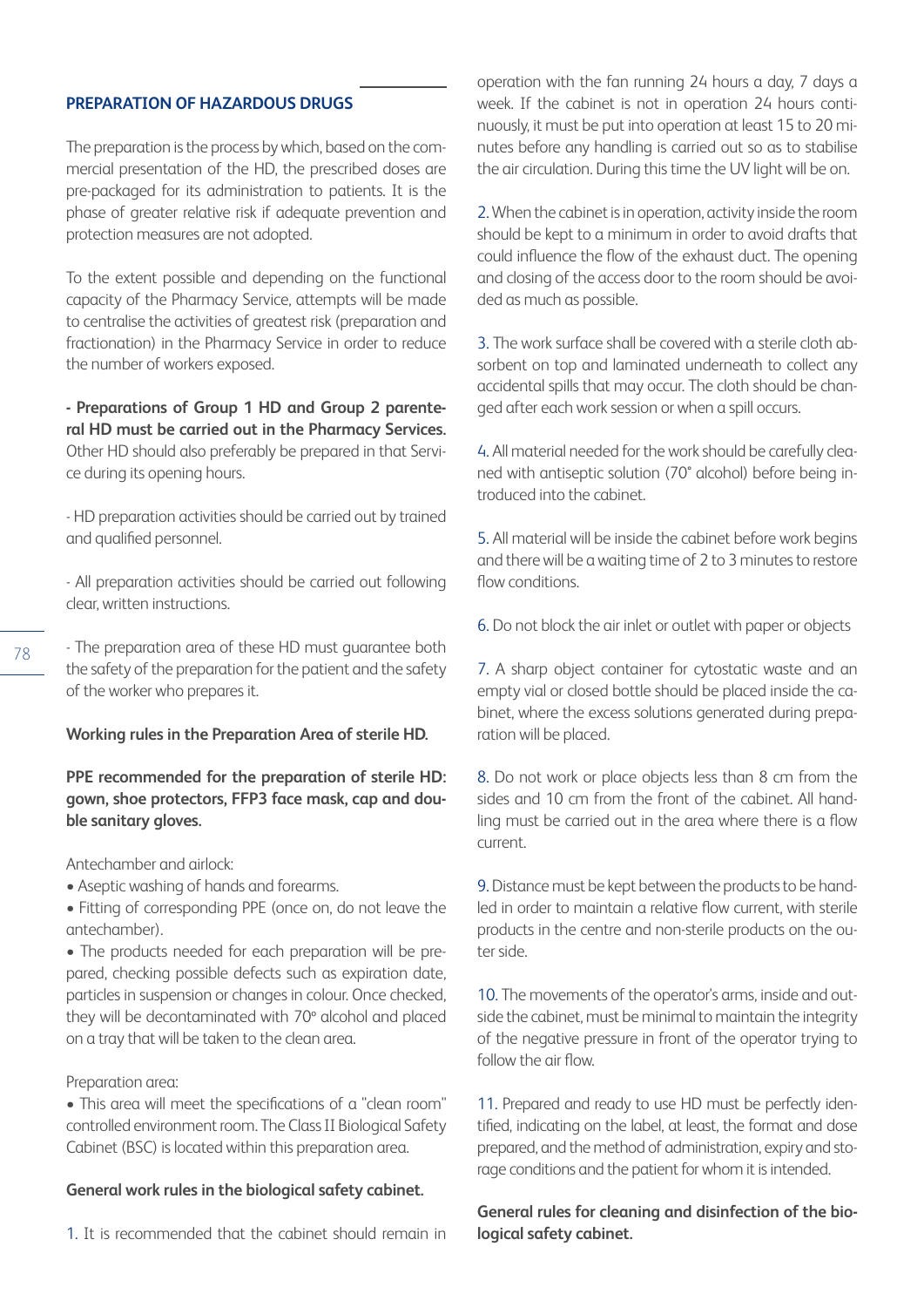Cleaning and disinfection should be carried out in the following situations:

- Before starting any work in the cabinet.
- Once the work in the cabinet has been completed.
- Whenever the work programme changes.
- In case of spills.

• Before carrying out a mechanical or biological control test in the work area.

- The cabinet fan will be running.
- Use disposable sterile cloths slightly dampened with disinfectant solution (70° alcohol).
- Clean with soapy water and immediately apply a disinfectant (70° alcohol).

- Do not get the HEPA filter wet while cleaning the cabinet. -While cleaning the contaminated area, the above-mentioned protective equipment must be worn.

- All material used for cleaning must be treated as contaminated waste.

# **Rules for working in the Preparation Area of non-sterile HD.**

**PPE to be used for the preparation of non-sterile HD: as a minimum, double loves, gown and FFP3 face mask** (the risk assessment will determine the additional protective equipment, depending on the working conditions and the types of preparations).

To the extent possible and depending on the functional capacity of the Pharmacy Service, attempts will be made to centralise the activities of greatest risk (preparation and fractionation) in the Pharmacy Service, thus reducing the number of workers exposed.

# **Preparation of unitary doses of oral suspensions of commercialised HD.**



If the dispensation is carried out in unitary doses, they will be prepared in the Pharmacy Service in the Class I BSC and with the specified PPE.

## **Fractionation or pulverisation of solid pharmaceutical products.**

The fractionation or pulverization of HD tablets should be avoided, so alternatives should always be sought (change of medication, commercialised liquid pharmaceutical forms, adaptation of doses to commercial presentations, etc.). If this were not possible, the handling of group 1 and 2 HD will be carried out in the Pharmacy Service in the Class I BSC with the appropriate PPE.

In the case of centres that do not have a Pharmacy Service, the handling will be carried out with the PPE and always taking into account the recommendations of the Prevention of Occupational Risks Service.

#### **Preparation of non-sterile HD Master Formulas.**

Preparation of non-sterile HD Master Formulas will be carried out in the Pharmacy Service. They will be prepared at least in Class I BSC following the Standardised Preparation Procedures.

The Pharmacy Service must specify in the Standardised Preparation Procedures of each master formula the protection guidelines established once the risks have been assessed by the Prevention of Occupational Risks Service.

# **HIGHLY SENSITIVE WORKERS**

It is recommended that HD 1 and 2 not be handled by workers in the following groups:

- 79
- Women who are pregnant or breastfeeding.
- Allergic to cytostatic agents and/or with dermatological pathology.
- Women with a history of miscarriages at childbearing age.
- Personnel professionally exposed to ionising radiation (more than 15 mSv/year).
- Personnel who have previously received cytostatic or immunosuppressive treatments.
- Staff with a previous history of neoplasia.
- Immunodeficiencies.

It is recommended that HD3 not be handled by workers at risk to the reproductive process (men and women who are actively trying to conceive), and women who are pregnant or breastfeeding; there is no risk to other staff.

# **DISPOSAL OF GENERATED WASTE**

# **HD1 Waste.**

This group of wastes corresponds exactly with the one defined in the European list of wastes as cytotoxic and cytostatic medicinal waste.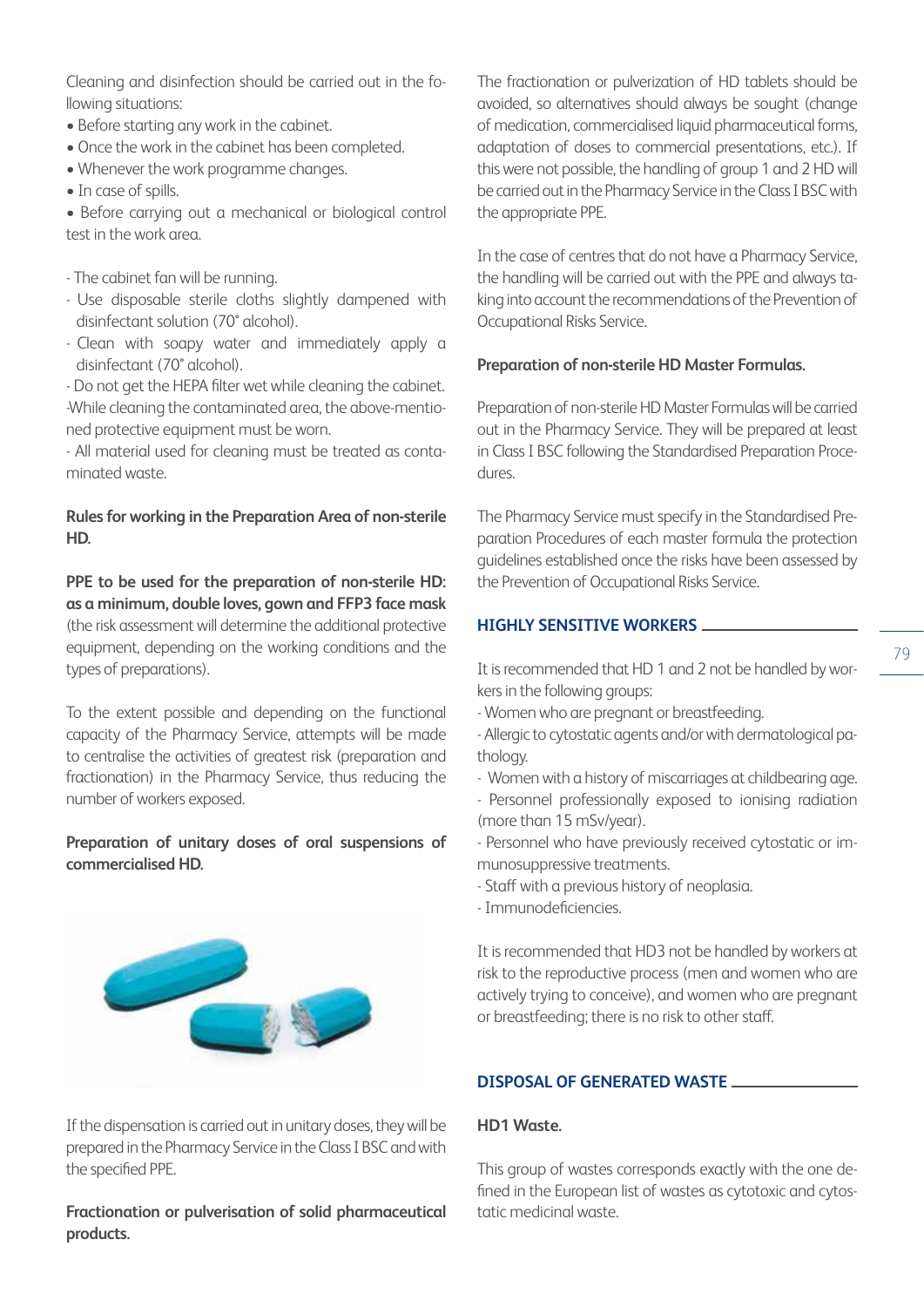The following are considered cytostatic waste:

- Remains of cytostatic drugs generated in their preparation and administration.

- The material used to clean the areas fro handling, particularly the preparation and administration of cytostatic drugs.

- The material used in the preparation and administration of cytostatic drugs (needles, syringes, bottles, bags and infusion systems).

- Protective equipment for handlers of cytostatic drugs (disposable protective clothing, gloves and protective breathing masks).

- Material stemming from the treatment of accidental spills, including those of excreta during the active life period of the cytostatic drug.



Its segregation will be carried out in official, rigid, single-use blue containers or the one designated by SESCAM, as the case may be.

## **HD2 and HD3 Waste.**

Waste containing traces of HD2 and HD3 (vials, systems, ampoules, vials, syringes, etc.) will be disposed of in the blue container for hazardous drug waste, selecting the smallest possible container in order to adjust its capacity to the volume of waste production.

The PPE used for the administration of HD2 and HD3 will be disposed of as urban waste, except for evident contamination (splattering, spillage, etc.). The PPE used in preparation will be disposed of in the container for hazardous drug waste.

The material used for cleaning spillages (absorbent material, PPE, etc.) will be disposed of in the blue container for hazardous drug waste.

#### **PROCEDURE FOR ACCIDENTAL EXPOSURE**

Any professional who suffers accidental exposure as a result of a spill, accidental puncture or any other accident with HD must go to the corresponding Prevention of Occupational Risks Service (SPRL) for their department for assessment and monitoring. They shall also fill in and register the work accident/incident report, except in urgent cases, in which case the middle manager or Head of Service, as appropriate, shall do so afterwards.

The health care worker may be accidentally exposed to HD in a number of ways:

#### **1. Exposure by inhalation or ingestion.**

In case of exposure by inhalation and/or ingestion, possible symptoms should be monitored and any abnormal symptoms should be reported to the immediate superior and to the SPRL.

#### **2. Exposure without contact to skin or mucous membranes:**

Wash hands with soap and plenty of water for ten minutes and put on new PPE.

#### **3. Exposure in contact with undamaged skin:**

- Immediately remove contaminated PPE and/or clothing. - Wash affected skin area immediately with mild, non-antiseptic soap and plenty of water for at least ten minutes. Shower if necessary.

- If the affected area is lacerated or irritated, it should be examined by a doctor.

- The affected area should be monitored by a doctor. Do not use hand cream or moisturisers, as they may increase the absorption of the drug.

- Dispose of contaminated PPE in the corresponding container and/or store clothes in a bag and dispose of them according to the Centre's Cleaning Protocol.



## **4. Exposure in contact with eyes or mucous membranes:**

- If the injured person wears contact lenses, remove them immediately.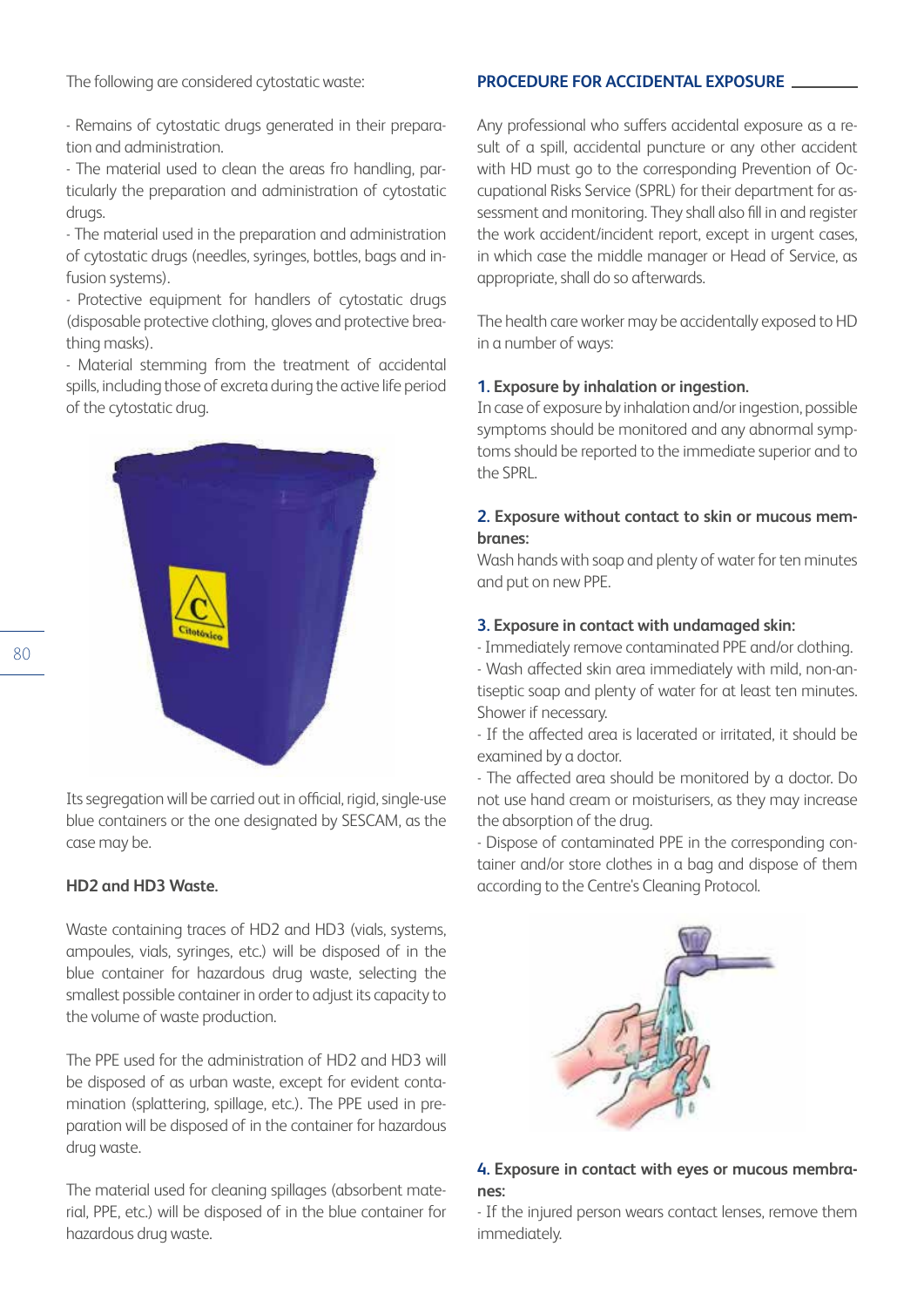- If substance has splashed in eyes, wash the conjunctiva with plenty of warm water for fifteen minutes and then apply 0.9% saline solution. Do not rub eyes.

- Seek immediate medical attention from the corresponding doctor.

#### **5. Cuts or punctures with contaminated needle or glass:**

In the event of an accidental cut or puncture wound:

- Immediately remove contaminated PPE and/or clothing.

- Rinse the area with plenty of warm water. Let the blood flow freely. Do not press on the wound area.

- Clean the area thoroughly with warm water and mild soap for at least ten minutes.

- If contact occurs by accidental inoculation (needle puncture): Do not remove the needle, remove only the syringe and with a new syringe aspirate the contents of the injected HD. If the needle has been moved, insert a new one at the point of injection and aspirate the medication.

## **PROCEDURE IN EVENT OF SPILLAGE OF HD INSIDE BSC**

- Seek immediate medical attention from the corresponding doctor.

- Any spillage in the cabinet must be cleaned immediately. - If the volume of the spillage exceeds 30 ml or the contents of a vial or ampoule of medicine, the spillage kit will be used.

- For larger spills, additional decontamination of the cabinet is required after initial cleaning.

- Open windows and immediately mark out the area, maintaining airflow.

- Put the personal protective equipment on in the following order: shoe protectors, first pair of gloves, cap, waterproof gown, high filtration face mask, protective goggles and a second pair of gloves on top of the gown.

- If there are pieces of glass, collect them with the tweezers (or dustpan and brush), and place them inside the sharp objects container, which will then be disposed of in the cytostatic waste bin.

- In case of liquid spillage, cover it with absorbent cloths and let them soak it up. Also use pads or absorbent material to prevent the spillage from spreading.

- In the case of solid waste, damp cloths or pads should be used to help with collection.

- If the spill affects the HEPA filter, the use of the cabinet must be interrupted and the cabinet sealed with plastic until the HEPA filter is replaced by authorised, suitably equipped personnel, the filter being treated as contaminated material and placed in the cytostatic waste container.

- Wash hands and dispose of gloves after cleaning.

Signature

Received by Name and surnames:............................................................................... Date:...........

For any queries or additional information please contact the Prevention Service or manager.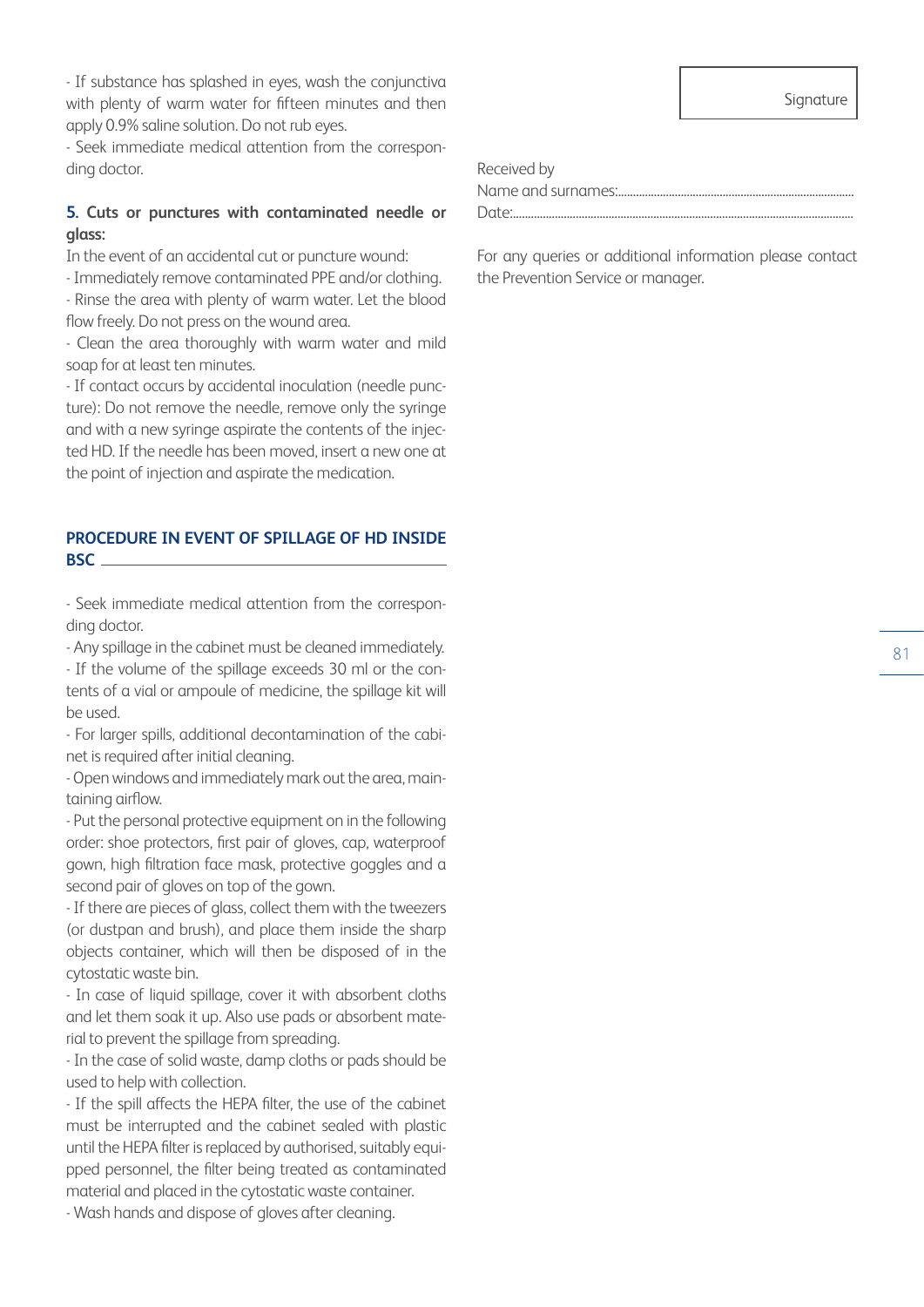# Safe work standard nº 16 Administration of Hazardous drugs

# **INTRODUCCIÓN**

Hazardous drugs (hereinafter HD) are those that present one or more of the following six characteristics in humans or animals:

- 1. Carcinogenicity.
- 2. Teratogenicity or other developmental toxicity.
- 3. Reproductive toxicity.
- 4. Evidence of severe organ toxicity or other low-dose toxici-
- ty in animal specimens or in treated patients.
- 5. Genotoxicity.

6. Structure and toxicity profiles of new drugs that have been determined to be dangerous according to the above criteria.

**The National Institute for Occupational Safety and Health** (NIOSH) classifies HD into:

**• Group 1:** antineoplastic drugs.

**• Group 2:** non-antineoplastic drugs that meet at least one of the above criteria.

**• Group 3:** drugs which present a risk to the reproductive process and which may affect men and women who are actively trying to conceive, and women who are pregnant or breastfeeding, but which do not pose a risk to other staff.

#### **THIS SWS IS APPLICABLE FOR HD TYPES 1 AND 2.**

**Type 3 HD** present a **risk** to the reproductive process, therefore **only for certain workers**, those who are actively trying to conceive, and women who are pregnant or breastfeeding (these people should contact their Prevention Supervisor), but not to other staff.

In September 2016, the **National Institute for Occupational Health and Safety** published the Technical Document: Hazardous drugs. Prevention measures for their preparation and administration. This document specifies recommendations on handling, associated preventive measures and individual protection equipment to be used (information available at http://infomep.inssbt.es)

The "Guidelines for action on the risk of exposure to hazar-



dous drugs for health service workers in Castile-La Mancha" includes specific actions in this respect in our field.

# **PRECAUTIONS IN THE ADMINISTRATION OF HAZARDOUS DRUGS.**

The administration of HD must be carried out by **qualified and properly trained healthcare personnel** who have sufficient experience in the handling of these drugs and who know the measures to be taken in the event of spillage, breakage or any other incident or accident.

HD administration procedures must guarantee the protection of the environment and the worker without altering patient safety.

#### **Means of administration.**

Any: oral, topical, parenteral (subcutaneous, intramuscular, intravenous, etc.), intrathecal, inhalation, intra-arterial and/ or chemoembolisation, intracavitary.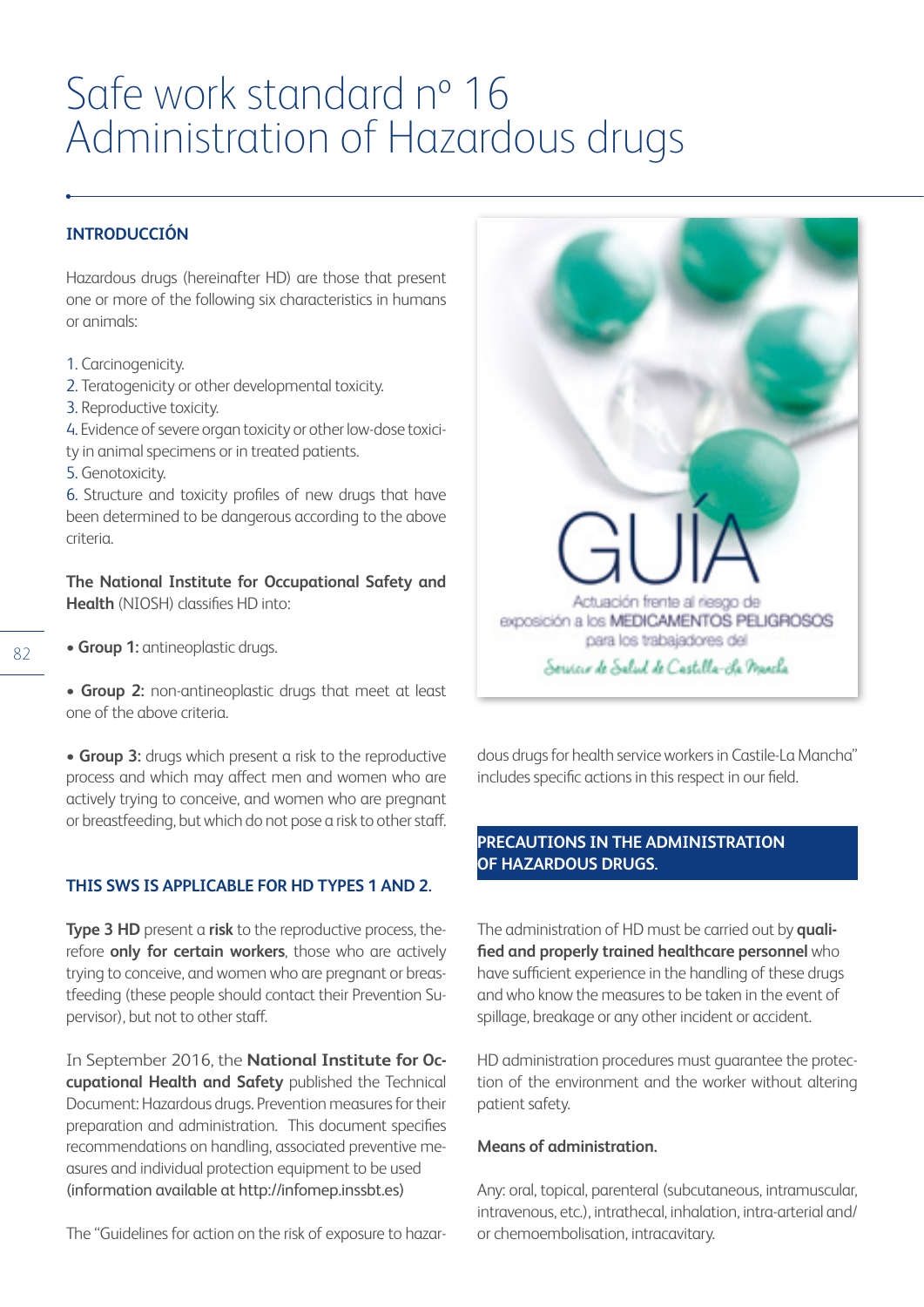#### **General Measures.**

The administration of the **HD** will be carried out following the recommendations of the technical specifications and always according to the protocols or guidelines of each centre:

• **Wash hands** before and after the procedure

• **Use the Personal Protective Equipment** (PPE) recommended in the following table.

• **Use of closed transfer systems** for Group 1 and Group 2 drugs.

• Apply the maximum **aseptic measures** in the area where the handling is carried out to minimise contamination.

• Do not eat, drink or chew gum and do not wear jewellery or make-up during administration.

• After the administration of HD, discard all material used and waste generated in the appropriate bin according to **SESCAM waste protocol.** 

• Have suitable furniture to place the drug before it is used. Use non-slip tables and surfaces with ledges to prepare the technique and armchair or bed to place the patient. All furniture shall be made of waterproof materials, easy to clean and shall be cleaned after use and whenever necessary.

• Have a **spill kit** and know the procedure to be followed in the event of a spillage and the location of the Kit.

• Refer to the SESCAM HD Guidelines for the specific rules for each type of administration (oral, topical, parenteral, etc.).



## **HIGHLY SENSITIVE WORKERS**

It is recommended that HD 1 and 2 not be handled by workers in the following groups:

• Women who are pregnant or breastfeeding.

• Allergic to cytostatic agents and/or with dermatological pathology.

• Women with a history of miscarriages at childbearing age.

• Personnel professionally exposed to ionising radiation (more than 15 mSv/year).

• Personnel who have previously received cytostatic or immunosuppressive treatments.

| PERSONAL PROTECTIVE EQUIPMENT    |              |                                               |                 |                                  |                               |  |  |
|----------------------------------|--------------|-----------------------------------------------|-----------------|----------------------------------|-------------------------------|--|--|
| <b>Pharmaceutical type</b>       | Single glove | Double glove<br>or specific for<br>Group 1 HD | Eye protection  | Respiratory pro-<br>tection FFP3 | Waterproof<br>protective gown |  |  |
| Intact capsule/tablet            | Yes          | <b>No</b>                                     | No <sup>2</sup> | <b>No</b>                        | <b>No</b>                     |  |  |
| Fractioned capsule/tablet        | Yes          | No <sup>1</sup>                               | No <sup>2</sup> | Yes                              | <b>No</b>                     |  |  |
| Oral solution/suspension         | Yes          | No <sup>1</sup>                               | No <sup>2</sup> | No <sup>3</sup>                  | No <sup>2</sup>               |  |  |
| Local Methods                    | ---          | Yes                                           | No <sup>2</sup> | No <sup>3</sup>                  | Yes                           |  |  |
| Parenteral forms (SC, IV, IM)    | ---          | Yes                                           | Yes             | Yes                              | Yes                           |  |  |
| Solution for irrigation          | ---          | Yes                                           | Yes             | Yes                              | Yes                           |  |  |
| Powder/Suspension for inhalation | --           | Yes                                           | No <sup>2</sup> | Yes                              | No <sup>2</sup>               |  |  |

**1** Double glove or specific glove for Group 1 HD for frequent handling. **2** Required if there is risk of splattering. **3** Required if there is risk of inhalation.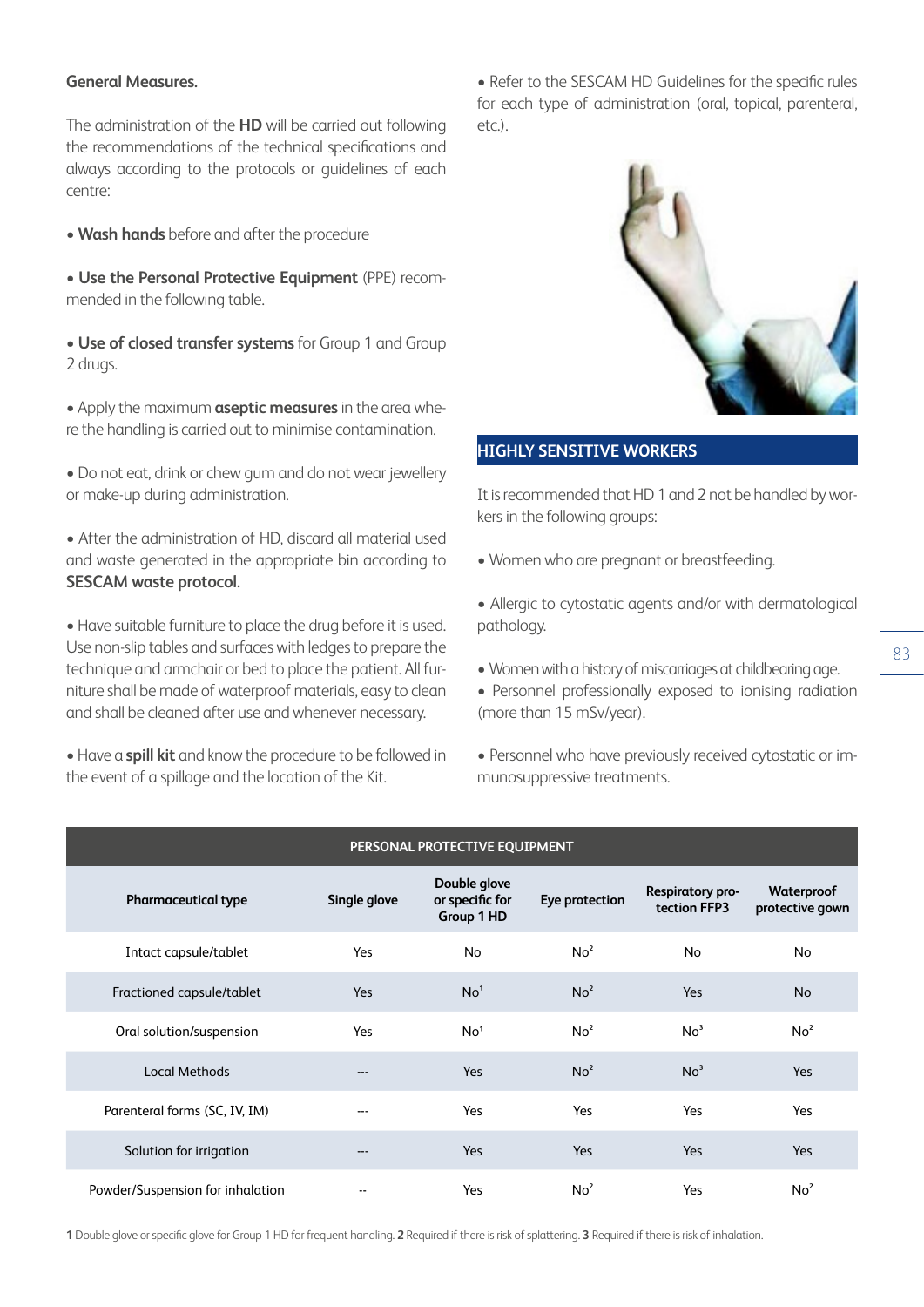- Staff with a previous history of neoplasia.
- Immunodeficiencies.

It is recommended that HD3 not be handled by workers at risk to the reproductive process (men and women who are actively trying to conceive), and women who are pregnant or breastfeeding; there is no risk to other staff.

# **DISPOSAL OF GENERATED WASTE**

The following are considered type 1 HD waste:

- Remains of cytostatic drugs generated in the administration.
- The material used in the administration (needles, syringes, bottles, bags and infusion systems).
- Protective equipment for handlers (disposable protective clothing, gloves and masks).
- Material stemming from the treatment of accidental spills.

All these wastes fall within **class VI** as **Cytotoxic Waste** and will be disposed of according to the provisions of the Protocol for the management of sanitary waste generated in the SESCAM dependent centres **in specific BLUE containers.**

Sharp objects generated as a result of the administration of this type of medicine must be managed in the sharp objects bins specifically identified for this type of waste.



#### **REGARDING HD2 AND HD3 WASTE:**

• As a general rule, oral HD will be administered, whenever possible, in doses or presentations that avoid fragmentation and therefore the generation of HD residues.

• Waste containing traces of HD2 and HD3 (vials, systems, ampoules, vials, syringes, etc.) will be disposed of in **the blue container for hazardous drug waste**, selecting the smallest possible container in order to adjust its capacity to the volume of waste production. In many cases, the use of 3 or 10 litre containers will be appropriate.

• The PPE used for the administration of HD2 and HD3 will be disposed of as **urban waste**, except for evident contamination (splattering, spillage, etc.). The PPE used in preparation will be disposed of in the container for hazardous drug waste.

• The material used for cleaning spillages (absorbent material, PPE, etc.). will be disposed of in the blue container for hazardous drug waste.

# **HANDLING EXCRETA**

Patients' excreta (basically urine and faeces) should be considered potentially dangerous **at least 48 hour**s after administration (although it may last up to a week for some drugs).

As a general rule and unless the information available in the drug datasheet makes a different practice advisable, the following precautions will be taken:

• Staff should be protected with gloves and gowns. In case of risk of splashes, face masks and goggles should also be worn.

• Dilution with plenty of water is recommended before disposal through the waste water system.

• The underwear of patients who have received cytotoxic medication in the last 7 days, and which is contaminated with urine, faeces, vomit, etc., should be placed inside a bag for washable material, and this bag, in turn, inside a properly marked waterproof bag.

• Attention will also be paid to the handling of biological fluids when carrying out analytical studies for these patients.

### **COMING FROM PATIENTS TREATED WITH HD1:**

• Personnel who may come into contact with or handle the blood, vomit or excreta of patients who have received cytostatic medication in the past 48 hours should wear gloves (double pair) and a waterproof gown. In case of risk of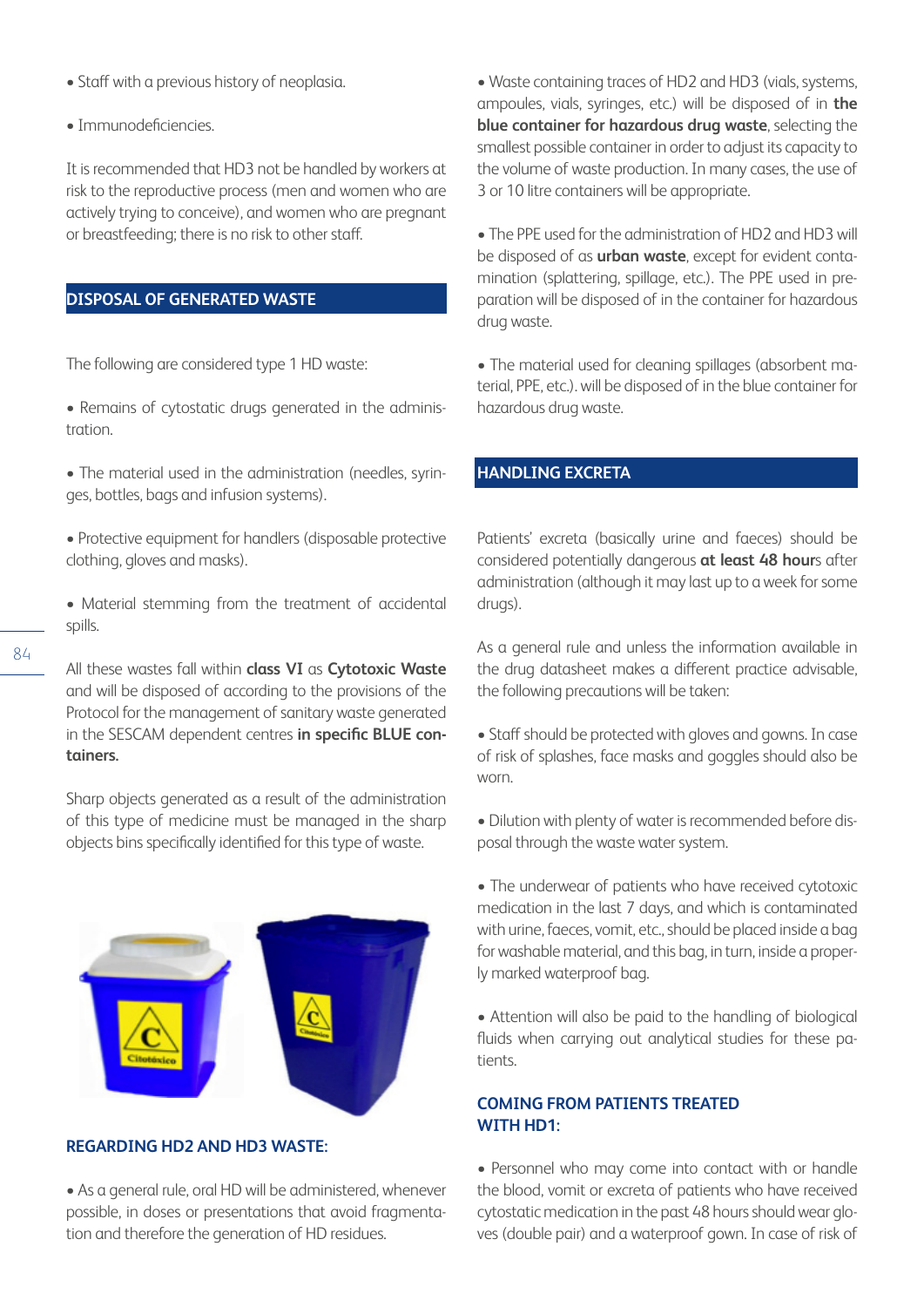splashes, face masks and goggles should also be worn.

- They should wash their hands after removing gloves and after contact with excreta.
- Excreta and other biological fluids: disposal by sanitation system. Dilution with plenty of water is recommended (flushing the cistern several times).
- Excreta and other biological fluids during the first 48 hours from the administration of the medicine **when they are contained in devices without the possibility of emptying:** elimination as cytostatic waste.
- Disposable material contaminated with excreta and other biological fluids during the first 48 hours from the administration of the medicine (empty containers that have contained excreta, nappies, protector pads, etc.): disposed of as cytostatic waste.
- After 48 hours from the administration of the medicine, the waste will be disposed of as urban waste, except excreta and biological fluids contained in devices without the possibility of emptying that meet some criterion that determines its disposal as a specific biosanitary waste, according to the SESCAM waste protocol.

#### **COMING FROM PATIENTS TREATED WITH HD2 AND HD3:**

• Excreta and other biological fluids: disposal by sanitation system.

• Excreta and other biological fluids contained in devices without the possibility of emptying and contaminated disposable material: treated as urban waste, except when meeting some criterion that determines its disposal as a specific biosanitary waste, according to the SESCAM waste protocol.

## **PROCEDURE FOR SPILLAGE.**

• Isolate and mark off the affected area identifying that it is a HD spillage.

• Open the spill kit and put on the personal protective equipment in the following order: shoe protectors, first pair of gloves, cap, waterproof gown, high filtration face mask, protective goggles, second pair of gloves on top of the gown.

• If there are pieces of glass, collect them with the tweezers or dustpan and brush, but never with your hands, and place



them inside the sharp objects container in the kit, which will then be disposed of in the cytostatic waste bin.

- In case of liquid spillage, cover it with absorbent cloths and let them soak it up. Also use pads or absorbent material to prevent the spillage from spreading.
- In the case of solid waste, damp cloths or pads should be used to help with collection.
- When cleaning floors and surfaces, proceed from the least polluted areas to the most polluted, always without extending the spillage.
- Wash with detergent solution and rinse 3 times (detergent - water - detergent - water - detergent - water).
- Remove the PPE in the following order: shoe protectors, outer gloves, gown (turning it inside out, the clean part must be on the outside), goggles, face mask, cap, discard in the bag as appropriate; if you are going to reuse the goggles, store in another bag marked as contaminated, and lastly remove the second pair of gloves.
- Wash hands, face and neck.
- All waste and material used must be treated as contaminated material for disposal purposes.
- Refill spill kit.
- Complete spillage data collection sheet.

## **PROCEDURE FOR ACCIDENTAL EXPOSURE.**

Any professional who suffers accidental exposure as a result of a spill, accidental puncture or any other accident with HD must go to the corresponding Prevention of Occupational Risks Service (SPRL) for their department for assessment and monitoring. They shall also fill in and register the work accident/incident report, except in urgent cases, in which case the middle manager or Head of Service shall do so afterwards.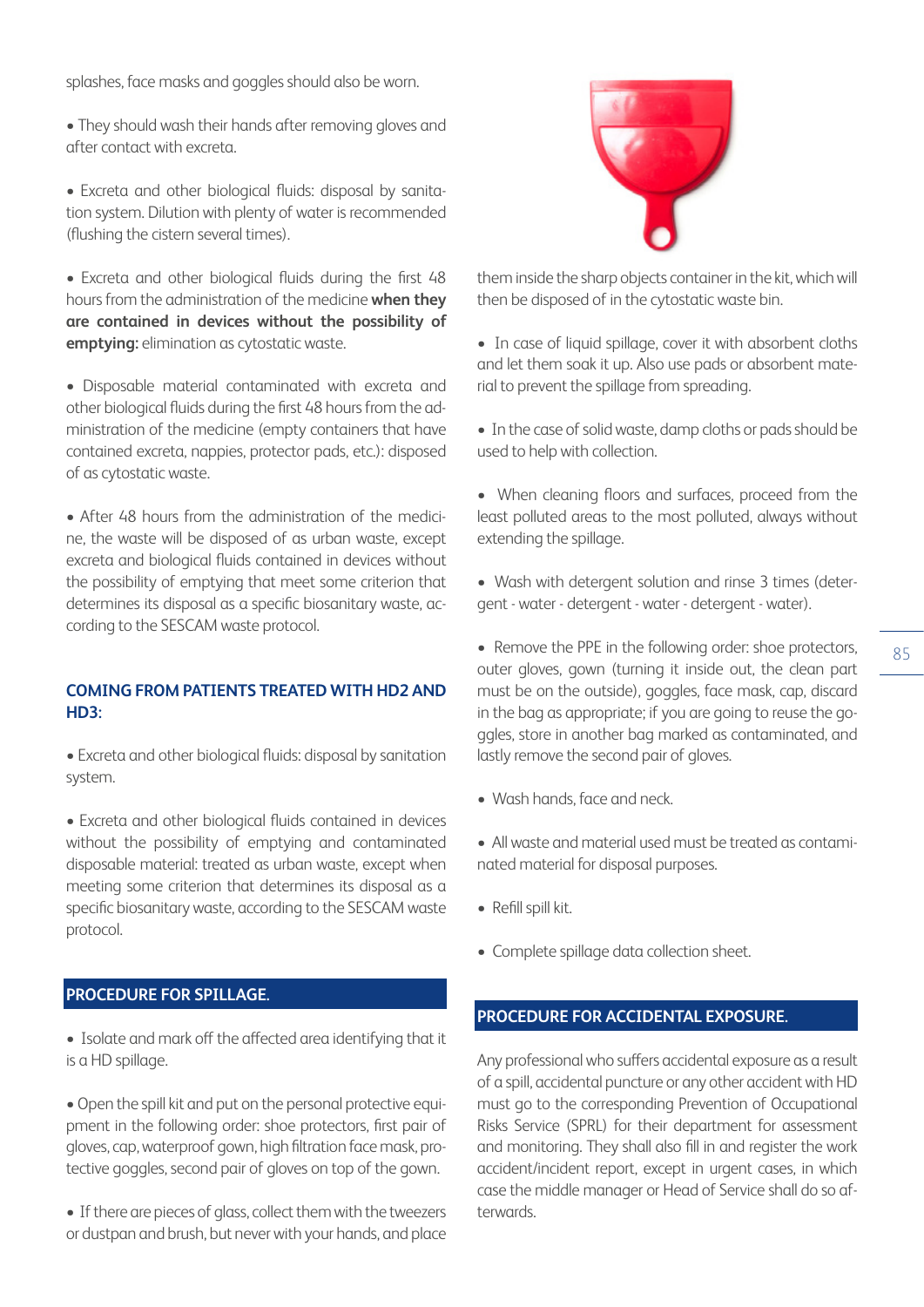

In the case of non-hospital personnel, they must go to the Emergency Department and inform their SPRL so that they can be monitored (as per the provisions of the Procedure for Coordination of Business Activities in preventive matters).

## **INHALATION EXPOSURE/INGESTION EXPOSURE:**

- Monitor possible symptoms.
- Notify the immediate superior and the SPRL of any abnormal symptoms.

# **NON-CONTACT EXPOSURE TO SKIN OR MUCOUS MEMBRANES:**

- Avoid exposure of skin and mucous membranes when the protective equipment is impregnated, removing them immediately, without exposing the skin to contaminated PPE and disposing of them in the corresponding container.
- Wash hands with soap and plenty of water for ten minutes.

#### **EXPOSURE IN CONTACT WITH UNDAMAGED SKIN:**

- Immediately remove contaminated PPE and/or clothing.
- Wash affected skin area immediately with mild, non-antiseptic soap and plenty of water for at least ten minutes. Shower if necessary.
- If the affected area is lacerated or irritated, it should be examined by a doctor, in any case medical monitoring of the affected area should be carried out.
- Dispose of contaminated PPE in the corresponding container and/or store clothes in a bag and dispose of them according to the Centre's Cleaning Protocol.

## **EXPOSURE IN CONTACT WITH EYES OR MUCOUS MEMBRANES:**

• If the injured person wears contact lenses, remove them immediately.

• If substance has splashed in eyes, wash the conjunctiva with plenty of warm water for fifteen minutes and then apply 0.9% saline solution. Do not rub eyes.

• Seek immediate medical attention from the corresponding doctor and monitor the affected area.

# **CUTS OR PUNCTURES WITH CONTAMINATED NEEDLE OR GLASS:**

- Immediately remove contaminated PPE and/or clothing.
- Rinse the area with plenty of warm water. Let the blood flow freely. Do not press on the wound area.
- Clean the area thoroughly with warm water and mild soap for at least ten minutes.

• If contact occurs by accidental inoculation (needle puncture): Do not remove the needle, remove only the syringe and with a new syringe aspirate the contents of the injected HD. If the needle has been moved, insert a new one at the point of injection and aspirate the medication.

• Seek immediate medical attention from the corresponding doctor and monitor the affected area.

• In the case of cuts or punctures with contaminated material, it must always be assessed whether the accident also involves exposure to biological material with blood or haemoderivative, in which case the centre will act according to its protocol.

| Received by: |                                                              |  |  |  |
|--------------|--------------------------------------------------------------|--|--|--|
|              |                                                              |  |  |  |
|              |                                                              |  |  |  |
| Signature:   |                                                              |  |  |  |
|              | For any queries or additional information please contact the |  |  |  |

Prevention Service or manager